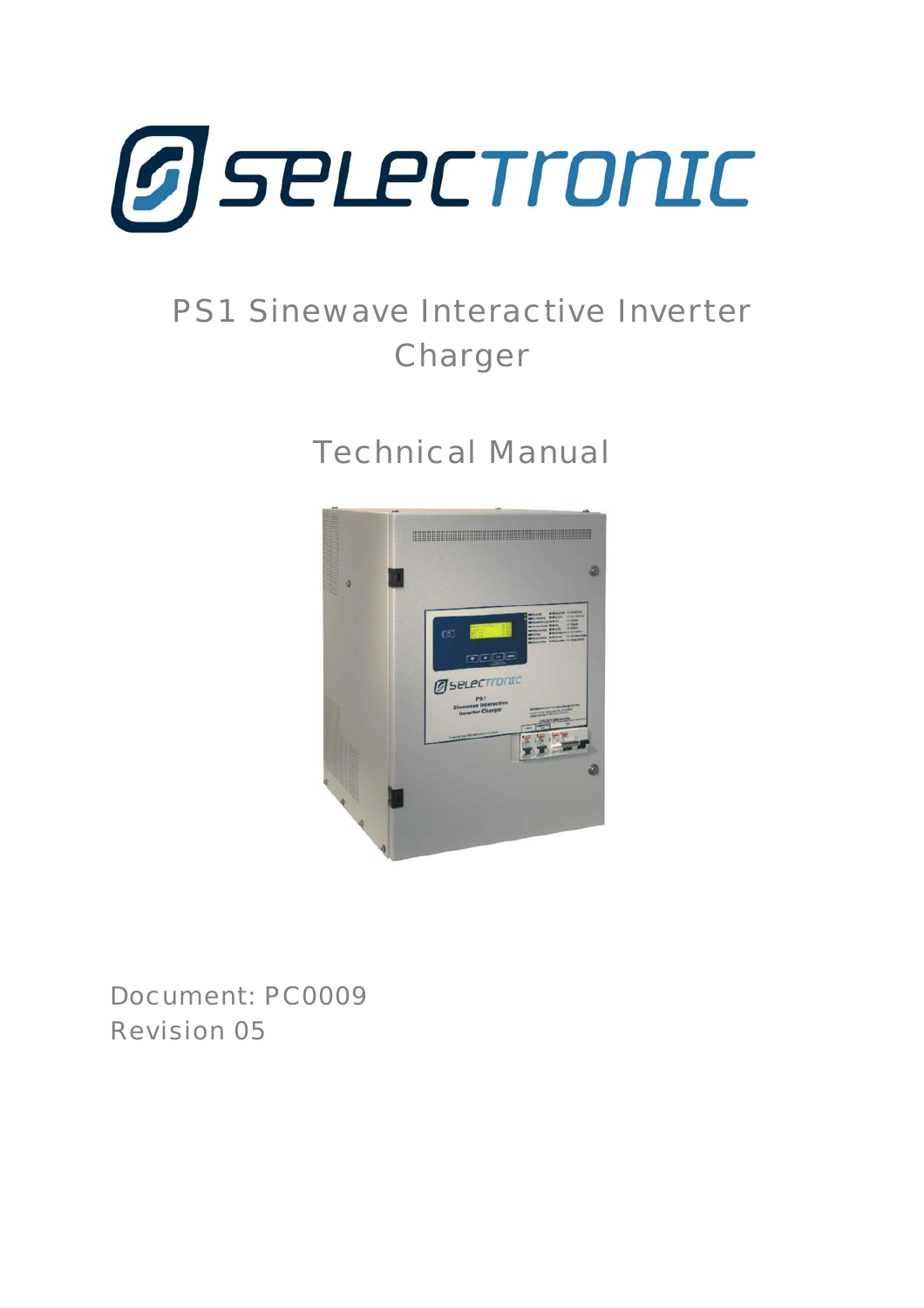## <span id="page-1-0"></span>About This Manual

This manual (PC0009) contains information for installation, maintenance and troubleshooting of the PS1 Sinewave Interactive Inverter Charger family. These activities should be performed by suitably qualified and trained personnel only.

The indicated values are for a PS1 10/48. Refer to  $C.1$  for a list of applicable models and to  $C.2$  for document and software revision information.

This manual must be read in conjunction with the user manual. The User Manual (PC0004) describing the operation is available. Refer to [Appendix C](#page-96-0) for document and software revision information.

A PDF copy of this manual may be downloaded from the Selectronic web site [www.selectronic.com.au](http://www.selectronic.com.au/) PDF copy includes many cross-reference hotlinks (underlined) to facilitate moving around within the document. (If you have clicked one of these links and wish to return to the place where you were previously reading, click on the "Go to Previous View" symbol on the Acrobat Reader toolbar at the top of the document.)

Contact your supplier or the manufacturer (see below) to order a printed copy of this manual (see manual details in page footer below).



In this manual, the symbol  $\langle I \rangle$  indicates important information such as hazards and warnings.

If you have any suggestions for improvements to either this manual or any Selectronic Australia product please contact us (see Manufacturers Details below).

## **Warning**



The equipment described in this manual may be hazardous. Before operating the equipment please see [1](#page-6-0) [Precautions and Safety](#page-6-0) and ensure that you understand the relevant information in the manual. Procedures in this manual require the PS1 front door to be opened, only suitably qualified and trained installation, commissioning and maintenance personnel should open the PS1 door or disturb the PS1 wiring.

Selectronic Australia shall have no obligation as to any equipment which has been improperly installed, stored, or handled, or which has not been operated or maintained according to this manual, nor for any operating mistakes and consequences arising therefrom.

This product is not to be used for Life Support equipment.

## Manufacturers Details

# **SPLECTronIC**

Selectronic Australia Pty Ltd Suite 5, 20 Fletcher Rd Mooroolbark VIC 3138 Australia Ph +61 3 9727 6600 Fax +61 3 9727 6601 sales@selectronic.com.au [www.selectronic.com.au/](http://www.selectronic.com.au/)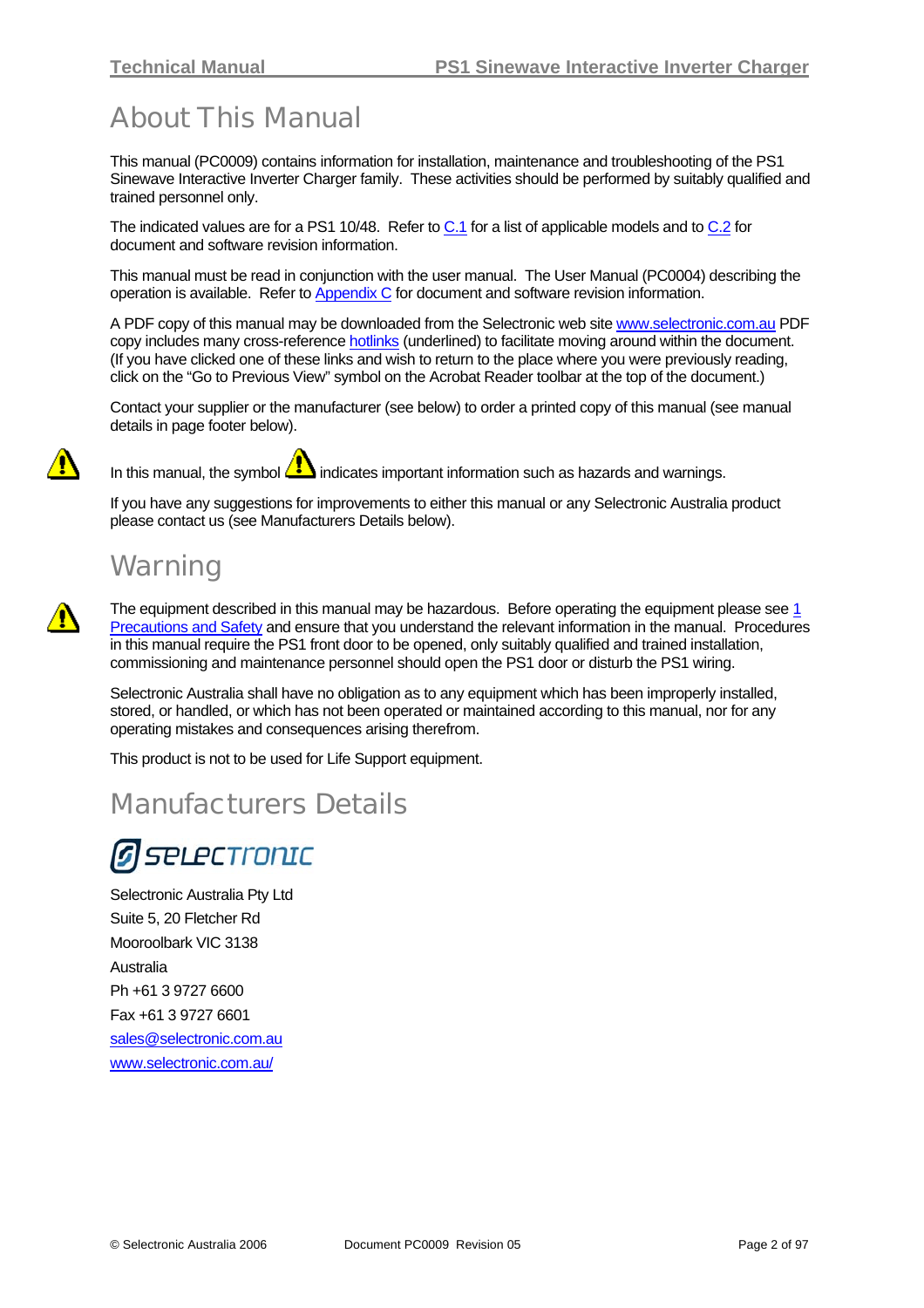## <span id="page-2-0"></span>**Contents**

| 1            |  |
|--------------|--|
| 1.1          |  |
| 1.2          |  |
| 1.3          |  |
| 1.4          |  |
| 1.5          |  |
| 1.6          |  |
| 1.7          |  |
| 1.8          |  |
| $\mathbf{2}$ |  |
| 3            |  |
| 3.1          |  |
| 3.2          |  |
| 3.2.1        |  |
| 3.2.2        |  |
| 3.2.3        |  |
| 3.3          |  |
| 3.3.1        |  |
| 3.3.2        |  |
| 3.3.3        |  |
| 3.3.4        |  |
| 3.3.5        |  |
| 3.3.6        |  |
|              |  |
| 3.5          |  |
| 3.5.1        |  |
| 3.5.1.1      |  |
| 3.5.1.2      |  |
| 3.5.1.3      |  |
|              |  |
| 3.6          |  |
| 3.6.1        |  |
| 3.6.1.1      |  |
| 3.6.1.2      |  |
| 3.6.1.3      |  |
| 3.6.2        |  |
|              |  |
| 4            |  |
| 4.1          |  |
| 4.2          |  |
| 4.2.1        |  |
| 4.2.2        |  |
| 4.3          |  |
| 4.4          |  |
| 4.4.1        |  |
| 4.4.2        |  |
| 4.4.3        |  |
| 4.4.4        |  |
| 4.4.5        |  |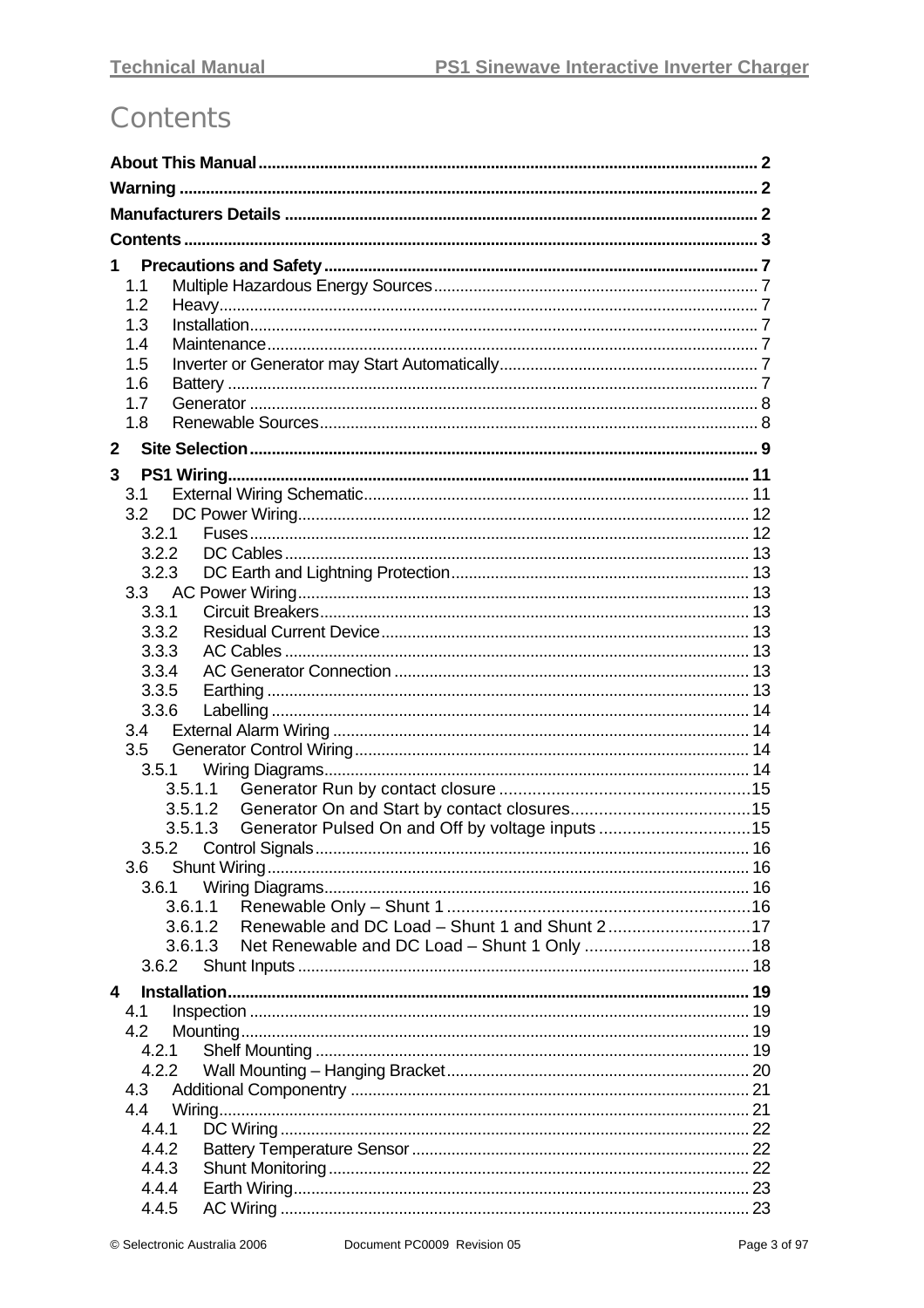| 4.4.6        |  |
|--------------|--|
| 4.4.6.1      |  |
| 4.4.7        |  |
| 4.4.8        |  |
| 5            |  |
| 5.1          |  |
| 5.1.1        |  |
| 5.1.2        |  |
| 5.2          |  |
| 5.2.1        |  |
| 5.2.2        |  |
| 5.3          |  |
| 5.4          |  |
| 5.5          |  |
| 5.5.1        |  |
| 5.5.2        |  |
| 5.5.3        |  |
| 5.6          |  |
| 5.6.1        |  |
| 5.6.2        |  |
| 5.7          |  |
| 5.7.1        |  |
| 5.7.2        |  |
| 5.7.2.1      |  |
| 5.7.3        |  |
| 5.7.4        |  |
| 5.8          |  |
|              |  |
| 6            |  |
| 6.1          |  |
| 6.1.1        |  |
| 6.2          |  |
| 6.3          |  |
| 6.4          |  |
| 6.5          |  |
| 6.6          |  |
| 6.6.1        |  |
| 6.6.2        |  |
| $\mathbf{7}$ |  |
| 7.1          |  |
| 7.2          |  |
| 7.2.1        |  |
| 7.2.2        |  |
| 7.2.3        |  |
| 7.2.4        |  |
| 8            |  |
| 8.1          |  |
| 8.1.1        |  |
| 8.1.2        |  |
| 8.1.3        |  |
| 8.1.3.1      |  |
| 8.1.3.2      |  |
| 8.1.3.3      |  |
| 8.1.3.4      |  |
| 8.1.3.5      |  |
| 8.1.4        |  |
| 8.2          |  |
|              |  |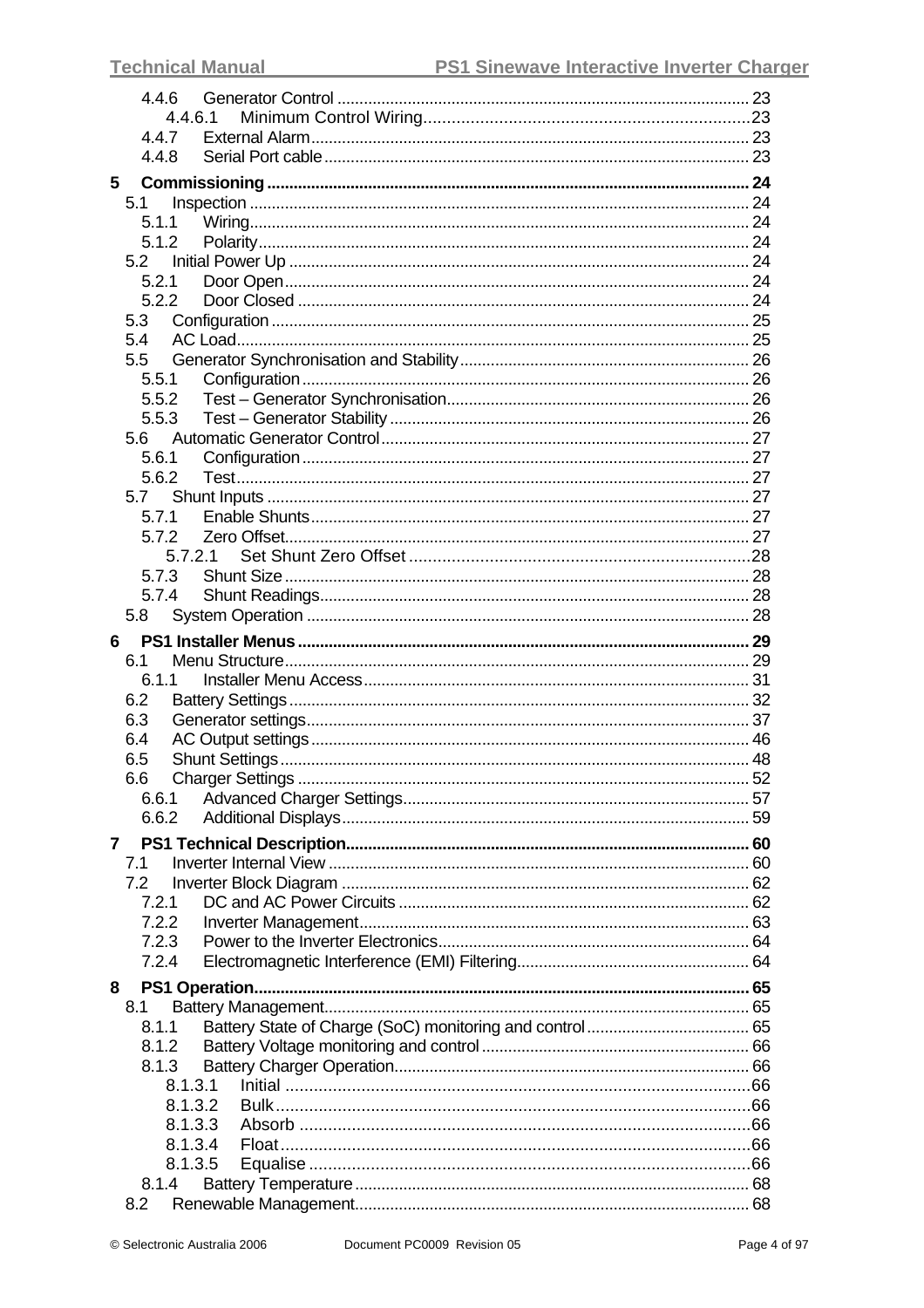| 8.3   |          |  |
|-------|----------|--|
| 8.3.1 |          |  |
|       | 8.3.1.1  |  |
|       | 8.3.1.2  |  |
|       | 8.3.1.3  |  |
| 8.3.2 |          |  |
| 8.3.3 |          |  |
| 8.3.4 |          |  |
| 8.3.5 |          |  |
| 8.4   |          |  |
| 8.4.1 |          |  |
| 8.5   |          |  |
| 8.6   |          |  |
| 8.6.1 |          |  |
| 8.6.2 |          |  |
| 8.6.3 |          |  |
| 8.7   |          |  |
| 8.8   |          |  |
| 8.8.1 |          |  |
| 8.8.2 |          |  |
| 8.8.3 |          |  |
| 8.8.4 |          |  |
| 8.8.5 |          |  |
| 8.8.6 |          |  |
| 8.9   |          |  |
| 9     |          |  |
| 9.1   |          |  |
| 9.2   |          |  |
| 9.3   |          |  |
| 9.4   |          |  |
| 9.5   |          |  |
| 9.6   |          |  |
| 9.7   |          |  |
| 9.8   |          |  |
| 9.9   |          |  |
| 9.10  |          |  |
| 9.11  |          |  |
| 9.12  |          |  |
| 9.13  |          |  |
| 9.14  |          |  |
| 9.15  |          |  |
|       |          |  |
|       |          |  |
| 10.1  |          |  |
| 10.2  |          |  |
| 10.3  |          |  |
| 10.4  |          |  |
| 10.5  |          |  |
|       |          |  |
| A.1   |          |  |
| A.2   |          |  |
| A.3   |          |  |
|       |          |  |
|       |          |  |
|       |          |  |
| A.4   |          |  |
|       | Relay 87 |  |
| A.5   |          |  |
|       |          |  |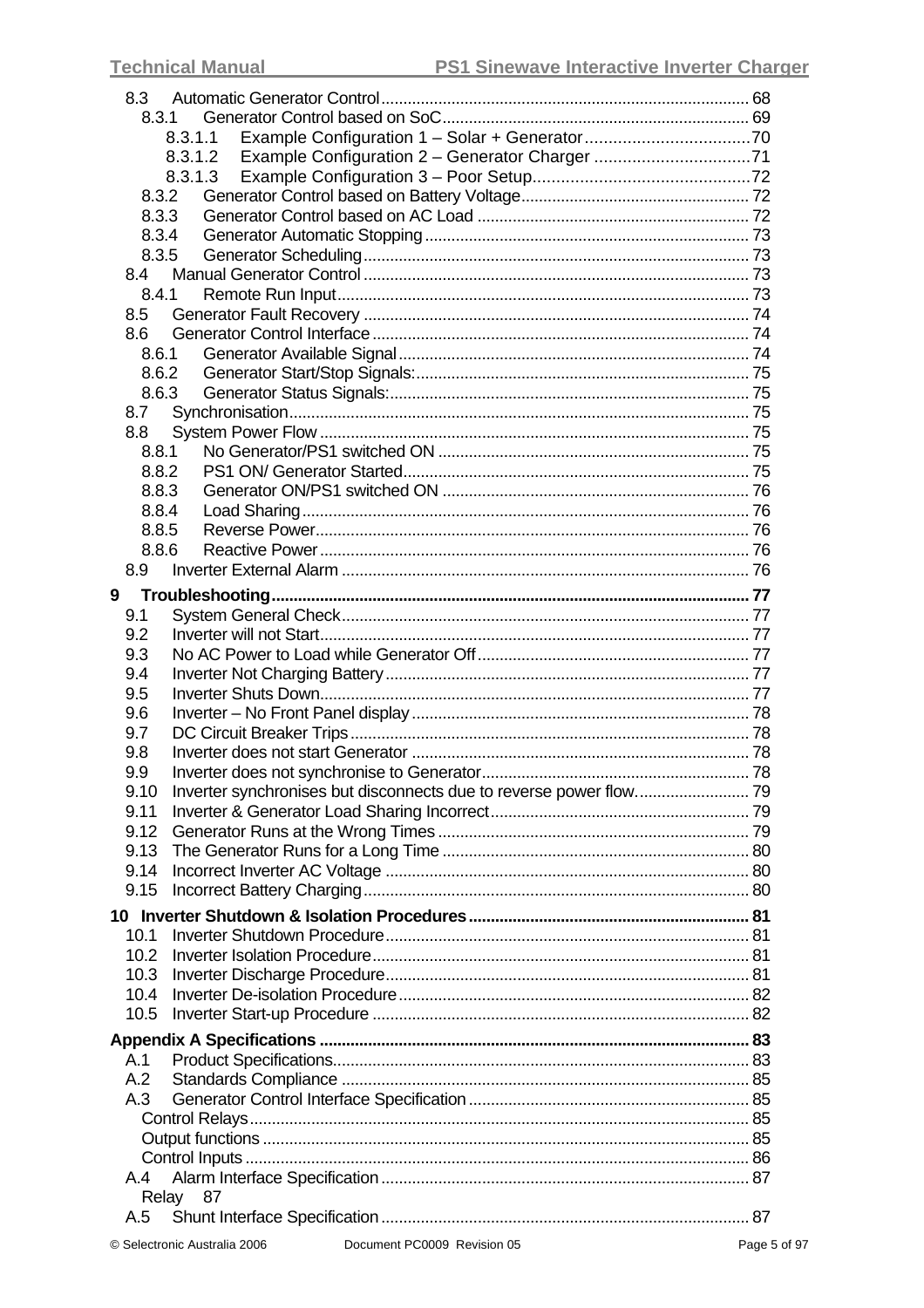| A.6 |  |
|-----|--|
| A.7 |  |
| A.8 |  |
| A.9 |  |
|     |  |
|     |  |
|     |  |
|     |  |
|     |  |
| C.1 |  |
|     |  |
|     |  |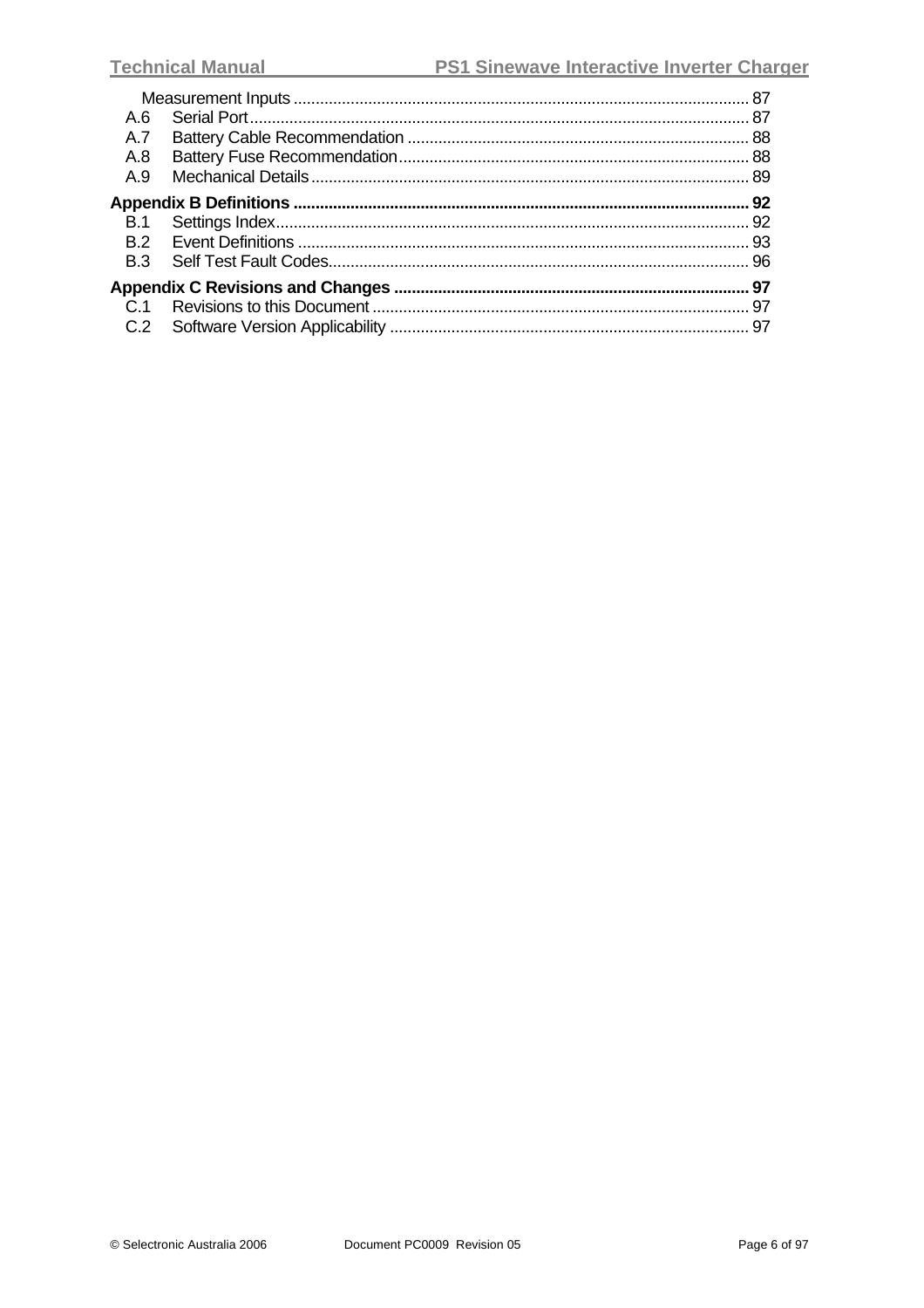# <span id="page-6-0"></span>1 Precautions and Safety

### **1.1 Multiple Hazardous Energy Sources**

Hazardous voltages and energy are generated by the PS1, are fed into the PS1 by external wiring from multiple sources, and may be stored in capacitors after the PS1 is switched off and disconnected from external wiring.

Do not operate with the door open. No operating procedures in this manual require the PS1 door to be opened. All PS1 operations are performed with the door closed. This includes the front panel operation of all PS1 pushbuttons, displays and circuit breakers.

Only suitably qualified and trained personnel should open the PS1 front door.

Installation procedures in this Technical Manual require the PS1 front door to be opened to access internal wiring terminals and connectors. All commissioning and test procedures are performed with the door closed except where explicitly stated in this manual.



## **1.2 Heavy**

The PS1 is heavy (up to 98kg). Take care when lifting and moving the PS1. Use appropriate mechanical lifting aids to move the PS1. Four eye bolts (provided) can be screwed into the top of the PS1 cabinet for attaching a lifting harness.

## **1.3 Installation**

The PS1 requires adequate ventilation, away from hot equipment. Do not obstruct the airflow through the ventilation holes in the PS1 case (sides, rear and door top). Ensure when installed in an enclosed space that there is adequate ventilation.

The PS1 must be located in a dry place away from water, electrolyte and corrosive aerosols.

The PS1 contains arcing contacts so must not be located where explosive gas mixtures could occur, such as hydrogen from batteries or diesel fuel fumes. The PS1 must never be installed above the battery bank.



### **1.4 Maintenance**

Ensure that all energy sources are isolated before working on connected wiring. The generator may start or power may be restored by the inverter at any time

Never work on equipment or investigate a problem without following appropriate safety isolation procedures. Procedures are defined in the PS1 Technical Manual.



## **1.5 Inverter or Generator may Start Automatically**

The PS1 automatically starts and/or restarts and may restore power or start the generator at any time.

If a fault or overload is detected the PS1 will shutdown and automatically attempt to restart at varying intervals of up to several hours.



### **1.6 Battery**

Batteries are very dangerous. Please read the safety information provided by the battery supplier.

Battery acid is dangerous.

Batteries can emit hydrogen gas, which is explosive.

Batteries connected in series can produce hazardous voltages.

© Selectronic Australia 2006 Document PC0009 Revision 05 Page 7 of 97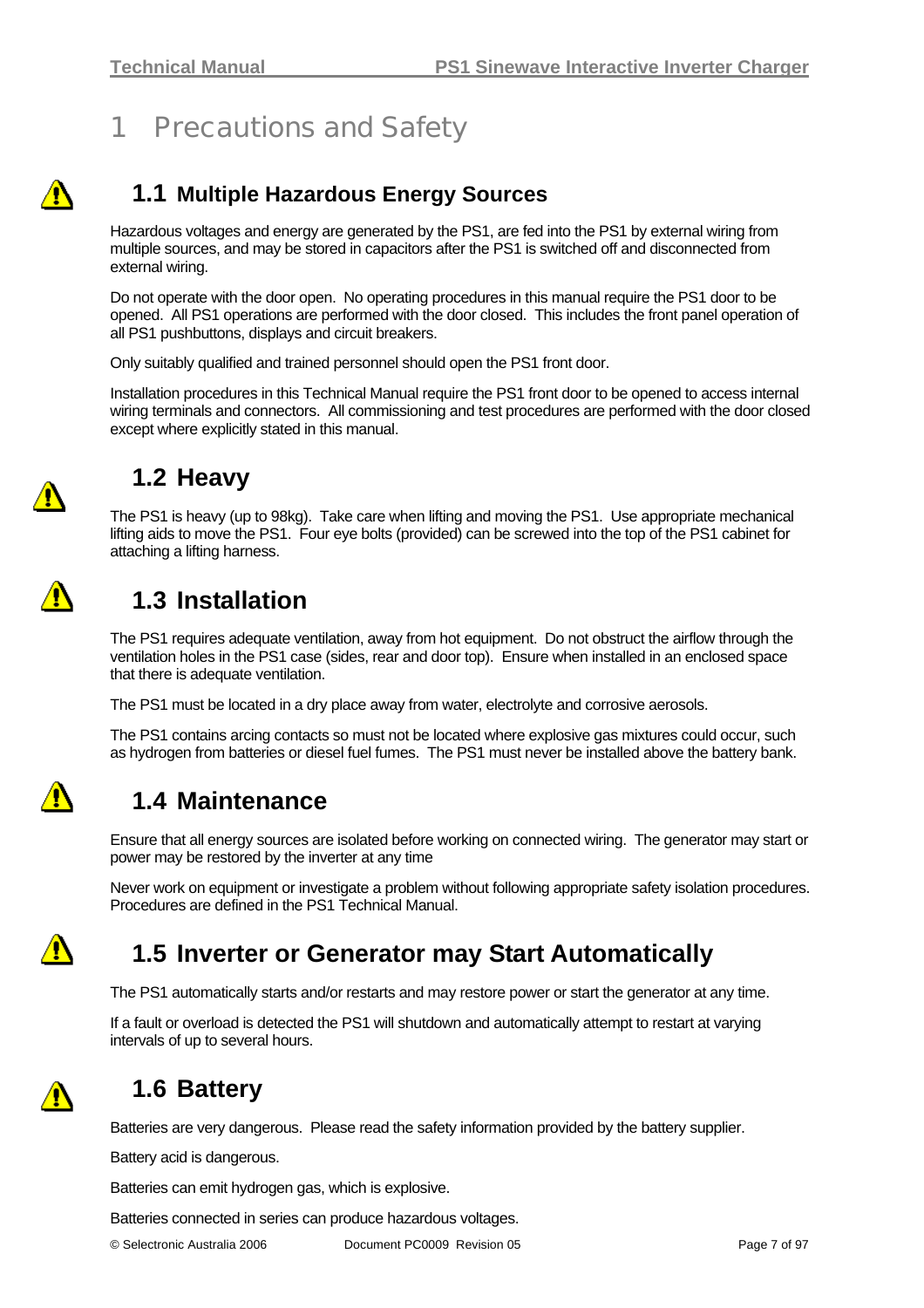<span id="page-7-0"></span>Disconnecting a DC power connection (even on one battery cell) can cause dangerous high-energy DC arcs, which can cause serious burns and eject hot particles, and can be difficult to extinguish.

Disconnecting a DC power connection (even on one battery cell) can cause renewable sources to produce large voltages (much larger than the battery voltage) on battery terminals and DC wiring. Such voltages can be lethal. They can also damage the PS1. Only suitably trained and qualified personnel should disconnect any DC power connection, including battery cell connections, and only with suitable procedures and safety precautions.



### **1.7 Generator**

Please read the safety information provided by the generator supplier.

The generator produces hazardous voltages.

The generator installation should follow relevant standards and practices for the installation of fuel storage, for ventilation and dispersal of exhaust gas. Exhaust gas in enclosed spaces can kill.

The generator installation should include a means of isolating the generator automatic control inputs from the PS1. The generator must be isolated from the PS1 during servicing.

The PS1 automatically starts and/or restarts and may restore power or start the generator at any time.

Never work on equipment or investigate a problem without following appropriate safety isolation procedures, including turning off isolating switches and disconnecting the generator start battery.



### **1.8 Renewable Sources**

Please read the safety information provided by the supplier.

Renewable sources can produce hazardous voltages.

Shorting or disconnecting renewable wiring which is energized or carrying current can produce dangerous DC power arcs which are difficult to extinguish.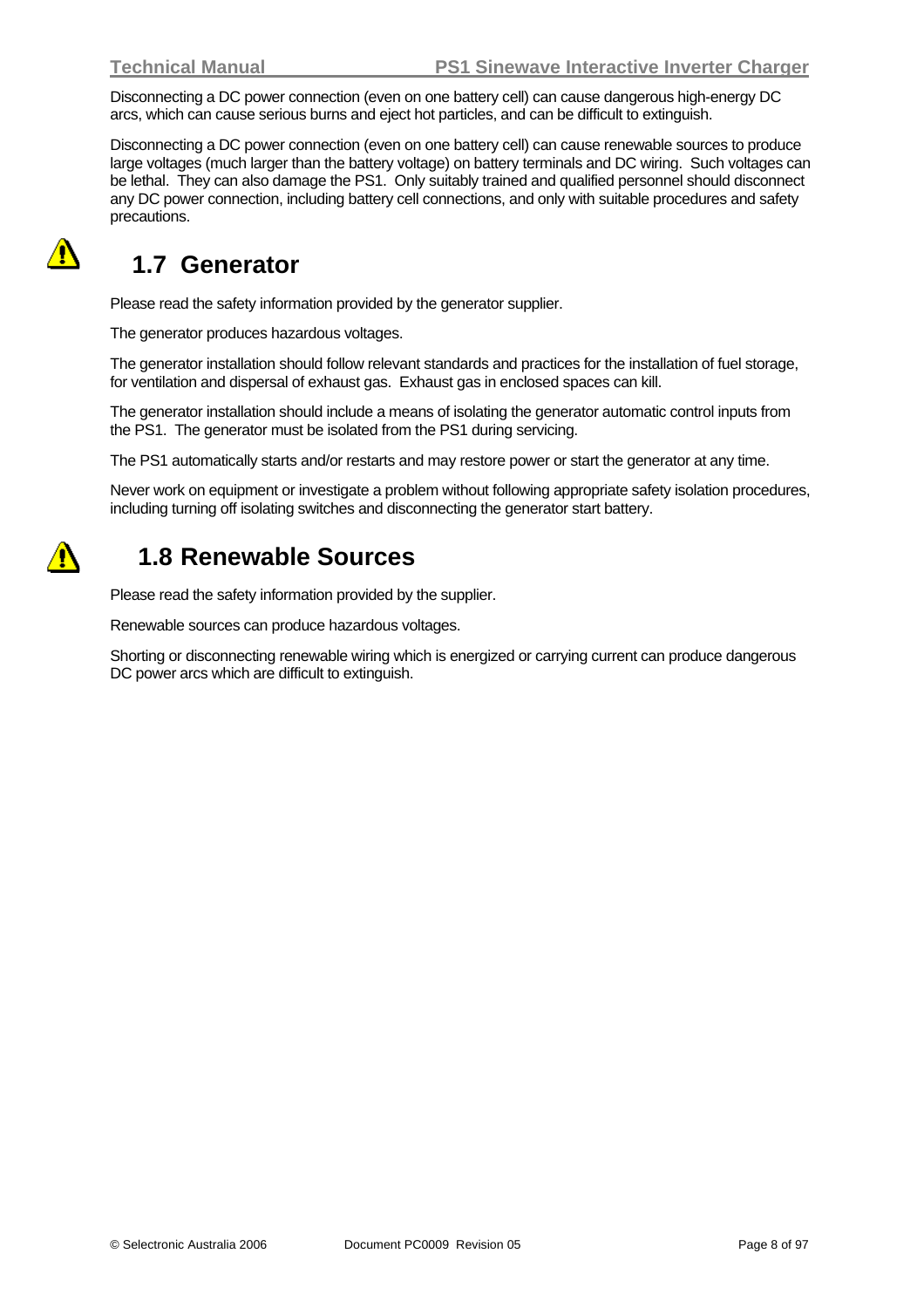# <span id="page-8-0"></span>2 Site Selection

The inverter performance rating is dependent on the environmental operating conditions, in particular ambient temperature and ventilation. There are also safety considerations that must be addressed. Appropriate site selection and preparation are fundamental to getting the optimum performance from the PS<sub>1</sub>.

The site should be selected and prepared to provide:

- A dedicated lockable power room/area for PS1 and associated equipment.
- No access to unauthorized personnel or children.
- Maintenance of the ambient temperature within the product specification (see [Appendix A\)](#page-82-0).
- Adequate ventilation, away from hot equipment. Ensure unobstructed airflow through the ventilation holes in the inverter case (sides and door top). See [A.9 Mechanical Details](#page-88-0) for air flow.



- A dry location away from water, condensation, electrolyte and corrosive aerosols.
- A location free from the risk of explosive gas mixtures occurring, such as hydrogen from batteries or diesel fuel fumes. The inverter contains arcing contacts which may ignite such mixtures. Never mount the PS1 above batteries.
- Rodent proof.
- A mounting surface and method suitable for the inverter weight with adequate safety margin (see Appendix [A.1 Product Specifications](#page-82-0) for unit weight). If the inverter is wall mounted the mounting method must be in accordance with the installation instructions using the fasteners specified.
- Sufficient space available in front of the inverter to open the inverter door and work on the inverter internals.

Following the guidelines below will help maintain the system reliability and maximise the life of the PS1, generator and other components.

- Reduce operating temperatures. All equipment will provide longer and more reliable service if protected from high temperatures and regular wide temperature variations. PS1 power capacity is reduced when operating in high ambient temperatures.
- In hot areas a shed or room with a shade roof above and on walls exposed to direct sunlight and with reasonable ventilation will reduce maximum temperatures.
- In areas with wide temperature variation between day and night, insulate the building and fit ventilation controlled by internal room temperature to dispose of excess heat.
- Install the generator in an area with good ventilation and well separated from the PS1 and the batteries. Do not allow heat or exhaust from the generator to heat the PS1, the battery or other equipment.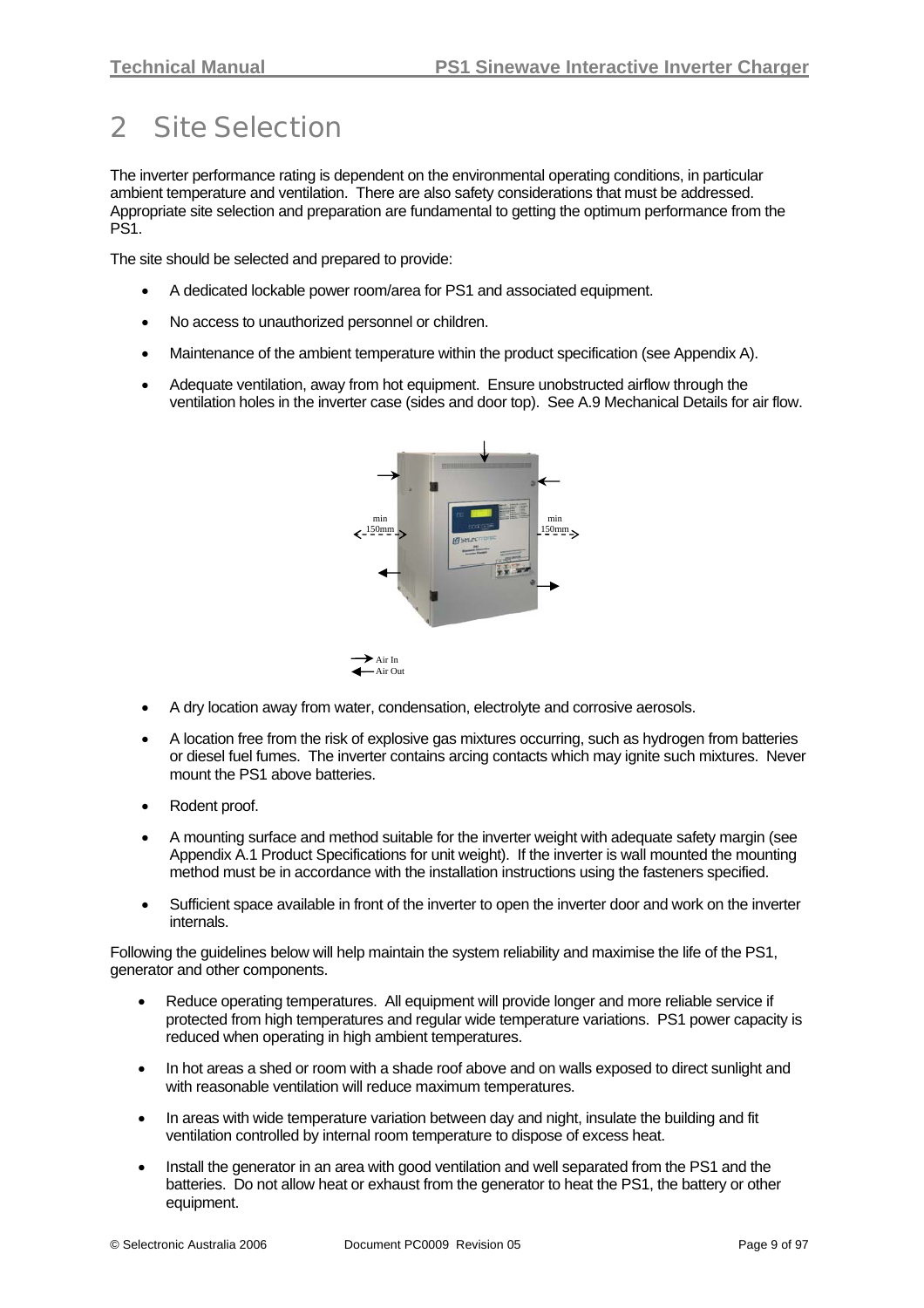- Follow the instructions for routine monitoring and maintenance.
- Monitor the performance of the system by periodically reviewing the PS1 logged data. The logged data may indicate the system is not performing optimally and system settings changes or some maintenance may be required. A telephone line and a modem connected to the PS1 will allow the logged data and settings to be reviewed remotely.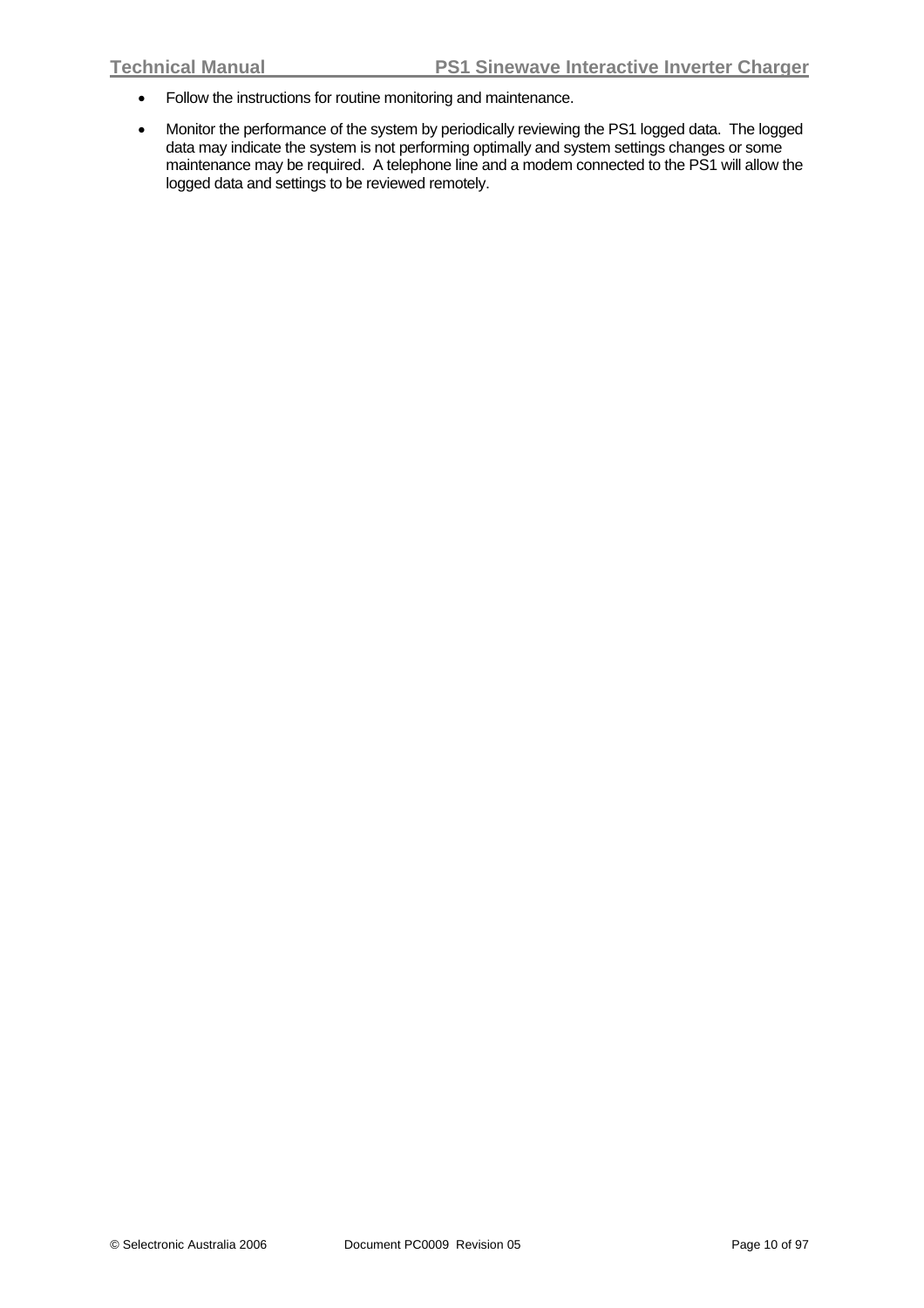## <span id="page-10-0"></span>3 PS1 Wiring



The electrical wiring recommendations herein apply to Australia and New Zealand, and are based on standard AS4509 – Standalone Power Systems.

The PS1 has been designed to comply with AS/NZS 3100 - General Requirements for Electrical Equipment and as such can be installed into a system and be compliant with AS/NZS 3000 - Electrical installations as required by AS4509.

For other regions, the installation and wiring should comply with relevant national standards and practices.

## **3.1 External Wiring Schematic**

Figure 1 is a typical schematic of wiring connected to the inverter via the site switchboard. This wiring scheme facilitates inverter bypass and also isolation of the inverter, generator and loads at one location.

Note: This schematic is intended to guide the designers of systems using the inverters. Do NOT use this typical schematic to trace actual site wiring, which may differ in detail from that shown below.





Figure 2 is a typical schematic of wiring connected to the inverter with the generator wiring connected directly to the inverter rather than via the site switchboard. Isolation of each component must be performed at different locations. The generator cannot be connected directly to the loads without going through the inverter.



Note: This schematic is intended to guide the designers of systems using the inverters. Do NOT use this typical schematic to trace actual site wiring, which may differ in detail from that shown below.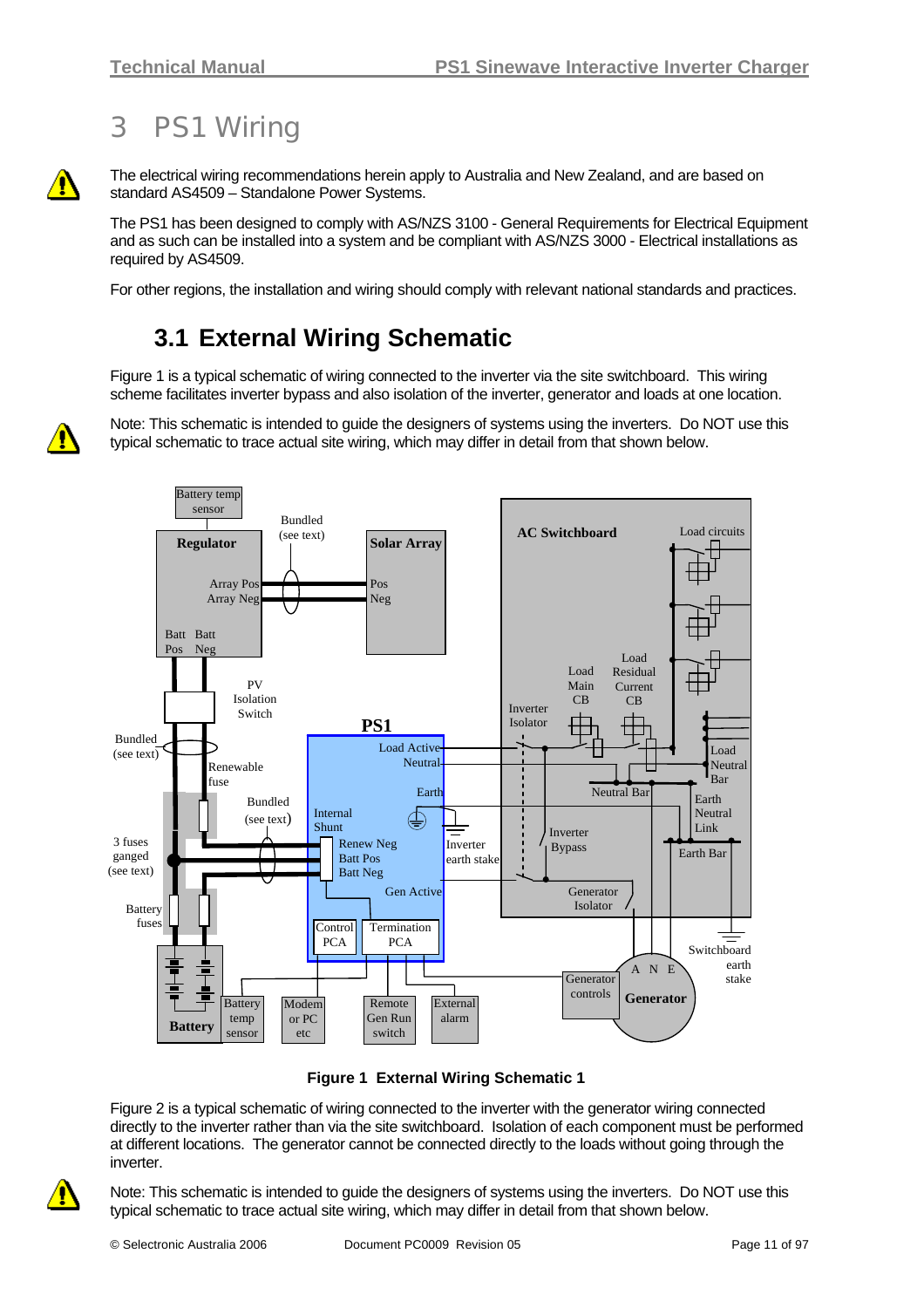<span id="page-11-0"></span>

**Figure 2 External Wiring Schematic 2** 

## **3.2 DC Power Wiring**

The following sections refer to the [3.1 External Wiring Schematic.](#page-10-0)

#### **3.2.1 Fuses**

The battery fuses shown (or circuit breakers if desired) are necessary to protect the DC wiring. The fuses should be rated to handle the maximum current flow during normal operation. The renewable fuses should be rated to protect the wiring from back feed from the battery. The fuse ratings should be coordinated with conductor sizes and temperature ratings.

For recommended fuse sizes refer to [§A.8 Battery Fuse Recommendation](#page-87-0).

It must not be possible to supply renewable power to the inverter with the battery disconnected, since the inverter can be damaged by uncontrolled sources which are not voltage-limited by the battery. Therefore the renewable and battery fuses should be "ganged" together in one physical assembly to ensure they are all removed together.

The removable ganged fuse assembly also allows isolation of the renewable source, the battery and the inverter from each other before working on them.

To prevent dangerous DC arcs, it must be possible to ensure that negligible DC current is made or broken when connecting or disconnecting any DC Power Wiring. For example before working on the battery wiring, the inverter is switched off via its **On/Off** button, the renewable regulator is switched off, and the battery is isolated from the renewable source and from the inverter by removing the ganged fuse assembly.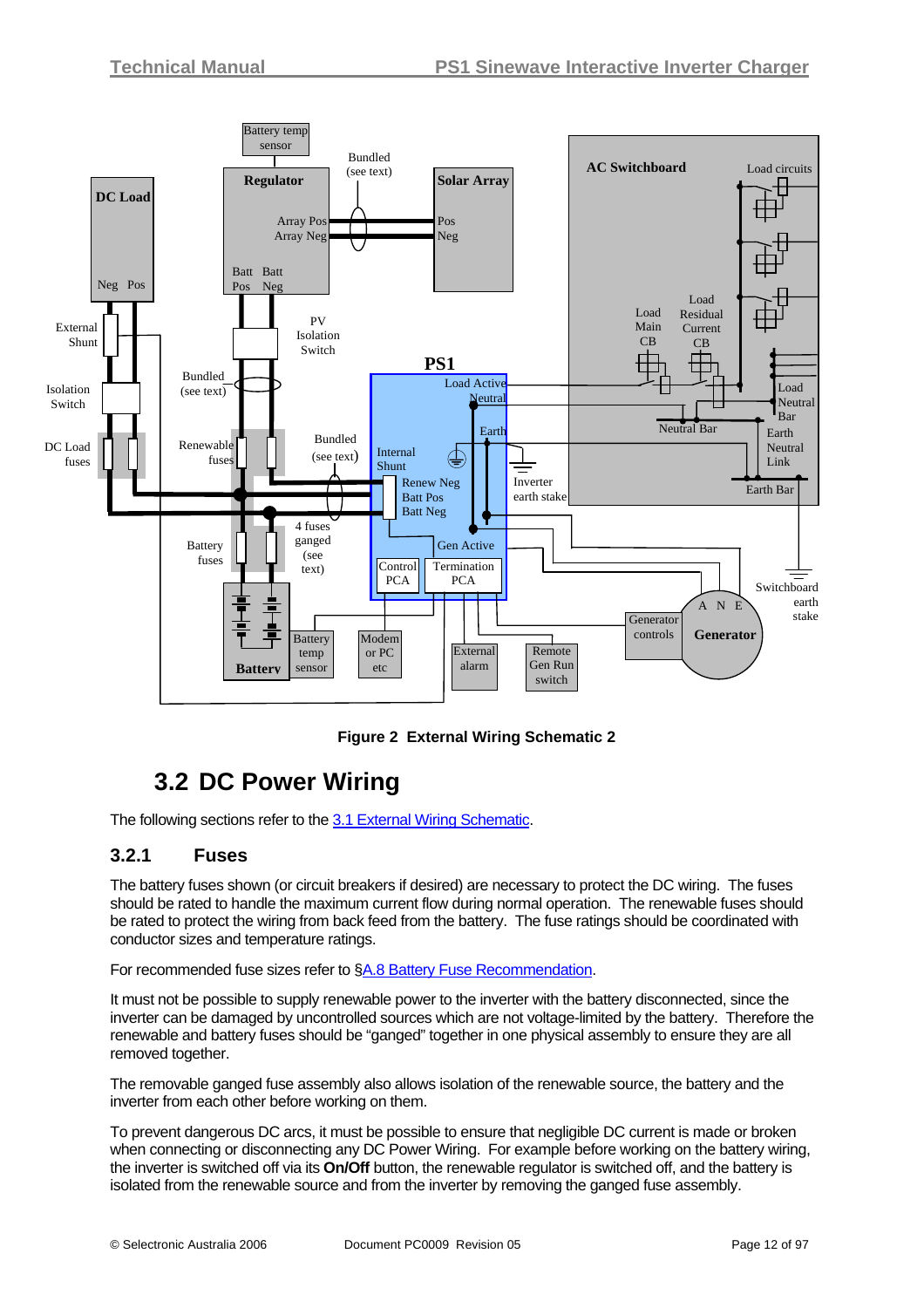#### <span id="page-12-0"></span>**3.2.2 DC Cables**

The high current wiring within the battery stack, and between the battery and the inverter, should be as direct as possible, with the positive and negative cables bundled close together. This minimizes the wiring inductance which assists the overall efficiency of the inverter system.

For recommended battery cable sizes refer to [A.6 Battery Cable Recommendation.](#page-87-0)

The DC terminals for battery and shunt connection are M8 studs. Suitable lugs must be used for connection to these studs.

Similarly the high current wiring between the battery and the renewable regulator, and between the regulator and the renewable array, should be bundled and as direct as possible.

The DC cabling should be kept separated from the AC cabling.

#### **3.2.3 DC Earth and Lightning Protection**

The system earthing strategy for lightning protection will depend on specific site characteristics hence is left to the judgement of the system designer/installer. The standard AS/NZS 1768 – Lightning Protection provides details of lightning protection schemes.

To reduce the risk of accidental short circuits, earthing the DC Power Wiring is not recommended. If the lightning protection scheme calls for the earthing of the DC wiring, the DC earth conductors must be separate the AC Earth system and the DC Earth cables must be capable of caring the battery fault current and blow the fuse before the earth cabling fails due to the fault current.

The control electronics are wired to battery negative.

### **3.3 AC Power Wiring**

The following sections refer to the [3.1 External Wiring Schematic.](#page-10-0)

#### **3.3.1 Circuit Breakers**

The circuit breakers in the PS1 are designed to protect the wiring inside the PS1 and under normal operating conditions, including faults on sub circuits will not normally trip. External AC wiring must be protected with suitably rated external circuit breakers.

#### **3.3.2 Residual Current Device**



The Residual Current Device (RCD) installed in the AC Switchboard as shown protects the AC Load circuits ONLY. A fault in the inverter and/or the generator cabling is not RCD protected and hence will not trip the device RCD.

#### **3.3.3 AC Cables**

AC cabling must be sized appropriately for the application.

AC cabling should be kept separated from the DC cabling.

#### **3.3.4 AC Generator Connection**

The generator should be hard wired into the inverter system.

If the generator is to be plugged into the system, if disconnected while synchronised, voltage from the inverter may be present on the plug. In this arrangement the requirements of AS4509.1 must be adhered to.

#### **3.3.5 Earthing**

It is recommended the inverter be earthed to its own earth stake adjacent to the inverter, and also to the switchboard. Ensure the earth cable is suitable to carry the fault current and not fail before the circuit breakers trip. Using the same size conductors as the AC cables ensures the earth wiring will carry the fault current.



High Earth Leakage Current. Unit must be earthed before connecting to supply or operating unit.

Do not use the protective earth terminal for battery earthing.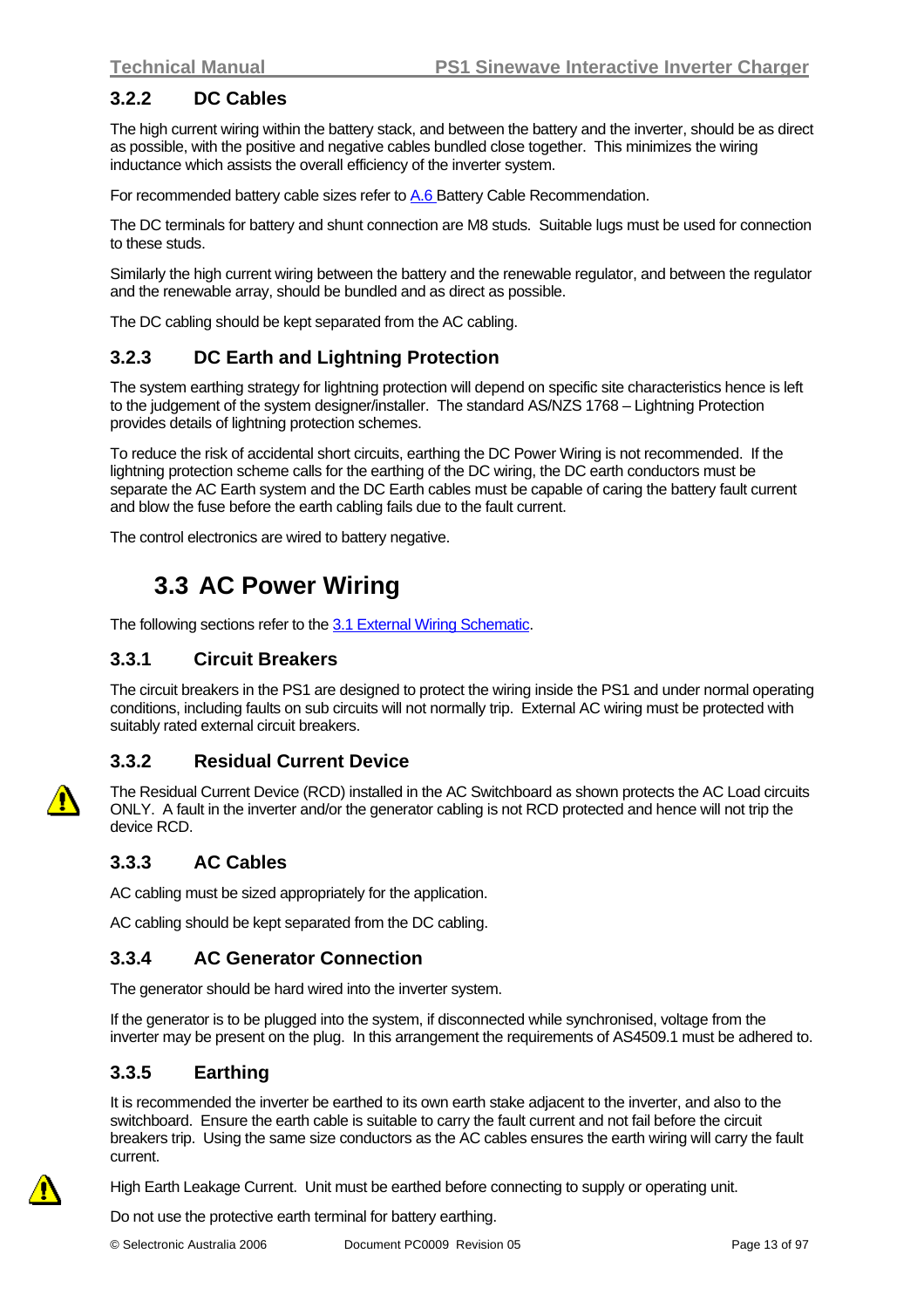#### <span id="page-13-0"></span>**3.3.6 Labelling**

Multiple power sources (inverter and generator) which may start or re-start at any time provide power to the AC Switchboard. It is recommended that a warning label be fitted to all electrical power terminations at each location and to isolators feeding the location, together with a basic electrical diagram indicating the power sources and isolators.

Suggested warning label:



### **Multiple Hazardous Energy Sources**

Ensure that all energy sources are isolated before working on connected wiring. **Inverter or Generator may Start Automatically** 

The generator may start or power may be restored by the inverter at any time.

A sheet of labels with the above text is provided with each PS1.

## **3.4 External Alarm Wiring**

The external alarm is provided by an isolated NO/NC (normally open or normally closed) relay contact. This relay contact is NOT fused. Any external wiring connected to this contact must be fused to protect the wiring and relay contact.

See [A.4 Alarm Interface Specification](#page-86-0) for contact ratings.

An alarm condition is indicated with the coil being de-energised. With the inverter in the Off state, the external alarm should be active.

The following is an example showing how a light could be connected to the alarm relay.



**Figure 3 External Alarm** 

## **3.5 Generator Control Wiring**

#### **3.5.1 Wiring Diagrams**

There are many different generator controllers and generator start/stop control schemes. The PS1 generator controller has been designed to interoperate with as many different types of controller as possible. Depending on the type of controller these wiring diagrams will need to be adapted to suit the particular controller.

All diagrams include a Generator Available control switch. This switch should be located as close as practicable to the generator. This switch is used to prevent the PS1 automatically starting the generator whilst being serviced. When in the open state (as shown) the PS1 will indicate that the generator is not available and will not attempt to automatically start the generator.

The diagrams also include information regarding other control inputs to the PS1. They are shown separately on each diagram for clarity only – they may be used together or in any combination.

See [A.3 Generator Control Interface Specification](#page-84-0)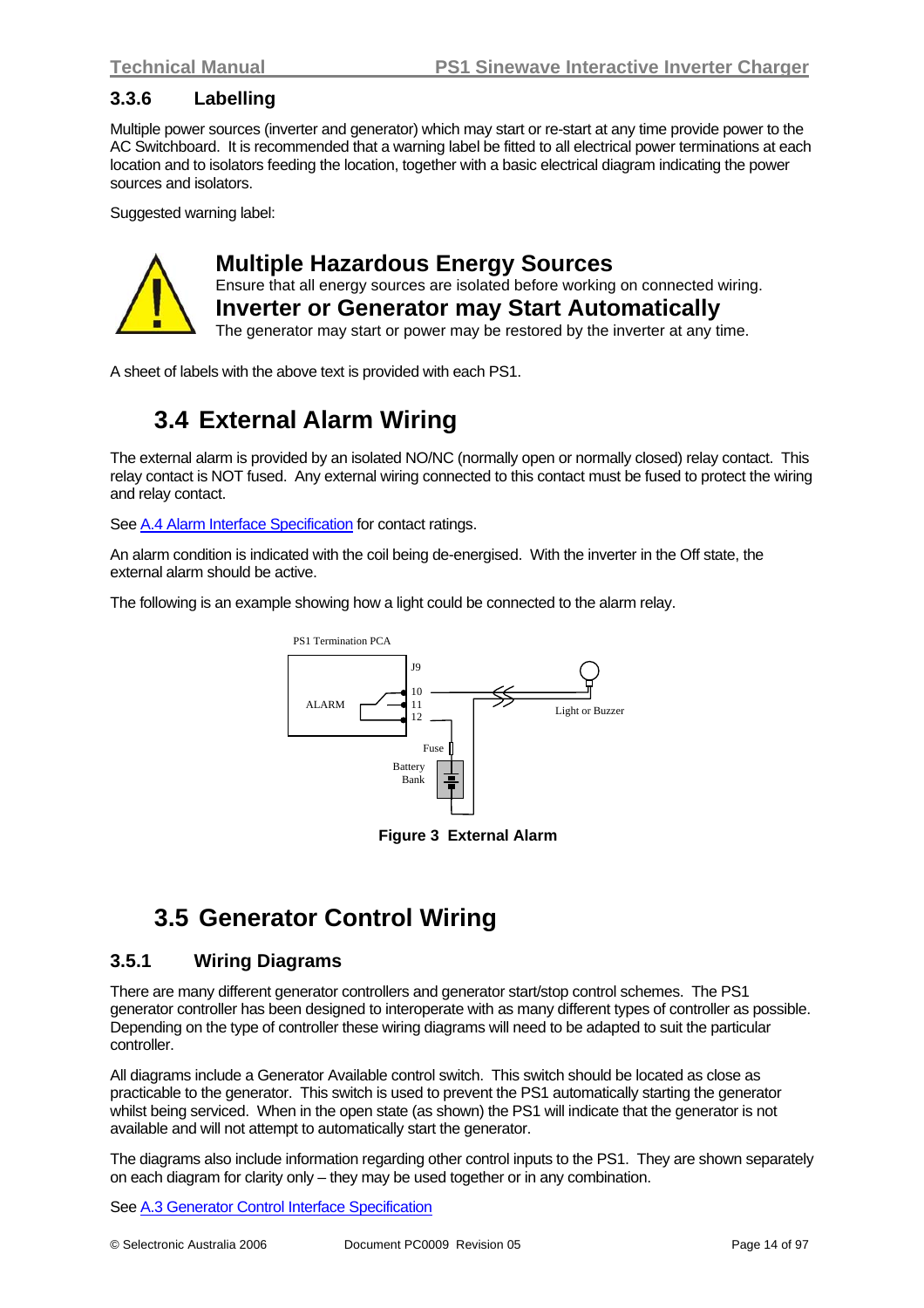#### <span id="page-14-0"></span>**3.5.1.1 Generator Run by contact closure**

The following diagram shows a generator controller that only requires a voltage free contact closure to run and stop the generator.



**Figure 4 Generator Run** 

The diagram also includes a generator remote run switch. Closing the switch will cause the PS1 to start the generator. This switch can be located in a convenient place away from both the generator and PS1.

#### **3.5.1.2 Generator On and Start by contact closures**

The following diagram shows a generator controller that requires a voltage free contact closure to turn the generator ON and a pulsed control to start the generator. The time between when the Run relay closes and when the Pulse relay closes is adjustable and for how long the pulse relay remains closed is also adjustable.



#### **Figure 5 Generator On Start**

This diagram also includes an input from the generator indicating the generator has a fault. In this diagram the fault output is a voltage free relay contact from the generator controller. It is necessary in this case to feed volts from the start battery through this and then to the fault input.

#### **3.5.1.3 Generator Pulsed On and Off by voltage inputs**

The following diagram shows a generator controller that requires high level voltage input on one control line to start the generator and a high level voltage input on a separate control line to stop the generator. In this case the control signals must be transposed so the pulse signal is on DO1 and the run signal is on DO2.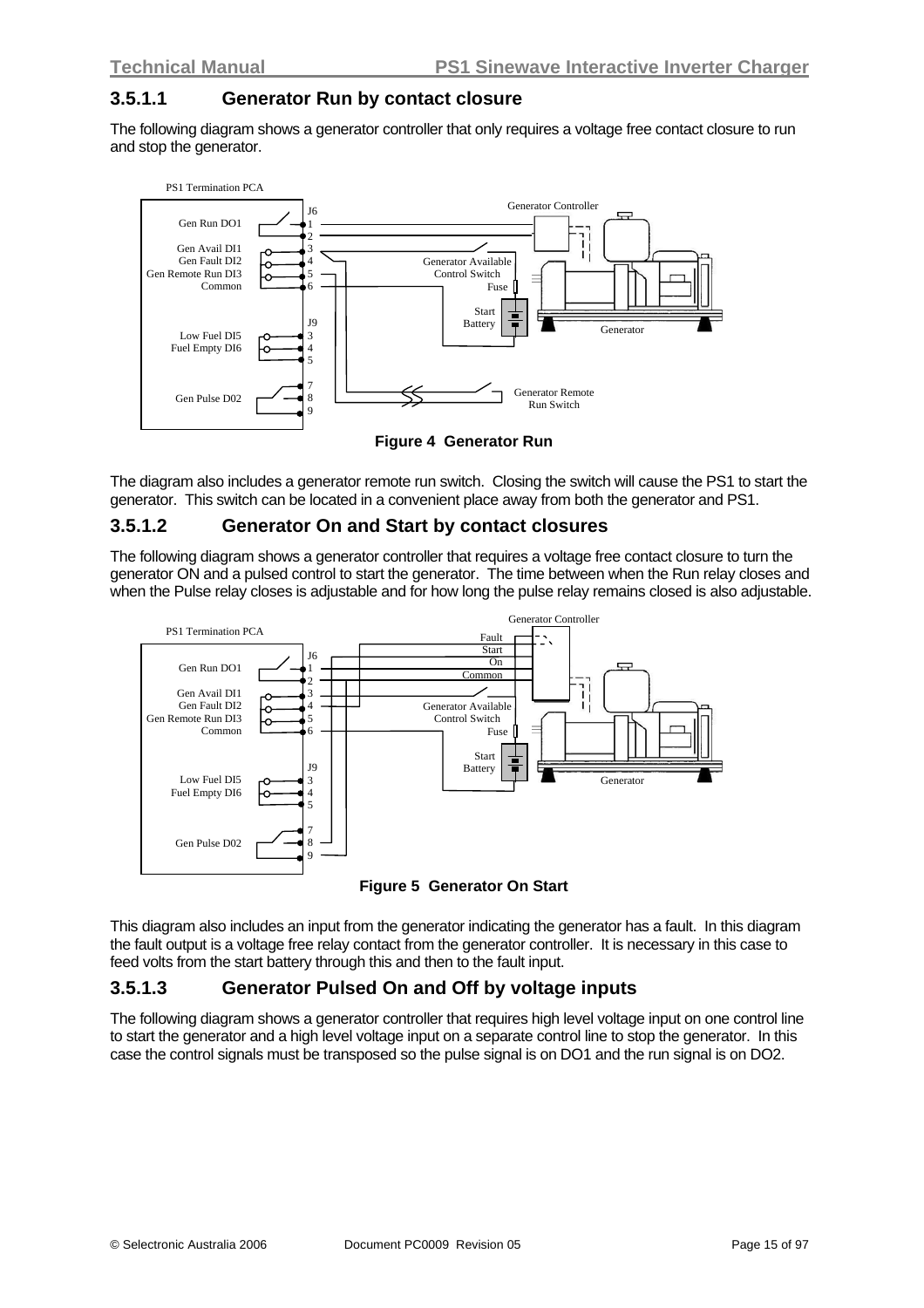<span id="page-15-0"></span>



This diagram also includes an input from the generator indicating the generator has run out of fuel. In this diagram the no fuel is a high voltage level output which feeds directly into the PS1 input. Note that the additional common connection has been connected back to the start battery negative.

#### **3.5.2 Control Signals**

The generator run and the generator pulse signals are provided by either an isolated NO or NO/NC relay contact. These relay contacts are NOT fused. Any external wiring connected to these contacts must be fused or limited by other means to protect the wiring and relay contact.

These are control outputs only and not designed to take high generator running or start currents.

See [A.3 Generator Control Interface Specification](#page-84-0) for contact ratings.

The generator control input signals are provided by current limited control inputs. These inputs are NOT fused. Any external wiring connected to these inputs must be fused or limited by other means to protect the wiring and control input.

See [A.3 Generator Control Interface Specification](#page-84-0) for input ratings.

## **3.6 Shunt Wiring**

#### **3.6.1 Wiring Diagrams**

The diagrams are indicative only. Each site will have differing requirements and these diagrams will need to be adapted to suit the required configuration.

The PS1 provides one internal shunt connected between the Renewable Negative and Battery Negative terminals as shown in Figure 8.

#### **3.6.1.1 Renewable Only – Shunt 1**

The following diagram shows a basic configuration with the renewable connected and monitored by Shunt 1. The regulator output and the battery are connected in parallel, via the PS1 Shunt 1 which is to be used to measure the renewable current. The Shunt settings do not need to be changed as this is the default configuration.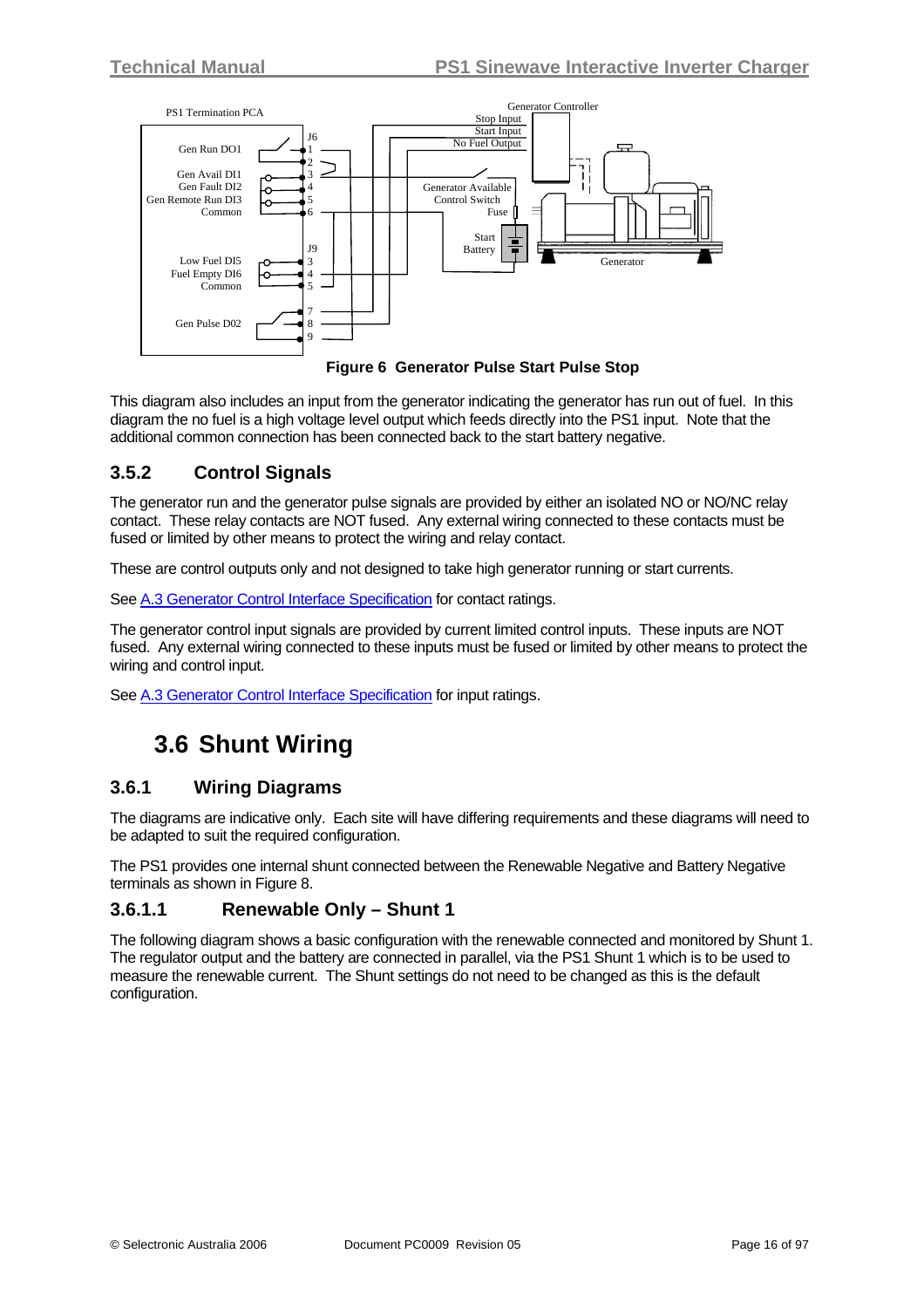<span id="page-16-0"></span>

**Figure 7 Renewable Connection** 

Since Shunt 1 is used to measure the renewable input no additional shunt sense wiring is required.

#### **3.6.1.2 Renewable and DC Load – Shunt 1 and Shunt 2**

In Figure 8 the internal shunt is used to monitor the renewable source using via shunt input 1. The Shunt 1 menu setting is configured to **Renewable ON** and **DC Load OFF** hence will interpret the measure current as a renewable source current. A DC load connected to the battery and regulator can be monitored by the PS1 using an external shunt via shunt input 2. The Shunt 2 menu setting is configured to **DC Load ON** and **Renewable OFF** and hence will interpret the measure current as a load current.



**Figure 8 Monitoring Renewable and DC Load**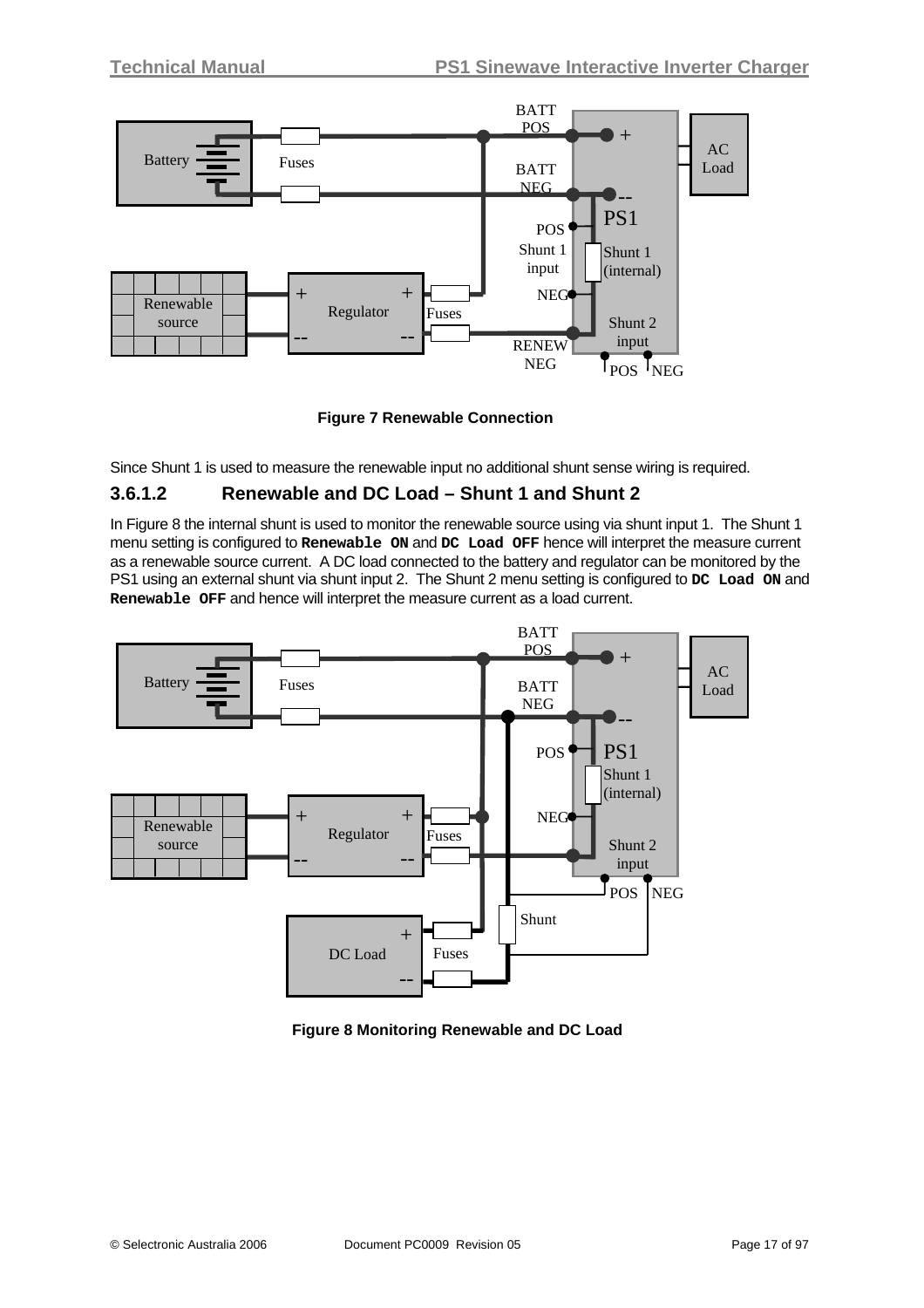#### <span id="page-17-0"></span>**3.6.1.3 Net Renewable and DC Load – Shunt 1 Only**

In Figure 9 the internal shunt is used to monitor the renewable source and the DC load using an internal shunt via shunt input 1. The Shunt 1 menu setting is configured to **Renewable ON** and **DC Load ON** and hence will interpret a positive measure current as a renewable source current and a negative measured current as a load current. The overall result is the net current into the battery.



#### **Figure 9 Monitoring Net Current with Shunt 1**

#### **3.6.2 Shunt Inputs**

The shunt monitoring is provided by two high impedance differential inputs – Shunt 1 and Shunt 2. These inputs are NOT fused. Any external wiring connected to these inputs must be fused or limited by other means to protect the wiring and shunt input.

See [A.5 Shunt Interface Specification](#page-86-0) for input ratings.

The internal 100A/50mV shunt is factory connected to the Shunt 1 input. This may be disconnected and used to monitor an external shunt as required.

Both Shunt 1 and Shunt 2 can be wired and configured to monitor a renewable source, a DC load or both simultaneously resulting in a net current reading. See [§6.5 Shunt Settings](#page-47-0) for details of configuration options.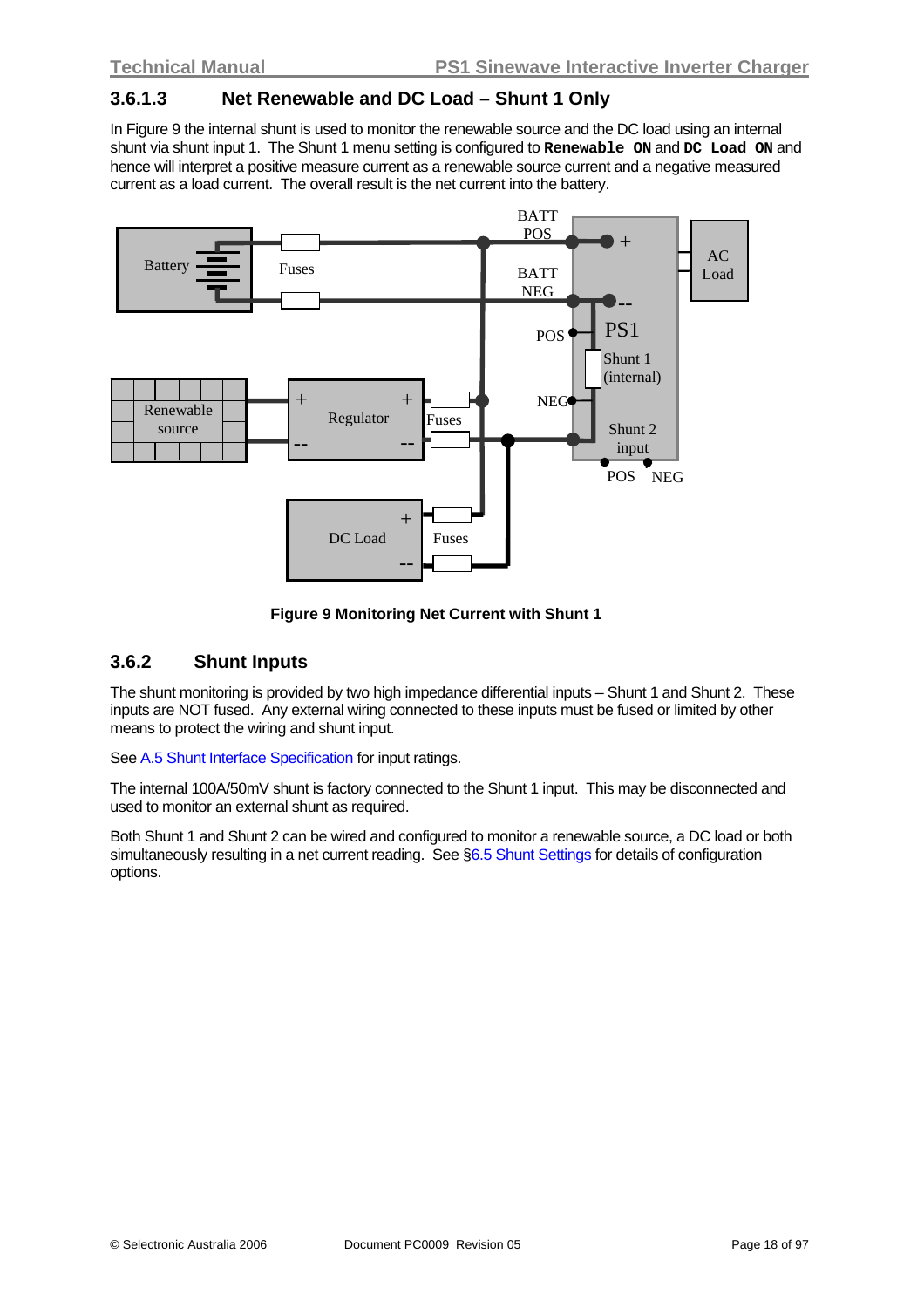## <span id="page-18-0"></span>4 Installation



PS1 installation should be performed only by suitably trained and qualified personnel.

Ensure that the installation site is in accordance with [2 Site Selection](#page-8-0).

## **4.1 Inspection**

Before shipment the PS1 was rigorously tested and dispatched in perfect working order. Due to the freight distances and handling involved, the inverter should be inspected as follows before installing it or connecting power to it:

- 1. Inspect packaging for signs of damage.
- 2. Remove packaging from unit and examine the inverter case and ensure there are no obvious signs of damage.
- 3. Remove the PS1 from the shipping pallet by removing the two (2) bolts underneath the pallet.
- 4. Inspect the top of the pallet and the underneath of the PS1 and ensure there are no obvious signs of damage.
- 5. With a suitable screwdriver unscrew the two front door retaining screws and open the door, to view the various Printed Circuit Board Assemblies (PCA), interconnecting cables and connectors. See [7.1](#page-59-0) [Inverter Internal View.](#page-59-0)
- 6. Check all cable connectors to ensure they are properly seated in their sockets. Avoid pulling on the cables or straining their connections. Note: Three pin cable under Power PCA is not connected.
- 7. Visually check all connections to circuit breakers and contactors.
- 8. If all connections are sound and there are no signs of damage to the inverter cabinet, proceed with installation. If there are problems, please contact the inverter distributor.

Please retain the inverter packing material for use if the inverter needs to be shipped.

### **4.2 Mounting**

The PS1 can be shelf or wall mounted. One half of the wall mounting bracket is pre assembled to the PS1. This may be removed if not required.



The mounting position must ensure an adequate airflow. A minimum clearance of 150mm must be provided adjacent to the ventilation inlet and outlet areas (see Appendix [A.9 Mechanical Details](#page-88-0) for ventilation area details).

The shipping pallet must not be used for mounting the PS1.

All wiring to the PS1 must pass through the inverter bottom. Ensure the mounting position allows for all of the required cabling, taking note of the minimum bend radius of heavy DC wiring.



The PS1 is heavy. Ensure appropriate lifting techniques and mechanical lifting aids are used when moving and mounting the PS1. Four eye bolts (provided) can be screwed into the top of the PS1 cabinet for attaching a lifting harness. Unscrew and remove the four M4 hex bolts and the fibre washers from the top of the cabinet and retain. Screw the four eye bolts with the fibre washers into position. The eye bolts should be removed and the hex bolts replaced when the mounting has been completed.

#### **4.2.1 Shelf Mounting**

For shelf-mounting, the inverter can simply sit on the shelf, or can optionally be bolted to the shelf via M8 bolts up into the inverters rubber feet. See [A.9 Mechanical Details](#page-88-0) for feet locations. It is recommended that the PS1 be bolted into position.

The shelf must allow for the wiring beneath the inverter.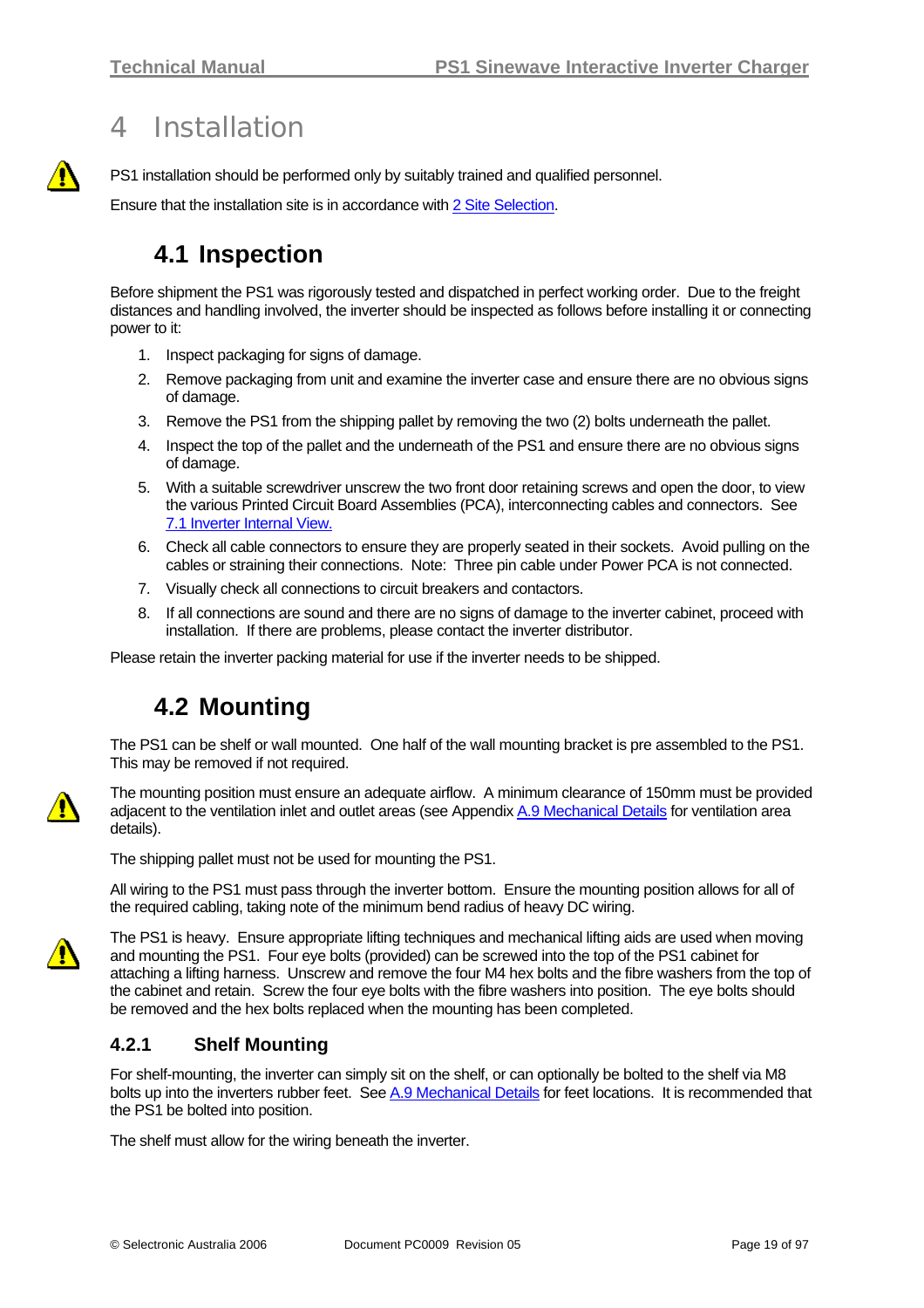#### <span id="page-19-0"></span>**4.2.2 Wall Mounting – Hanging Bracket**

The wall mount position must be on a concrete or masonry wall using at least five (5) 8mm bolt diameter Dynabolt sleeved anchors or equivalent of suitable length for the wall material, evenly spaced and fitted according to manufacturer's instructions.

Wall-mounting procedure:

- The cabinet mounting bracket and two rubber bumpers are attached to the rear of the PS1 during manufacture. Verify all bracket mounting bolts are tight.
- Mount the Rear Hanging Bracket. Use the bracket as a template, with the bracket horizontal, mark the hole positions on the wall. At least five evenly spaced mounting holes must be used.
- Install the anchors as per the anchor manufacturer's recommendation.
- Raise the PS1 and lower it onto the hanging bracket ensuring the location slots in the cabinet mounting bracket mate with the hanging bracket location tongues.
- Rest the lower portion of the PS1 against the wall on the two rubber buffers.



**Figure 10 Wall Mounting Brackets** 

The PS1 stays in position due to its own weight.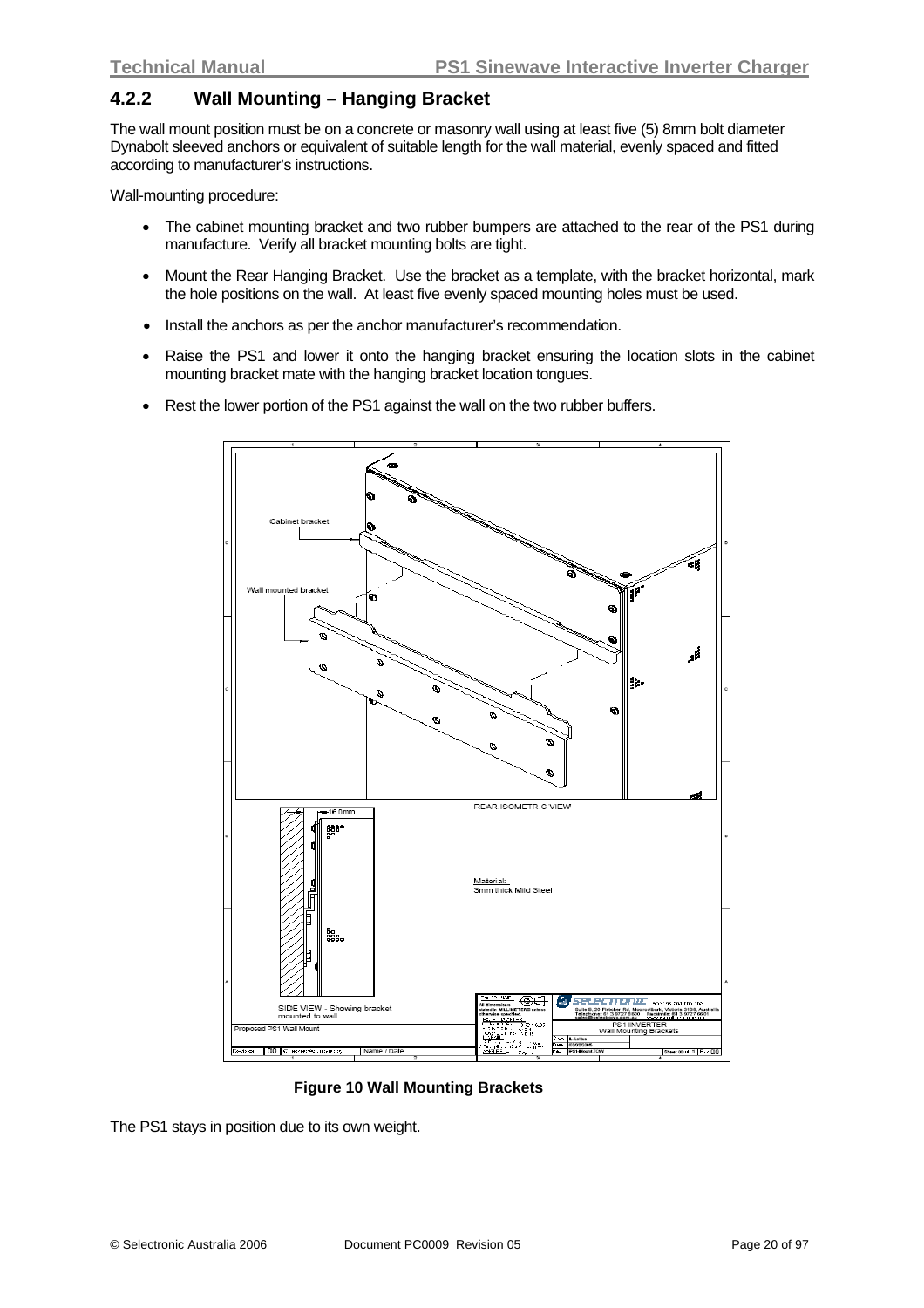### **4.3 Additional Componentry**

<span id="page-20-0"></span>If any additional components are to be installed into the PS1 cabinet, they may be installed onto the raised DIN rail. Take care to ensure that any disturbed internal wiring is re-connected to the same location. Special attention is drawn to the small EMI leads fitted into the top of the AC and DC circuit breakers and into the top of the neutral terminal.



DO NOT DRILL into the internal chassis of the PS1. The primary transformer is located directly behind the chassis. The un-used pressed inserts in the chassis may be used to mount additional components. Use the shortest possible (6mm) M4 Zinc Plated Steel screws.

Ensure that hazardous voltages cannot contact with the chassis or any other wiring. Check the clearance of additional components to ensure the door will close correctly.

DO NOT utilise the chassis earth screw and stud points for any mounting or additional earth wiring.

## **4.4 Wiring**

This section provides information regarding the wiring of the PS1 only.

Ensure all wiring is de-energised when making connections to the PS1. Ensure other power sources cannot automatically start and energise wiring.

All wiring feeds up through the bottom of the PS1. A gland plate and cable gland nuts are provided for the installation of all cable. Any unused cable cut-outs should be fitted with gland plugs to keep out vermin.

Suitable grommet edging material should be fitted to protect the wiring from sharp edges.

See Appendix [A.9 Mechanical Details](#page-88-0) for cut-out details.

Wiring locations referred to in the following sections are indicated in Figure 11 DC and AC Wiring Locations and Figure 12 Control Wiring Locations below. The same labels are also on the inside door of the PS1.

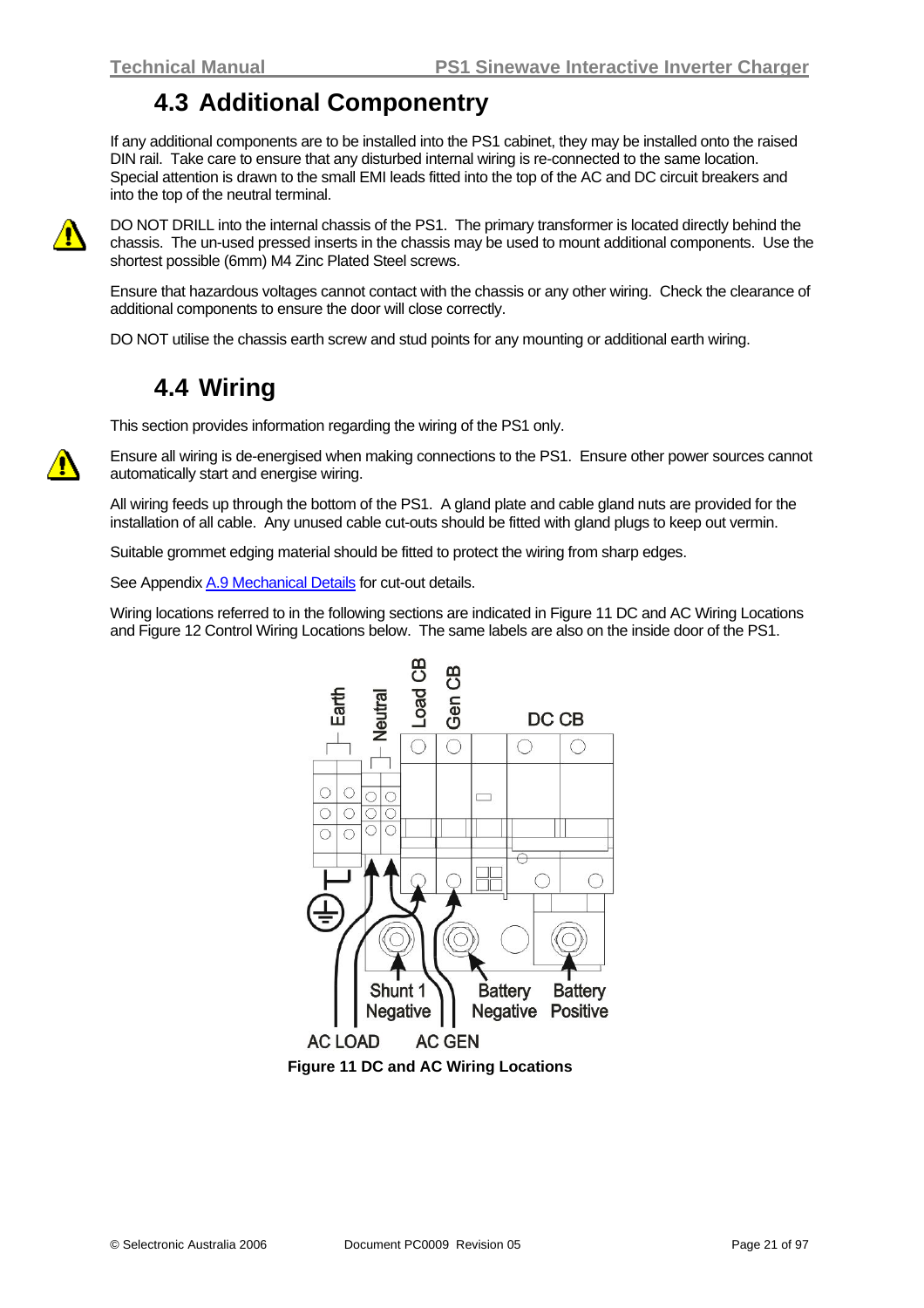<span id="page-21-0"></span>

**Figure 12 Control Wiring Locations** 

#### **4.4.1 DC Wiring**

DC wiring should be fed up through the appropriate cut out and terminated to the PS1. Ensure the protective plastic cover remains in place after connecting DC cables.

Connect the lugged battery negative lead to the inverters Battery Negative terminal under the load washer ensuring the face of the lug is directly against the PS1 contact surface. Tighten the nut with a calibrated torque wrench to 8 Nm.

If required, similarly connect the renewable negative lead to the inverters Shunt 1 Negative terminal.

Similarly connect the battery positive lead to the inverters Battery Positive terminal.

#### **4.4.2 Battery Temperature Sensor**

A battery temperature sensor is supplied pre-wired within the inverter. Pass the sensor and its wiring out through the inverter bottom cut-out, and mount the sensor in thermal contact with the centre of the side of a battery. It is good practice to insulate the sensor from the ambient air by covering the sensor when mounted to the battery with insulating material.

If the sensor cabling is not long enough, disconnect the sensor wiring from J8 on the termination PCB and add the additional cable. Ensure to insulate the joins.

The sensor is polarity sensitive – ensure that the correct polarity is maintained.

#### **4.4.3 Shunt Monitoring**

The sense wires for the externals shunts should be fed up through the appropriate cut out and terminated to the PS1. The sense cabling should be kept as short as possible. "CAT5" type cabling or any multi conductor multi strand cable is suitable for shunt sense wiring. Remember that these small cables are connected to battery negative and an inadvertent short circuit with either lead to battery positive would short circuit the battery bank. It is recommended that both these wires be separately fused.

The polarity of these shunt leads is not important if the shunt is to be used for either a renewable input or a DC load. The shunt settings compensate for the direction of current flow. If the shunt will be used to measure the Net between renewable and load then the polarity is very important. Ensure the positive shunt connection goes to the positive shunt sense and that the current is flowing in the correct direction.

#### See [6.5 Shunt Settings.](#page-47-0)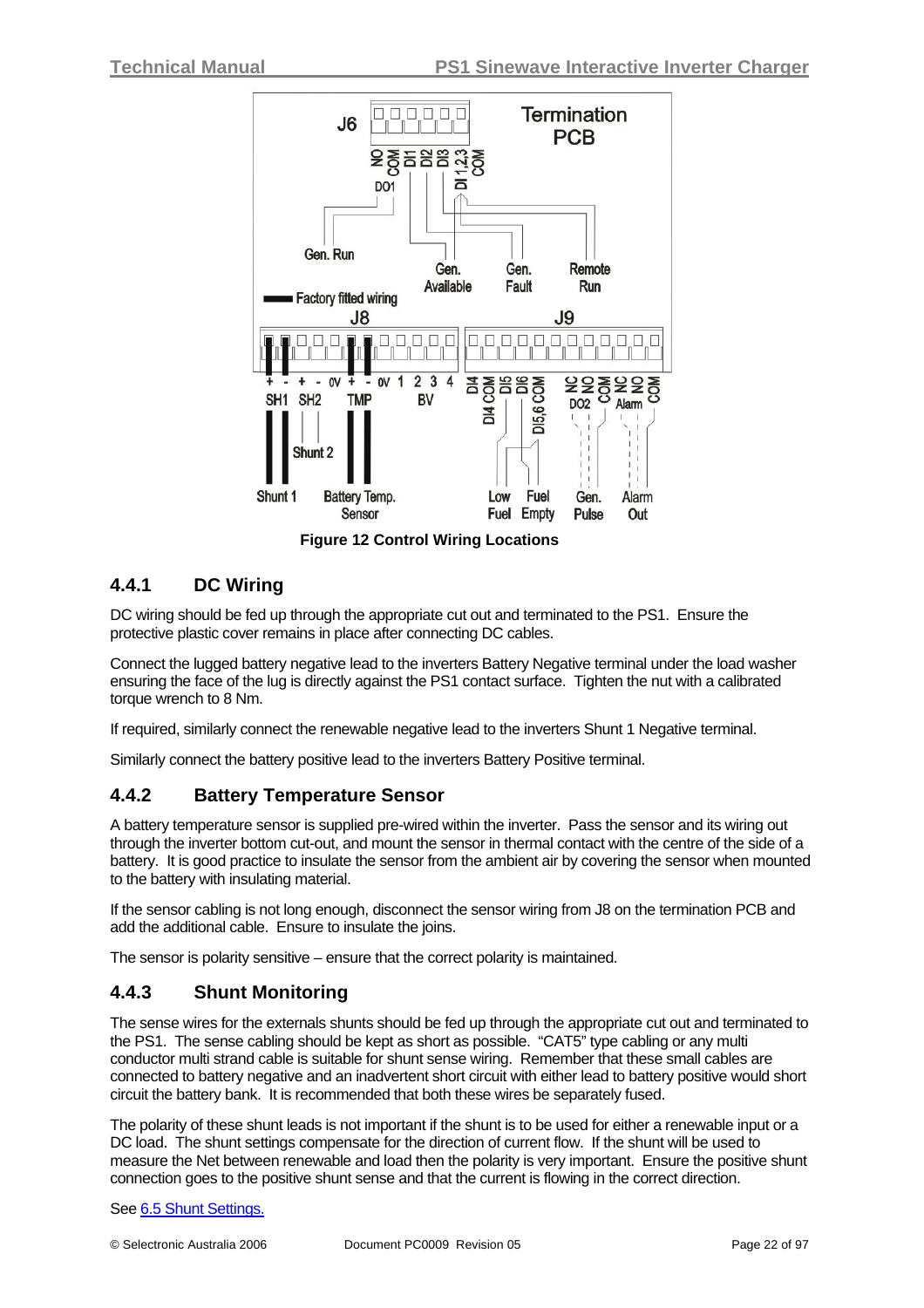#### <span id="page-22-0"></span>**4.4.4 Earth Wiring**

Earth the inverter by connecting earth wiring from the switchboard earth stake to the inverter earth stake, and from the inverter earth stake to the inverter Earth terminal.

#### **4.4.5 AC Wiring**

AC wiring should be fed up through the appropriate cut out and terminated to the PS1. Ensure the protective plastic cover over the DC connections remains in place.

Connect the AC load wiring to the PS1: earth to either earth terminal, neutral to either neutral terminal, and active to the Load Circuit Breaker.

Connect the AC generator wiring to the PS1: earth to either earth terminal, neutral to either neutral terminal, and active to the Generator Circuit Breaker.

#### **4.4.6 Generator Control**

Generator control wiring should be fed up through the appropriate cut-out and terminated to the PS1. "CAT5" type cabling or any multi conductor multi strand cable is suitable for all control wiring. The green screw terminals can be plugged in and out of the termination PCA for ease of wiring.

Check what the generator controller requires to start and stop the generator and what type of outputs it provides. See [A.3](#page-84-0) [Generator Control Interface Specification.](#page-84-0)

#### **4.4.6.1 Minimum Control Wiring**

The generator run output must be connected so the PS1 can signal the generator to start and stop.

The generator available input should be fitted to indicate the generator is available to be automatically started. If not fitted, the generator available override in the software must be set to ALWAYS. See [6.3](#page-36-0) [Generator settings.](#page-36-0)

Without the generator available installed, ensure that the PS1 start signal does not start the generator when working on or servicing the generator.

#### **4.4.7 External Alarm**

Connect the External Alarm wiring to the inverter. "CAT5" type cabling or any multi conductor multi strand cable is suitable. The green screw terminals can be plugged in and out of the termination PCA for ease of wiring. Ensure appropriate fuses are fitted to protect the wiring and relay.

The alarm should activate since the inverter is presently out of service.

#### **4.4.8 Serial Port cable**

The serial port cable should be connected into J16 on the Control PCA (see Figure 14 Behind Front Door) and fed out through an appropriate cut-out. This allows for connection to the internal serial port without the need for opening the PS1 front door. This cable can be left unconnected if not required. The serial port is isolated from the PS1 and no hazardous voltages are present on the interface cable.

When installed check that the cable does not foul on any internal cables or components.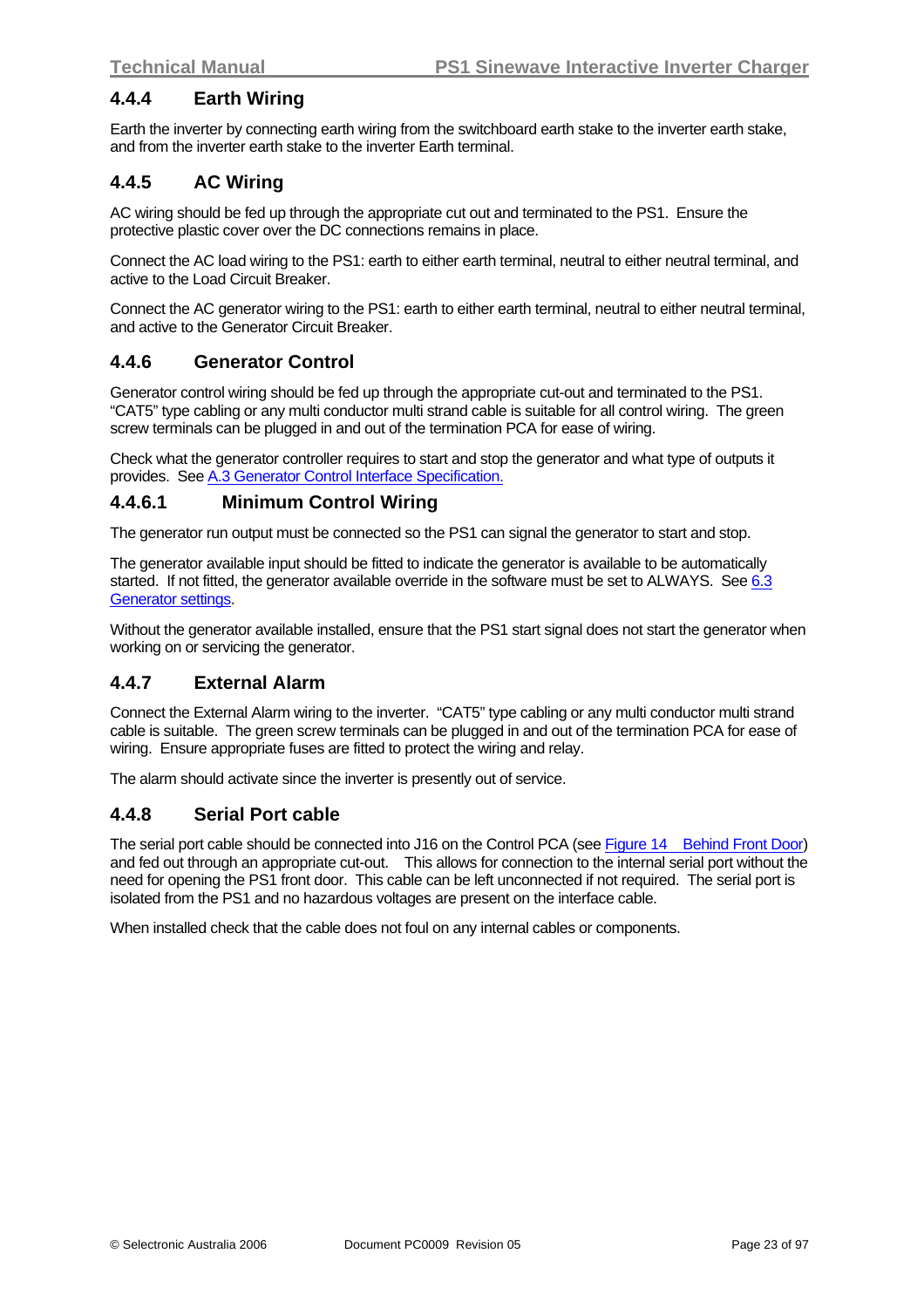## <span id="page-23-0"></span>5 Commissioning

This procedure is for the test and commissioning of the PS1. It does not cover other components in the system however many of the tests described may exercise those components.

### **5.1 Inspection**

No power should be applied at this stage.

#### **5.1.1 Wiring**

All connected wiring should be checked and tested for continuity and short circuits.

Check that no wiring feeding through the bottom cut-out is pressing against any sharp edges.

Check that any removed screw terminal plugs from the Termination PCA have been re-connected, correctly aligned and are pressed firmly home.

Ensure that the DC stud insulating cover is in place.

Check that the DC and AC wiring is separated as much as possible.

#### **5.1.2 Polarity**

Ensure battery polarity is correctly wired to the PS1.

Ensure Active and Neutral terminals are correctly connected.

### **5.2 Initial Power Up**



Read and understand the procedure below before proceeding.

Ensure that all the inverters front panel DC and AC circuit breakers are open. Renewable inputs should not be connected at this stage. Ensure that the connected generator is shutdown and cannot start.

#### **5.2.1 Door Open**

Hazardous voltages are generated by the inverter and may also be fed into the inverter by external wiring from multiple sources. The hazardous voltages may be stored in capacitors after the inverter is switched off and disconnected from external wiring. The procedures below are to be performed only by suitably qualified and trained personnel, taking appropriate safety precautions.

The initial DC connection is performed with the door open. The inverter's front panel DC Circuit Breaker remains open during this step.

Apply DC power to the inverter wiring by closing the external ganged battery/renewable DC fuse assembly (or circuit breakers if used) - a small spark may be observed. Stop immediately and investigate if any fuse blows or circuit breaker trips.

Check the RED LEDs on the lower edge of the power board. See [7.1](#page-59-0) [Inverter Internal View](#page-59-0)

LED1 should be ON

LED2 should be OFF



If LED1 is off, either power is not connected to the unit or the DC is connected in the reverse polarity. DO NOT proceed until this corrected.

If LED1 is flashing, the connected DC voltage is incorrect. This is sometimes due to the initial power connection. Press the front panel ON/OFF button once to reset the unit. LED1 should now be ON. If LED continues to flash check battery voltages.

#### **5.2.2 Door Closed**

The front panel door should now be latched closed.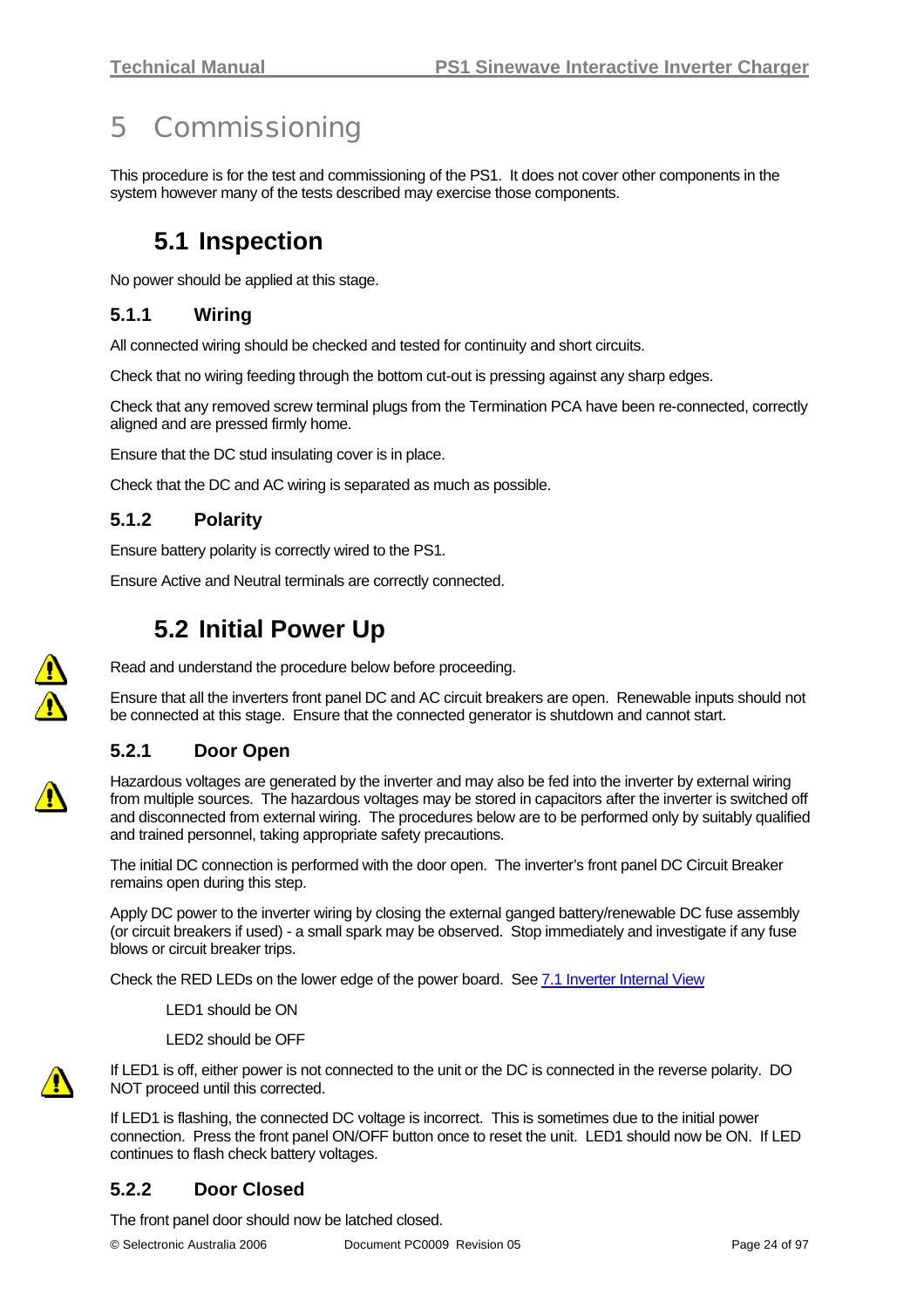<span id="page-24-0"></span>Press and release the PS1 On/Off button. The indicator LEDs will come on and flash during self test.

When the LCD displays "Please close DC CB", close the PS1 front panel DC Circuit Breaker. The self test will complete and the PS1 will start. A low buzzing noise will be heard from the PS1.

The PS1 will now be producing 240VAC 50Hz output.

If self test fails, the error code will be displayed on the front panel LCD. See [B.3 Self Test Fault Codes](#page-95-0) for details.

Check the View Readings screens – (see PS1 User Manual)

| Reading                                 | Menu Reference # |
|-----------------------------------------|------------------|
| Battery voltage and current readings    | 1.1              |
| Power readings should all be 0          | 1.2              |
| Temperatures should be close to ambient | 1.6.1            |

### **5.3 Configuration**

The PS1 is configured with default values for all settings; at least some of these are likely to be unsuitable for your installation. Access the Installer menus via the front panel LCD and set up the system parameters to suit the site requirements.

Importantly, before using the system, ensure that the settings for **Batt Size Ah** ([6.2 Battery Settings](#page-31-0)) and Gen: Max kw [\(6.3 Generator settings\)](#page-36-0) are configured to suit the battery and generator size installed, and that all battery charger settings [\(6.6](#page-51-0) [Charger Settings\)](#page-51-0) are suitable for the battery type installed and conform to the battery manufacturer's recommendations.

If the Batt Size Ah setting is modified it is necessary to power cycle the PS1 for the correct SoC calculations to be displayed.

The PS1 incorporates a number of other settings that effect the system operation. The following should be considered when setting the system to suit the site requirements

- SoC generator start levels and times See [6.3 Generator settings](#page-36-0)
- Load power generator start levels See [6.3](#page-36-0) [Generator settings](#page-36-0)
- Minimum generator run time See User Manual
- Frequency and voltage tolerance for generator input. Note: Some generators have low frequency cut-outs; the Low Freq Tol must be set above these limits. When setting the voltage and frequency limits, allowance must be made for the difference in frequency and/or voltage when the generator is cold. The default low frequency tolerance is 48.0Hz. See [6.4 AC Output settings](#page-45-0)

### **5.4 AC Load**

Ensure all circuits at the distribution board are open.

Close the AC Load circuit breaker on the inverter, while ensuring there is no change in inverter operation.

Close each load circuit breaker at distribution board and load test the PS1.

| Reading                                       | Menu Reference # |
|-----------------------------------------------|------------------|
| Verify power readings as each load is applied | $\vert$ 1.2      |

Open the AC Load circuit breaker on the inverter.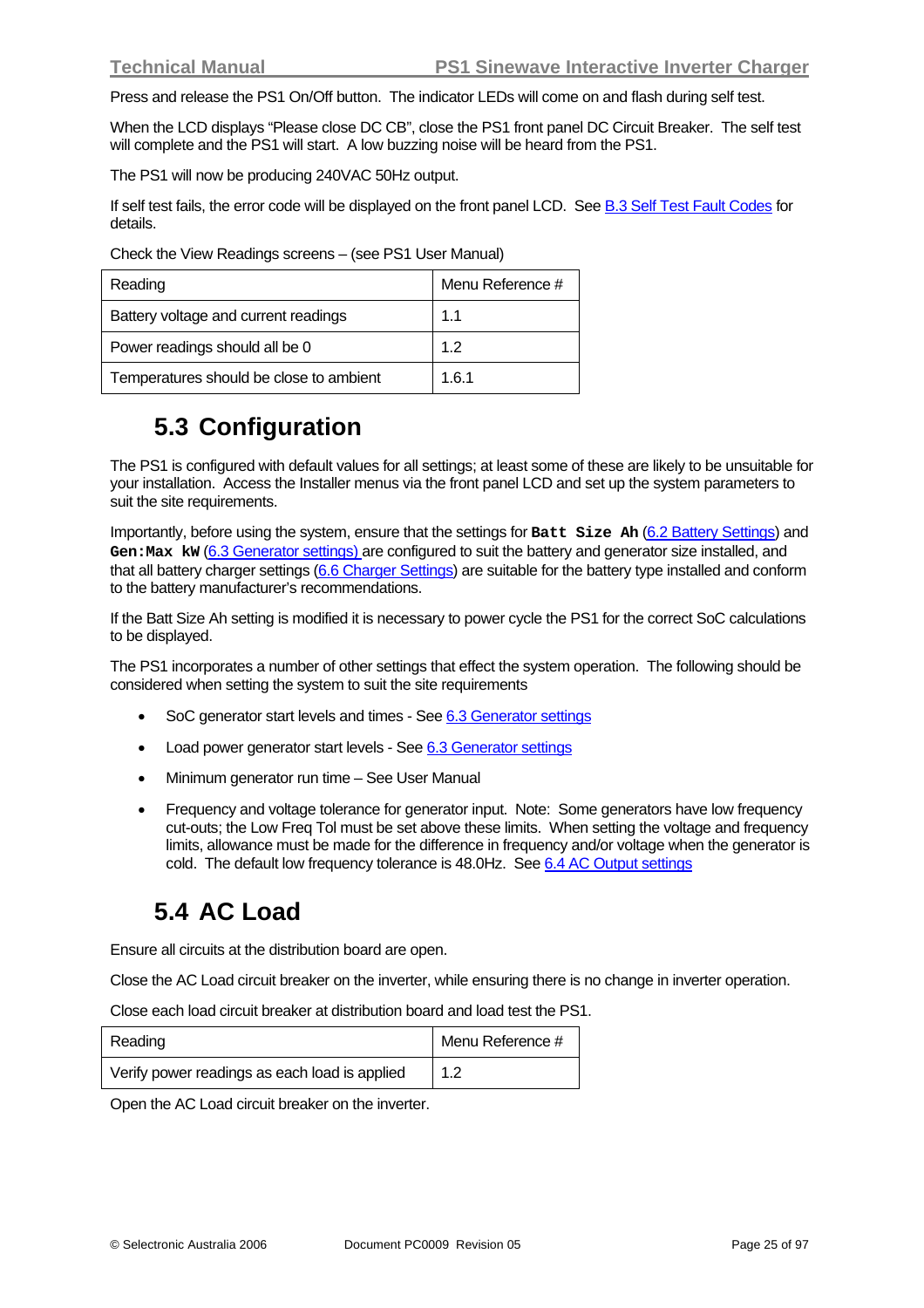### **5.5 Generator Synchronisation and Stability**

<span id="page-25-0"></span>The objective of these tests is to set the highest Gen Type setting whilst still maintaining stable generator operation. Generally, a generator will operate satisfactorily with the PS1 set to Gen Type 0, however optimum generator performance (steady ramping to power and agile response to load change) may not be achieved at this setting.

Stable generator operation is defined as when there is no oscillatory variation or "bouncing" in the generator output. On abrupt changes in load, the generator may "bounce" briefly and then return to stable operation. An easy way to detect "bouncing" is to look for flickering in a low wattage incandescent light globe connected to the system.

This procedure should be carried out with the battery bank partially discharged to enable the largest battery charge load to be applied to the generator. Ideally the inverter will be limiting on battery charge current with battery voltage below the charge voltage.

#### **5.5.1 Configuration**

If a generator available control switch has been installed, then set it to the open position. See [3.5 Generator](#page-13-0) [Control Wiring.](#page-13-0) No other configuration of the generator control relays or inputs is required.

Set Gen Type to 0 (Default setting). See [6.3 Generator settings](#page-36-0)

Check the front panel LED indication Gen NOT available. This must be ON. By default with no generator control wiring the indication is ON. If OFF, check generator available control switch (if installed) and Gen Avail setting is "Follow I/P" (Default setting). See [6.3](#page-36-0) [Generator settings](#page-36-0)

Manually start the generator.

#### **5.5.2 Test – Generator Synchronisation**

Once the generator has started, close the generator circuit breaker.

The PS1 will attempt to synchronise and connect to the generator. The PS1 will display Manual Gen Start when synchronised and the front panel LED indication "Inv – Sync" will be active.

If the generator voltage and/or frequency is out of range the Gen Freq Error or Gen Volt Error LED indications will be active. If required, adjust [6.4](#page-45-0) [AC Output settings](#page-45-0)

#### **5.5.3 Test – Generator Stability**

The inverter will start to apply load to the generator by ramping up the charge power to the battery bank. Check that the generator remains stable through this process.

If the generator is stable, close the AC Load circuit breaker and then switch various AC loads ON and back OFF again. The AC loads will be firstly powered by the inverter and then transferred to the generator. Check that the generator remains stable through this process.

If the generator is not stable on Gen Type  $0 -$  See  $9$  [Troubleshooting](#page-76-0)

Press and hold the **button for one second.** The PS1 will display Gen NOT Available then Manual Gen Stop. The PS1 will disconnect from the generator. Since the generator is still running, the PS1 will however attempt to re-synchronise.

Open Generator circuit breaker.

If a Gen Type proves unstable, then there is no need in testing the remaining types. In this case, set the Gen Type back to the previous setting.

To ensure the charging process is reset, it is necessary to wait at least two minutes between each test.

Repeat the steps [5.5.2](#page-25-0) and [5.5.3](#page-25-0) above with Gen Type set to 1, 2 and 3 to determine the most suitable setting for the generator.

Once the correct setting has been achieved -

Manually shutdown the generator and open AC Load circuit breaker.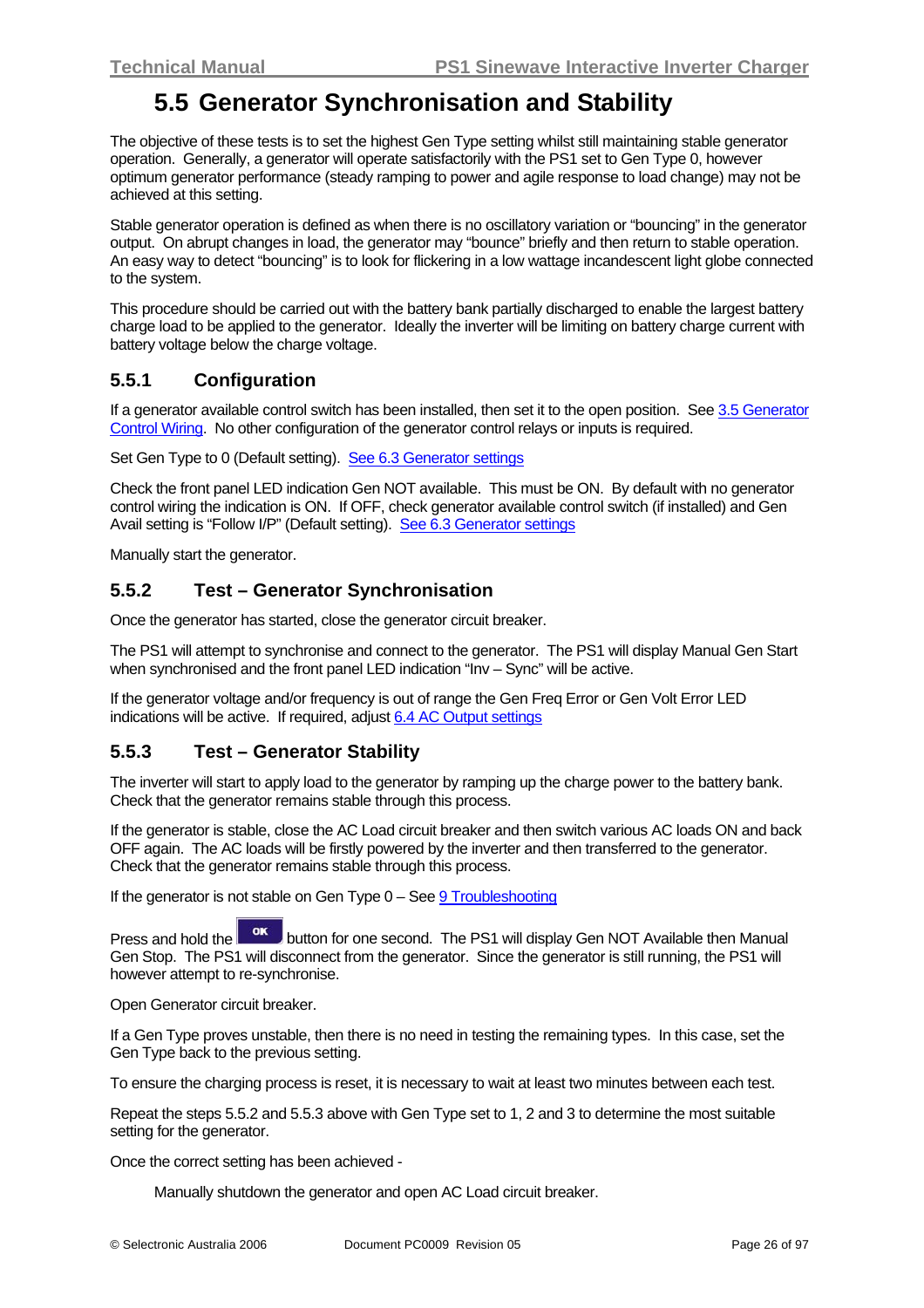### **5.6 Automatic Generator Control**

#### <span id="page-26-0"></span>**5.6.1 Configuration**

Set the generator control relay configuration to suit the generator controller. Generator controllers using only the Gen Run signal do not require any changes. Controllers using the Gen Pulse signal may require the Pulse Time and Pulse delay times adjusted to suit. See [6.3 Generator settings](#page-36-0).

#### **5.6.2 Test**

Check the front panel LED indication Gen NOT available. If ON, close the externally wired generator available control switch. See [3.5](#page-13-0) [Generator Control Wiring.](#page-13-0) If no control switch is installed (not recommended) set the generator available override in the software to ALWAYS. See [6.3 Generator](#page-36-0) [settings](#page-36-0).

Gen NOT available LED indication should turn OFF.

Press and hold the OK button for 1 second. The PS1 will display Gen Start and then display the PS1 voltage and frequency and generator voltage and frequency plus the variation in generator frequency.

| Gen Starting<br>$* *$<br>$***$ |       |
|--------------------------------|-------|
| 240                            | 251   |
| 50.00                          | 52.38 |
| Delta Gen Hz                   | 0.47  |
|                                |       |

If the generator fails to start, press and hold the OK button for 1 second. The PS1 will display Gen Stop. Verify the generator control wiring.

Once the generator has started, close the generator circuit breaker.

The PS1 will attempt to synchronise and connect to the generator. Check the front panel LED indications for Inv – Sync indication. If the generator voltage and/or frequency is out of range the Gen Freq Error or Gen Volt Error LED indications will be active.

| Reading                                                | Menu Reference # |
|--------------------------------------------------------|------------------|
| Verify generator, inverter and load power<br>readings. | 1.2              |

Press and hold the OK button for 1 second. The PS1 will display Gen Stop. The PS1 will attempt to stop the generator.

If the generator doesn't stop, check control wiring. Note: The generator may have a cool down period before stopping.

Open the externally wired generator available control switch. Ensure the front panel LED indication Gen NOT available comes ON.

Open Generator circuit breaker.

Check other control inputs (if fitted) to ensure the work as expected.

### **5.7 Shunt Inputs**

#### **5.7.1 Enable Shunts**

The shunt inputs must be enabled and set to measure the renewable input or DC Load. If only the internal shunt (Shunt 1) is being used to measure renewable then no changed to the default settings is required. For other configurations, see [6.5 Shunt Settings](#page-47-0) and set the shunt configuration according to usage.

#### **5.7.2 Zero Offset**

Ensure no current is flowing through shunts.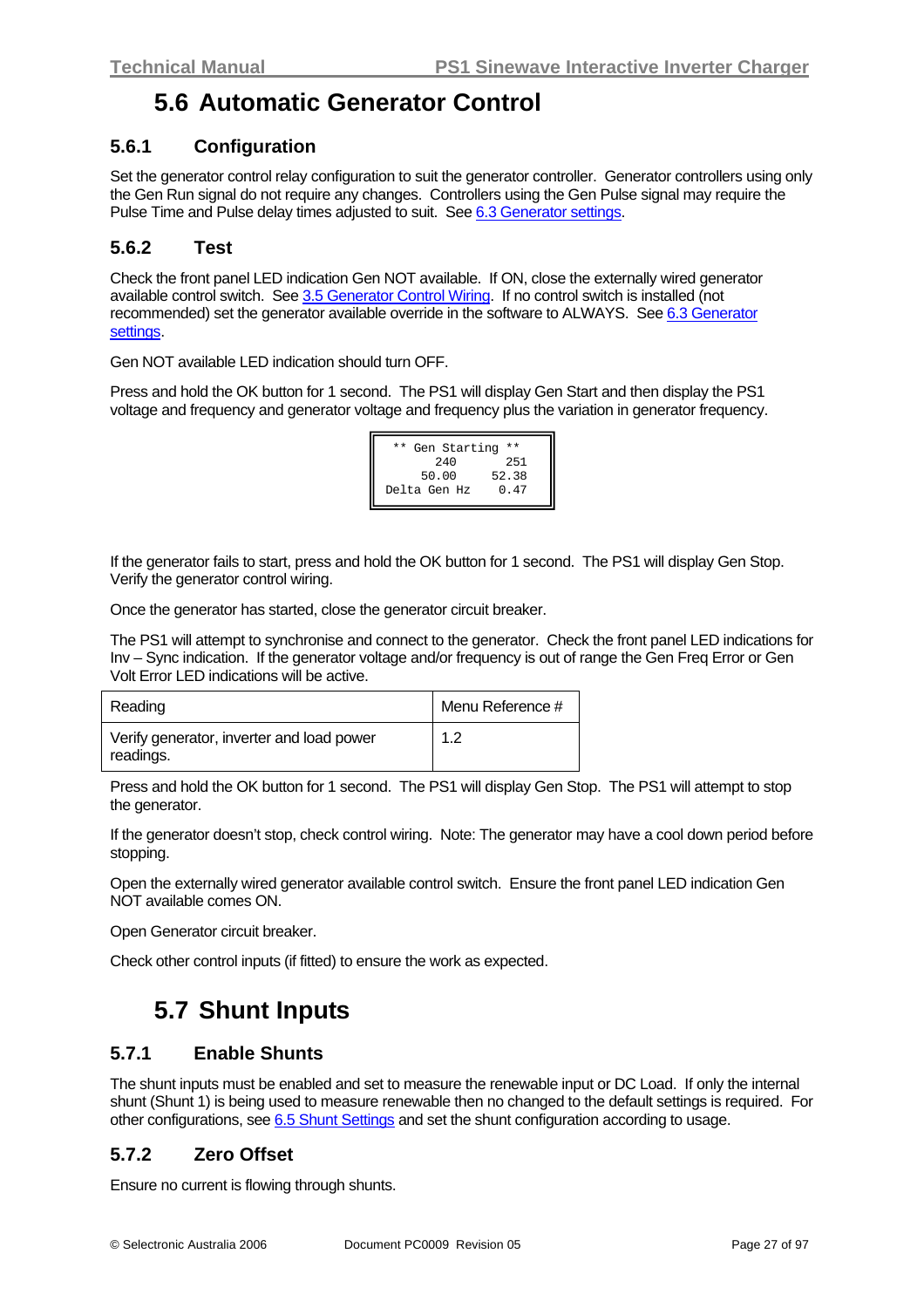<span id="page-27-0"></span>

| Reading                                                                       | Menu Reference # |
|-------------------------------------------------------------------------------|------------------|
| Verify that the shunts connected are reading $0.0 \mid 1.3$<br>$+/- 0.1$ Amps |                  |

If the reading is greater than 0.1Amps then the zero offset requires adjustment.

#### **5.7.2.1 Set Shunt Zero Offset**

The following screens can be found in [6.5 Shunt Settings](#page-47-0).

The procedure is the same for Shunt 1 and Shunt 2. Shunt 1 is shown here as an example.

Set both shunt type settings to ON - Renewable and DC load to ON.

Set **Shunt 1 A/mV** to 1.0

Adjust **Shunt 1 Zero** to the negative of Shunt 1 amp reading. (e.g. reading +1.5 enter -1.5, reading -2.5 enter +2.5). The indicated Shunt Amp reading will reduce to 0 +/- 0.1. The Shunt Amp reading is averaged so the change can take up to a minute to settle to the new value.

| Shunt1 Amp   | 0.0         |
|--------------|-------------|
| Shunt 1 Zero | $-1.5$      |
| $-5.0 <$     | 5.0         |
| PREV NEXT    | EDIT   MENU |
|              |             |

Reset the shunt type (Renewable ON/OFF and/or DC Load ON/OFF) and shunt size settings as required.

#### **5.7.3 Shunt Size**

The size of external shunts must be configured into the PS1. Shunt 1 by default is set to the size of the internal 100A/50mV shunt.

The following screens can be found in [6.5 Shunt Settings](#page-47-0).

The shunt size is set in Amps/mV or the number of amps flowing to give a 1millivolt reading.

The table below list some common shunt types and the associated setting:

| Shunt       | Setting |
|-------------|---------|
| 100A / 50mV | 2.0     |
| 100A / 75mV | 1.3     |
| 200A / 75mV | 2.7     |
| 50A / 50mV  | 1 በ     |

#### **5.7.4 Shunt Readings**

Connect renewable to unit.

 Verify current readings are as expected. Compare the reading on the renewable regulator with what is indicated on the PS1.

 Verify the sign (+ or -) of the reading. If set to DC Load reading should be negative, if set to Renewable reading should be positive.

### **5.8 System Operation**

The PS1 is can now be set for normal operation. Close all circuit breakers and fuse assemblies.

Verify system operates as expected.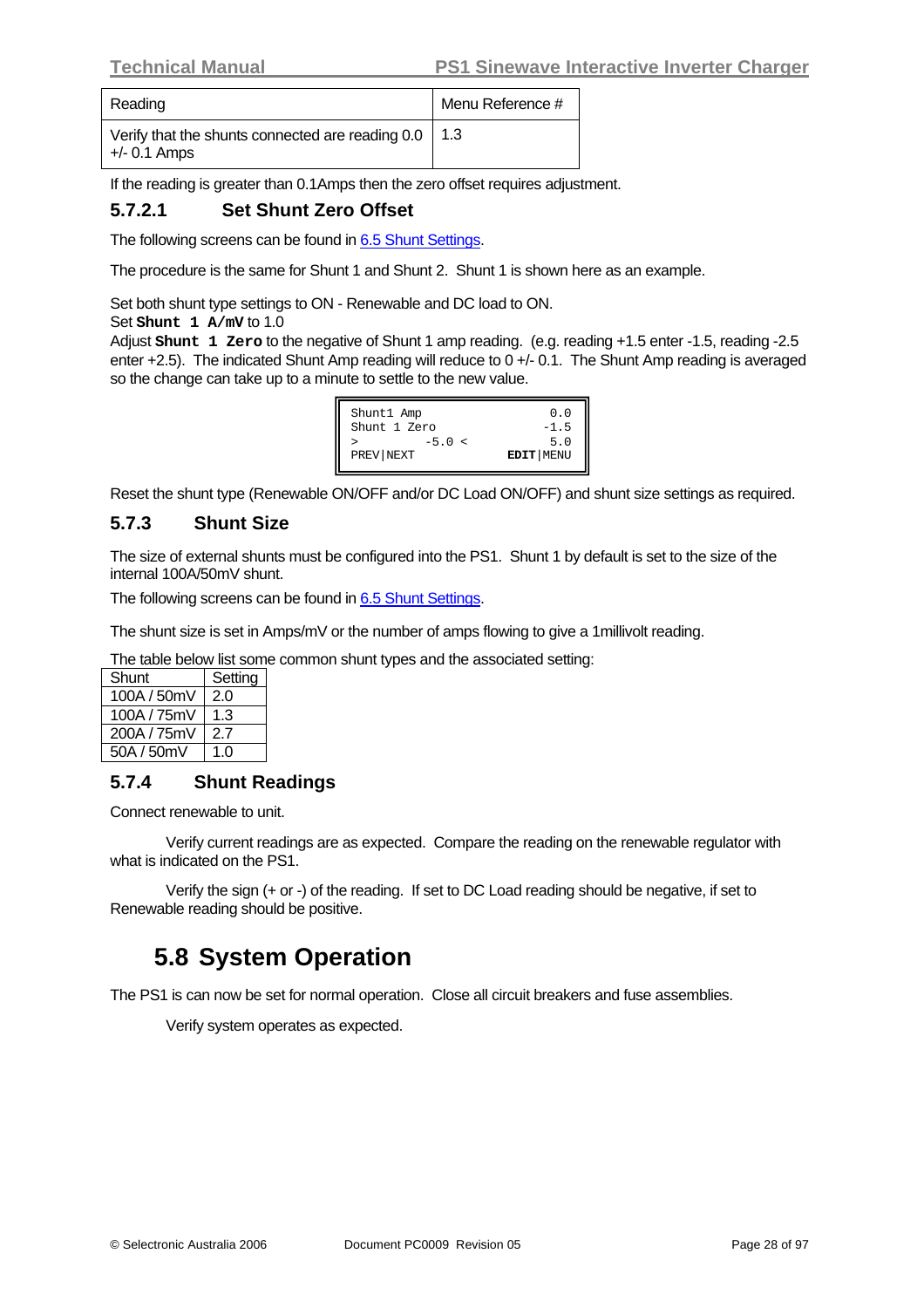# <span id="page-28-0"></span>6 PS1 Installer Menus

### **6.1 Menu Structure**

The PS1 provides two levels of menus to configure and manage the system. User Menus that are used for day to day operation of the system and Installer Menus are used to set up the system and thereafter are not generally required by or accessible to the user.

The diagram below shows the menus structure for the PS1 settings and readings. The View Readings menu is the home menu and will be displayed when the PS1 has completed power up. Use the four

pushbuttons **1 1 1 v v v d ok n and** associated LCD text to navigate the menu structure. Refer to PS1 User Manual – User Interface for full details.

The View Readings, Summary Readings, View Diagnostics, View Settings, Generator Schedules and Event Log menus allow viewing of system settings, readings and event history without the possibility of inadvertent modification. The information provided in these screens is sufficient to monitor the day to day system operation and resolve system problems. The Change Settings, Advanced Settings and Changes Schedules menu allow modification of the PS1 User settings and generator run schedules. Refer to PS1 User Manual – PS1 User Menus for full details.

The Battery Settings, Generator Settings, AC Output Settings, Shunt Settings, Charger Settings and Advanced Charger Settings menus allow modification of the PS1 Installer settings and are only accessible with installer access.

A screen number is written in this document with each display to assist with identifying the display e.g.  $6.4 =$ Main Menu Item 6(Battery Settings), Sub Item 4(Lvl 3 SoC%).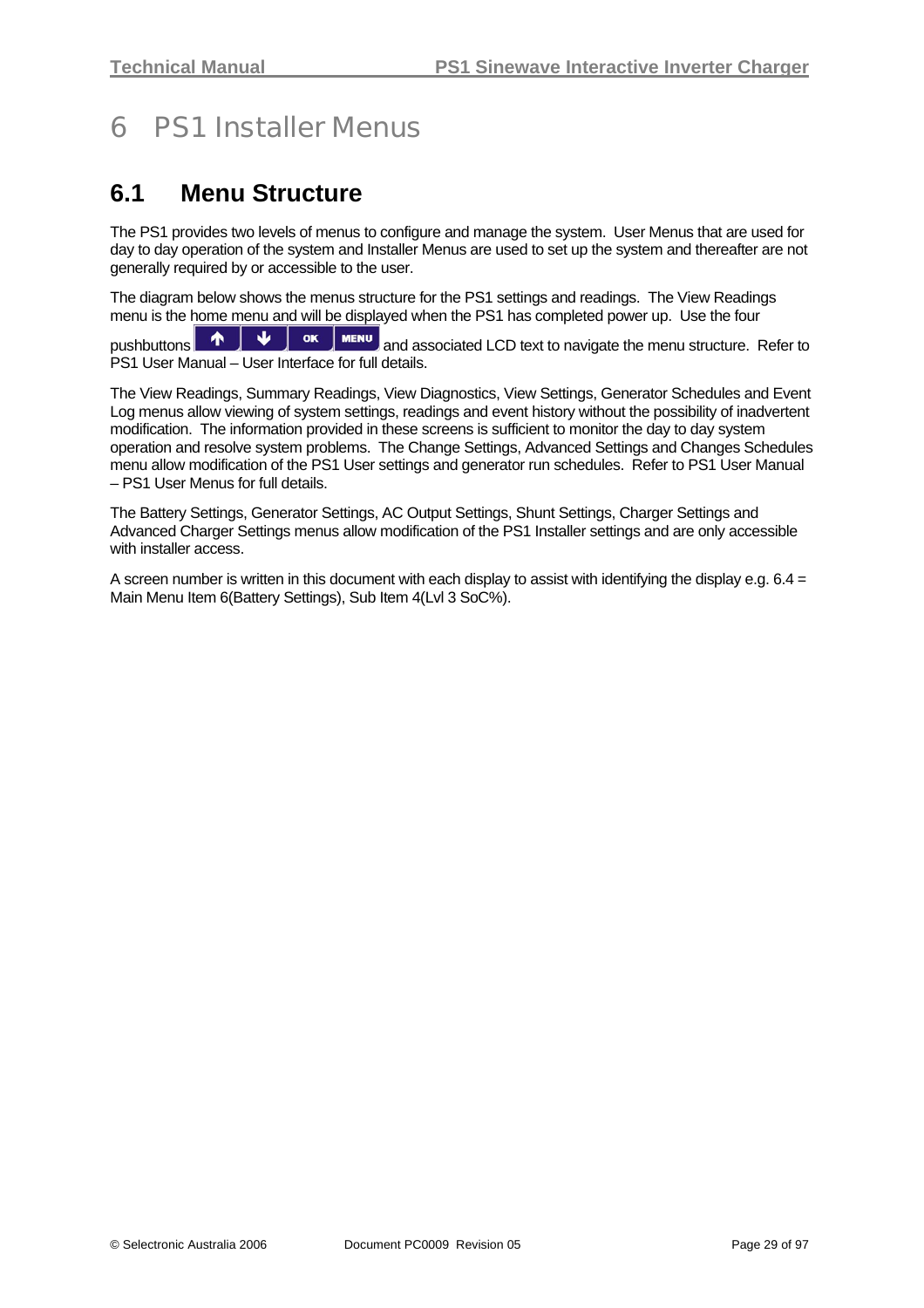

Back to "View Readings"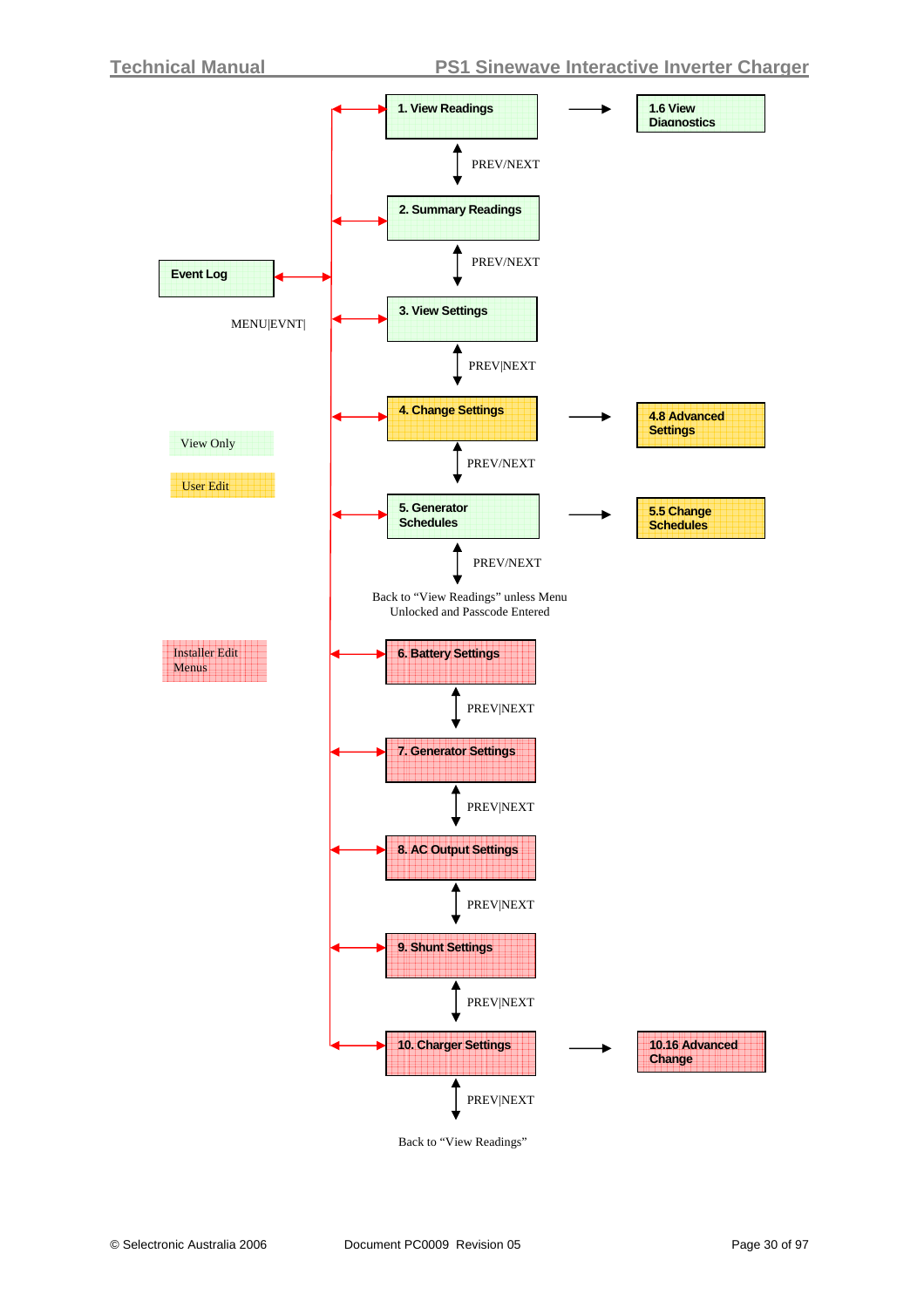#### <span id="page-30-0"></span>**6.1.1 Installer Menu Access**

Installer settings are not accessible to the end user. Proper configuration of these settings requires in-depth knowledge of the system requirements and parameters. Only suitably qualified and trained installation, commissioning and maintenance personnel should access these menus.

To unlock the Installer menus:

- 1. Switch OFF the inverter using the **ON/OFF** pushbutton.
- 2. Open the inverter door and switch ON SW2 switch 7 on the Control PCA (see [§7.1 Inverter Internal View\)](#page-59-0).
- 3. Close the inverter door and switch ON using the **ON/OFF** pushbutton.
- 4. Edit the **Passcode** parameter in the Advanced User Settings menu.
- 5. Use the UP/DOWN buttons to enter the passcode (passcode is 41) and press OK.
- 6. The Installer menus will now be accessible for 2 hours.
- 7. The menus may be re-enabled after the 2 hours by repeating steps 4 and 5 above.

Subsequent unauthorised access to these menus by can be prevented by:

- 1. Switch OFF the inverter using the **ON/OFF** pushbutton.
- 2. Open the inverter door and switch OFF SW2 switch 7 on the Control PCA (see [§7.1 Inverter Internal View\)](#page-59-0).
- 3. Close the inverter door and switch ON using the **ON/OFF** pushbutton.

Failure to switch OFF SW2 switch 7 will allow a user, with knowledge of the static passcode, access to the installer menus.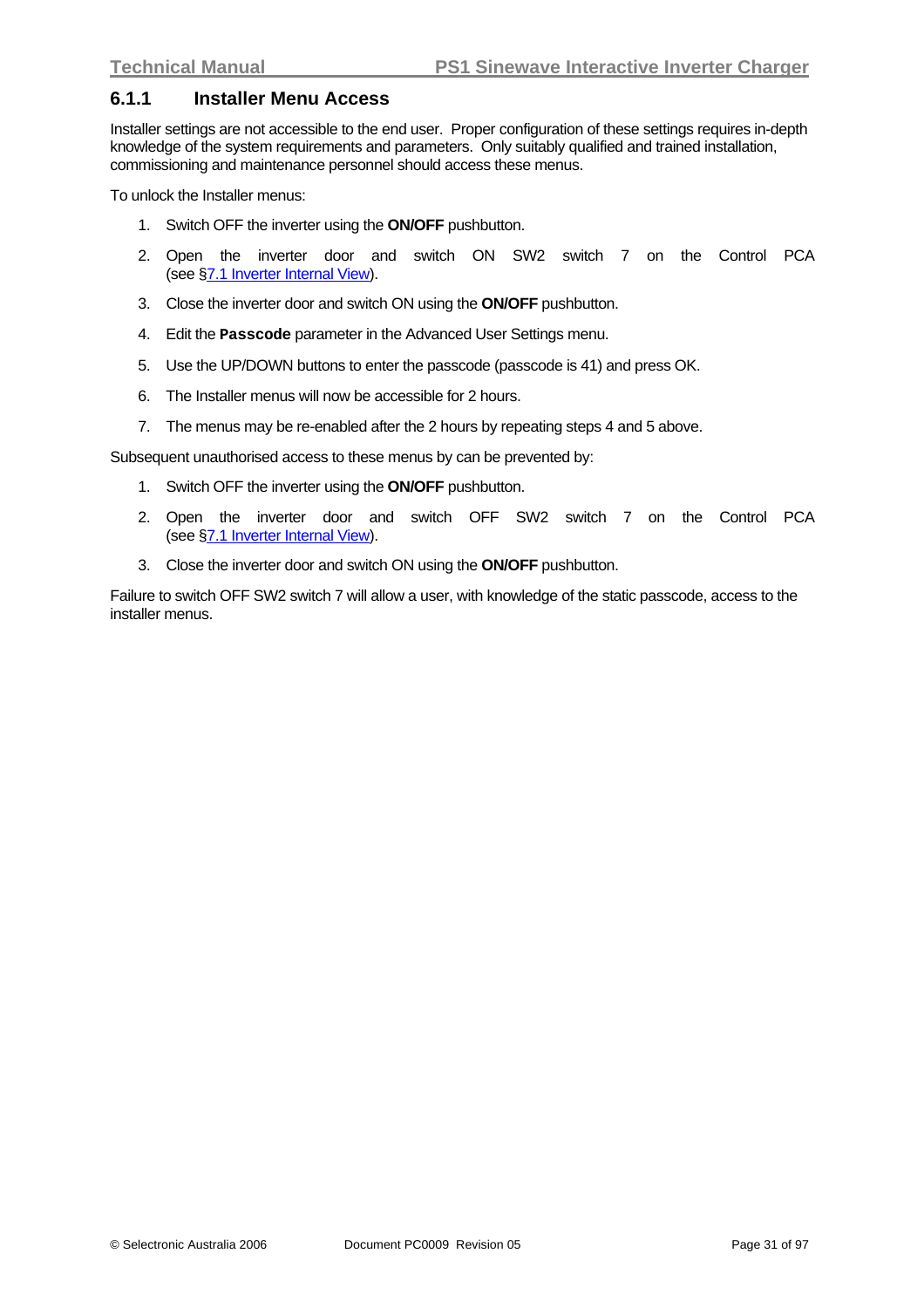## **6.2 Battery Settings**

<span id="page-31-0"></span>Refer to the battery manufacturer's recommendations when setting battery parameters. Battery longevity may be adversely affected by incorrect settings.

#### 6.



Press **ox** to enter the View Settings screens. Within screens, press **At A LOCAL Analy time to return to this** point.

6.1

| υ. ι                   |              |
|------------------------|--------------|
| Batt Size Ah<br>100, < | 1000<br>3200 |
| PREV NEXT              | EDIT   MENU  |

#### *Battery Settings=>*

**Batt Size Ah:** set battery size in ampere-hours configured in the system. This will be set according to the battery size installed and the typical charge discharge profile.

Unit – Amp hours

Default 1000

Range 100 -> 3200

It is important to correctly configure this setting as State of Charge calculations and system decisions are based on it.

Refer to the battery manufacturer's documentation when setting the parameter.

| Level 1 SoC%<br>50, <<br>> | 90<br>95    |
|----------------------------|-------------|
| PREV NEXT                  | EDIT   MENU |

#### *Battery Settings=>*

See [8.1.3 Battery Charger Operation.](#page-65-0)

**Level 1 SoC%:** the battery state of charge below which the generator will start in the preferred generator run hour.

Unit - Percentage

Default 90

Range 50 -> 95

Level 1 is normally set as the highest SoC% level.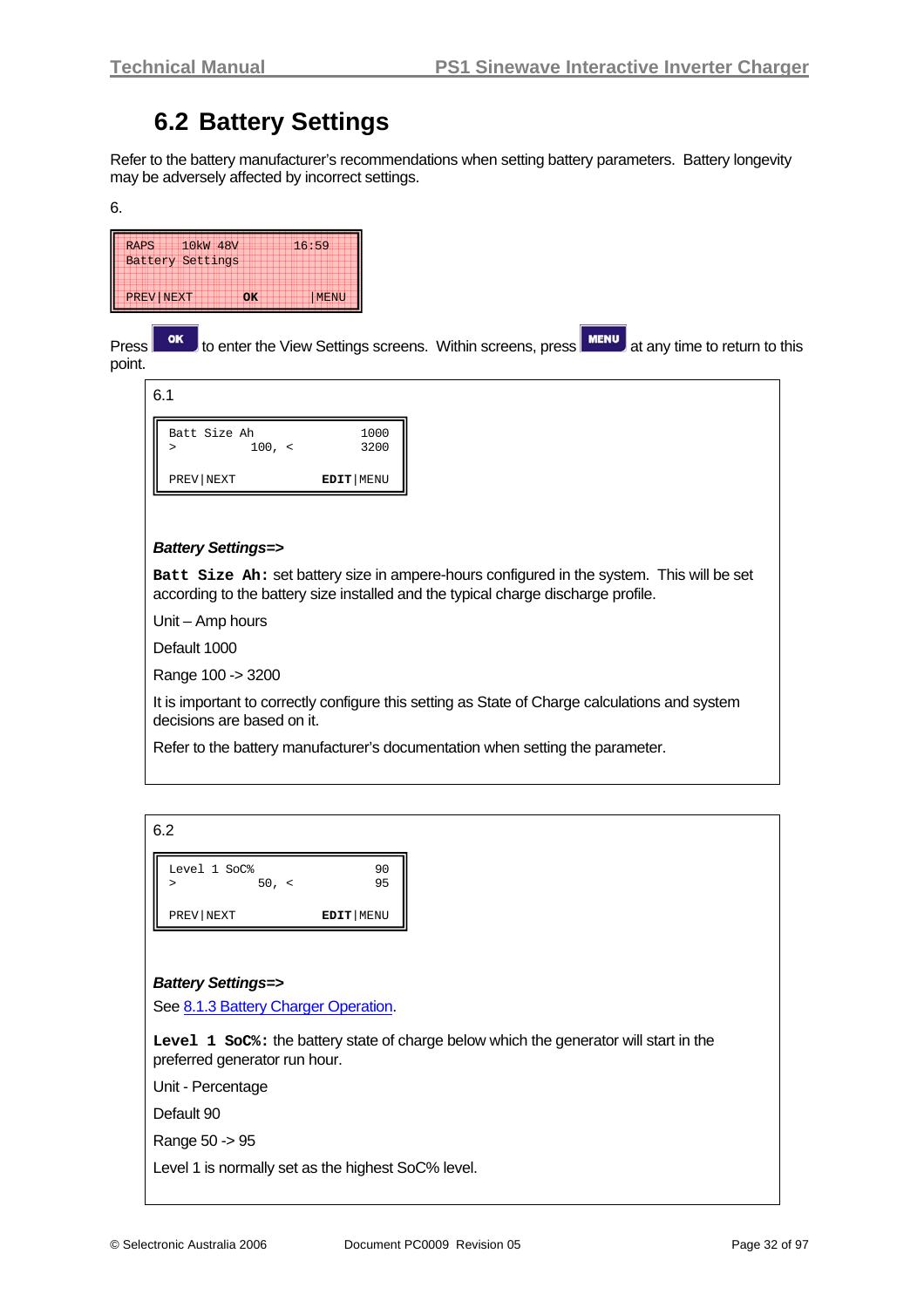6.3

| Level 2 SoC%<br>50, <<br>↘ | 70<br>95  |
|----------------------------|-----------|
| PREV NEXT                  | EDIT MENU |

#### *Battery Settings=>*

See [8.1.3 Battery Charger Operation.](#page-65-0)

**Level 2 SoC%:** the battery state of charge below which the generator will start during the preferred generator run period.

Unit - Percentage

Default 70

Range 50 -> 95

Level 2 is normally set as the mid SoC% level.

| Level 3 SoC% | 60        |
|--------------|-----------|
| 20. <        | 95        |
|              |           |
| PREV NEXT    | EDIT MENU |

#### *Battery Settings=>*

See [8.1.3 Battery Charger Operation.](#page-65-0)

**Level 3 SoC%:** the battery state of charge below which the generator will start during the non-preferred generator run period.

Unit - Percentage

Default 60

Range 20 -> 95

Level 3 is normally set as the lowest SoC% level.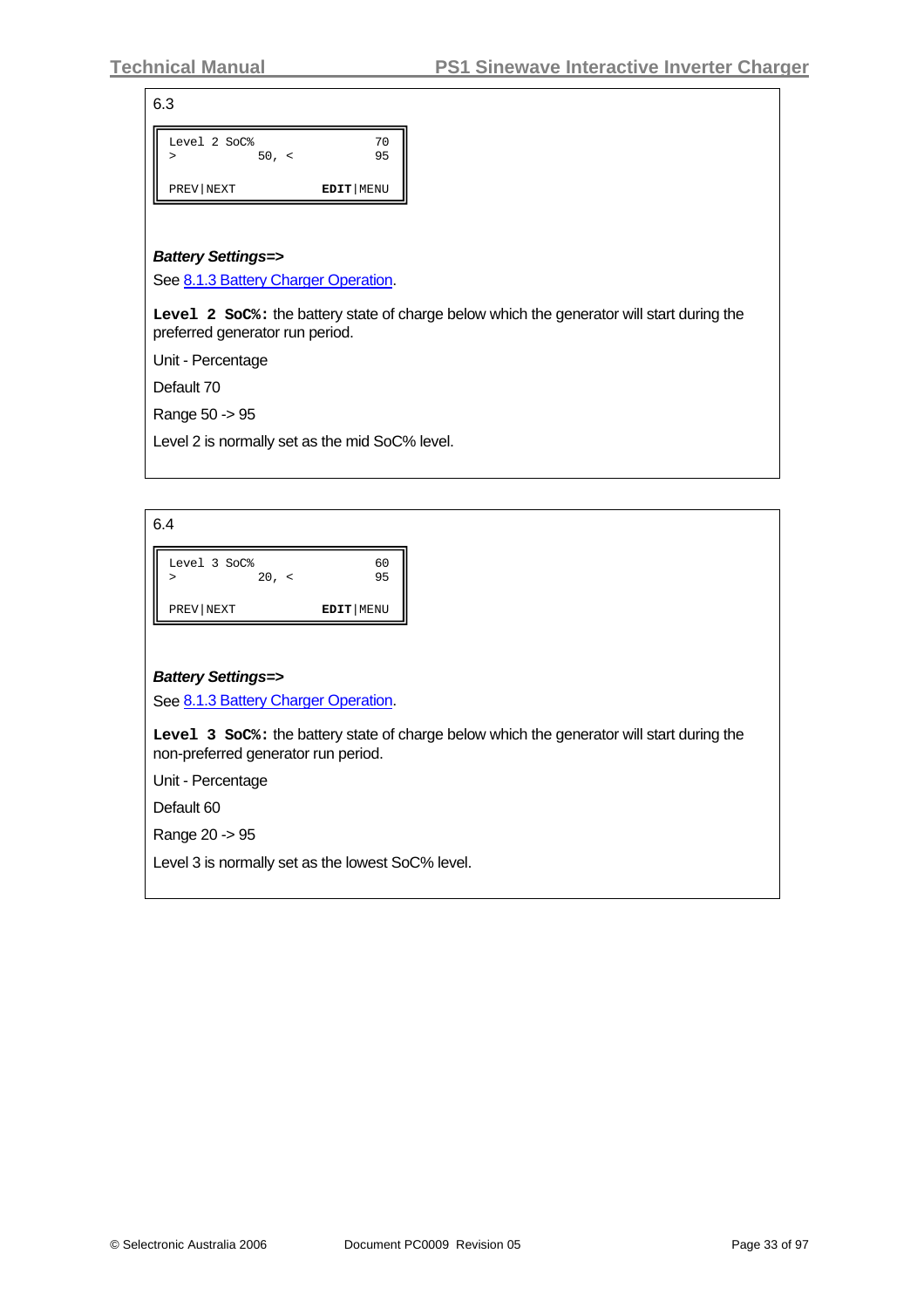| Inv:Shtdwn SoC%<br>$0, \leq$ | 50<br>100   |
|------------------------------|-------------|
| PREV NEXT                    | EDIT   MENU |

#### *Battery Settings=>*

See [8.1.3 Battery Charger Operation.](#page-65-0)

**Inv:Shtdwn SoC%:** the battery state of charge below which the PS1 will be shut down to prevent over-discharge of the battery.

Unit - Percentage

Default 50

Range 0 -> 100

A value of zero means that state of charge is not used to trigger PS1 shutdown.

| Inv:SoC Cntl | Enabled     |
|--------------|-------------|
| PREV NEXT    | EDIT   MENU |

#### *Battery Settings=>*

See [8.1.3 Battery Charger Operation.](#page-65-0)

**Inv:SoC Cntl:** Inverter State of Charge Control enables or disables generator automatic starting based on the battery state of charge. If set to disable it overrides and disables the settings for parameters **Begin Lvl 1 Hr, Level 1 SoC%, Begin Lvl 2 Hr, Level 2 SoC%, Begin Lvl 3 Hr and Level 3 SoC%.** 

Default Enabled

Options Enable, Disable

It is recommended that SoC% be used as the basis for battery charging and this setting remains enabled. This should only disabled if the SoC control is not suitable for the particular application. If disabled the PS1 would control the battery based on voltage only.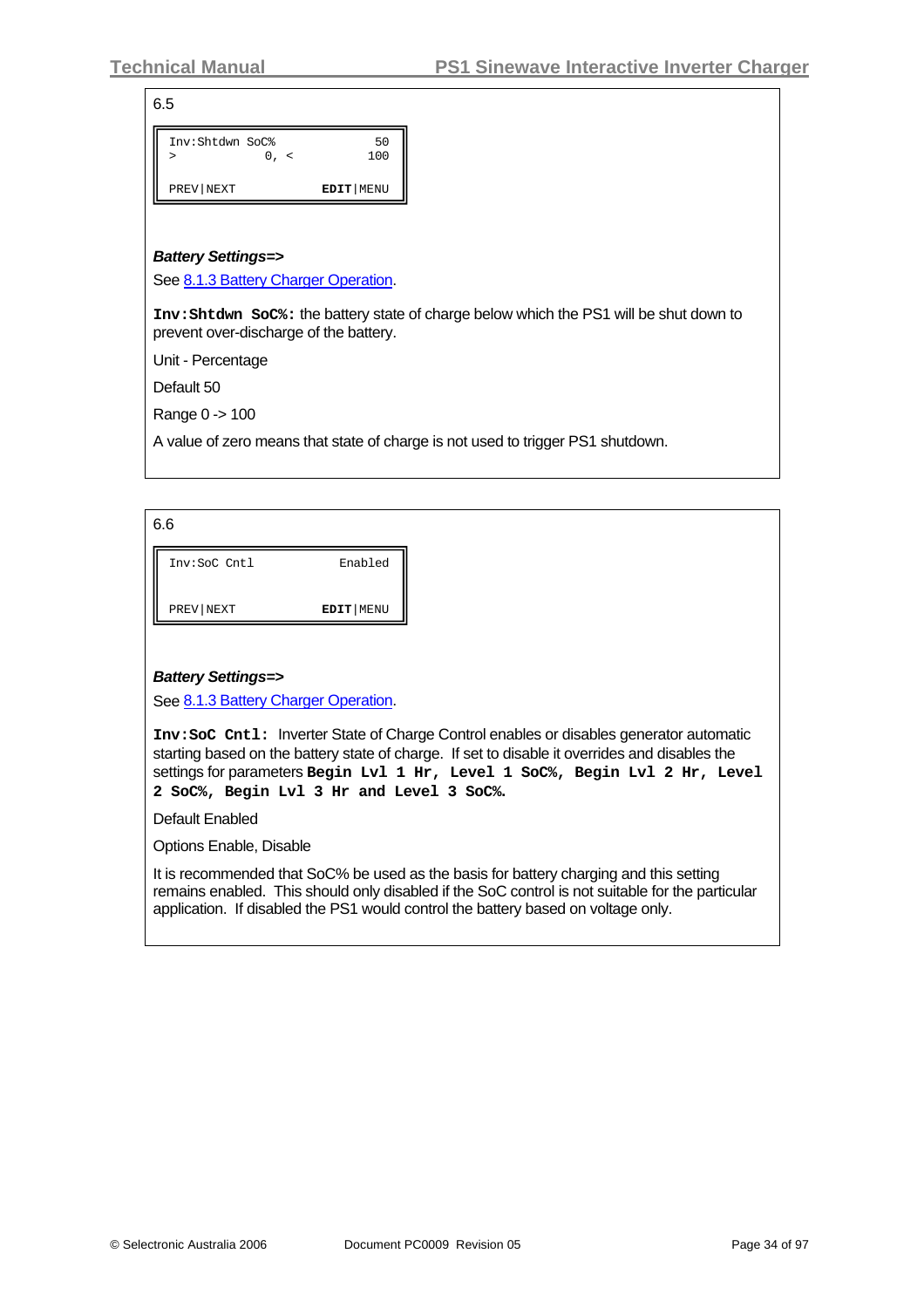6.7

| Inv:Sht.dwn V1<br>$42.0, \times$ | 46.0<br>48.0 |
|----------------------------------|--------------|
| PREV NEXT                        | EDIT   MENU  |

#### *Battery Settings=>*

**Inv:ShtdwnV1:** battery voltage at which the PS1 will shut down on load less than 10% of inverter power rating.

Unit – Volts DC

Default 46.0

Range 42.0 -> 48.0

The configuration for the generator start voltages (**Gen:Start V1** and **Gen:Start V2**) should be considered when setting this parameter.

| 6.8                |         |              |  |
|--------------------|---------|--------------|--|
| Inv:Shtdwn V2<br>⋗ | 38.4, < | 42.0<br>44.4 |  |
| PREV NEXT          |         | EDIT   MENU  |  |

#### *Battery Settings=>*

**Inv:ShtdwnV2:** battery voltage at which the inverter will shut down on load more than 10% of inverter power rating.

Unit – Volts DC

Default 42.0

Range 38.4 -> 44.4

The configuration for the generator start voltages (**Gen:Start V1** and **Gen:Start V2**) should be considered when setting this parameter.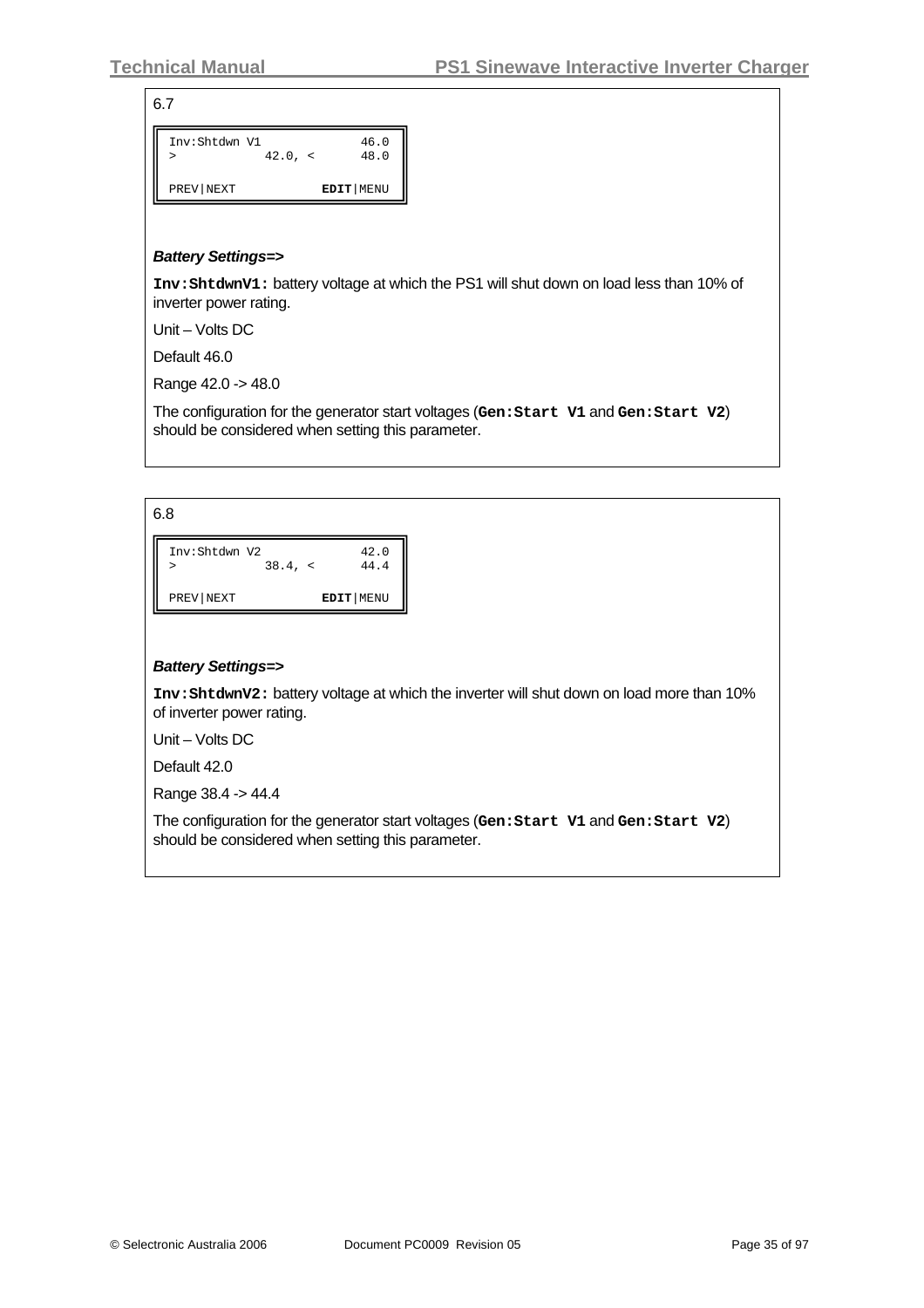6.9

```
Inv:Restart V 52.3<br>> 50.4, < 62.4> 50.4, <
PREV|NEXT EDIT|MENU
```
#### *Battery Settings=>*

**Inv:Restart V:** battery voltage that must be reached to recover from a Inv:Shtdwn V1 or V2 shutdown..

Unit – Volts DC

Default 52.3

Range 50.4 -> 62.4

Due to reduced load the battery voltage is likely to rise as soon as the inverter shuts down. Therefore this parameter should be set substantially above **Inv:Shtdwn V1** and **Inv:Shtdwn V2** so that shutdown is not re-entered immediately a load is applied.

With the inverter in the shutdown state, any battery recharge will be via renewable source or external charger.

6.10

| Inv:Shtdwn HV | $60.0, \le$ | 64.8<br>66.0 |
|---------------|-------------|--------------|
| PREV NEXT     |             | EDIT MENU    |

#### *Battery Settings=>*

**Inv:Shtdwn HV:**.Inverter Shutdown High Voltage is the upper limit of battery voltage.

Unit – Volts DC

Default 64.8

Range 60.0 -> 66.0

The inverter will shutdown when the battery voltage is above this limit and restart immediately the voltage falls back below this limit.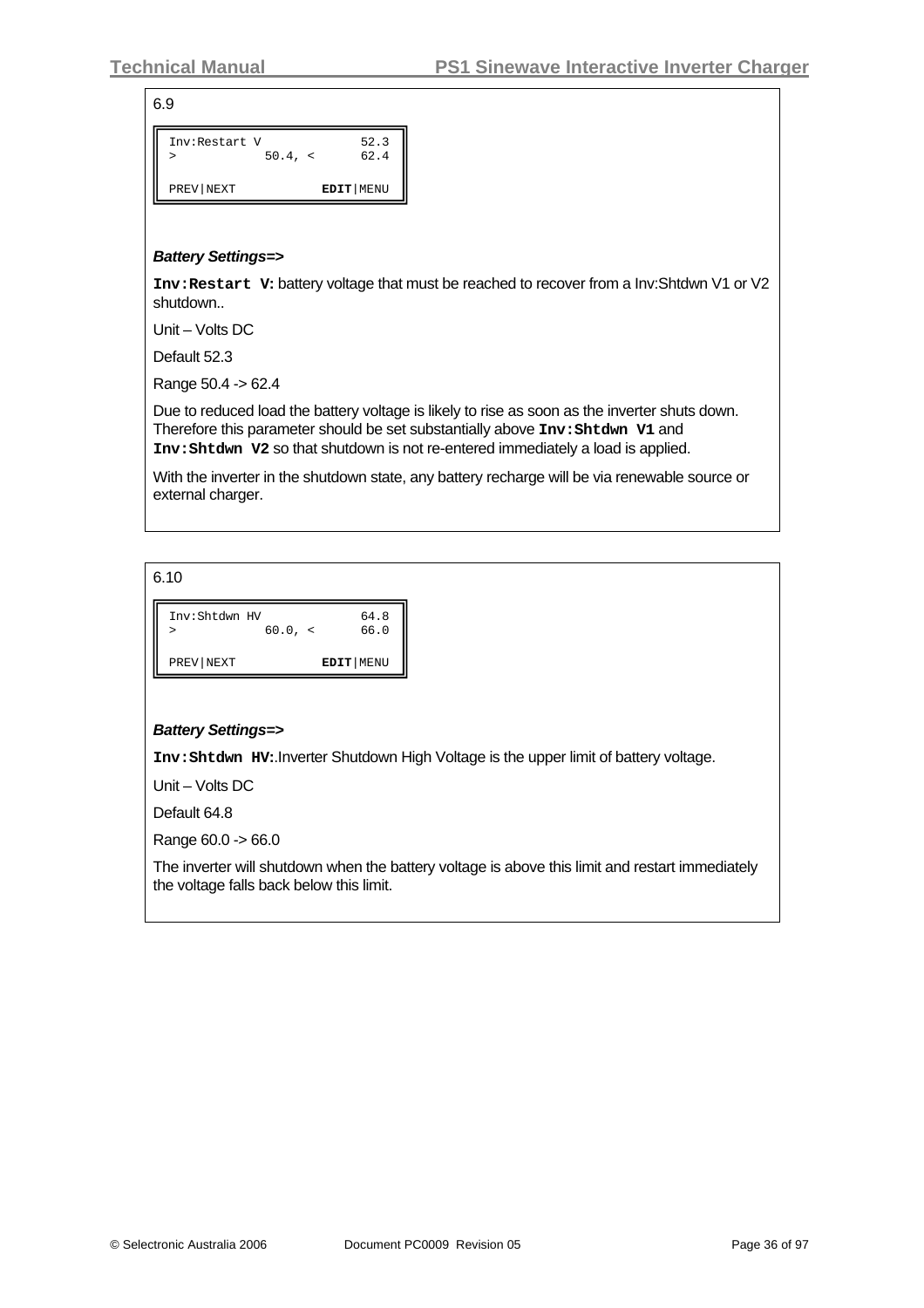## **6.3 Generator settings**

Refer to the generator manufacturer's recommendations when setting generator parameters.

7.

| $10$ <sub>K</sub> W $48$ V<br><b>RAPS</b> | 16:59 |
|-------------------------------------------|-------|
| Generator Settings                        |       |
|                                           |       |
| PREV NEXT<br>e pre                        |       |
|                                           | MENU  |

Press **ok** to enter the View Settings screens. Within screens, press **MENU** at any time to return to this point.

| 7.1                  |                        |  |
|----------------------|------------------------|--|
| Gen:Max kW<br>$\geq$ | 10.0<br>30.0<br>1.0, < |  |
| PREV NEXT            | EDIT   MENU            |  |

#### *Generator Settings=>*

**Gen:Max kW:** Generator capacity in kW connected to the system. The maximum power the PS1 is allowed to draw from the generator at 240VAC, 50Hz.

Unit – kilowatts

Default 10.0

Range 1.0 -> 30.0

Generators ratings are typically given in kVA at a particular power factor, typically 0.8. The value entered must be in kilowatts – multiply the kVA rating by the given power factor to obtain the kilowatt value to be entered.

The ambient operating temperature of the generator should be considered and factored into when setting the maximum power limit.

The inverter will use this setting and the variation of generator output voltage and frequency from nominal (240VAC, 50Hz) to estimate the amount of power available from the generator - **Gen:Avail kW**. The PS1 will limit the power drawn by the inverter to **Gen:Avail kW**.

As the generator frequency and voltage vary above and below nominal, Gen: Avail kw will adjust higher and lower accordingly.

At nominal, the **Gen:Max kW** equals the **Gen:Avail kW**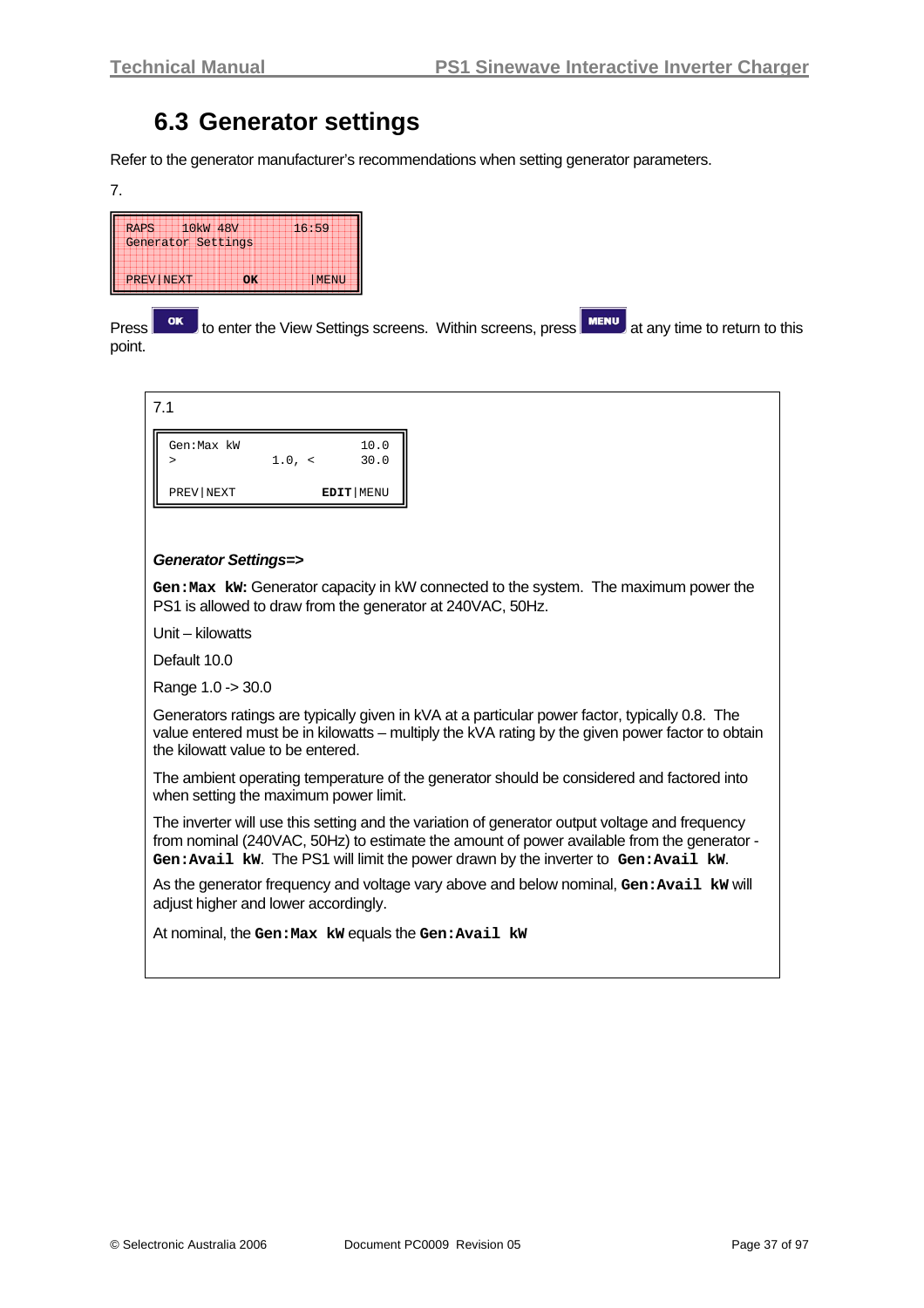```
7.2 
Gen:Start V1 44.4, < 45.8<br>> 44.4, < 52.8> 44.4, <
PREV|NEXT EDIT|MENU
```
#### *Generator Settings=>*

**Gen:Start V1:** battery voltage (for five minutes) below which the generator will be started on load less than 10% of inverter rating to prevent over-discharge of the battery.

Unit – Volts DC

Default 46.8

Range 44.4 -> 52.8

The generator will run until the battery recharge cycle is complete.

The configuration for the inverter shutdown voltages **Inv:Shtdwn V1** and **Inv:Shtdwn V2** should be set to lower values than the generator start voltage.

7.3

| Gen:Start V2 | $42.0, \times$ | 44.4<br>48.0 |
|--------------|----------------|--------------|
| PREV NEXT    |                | EDIT MENU    |

#### *Generator Settings=>*

Gen: Start V2: is the battery voltage (for five minutes) below which the generator will be started on load more than 10% of inverter rating to prevent over-discharge of the battery.

Unit – Volts DC

Default 44.4

Range 42.0 -> 48.0

The generator will run until the battery recharge cycle is complete.

The configuration for the inverter shutdown voltages **Inv:Shtdwn V1** and **Inv:Shtdwn V2** should be set to lower values than the generator start voltage.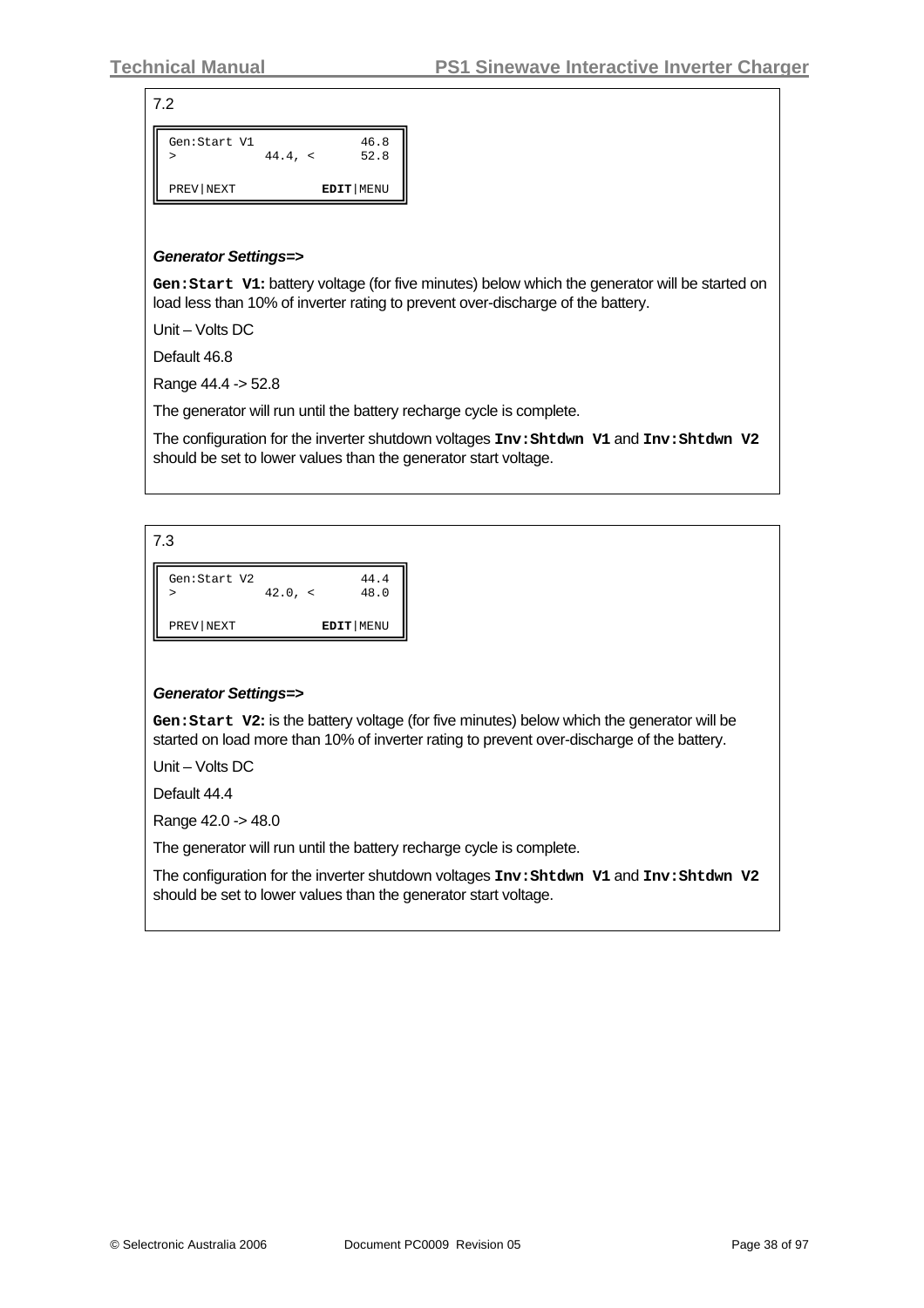```
7.4
```

| 10min Start kW<br>1.0, < | 8.0<br>10.0 |
|--------------------------|-------------|
| PREV NEXT                | EDIT   MENU |

#### *Generator Settings=>*

**10min Start kW:** 10 minute average load power setting to start the generator.

Unit – kilowatts

Default 8.0

Range 1.0 -> 10.0

The generator will run until the average power level is below the threshold or at least the minimum generator run time (**Gen:Min Run min)**. The generator may continue to run due to other settings. See [8.3.4 Generator Automatic Stopping](#page-72-0).

| 7.5                                |             |
|------------------------------------|-------------|
| 30min Start kW<br>1.0, <<br>$\geq$ | 6.0<br>10.0 |
| PREV NEXT                          | EDIT   MENU |

#### *Generator Settings=>*

**30min Start kW:** 30 minute average load power setting to start the generator.

Unit – kilowatts

Default 6.0

Range 1.0 -> 10.0

The generator will run until the average power level is below the threshold or at least the minimum generator run time (**Gen:Min Run min)**. The generator may continue to run due to other settings. See [8.3.4 Generator Automatic Stopping](#page-72-0).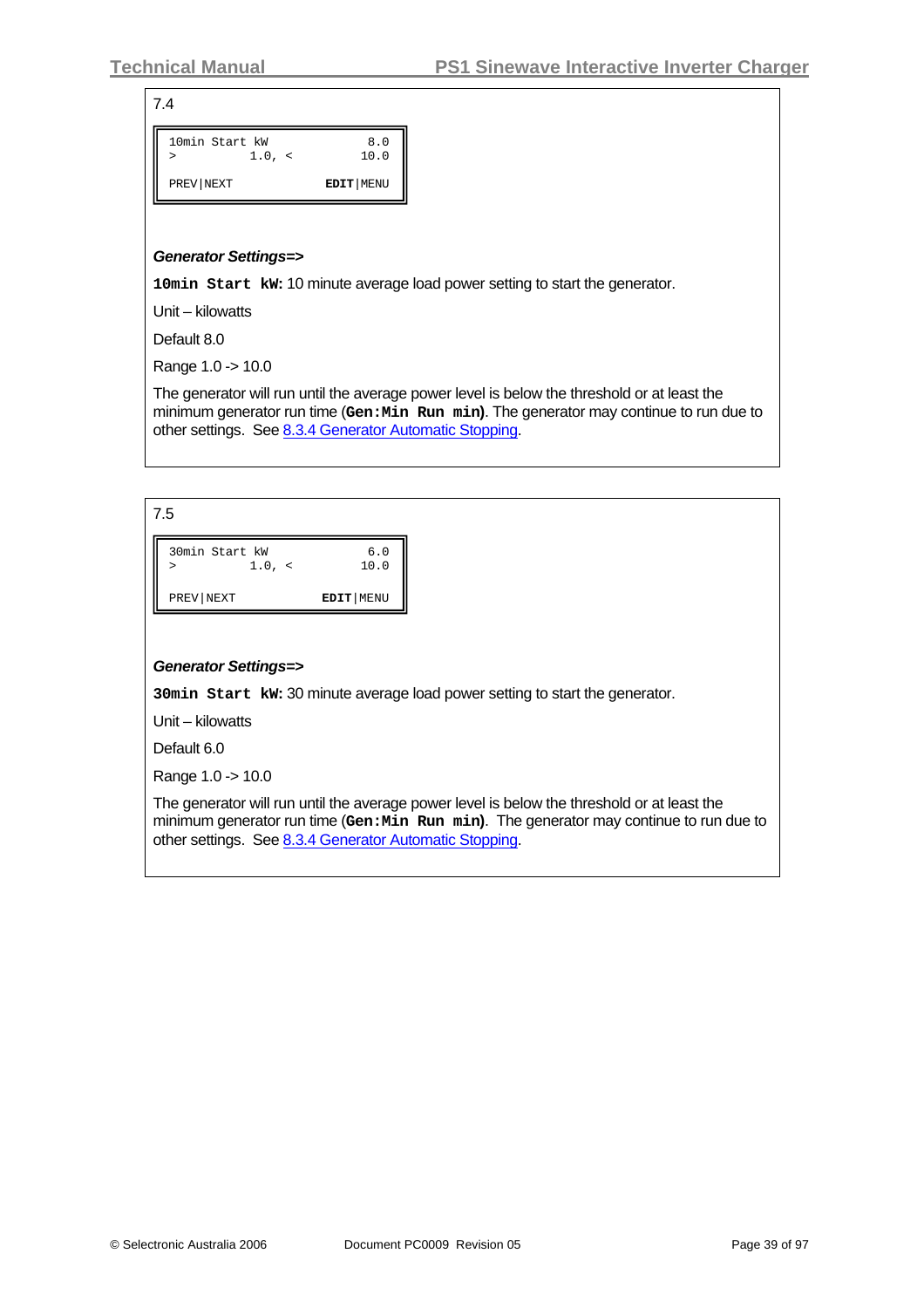| Gen:Min Load kW<br>% Gen:Max kW |      | 50          |
|---------------------------------|------|-------------|
|                                 | 9. < | 75          |
| PREV NEXT                       |      | EDIT   MENU |

#### *Generator Settings=>*

**Gen:Min Load kW % Gen:Max kW:** The percentage of the Gen:Max kW setting, above which the inverter will keep the generator running to supply the load.

Unit – Percentage

Default 50

Range 9 -> 75

If the load is below this level, the generator will be stopped unless other stop conditions, such as battery charge cycle completion, are not met. See [8.3.4](#page-72-0) [Generator Automatic Stopping](#page-72-0).

7.7

| Gen:Revse kW | $-1.20$     |
|--------------|-------------|
| $-10.00, <$  | $-0.20$     |
| PREV NEXT    | EDIT   MENU |

#### *Generator Settings=>*

**Gen:Revse kW:** Generator Reverse kW. The reverse inverter power limit after which the inverter will disconnect from the generator.

Unit – kilowatts

Default -1.2

Range -10.0 -> -0.2

If the generator fails while running, for example due to running out of fuel or is manually turned OFF, then AC power may flow into the generator and drive it as a motor causing the inverter to produce a reverse power flow i.e. back to the generator. This limit protects the generator from such a condition.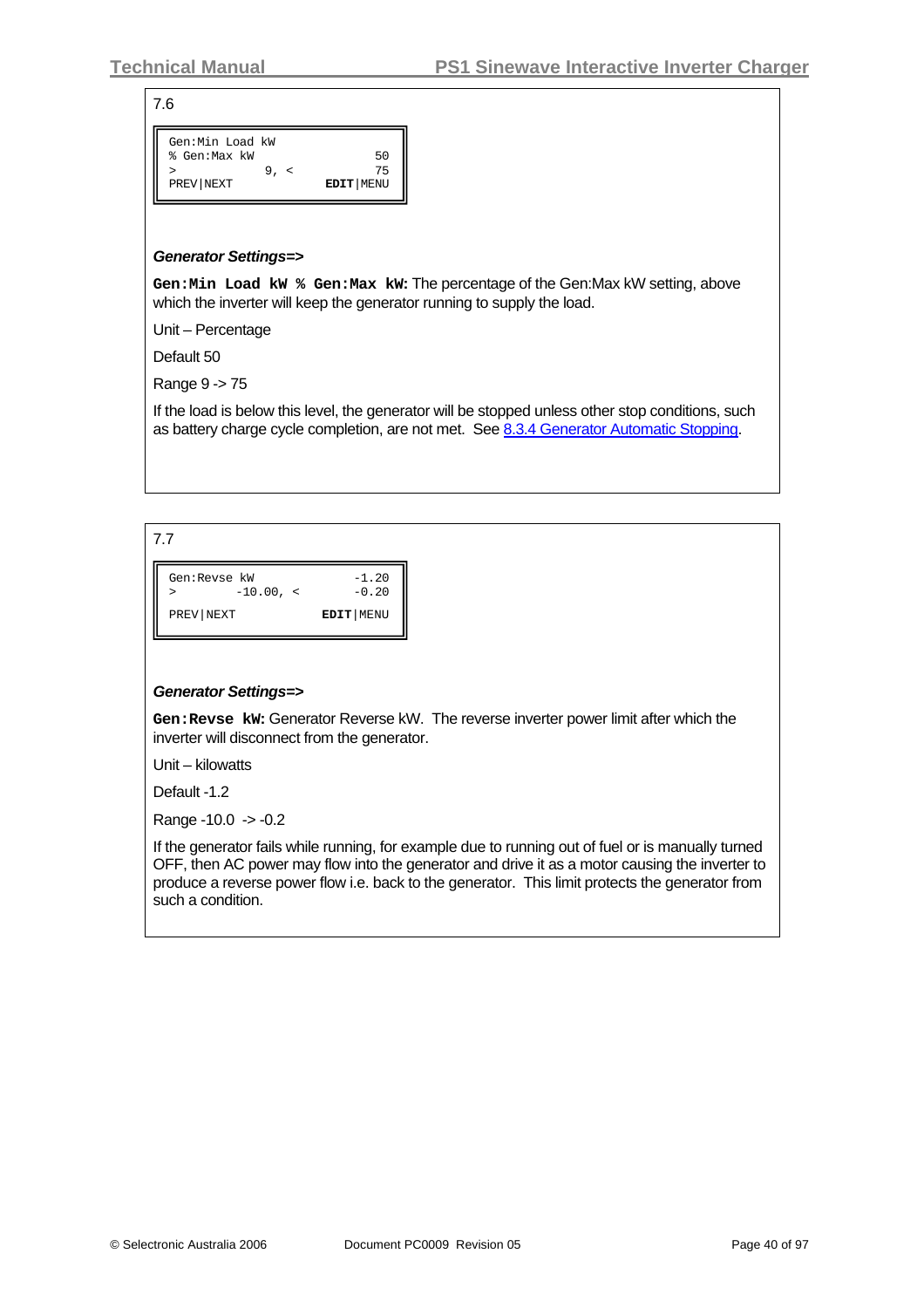| ٠<br>×<br>۰.<br>×<br>۰. |
|-------------------------|
|-------------------------|

| Remote Gen Run<br>Auto Stop | Disabled  |
|-----------------------------|-----------|
| PREV NEXT                   | EDIT MENU |

#### *Generator Settings=>*

**Remote Gen Run – Auto Stop:**

Default Disabled

Options Enabled, Disabled

This setting is active if the generator is started remotely via the Remote Run input. (See [8.4.1](#page-72-0)) [Remote Run Input\)](#page-72-0).

If Auto Stop is disabled then the generator will run for the time the input is active regardless of other factors.

If Auto Stop is enabled the generator will run for longer than the time the input is active until the battery charge cycle is complete.

The generator may continue to run due to other settings. See [8.3.4](#page-72-0) [Generator Automatic Stopping](#page-72-0).

| 7.9       |            |  |
|-----------|------------|--|
| Gen Avail | Follow I/P |  |

PREV|NEXT **EDIT**|MENU

#### *Generator Settings=>*

**Gen Avail:** 

Default Follow I/P

Options: Follow I/P, Always

If Generator Availability is set to Follow Input the inverter will use the state of the Gen Available input(DI1) to determine if the generator is available for automatic control.

If Generator Availability is set to Always the inverter assumes the generator is always available for automatic control regardless of the state of the Gen Available input(DI1).

See [A.3 Generator Control Interface Specification](#page-84-0)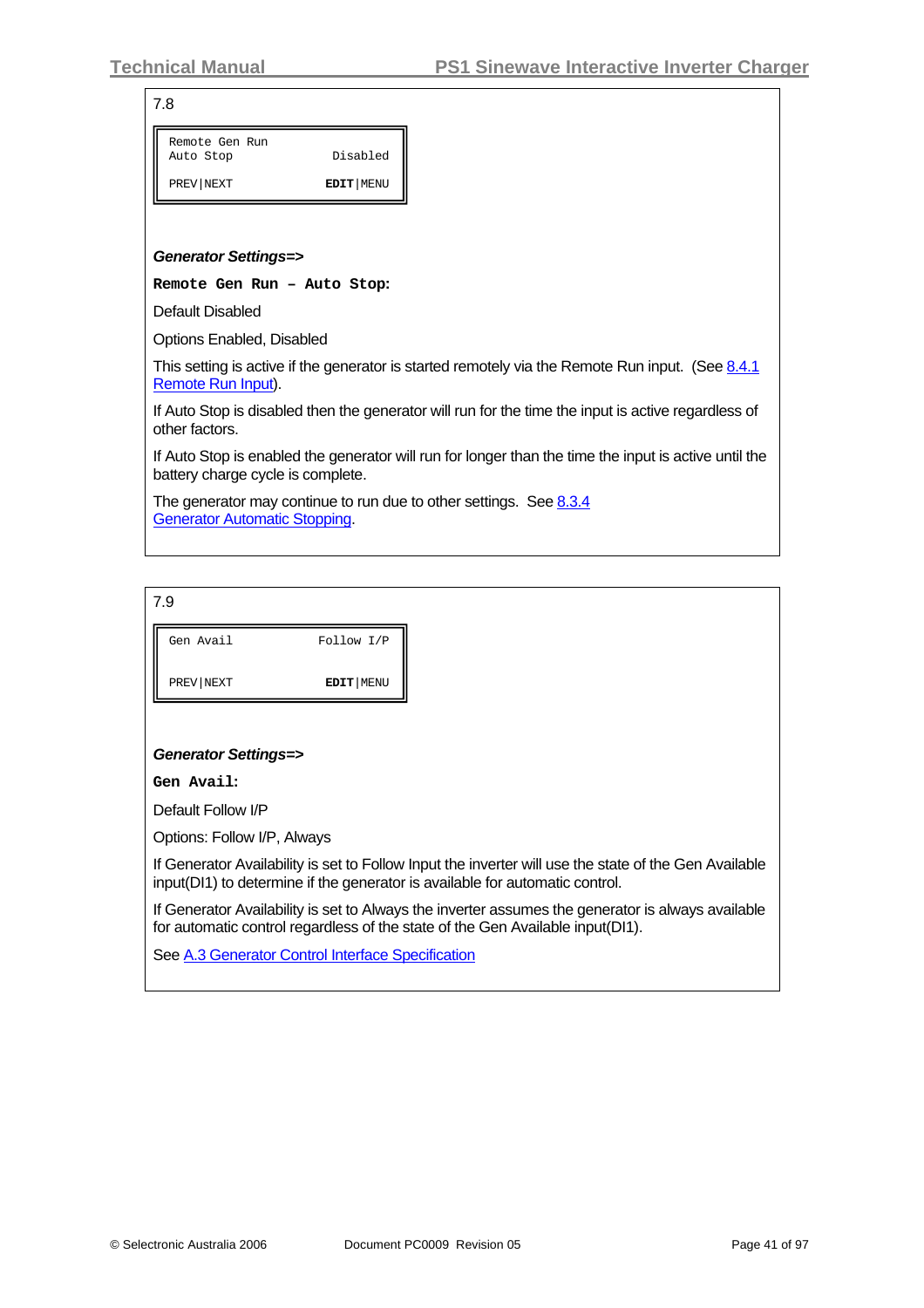| Standard    |
|-------------|
| EDIT   MENU |
|             |

#### *Generator Settings=>*

**Ctrl Rlys:**

Default Standard

Options Standard, Transposed

Standard provides Gen:Run on DO1 and Gen:Pulse on DO2

Transpose provides Gen:Run on DO2 and Gen:Pulse on DO1

See §[A.3 Generator Control Interface Specification](#page-84-0)

7.11

| Gen:Pulse Delay | 2<br>30     |
|-----------------|-------------|
| PREV NEXT       | EDIT   MENU |

#### *Generator Settings=>*

**Gen:Pulse Delay:** Adds delay from the transition of the Gen:Run signal to the transition of the Gen:Pulse signal.

Unit – seconds

Default -2

Range 1 -> 30

See §[A.3 Generator Control Interface Specification](#page-84-0)

7.12

| Gen:Pulse Time | 30          |
|----------------|-------------|
| PREV NEXT      | EDIT   MENU |

#### *Generator Settings=>*

**Gen:Pulse Time:** Adjusts the ON duration of the Gen Pulse signal.

Unit – seconds

Default -2

Range 1 -> 30

See §[A.3 Generator Control Interface Specification](#page-84-0)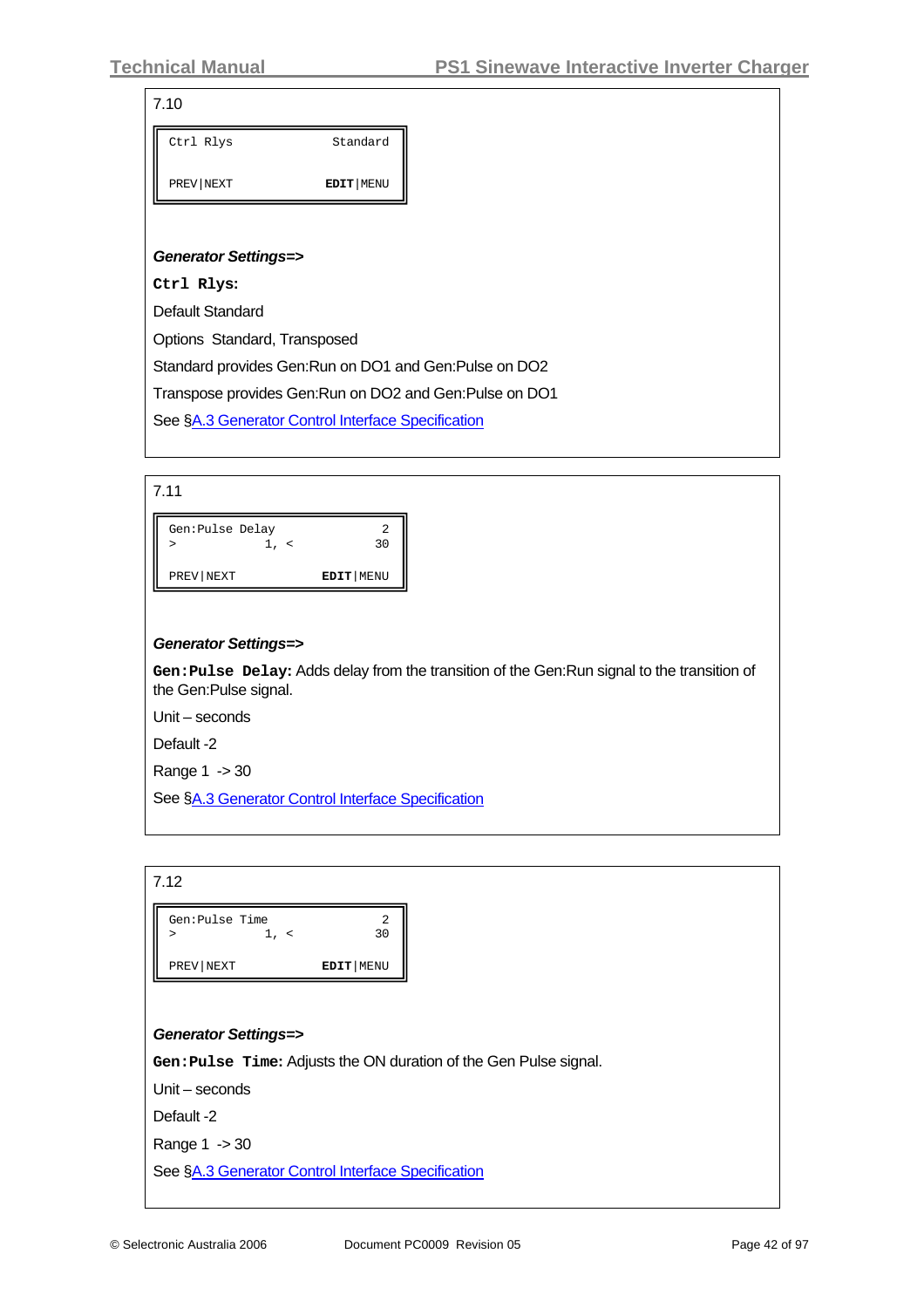| Gen Type  | $0, \leq$ | ิว          |
|-----------|-----------|-------------|
| PREV NEXT |           | EDIT   MENU |

#### *Generator Settings=>*

**Gen Type:** Generator Type selects a set of parameters for generator control.

Unit – count

Default 0

Range 0 -> 3

The type selected depends on the generators response to changes in load. Normally no change is required.

Types 0 – 2 parameters are fixed, type 3 has default parameters that are configurable via these menus.

The recommended procedure for adjusting Type 3 parameters is to base the initial setting of Type 3 parameters on the best performing of types 0 to 3 and then adjust the individual parameters to improve performance. The Proportional gain would be adjusted first, then the Integral gain.

| Gen Type# | Prop. Gain | Integral<br>Gain |
|-----------|------------|------------------|
|           | 30         | 250              |
|           | 40         | 235              |
| 2         | 60         | 220              |
|           | 80         | 200              |

7.14

| Gen Type 3<br>Prop Gain | 5, < | 80<br>255   |
|-------------------------|------|-------------|
| PREV NEXT               |      | EDIT   MENU |

#### *Generator Settings=>*

**Gen Type 3 Prop Gain:** Proportional power gain setting

Unit – count

Default -80

Range 5 -> 255

This setting changes how rapidly the unit responds to changes in system load – 5:Unit responds slowly, 255:Unit responds quickly.

The proportional gain setting will have the greatest impact on stability.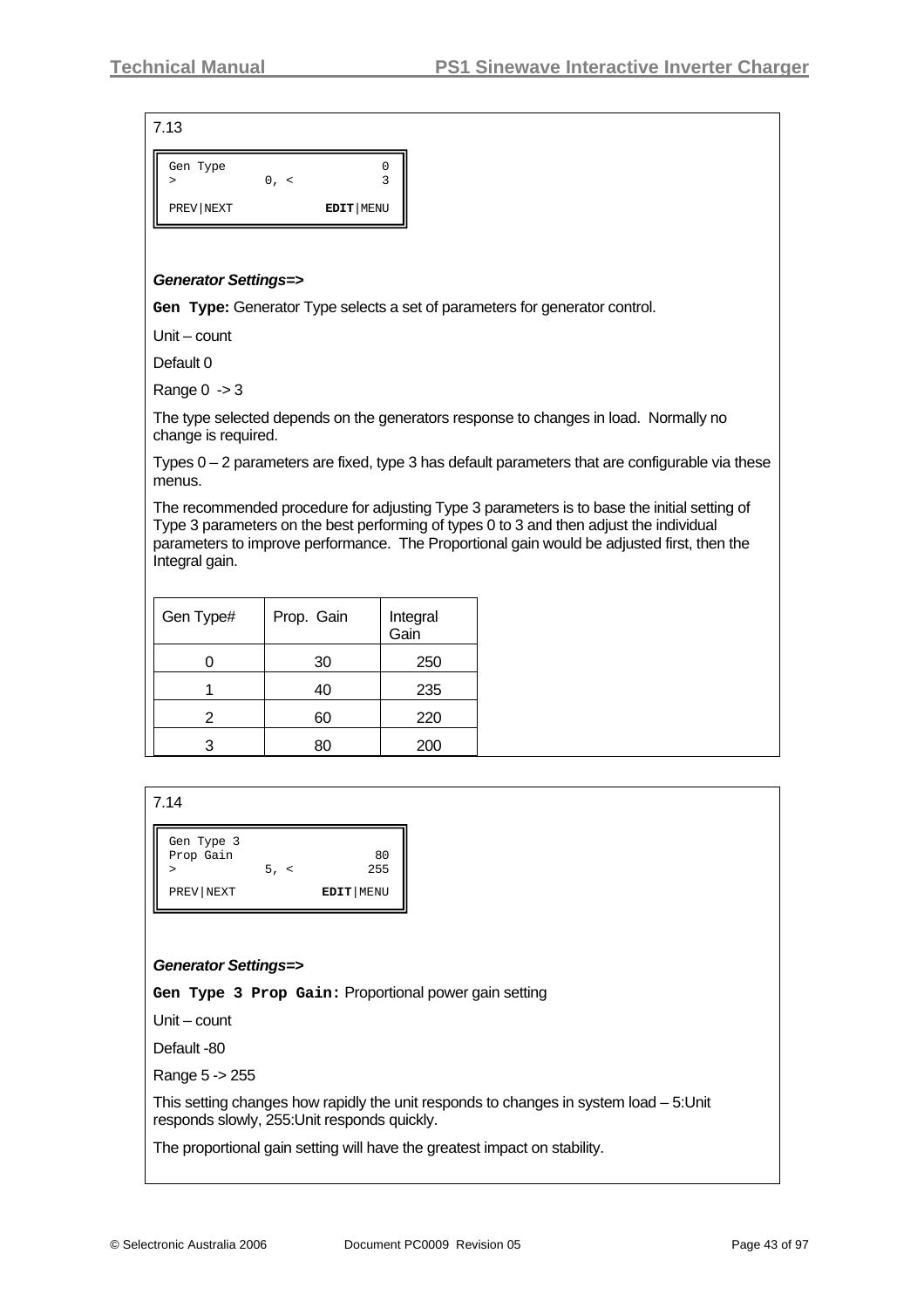| Gen Type 3<br>Int. Gain<br>> | $1, \leq$ | 200<br>255  |
|------------------------------|-----------|-------------|
| PREV NEXT                    |           | EDIT   MENU |

#### *Generator Settings=>*

**Gen Type 3 Int Gain:** Integral power gain setting

Unit – count

Default -200

Range 1 -> 255

This setting changes how quickly the unit will adjust to the required steady state or average generator power level – 1:Unit responds slowly, 255:Unit responds quickly.

7.16

| Gen Type 3<br>Period Gain |          |             |
|---------------------------|----------|-------------|
| ⋗                         | $-32, <$ |             |
| PREV NEXT                 |          | EDIT   MENU |

#### *Generator Settings=>*

**Gen Type 3 Period Gain:** Period gain setting

Unit – count

Default -1

Range -32 -> 0

This setting is used to adjust how rapidly the unit responds to changes in generator frequency – 0: No change in response, -32:Unit responds slowly.

Normally this setting is not required to be changed.

Note: The period gain for Gen Types 0 – 2 is set at 0.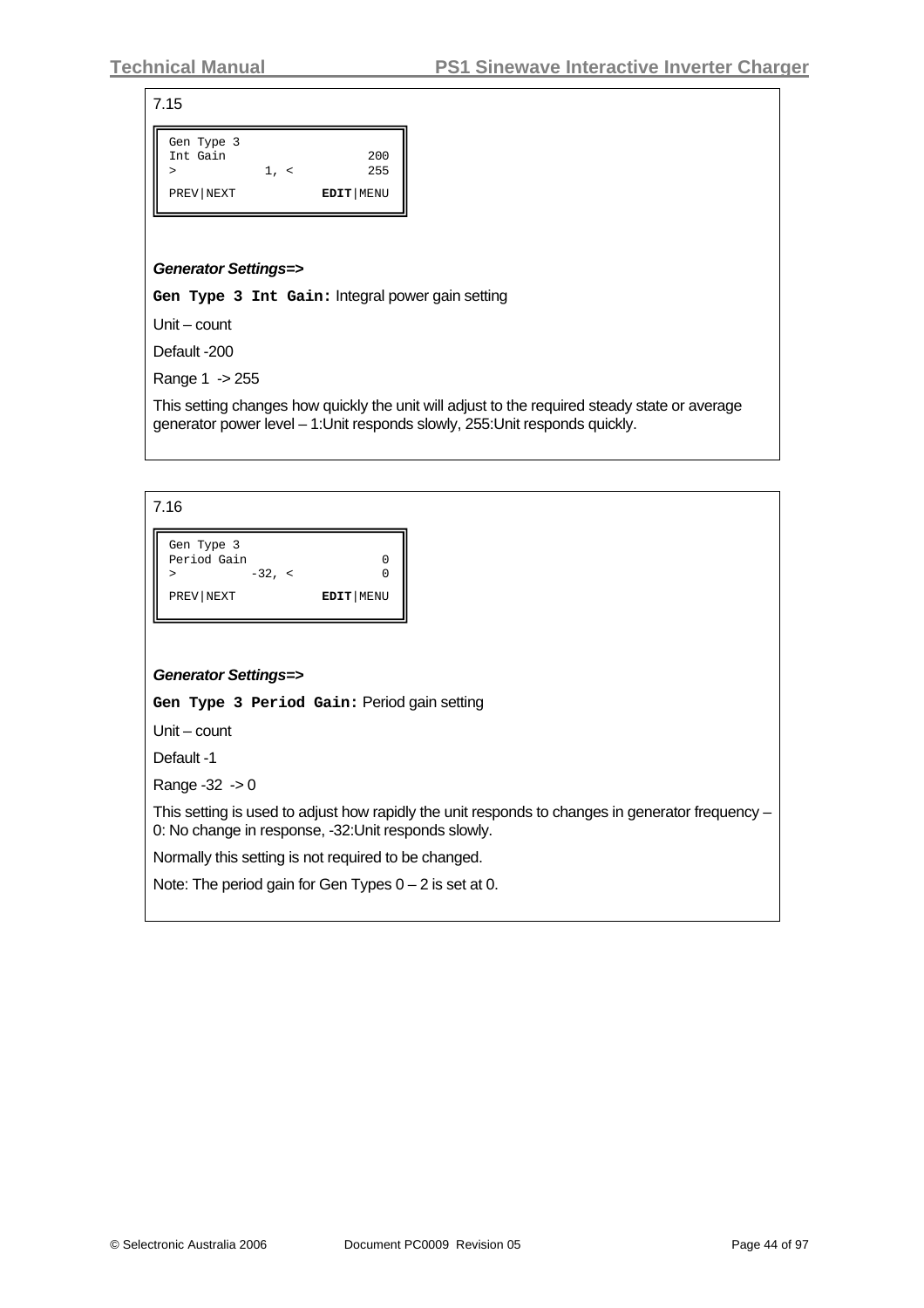```
7.17
```
Diff Gain  $20$ <br>>  $0, <$   $150$  $> 0, <$ PREV|NEXT **EDIT**|MENU

#### *Generator Settings=>*

**Diff Gain:** Differential gain setting

Unit – count

Default 20

Range 0 -> 150

This setting is used to reduce the amount of oscillatory variation or "bouncing" in response to changes in the generator power – 0: No effect, >0: Increasing effect.

Normally this setting is not required to be changed.

Note: The differential gain applies to all generator type settings.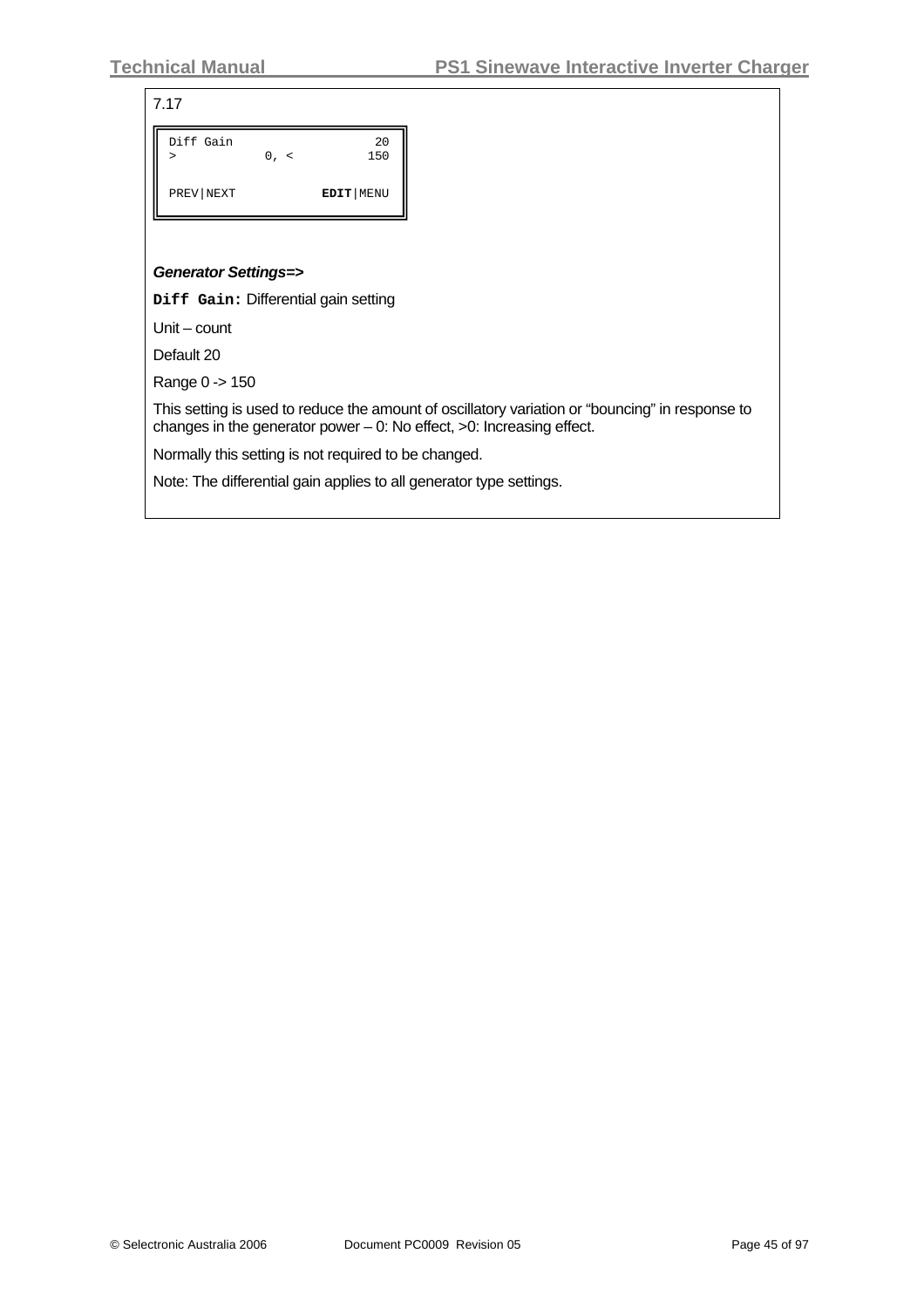## **6.4 AC Output settings**

The AC Output setting allows the inverter AC output voltage to be changed and adjustment of generator tolerances.

8.

| $10$ <sub>K</sub> W $48$ V<br><b>RAPS</b><br>AC Output Settings | 16:59 |
|-----------------------------------------------------------------|-------|
| PREV NEXT                                                       | MENU  |

Press **or** to enter the View Settings screens. Within screens, press **MENU** at any time to return to this point.



#### *AC Output Settings=>*

**Inv:Nom VAC:** the nominal output voltage of the inverter.

Unit – Volts AC

Default - 240

Range 210 -> 240

#### 8.2



#### *AC Output Settings=>*

**Sync Tol VAC:** maximum generator voltage from **Inv:Nom VAC** the inverter will tolerate before switching to standalone mode.

Unit – Volts AC

Default - 30

Range 4 -> 40

A setting of 30 at Inv:Nom VAC 240 allows the inverter to synchronise and remain synchronised with a generator voltage in the range of 210 to 270VAC or 240 +/- 30VAC.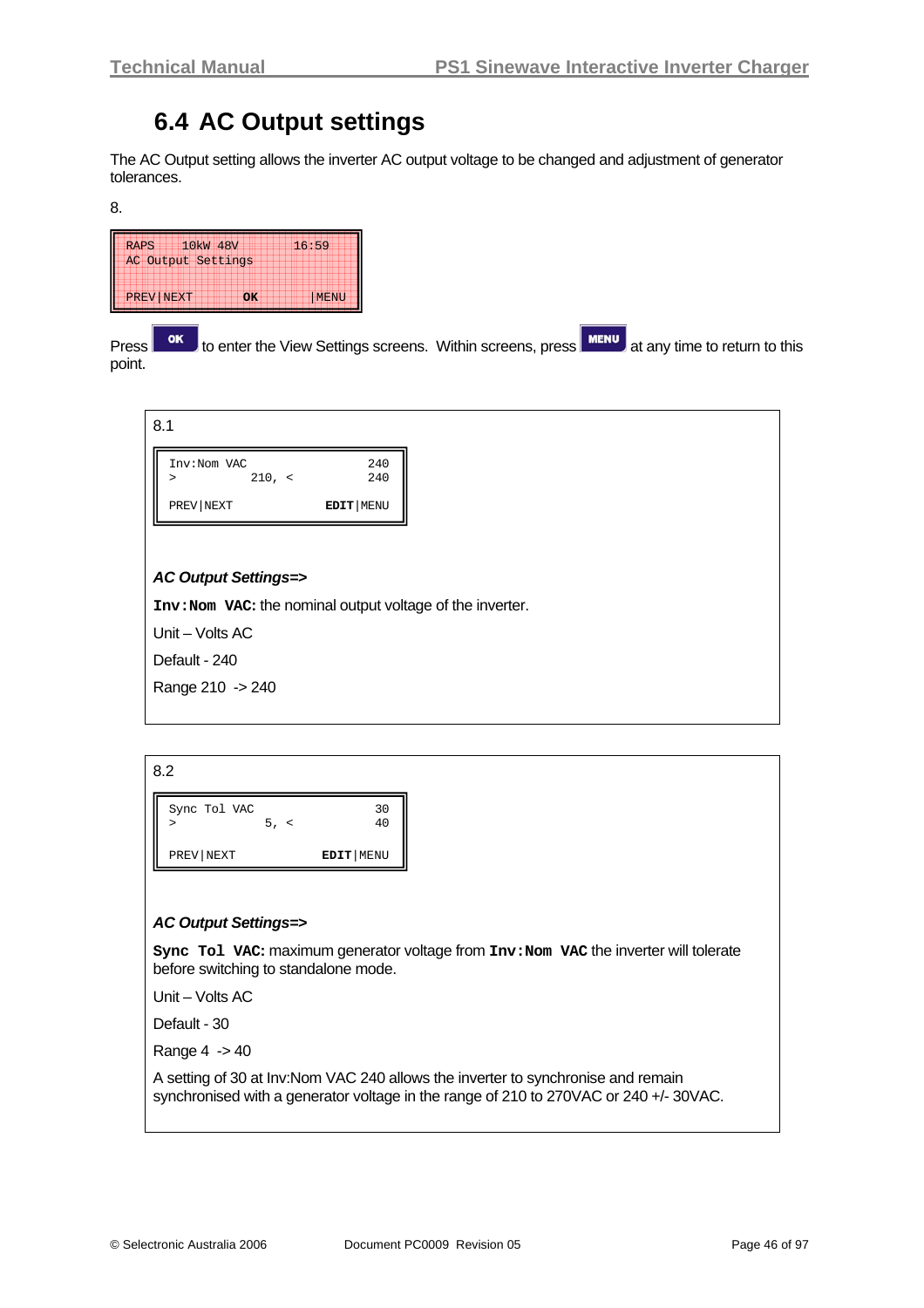| Sync Hi Hz<br>↘ |              | 55.00<br>55.00 |
|-----------------|--------------|----------------|
|                 | $50.10, \le$ |                |
| PREV NEXT       |              | EDIT MENU      |

#### *AC Output Settings=>*

**Sync Hi Hz:** is the maximum generator frequency the inverter will tolerate before switching to standalone mode.

Unit – Hz

Default -55.00

Range 50.10 -> 55.00

8.4

| Sync Lo Hz | $45.00, \le$ | 46.50<br>49.90 |
|------------|--------------|----------------|
| PREV NEXT  |              | EDIT   MENU    |

#### *AC Output Settings=>*

**Sync Lo Hz:** is the minimum generator frequency the inverter will tolerate before switching to standalone mode.

Unit – Hz

Default -46.50

Range 45.00 -> 49.90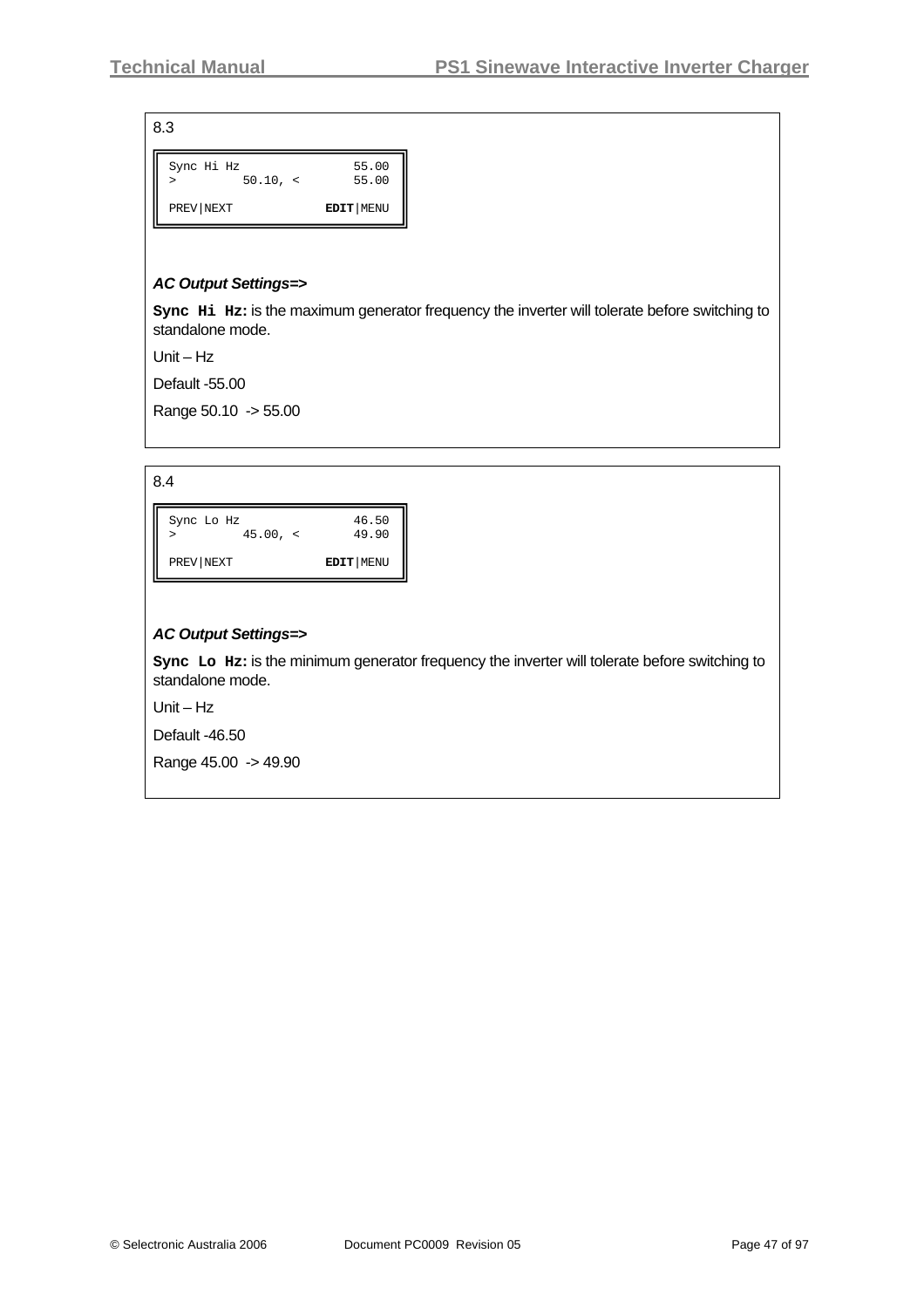## **6.5 Shunt Settings**

The inverter provides two shunt inputs for monitoring of DC currents. These shunts can be used for renewable or load shunts.

9

| $10$ KW $48V$<br><b>RAPS</b> | 16:59 |
|------------------------------|-------|
| Shunt Settings               |       |
|                              |       |
| PREV NEXT                    | MENU  |

Press or both to enter the Shunt Settings screens. Within screens, press **ALL AND At any time to return to this** point.



| 9.2                        |                                                                                                |
|----------------------------|------------------------------------------------------------------------------------------------|
| Shunt 1<br>DC Load<br>OFF  |                                                                                                |
| EDIT   MENU<br>PREV NEXT   |                                                                                                |
|                            |                                                                                                |
| <b>Shunt Settings=&gt;</b> |                                                                                                |
| Shunt 1 DC Load:           |                                                                                                |
| Default Off                |                                                                                                |
| Options On, Off            |                                                                                                |
| battery.                   | If configured for ON the current measured on this shunt will be considered as a DC load on the |
|                            | Note If both of the above options are selected for Shunt 1 the net current will be displayed.  |
|                            |                                                                                                |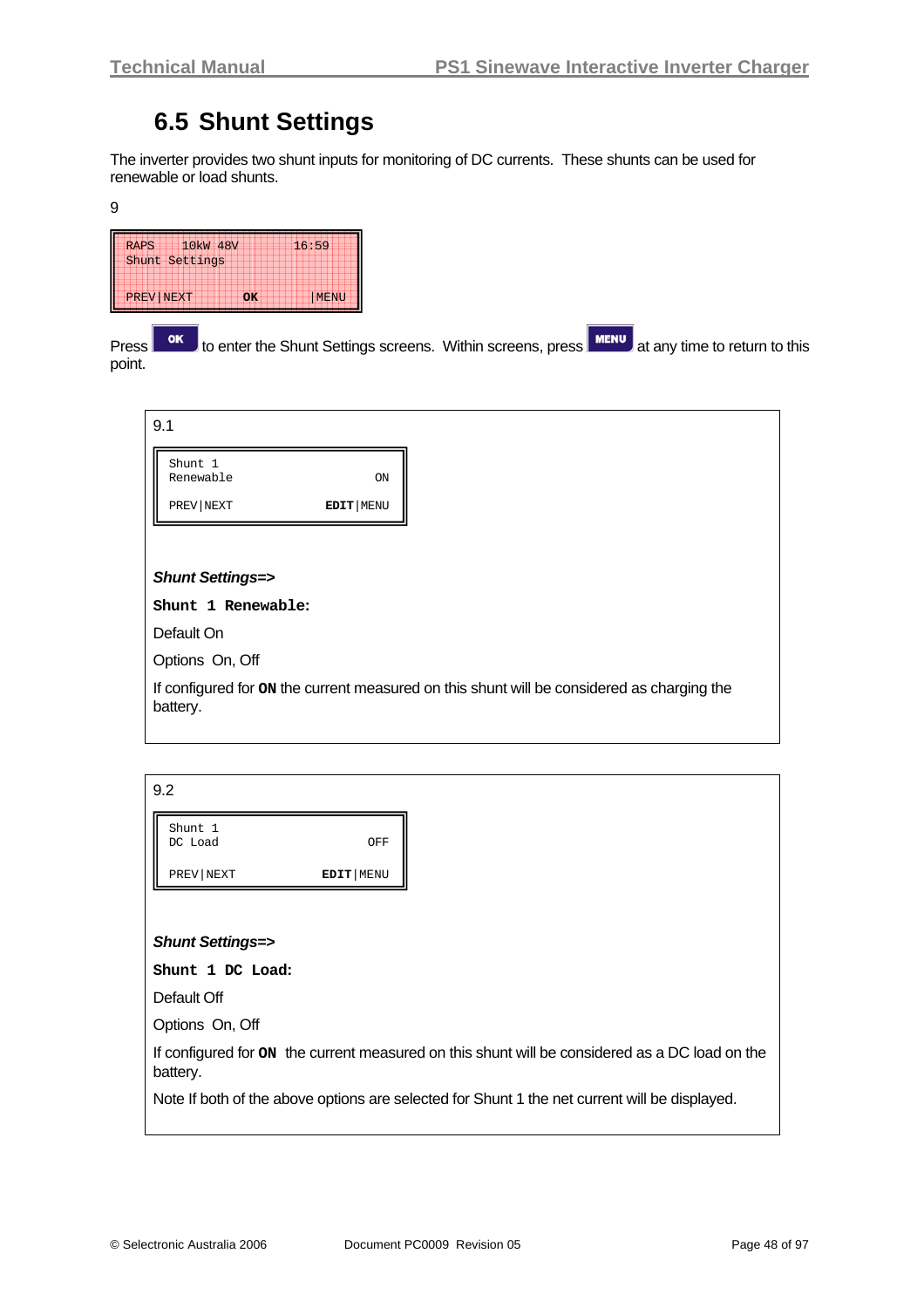```
9.3
```

| Shunt $1: A/mV$<br>0.0 < | 2.0<br>10.0 |
|--------------------------|-------------|
| PREV NEXT                | EDIT MENU   |

#### *Shunt Settings=>*

**Shunt 1 A/mV:**

Unit – Amps / millivolt

Default -2.0

Range 0.0 -> 10.0

Shunt 1 Amperes per millivolt defines the type of shunt connected to Shunt 1 input. It allows the inverter to interpret the measured millivolts in terms of Amperes. The number to be entered is calculated by dividing the shunt rated current by the rated voltage.

e.g. a  $50$ mV/100A shunt =  $100 \div 50 = 2.0$ A/mV

The default value has been set to match the PS1 internal shunt to which it is connected

9.4

| Shunt1 Amp   |          | 0.0         |
|--------------|----------|-------------|
| Shunt 1 Zero |          | 0.0         |
|              | $-5.0 <$ | 5.0         |
| PREV NEXT    |          | EDIT   MENU |

#### *Shunt Settings=>*

**Shunt 1 Zero:** Calibrates shunt 1 zero offset.

Unit – Amps

Default -0.0

Range  $-5.0 \rightarrow +5.0$ 

Note: Shunt 1 Amp is also displayed so the zero point can be checked and adjusted from one

screen. Any change in the Zero point does not take effect until  $\begin{bmatrix} \text{or} \\ \text{or} \end{bmatrix}$  is pressed after editing the parameter.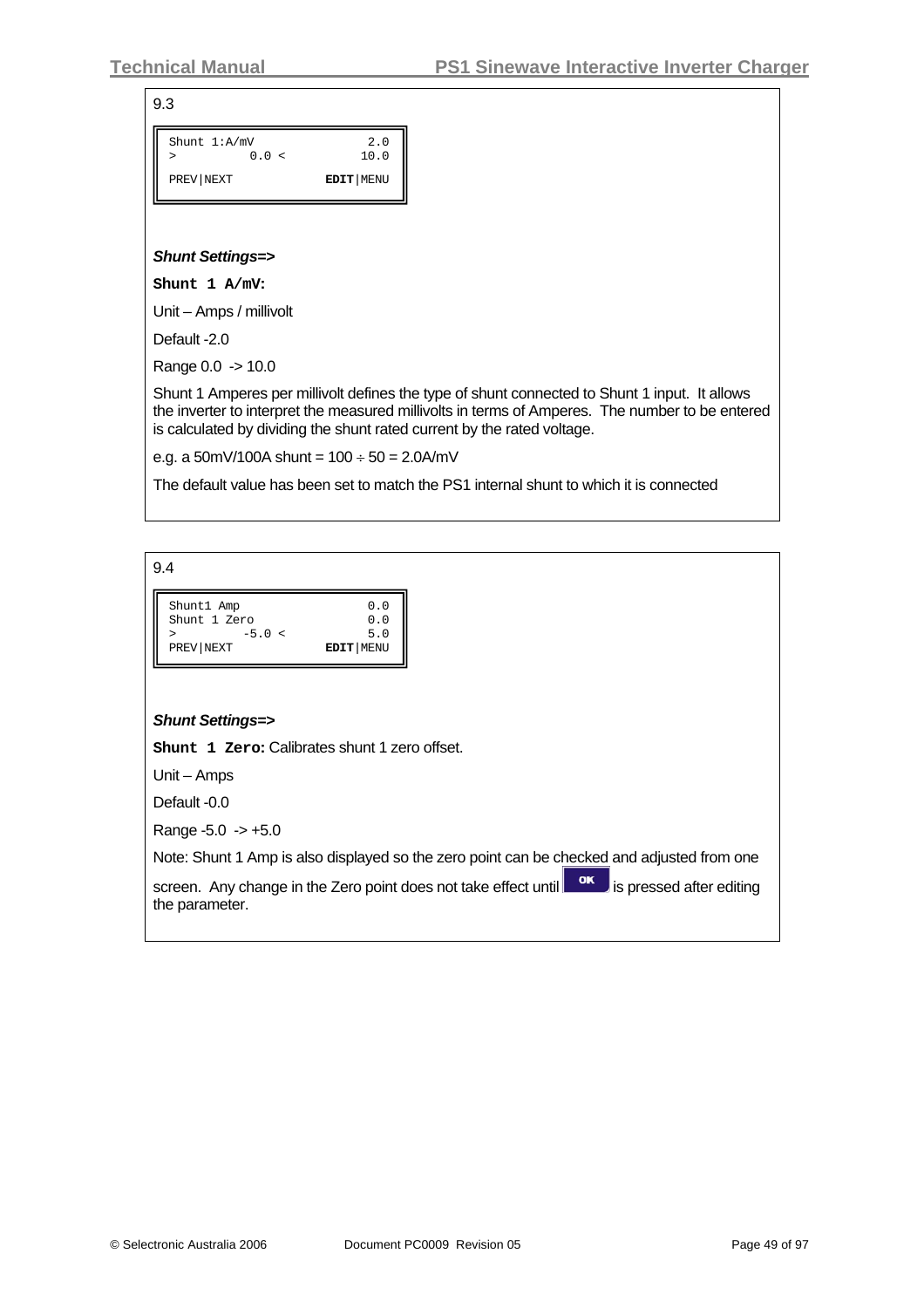| I<br>۰,<br>I<br>٠<br>w<br>۰,<br>×<br>۰, |
|-----------------------------------------|
|-----------------------------------------|

| Shunt 2<br>Renewable | Off         |
|----------------------|-------------|
| PREV NEXT            | EDIT   MENU |

#### *Shunt Settings=>*

**Shunt 2 Renewable:**

Default Off

Options On, Off

If configured for **ON** the current measured on this shunt will be considered as charging the battery.

| 9.6                                                                                                        |             |  |
|------------------------------------------------------------------------------------------------------------|-------------|--|
| Shunt 2<br>DC Load                                                                                         | OFF         |  |
| PREV NEXT                                                                                                  | EDIT   MENU |  |
|                                                                                                            |             |  |
| <b>Shunt Settings=&gt;</b>                                                                                 |             |  |
| Shunt 2 DC Load:                                                                                           |             |  |
| Default Off                                                                                                |             |  |
| Options On, Off                                                                                            |             |  |
| If configured for on the current measured on this shunt will be considered as a DC load on the<br>battery. |             |  |
| Note If both of the above options are selected for Shunt 2 the net current will be displayed.              |             |  |

| ٠<br>I<br>۰,<br>w |
|-------------------|
|-------------------|

| Shunt $2: A/mV$<br>> | 0.0 < | 1.0<br>10.0 |
|----------------------|-------|-------------|
| PREV NEXT            |       | EDIT   MENU |

#### *Shunt Settings=>*

**Shunt 2 A/mV:**

Unit – Amps / millivolt

Default -1.0

Range 0.0 -> 10.0

Shunt 2 Amperes per millivolt defines the type of shunt connected to Shunt 2 input. It allows the inverter to interpret the measured millivolts in terms of Amperes.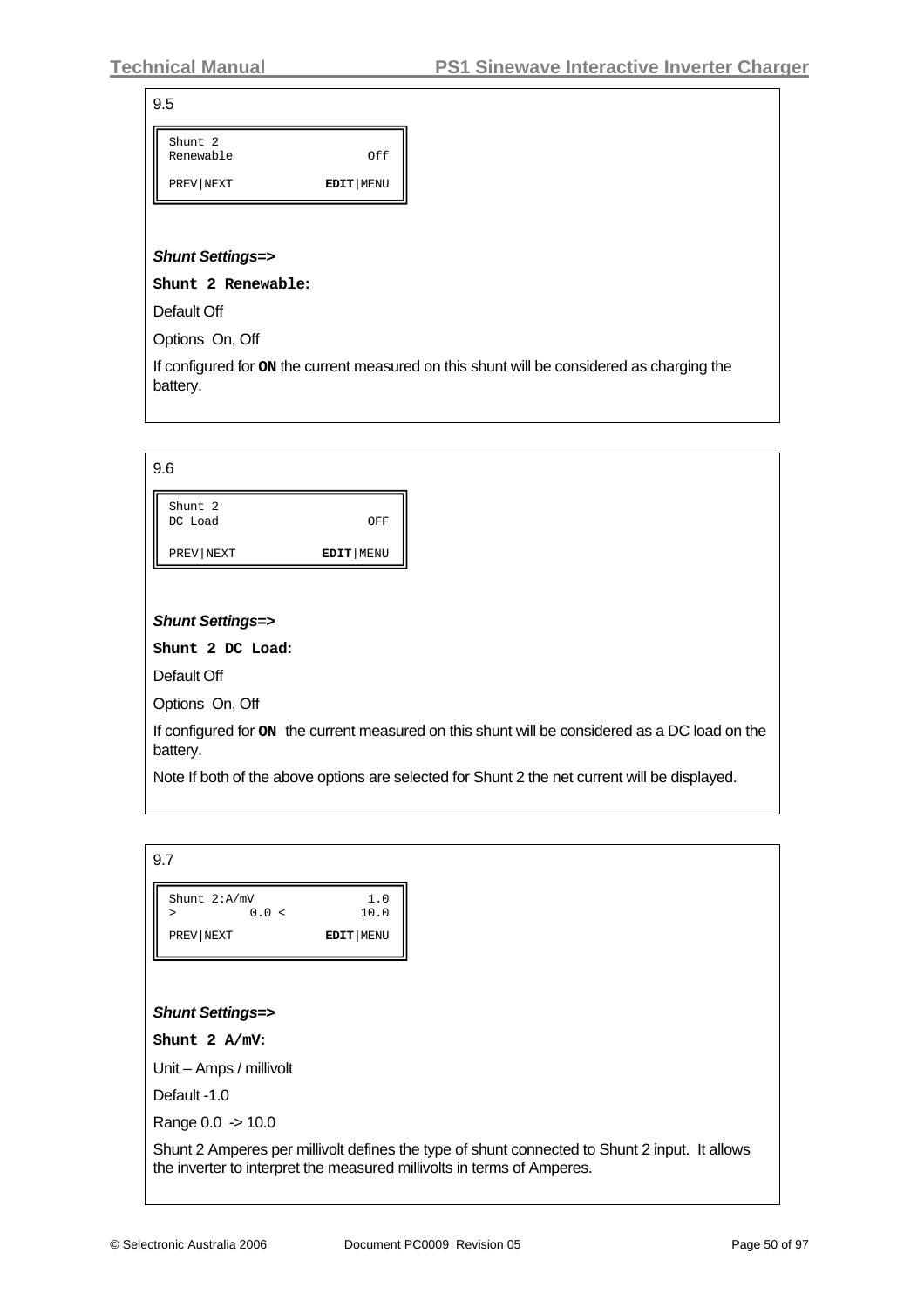Shunt2 Amp 0.0<br>Shunt 2 Zero 0.0 Shunt 2 Zero  $0.0$ <br>>  $-5.0 <$   $5.0$ > -5.0 < -5.0 < PREV|NEXT **EDIT**|MENU

#### *Shunt Settings=>*

**Shunt 2 Zero:** Calibrates shunt 2 zero offset.

Unit – Amps

Default -0.0

Range  $-5.0 \rightarrow +5.0$ 

Note: Shunt 2 Amp is also displayed so the zero point can be checked and adjusted from one

screen. Any change in the Zero point does not take effect until  $\begin{bmatrix} 0 & 0 & 0 \\ 0 & s & 0 \end{bmatrix}$  is pressed after editing the parameter.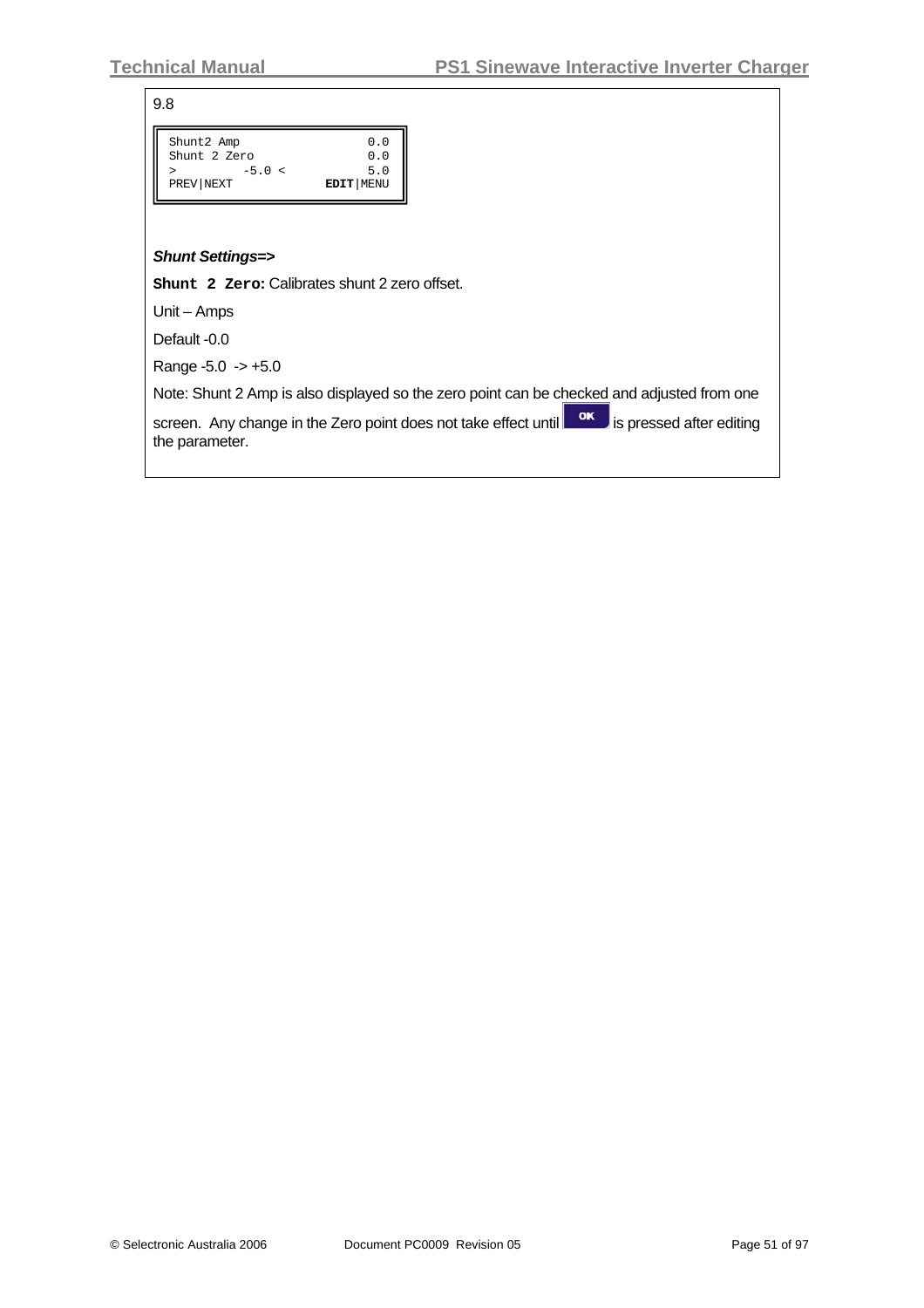## **6.6 Charger Settings**

| <b>RAPS</b> | $10kW$ $48V$<br>16.59 |      |
|-------------|-----------------------|------|
|             | Charger Settings      |      |
|             |                       |      |
| PREV NEXT   | OK                    | MENU |

Note: Charge settings will be automatically compensated when the battery temperature varies from 20°C. See [8.1.4 Battery Temperature](#page-67-0) for details

Press **or** to enter the Shunt Settings screens. Within screens, press **ALLOCATE AT A LIGATE 10 AT A LIGATE 10** at any time to return to this point.

| 10.1             |         |              |
|------------------|---------|--------------|
| Init:Chrg V<br>⋗ | 50.4, < | 55.2<br>61.2 |
| PREV NEXT        |         | EDIT   MENU  |

#### *Charger Settings=>*

**Init:Chrg V:** is the set point voltage during the Initial stage of the charging cycle.

Unit – Volts DC

Default 55.2

Range 50.4 -> 61.2

| ۰       |  |
|---------|--|
| ×<br>۰. |  |

| Init:Chrg A<br>$10, \leq$ | 120<br>450 |
|---------------------------|------------|
| PREV NEXT                 | EDIT MENU  |

#### *Charger Settings=>*

**Init:Chrg A:** is the battery current limit during the Initial stage of the battery charging cycle

Unit – Amps DC

Default 120

Range 10 -> 450

Note: The maximum limit is 3 times above the maximum available from the inverter. This allows for full inverter power plus any renewable input. This must not be set to a current higher than the battery bank is designed for.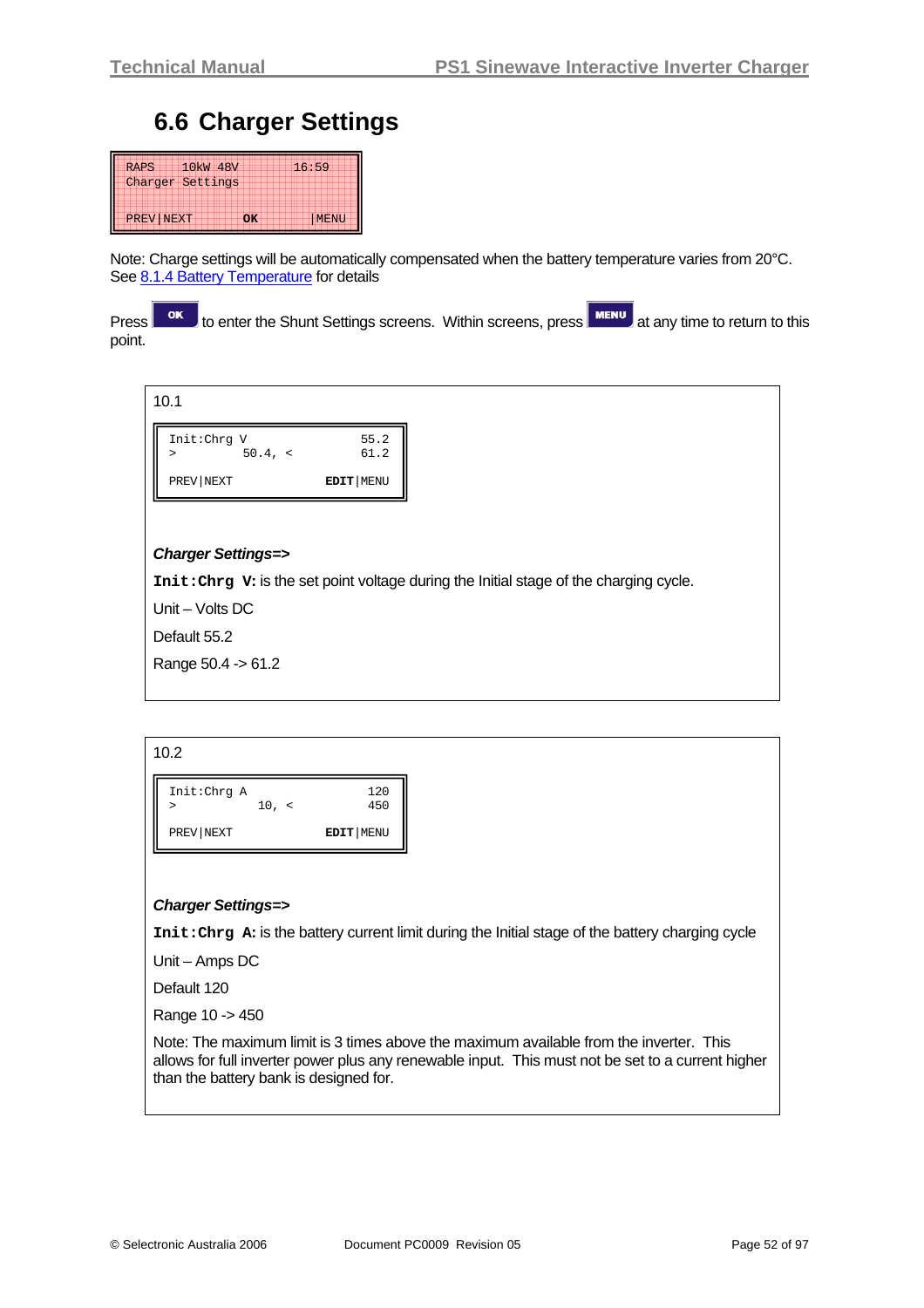| Init:Time mins |  | 5           |
|----------------|--|-------------|
|                |  | 240         |
|                |  |             |
| PREV NEXT      |  | EDIT   MENU |
|                |  |             |

#### *Charger Settings=>*

**Init:Time mins:** time in the Initial stage of the battery charging cycle once **Init:Chrg V** is reached.

Unit – minutes

Default 5

Range 1 -> 240

| Bulk:Chrq V | 52.8, < | 56.4<br>61.2 |
|-------------|---------|--------------|
| PREV NEXT   |         | EDIT   MENU  |

#### *Charger Settings=>*

**Bulk:Chrg V:** is the set point voltage during the Bulk stage of the charging cycle.

Unit – Volts DC

Default 56.4

Range 52.8 -> 61.2

#### 10.5

| Bulk:Chrq A<br>> | 10. < | 90<br>450   |
|------------------|-------|-------------|
| PREV NEXT        |       | EDIT   MENU |

#### *Charger Settings=>*

**Bulk:Chrg A:** is the battery current limit during the Bulk stage of the battery charging cycle

Unit – Amps DC

Default 90

Range 10 -> 450

Note: The maximum limit is 3 times above the maximum available from the inverter. This allows for full inverter power plus any renewable input. This must not be set to a current higher than the battery bank is designed for.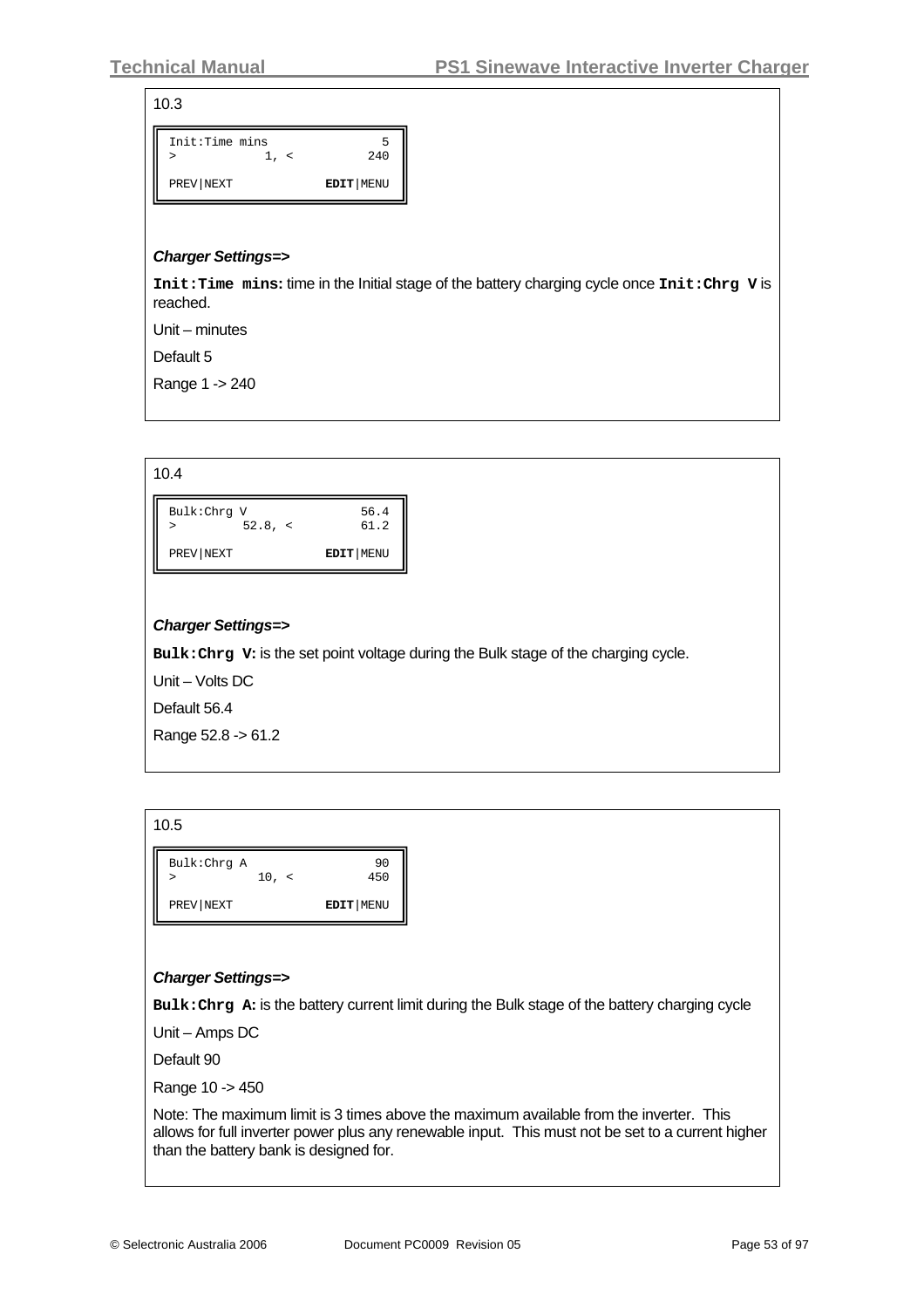| Bulk:Time mins | 1 O<br>240 |
|----------------|------------|
| PREV NEXT      | EDIT MENU  |

#### *Charger Settings=>*

**Bulk:Time mins:** minimum time in the Bulk stage of the battery charging cycle once Bulk:Chrg V is reached..

Unit – minutes

Default 10

Range 1 -> 240

| I<br>×<br>۰. |  |  |  |
|--------------|--|--|--|
|--------------|--|--|--|

| Absorb: Chrq V | 52.8, < | 57.6<br>61.2 |
|----------------|---------|--------------|
| PREV NEXT      |         | EDIT   MENU  |

#### *Charger Settings=>*

**Absorb:Chrg V:** is the set point voltage during Absorption stage of the charging cycle.

Unit – Volts DC

Default 57.6

Range 52.8 -> 61.2

#### 10.8

| Absorb: Chrg A | 10, < | 50<br>450   |
|----------------|-------|-------------|
| PREV NEXT      |       | EDIT   MENU |

#### *Charger Settings=>*

**Absorb:Chrg A:** is the battery current limit during the Absorption stage of the battery charging cycle**.**

Unit – Amps DC

Default 50

Range 10 -> 450

Note: The maximum limit is 3 times above the maximum available from the inverter. This allows for full inverter power plus any renewable input. This must not be set to a current higher than the battery bank is designed for.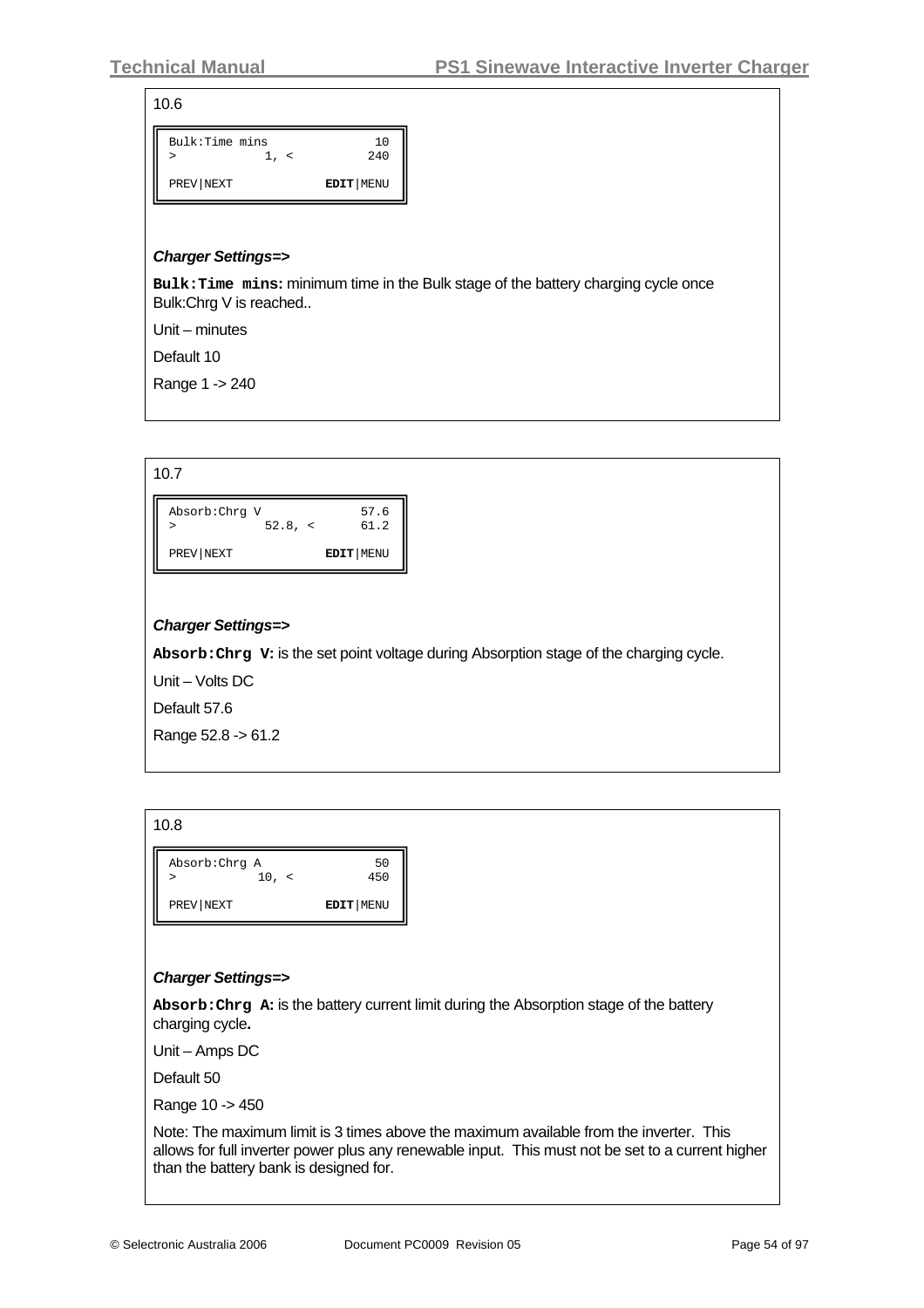| Absorb: Time mins<br>1. < | 20<br>240 |
|---------------------------|-----------|
| PREV NEXT                 | EDIT MENU |

#### *Charger Settings=>*

**Absorb:Time mins:** minimum time in the Absorption stage of the battery charging cycle once **Absorb:Chrg V** is reached.

Unit – minutes

Default 20

Range 1 -> 240

| ۰.<br>×<br>۰. |  |
|---------------|--|
|---------------|--|

| Float: Hold V |             | 54.0<br>57.6 |
|---------------|-------------|--------------|
| PREV NEXT     | $50.4, \le$ | EDIT   MENU  |

#### *Charger Settings=>*

**Float:Hold V:** After completion of a battery charge cycle the charger will enter Float mode and hold the battery voltage at this voltage.

If renewable charge sources are holding the voltage higher than the target, the PS1 will relinquish control of the battery voltage and the solar regulator must control the battery voltage.

The charge current in this stage is limited to **Absorb:Chrg A.**

This voltage should be set according to battery manufacturer's recommendations

Unit – Volts DC

Default 54.0

Range 50.4 -> 57.6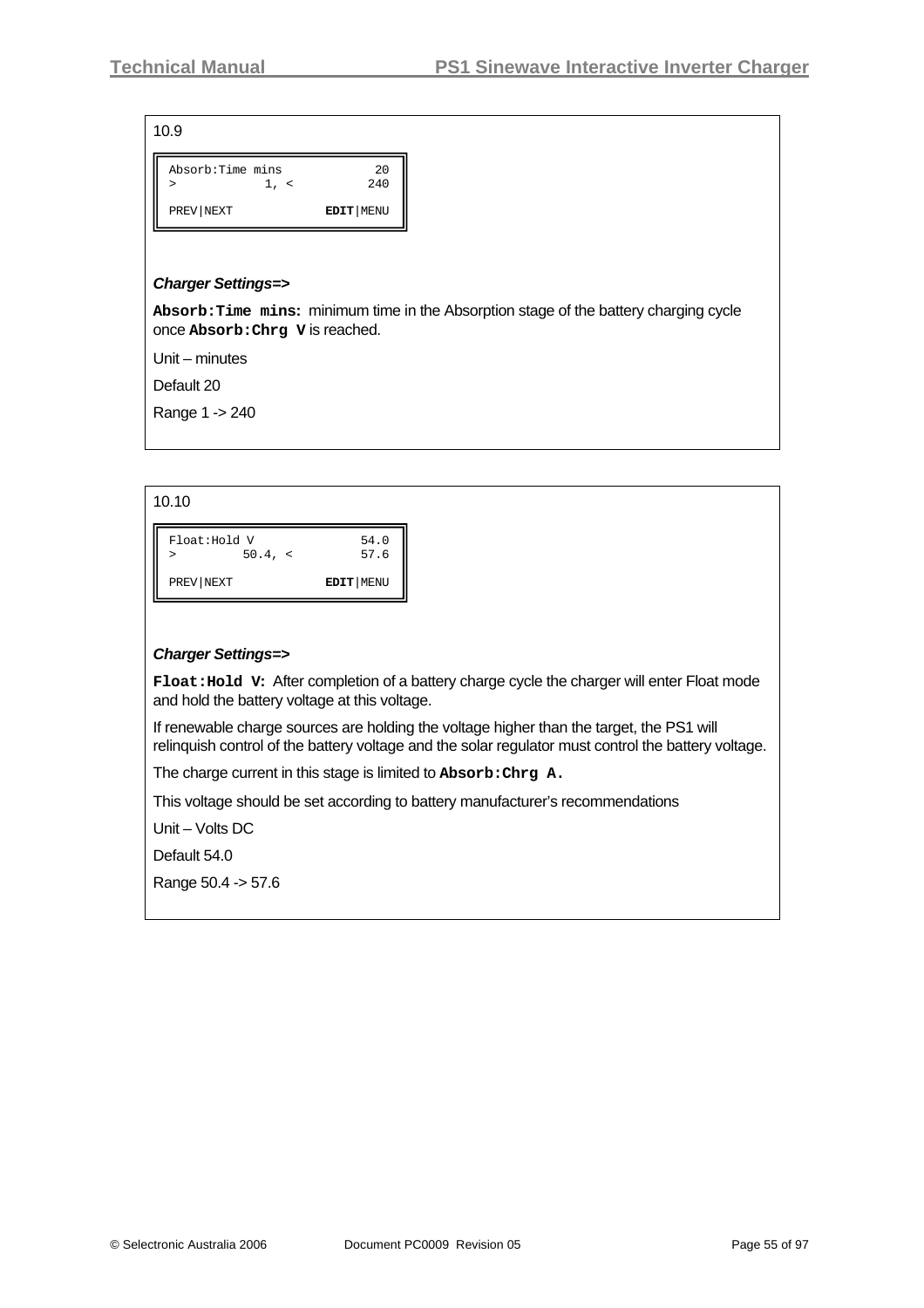| Float:Time hrs<br>1.0, < | 2.0<br>6.0  |
|--------------------------|-------------|
| PREV NEXT                | EDIT   MENU |

#### *Charger Settings=>*

**Float:Time hrs**: If the battery voltage is held at or above the **Float:Hold V** by another charge source(e.g. renewable) for this length of time in a 24 hour period a pending Equalise cycle will be delayed by one day.

Unit – hours

Default 2.0

Range 1.0 -> 6.0

| ×<br>۰. |  |
|---------|--|
|---------|--|

| Eqlise:Chrq V | 50.4, < | 58.8<br>62.4 |
|---------------|---------|--------------|
| PREV NEXT     |         | EDIT   MENU  |

#### *Charger Settings=>*

**Eqlise:Chrg V:** Equalise Charge Voltage is the set point voltage during Equalisation stage of the battery charging cycle.

Unit – Volts DC

Default 58.8

Range 50.4 -> 62.4

#### 10.13

| Eqlise: Chrg A | 15<br>50  |
|----------------|-----------|
| PREV NEXT      | EDIT MENU |

#### *Charger Settings=>*

**Eqlise:Chrg A:** Equalise Charge Current is the set point current during the Equalisation stage of the battery charging cycle

Unit – Amps DC

Default 15

Range 1 -> 50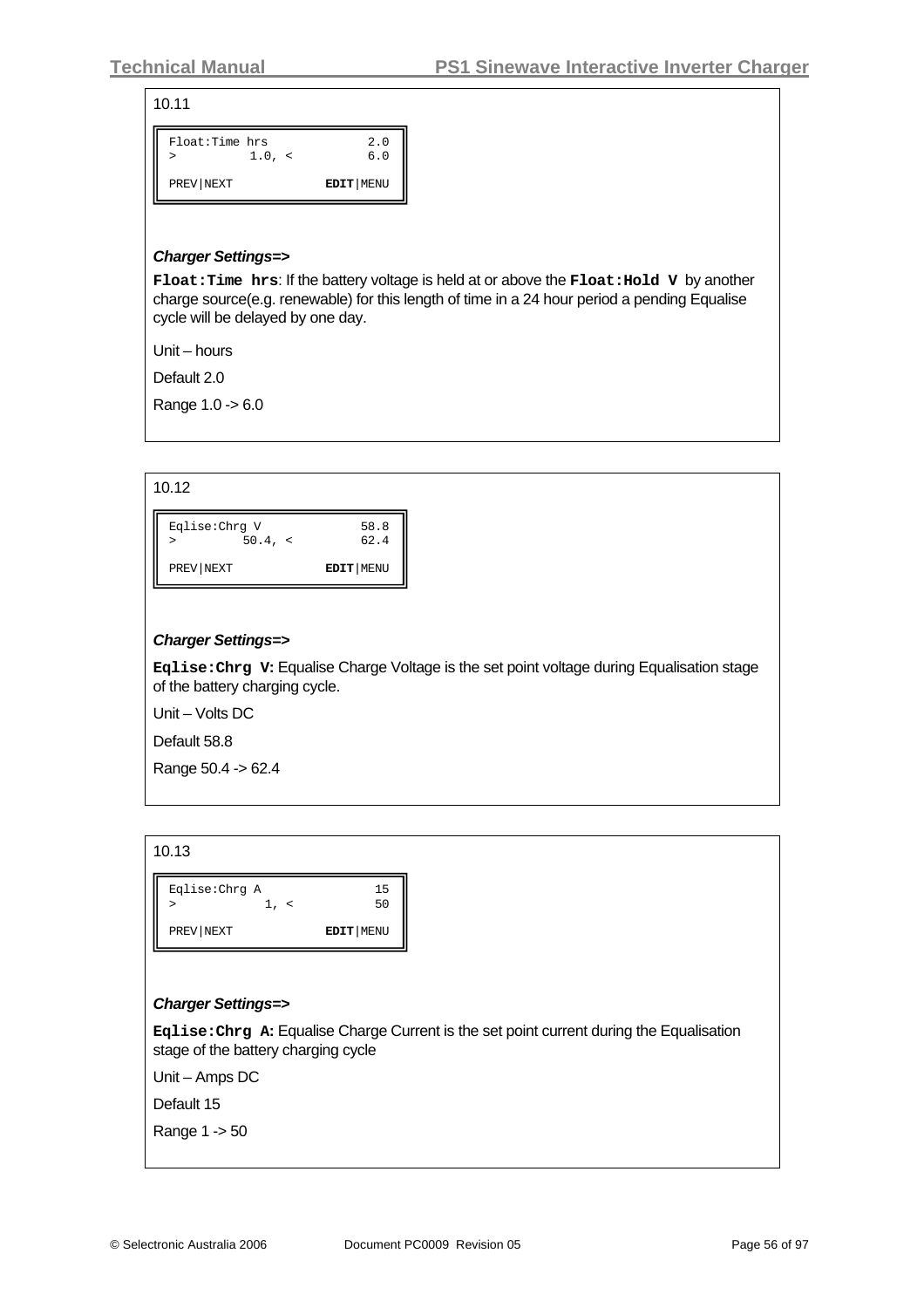| Eqlise:Time hrs | 0.2, < | 3.0<br>48.0 |
|-----------------|--------|-------------|
| PREV NEXT       |        | EDIT   MENU |

#### *Charger Settings=>*

**Eqlise:Time hrs:** is the time in the Equalisation stage of the battery charging cycle. Equalisation Time elapses when the battery voltage is between Eqlise:Chrg V and Eqlise:Limit V.

Unit – hours

Default 2.0

Range 1.0 -> 6.0

| Eqlise:Limit V | 52.8. < | 63.6<br>64.8 |
|----------------|---------|--------------|
| PREV NEXT      |         | EDIT   MENU  |

#### *Charger Settings=>*

**Eqlise:Limit V:** Equalise Limit Voltage. During battery equalization the battery voltage will not be allowed to exceed this limit.

Unit – Volts DC

Default 63.6

Range 52.8 -> 64.8

This setting is also the compensated charge voltage limit.

## **6.6.1 Advanced Charger Settings**

#### 10.16



Press **OK** to enter the Shunt Settings screens. Within screens, press **ALLO HOMO** at any time to return to this point.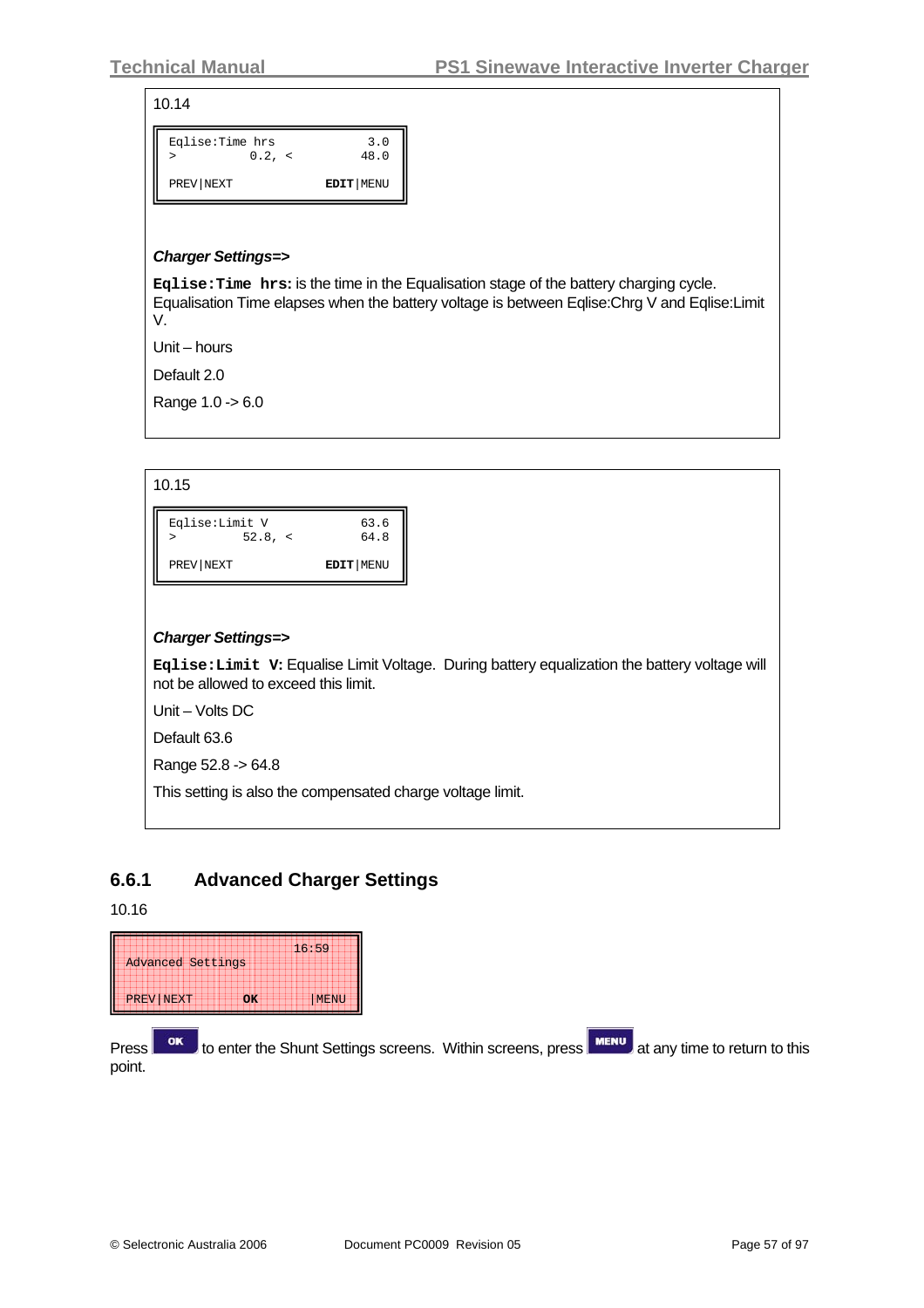10.16.1

| Chrg: Max hrs | $0.0, \le$ | 6.0<br>48.0 |
|---------------|------------|-------------|
| PREV NEXT     |            | EDIT   MENU |

#### *Charger Settings=>Advanced Settings=>*

**Chrg:Max hrs:** Maximum Charge time in hours.

Sets the maximum time the charger will remain in each charge stage. If the maximum time expires the charger will change to the next charge stage. It provides a safety mechanism in case the battery fails to meet the charge parameters defined for each stage. This will prevent the generator from running continuously and protect the battery bank.

Unit – hours

Default 6.0

Range 0.0 -> 48.0

Note: This setting does not apply when charger is in Float state.

10.16.2

| Eqlise: Freq Days | 14<br>31  |
|-------------------|-----------|
| PREV NEXT         | EDIT MENU |

#### *Charger Settings=>Advanced Settings=>*

**Eqlise:Freq Days:**. Equalisation cycle Frequency in Days.

Sets how often the battery is exposed to an Equalisation cycle. Refer to the battery manufacturer's documentation for recommendations regarding Equalisation cycles.

Unit – days

Default 14

Range 0 -> 31

Setting this parameter to zero will disable automatic equalisation.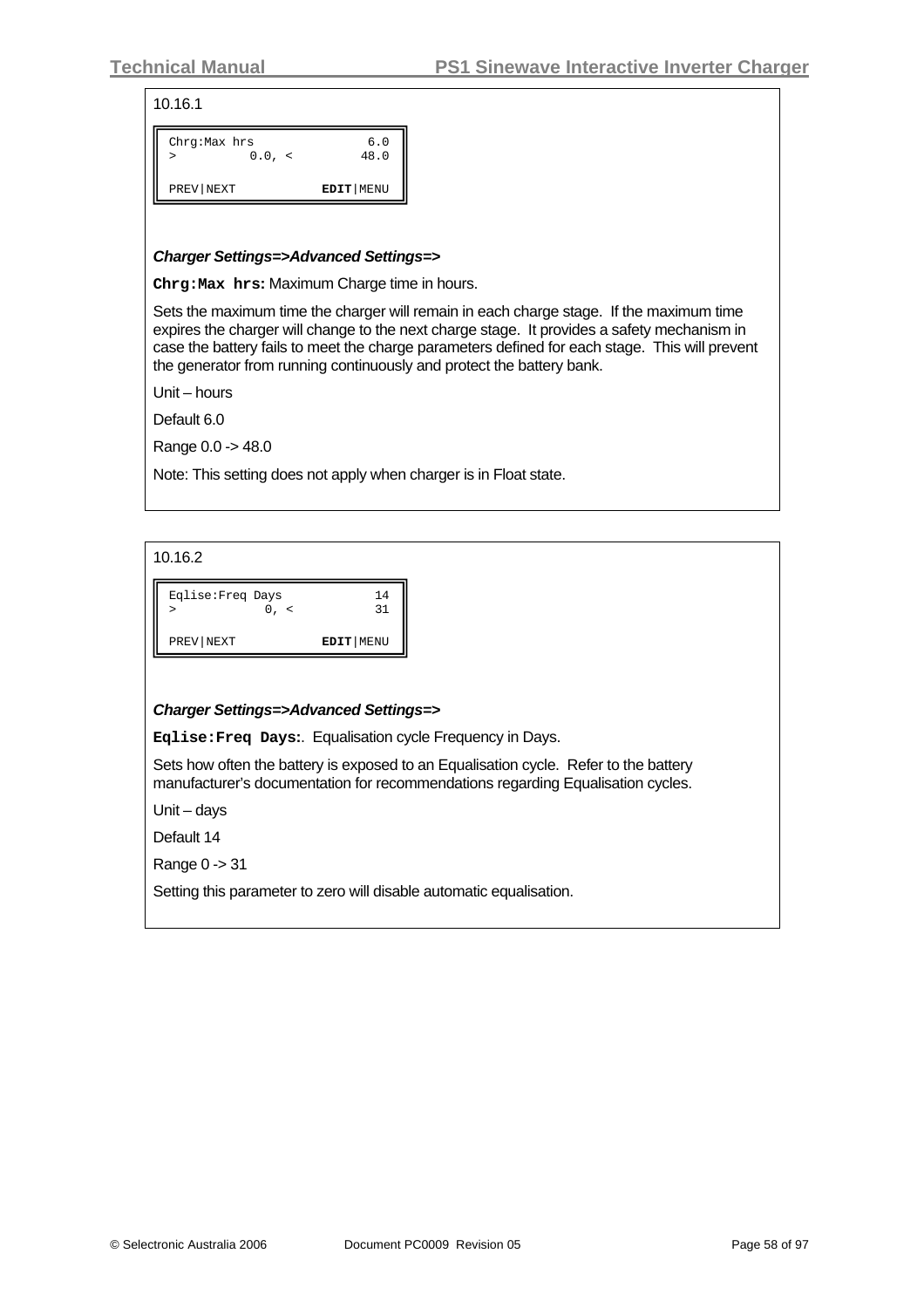#### 10.16.3

| Chrq: End A/15m |        | 20          |
|-----------------|--------|-------------|
| % Batt Size     |        | 2.0         |
|                 | 0.5. < | 10.0        |
| PREV NEXT       |        | EDIT   MENU |
|                 |        |             |

#### *Generator Settings=>*

**Chrg:End A/15m:** Charge End Amperes per 15 minutes.

A slow rate of charge of the battery charging current is an indicator that the battery is no longer accepting much charge. If the rate of change of the battery charge current falls below this level the Bulk or Absorption charge stage will end and the charger will enter next charge stage.

Unit – Percentage

Default 2.0

Range 0.5 -> 10.0

## **6.6.2 Additional Displays**

The following additional menu functionality is available in the Advanced User Settings submenu whilst in the Installer mode.

| 1.6.6                                                                   | Press RESET to reset both counters and force a<br>restart attempt if the inverter is in shutdown.                         |
|-------------------------------------------------------------------------|---------------------------------------------------------------------------------------------------------------------------|
| S/Shtdwn Count<br>0<br>Ovr/Load Count<br>0<br><b>RESET</b><br>PREV NEXT | Provided for service purposes so the inverter may be<br>restarted immediately a shutdown or overload fault is<br>cleared. |
|                                                                         | Note: Restart may take up to 15 seconds after reset.                                                                      |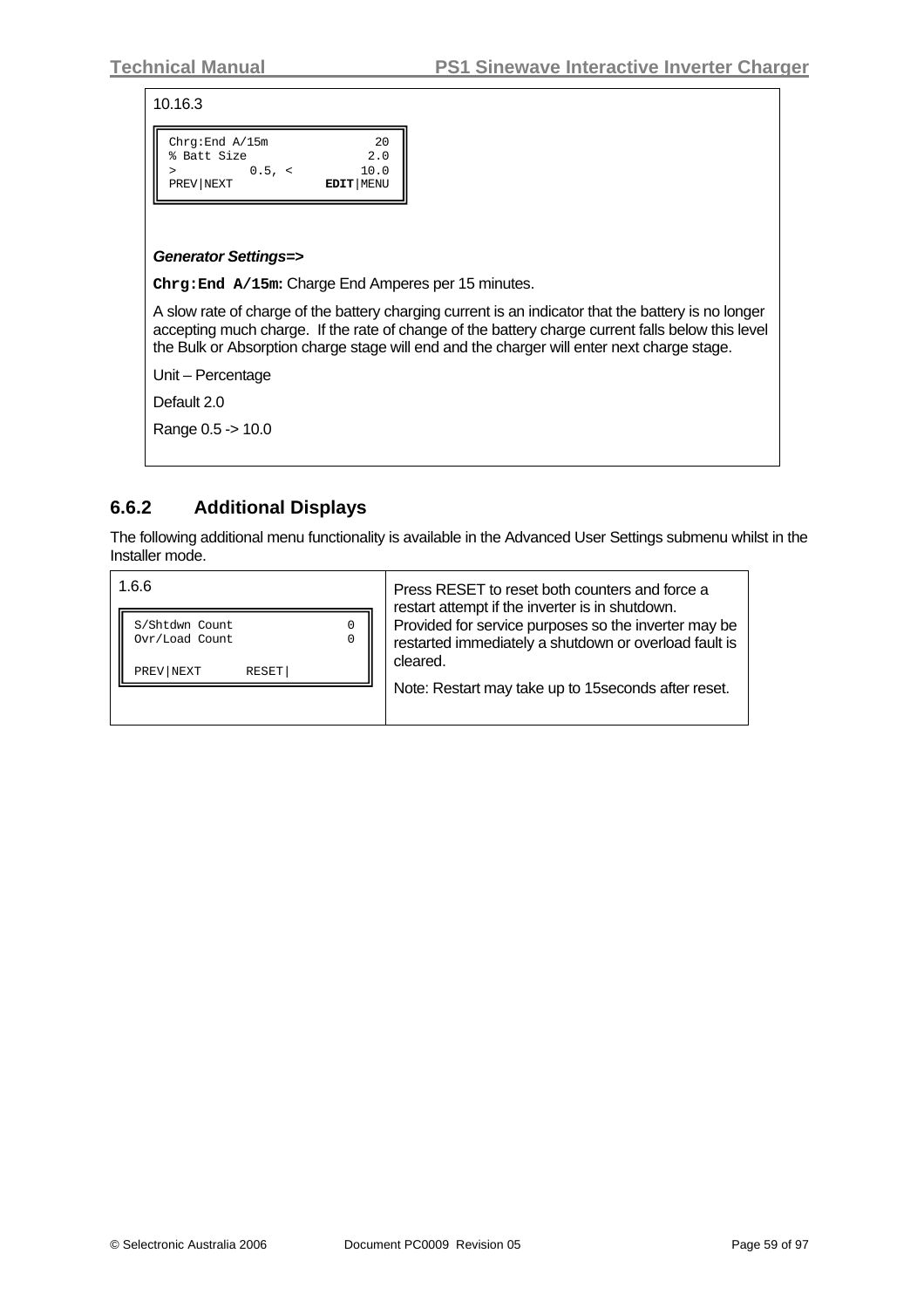# 7 PS1 Technical Description

## **7.1 Inverter Internal View**

This shows the view inside the inverter. The circuit breakers, DIN mounting rail and wiring looms have been removed for clarity. The location is shown of the wiring terminations, connectors, quick connects, mounting screws and nuts referred to elsewhere in this document.

The unlabelled connectors are not used. Connectors are shown with names as used on the schematic, and numbers (J3 etc) as marked on the actual Printed Circuit Assemblies (PCA).



**Figure 13 Inside Inverter**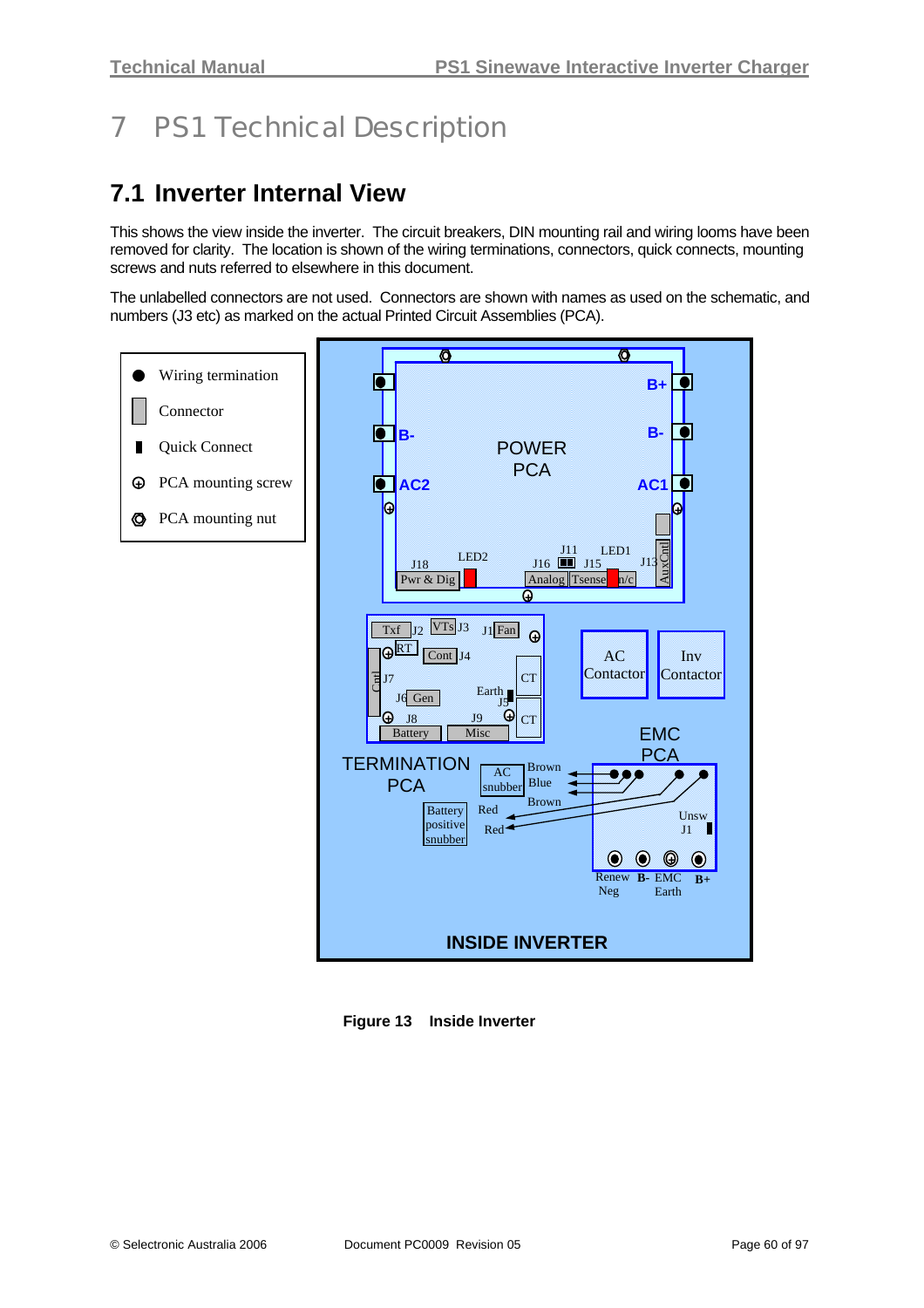

**Figure 14 Behind Front Door**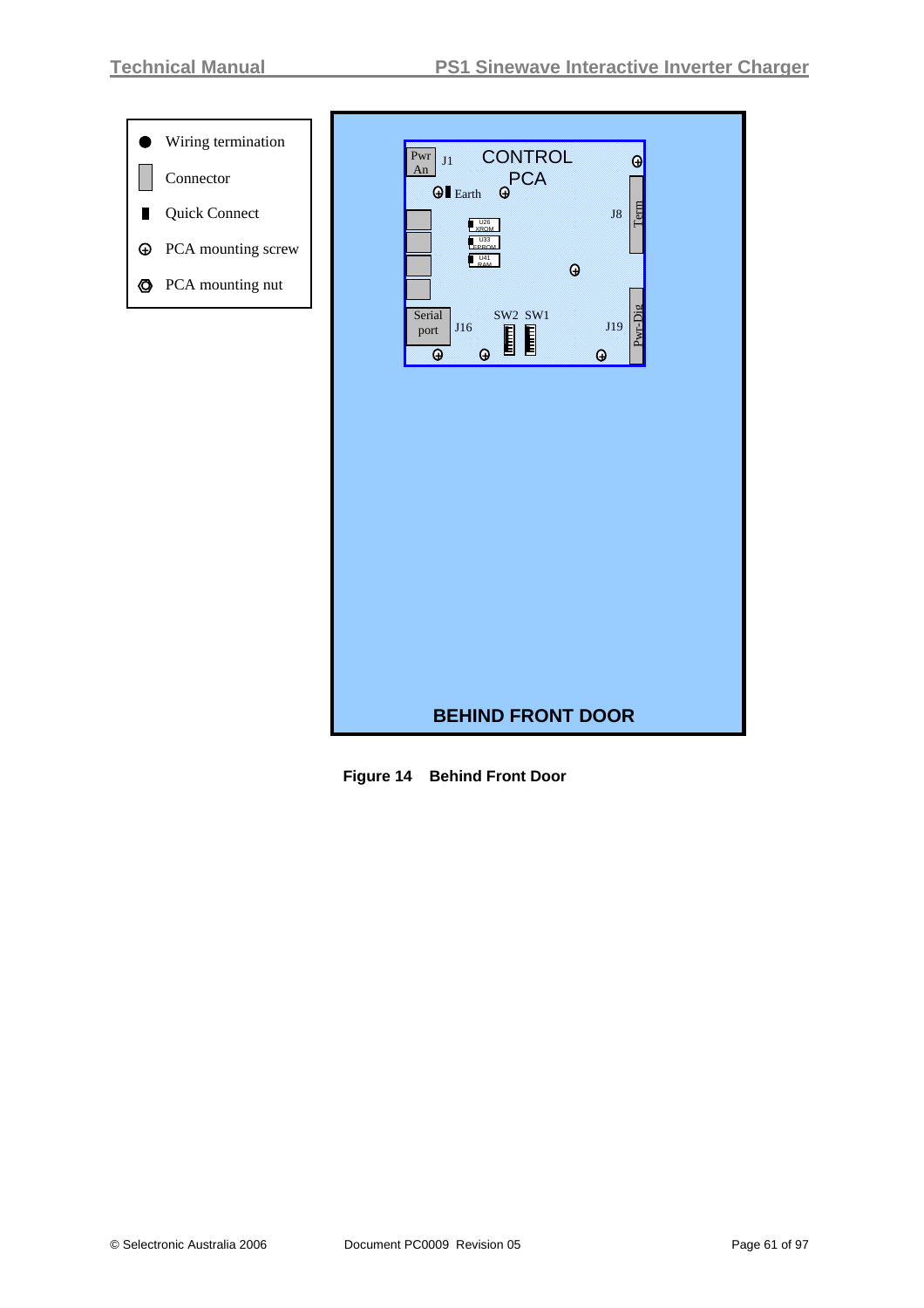

## **7.2 Inverter Block Diagram**

**Figure 15 Inverter Block Diagram** 

The block diagram above shows the main components and a simplified view of the inverter wiring.

## **7.2.1 DC and AC Power Circuits**

These circuits are shown in heavy lines in Figure 15 Inverter Block Diagram above.

While the battery is supplying the load, DC power from the battery flows via the DC Circuit Breaker into the Power PCA (Printed Circuit Assembly) where a FET (Field Effect Transistor) bridge chops it at several kHz and feeds it via a filter choke to the 50Hz transformer. The FETs are turned on and off by drive signals from the microprocessor on the Control PCA via wiring loom LM1. The microprocessor software varies the chopping duty cycle (on-off ratio) so the average voltage fed to the transformer is a 50Hz AC sine wave. The transformer steps up this AC voltage to the required generator level, and isolates the battery/renewable circuits from the AC circuits. The AC power is fed to the load via the AC Contactor and the Load Circuit Breaker.

AC power from the generator connects to the inverters Generator Active terminal. While the generator is charging the battery, generator power flows into the inverter via the Generator Circuit Breaker, Generator Contactor and AC Contactor through the 50Hz transformer into the Power PCA where the FET bridge rectifies it to DC to charge the battery via the DC Circuit Breaker. The software varies the FET drive signals to control the DC output voltage and current. The generator can supply the load via the Generator Circuit Breaker, AC Contactor and Load Circuit Breaker.

If the software stops, the FETs are not driven, so the inverter passes no power in either direction.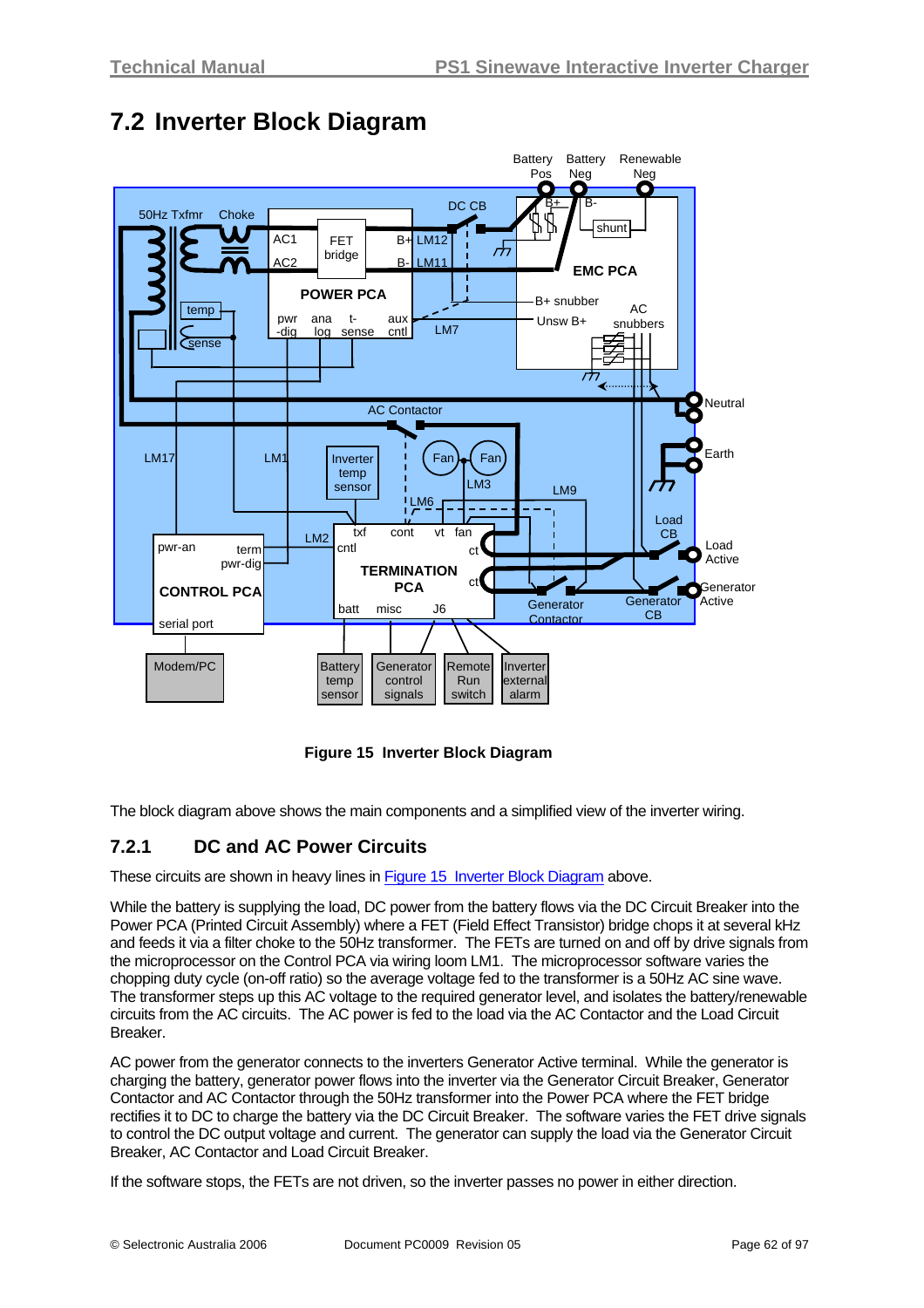The AC circuits pass through two Current Transformers (CTs) on the Termination PCA, for current measurement. Note that the direction of the wiring through the CTs is important for correct determination of AC power flows by the software.

The DC Circuit Breaker incorporates over-current trip for fault protection and (except the 24volt model) a device to prevent closure in case of battery under-voltage or reversed battery voltage. The Power PCA trips this Circuit Breaker via loom LM7 to isolate or shut down the inverter in case of battery over-voltage. The software trips this Circuit Breaker via a signal in loom LM1 in case of excessive battery discharge etc. The Circuit Breaker trip coil is powered from battery DC.

The Generator Circuit Breaker and Load Circuit Breaker incorporate over-current trip for fault protection. The Control PCA software controls the AC Contactor and Generator Contactor via signals in loom LM2 then LM6. The AC Contactor coil is powered by DC fed from the Power PCA via looms LM1 and LM2. The Generator Contactor coil is powered by generator voltage from loom LM9, and with the inverter switched off is energized so the load can be supplied from the generator.

While the generator is disconnected or not running, generator voltage is absent so the Generator Contactor cannot close, thus inverter AC output voltage cannot become connected to the generator. If generator outage occurs while the inverter is already connected to the generator, the inverter software automatically detects the outage (due to power flow *into* the generator for example) and disconnects the generator by opening the Generator Contactor.

### **7.2.2 Inverter Management**

The Control PCA manages the inverter. It contains a microprocessor which runs the inverter software, memory chips (which contain the software and logged data), and the inverter time/date chip. The Control PCA also incorporates the front panel LCD display and buttons, and a serial port for connection of inverter remote management via modem etc (see User Manual for details).

Via loom LM2 to the Termination PCA the software;

controls;

- the AC Contactor and Generator Contactor.
- the inverter cooling fans, running them only when needed. The fans are AC powered via loom LM3 from the Generator Contactor.
- the inverter external alarm and generator control outputs.

and monitors;

- AC currents from the two Current Transformers (CTs) on the Termination PCA.
- AC generator voltage and frequency from a Voltage Transformer (VT) on the Termination PCA, fed via loom LM9 from the Generator Contactor.
- the transformer AC voltage and temperature, from the transformer assembly via the sensor wiring (part of the transformer assembly).
- the inverter internal air temperature, from a sensor mounted on the sensor wiring connector at the Termination PCA.
- the battery temperature from a sensor mounted on the battery.
- the generator control input signals and **Remote Run** switch.

The software monitors DC voltage and current from the Power PCA via signals in loom LM17.

From the measured voltages and currents, the software calculates other values such as AC power flows and battery ampere-hours. Based on such measured and calculated values, the software controls the contactors and adjusts the FET bridge drive signals as required to control inverter synchronisation to the generator, battery charging and AC supply to the load. The software displays important measured and calculated values on the LCD display and records them in the data logging.

The software watches for unacceptable values, and takes appropriate action. For example it shuts down the inverter for battery under-voltage or excessive inverter temperature, restarts the inverter when the condition recovers, and displays the condition on the front panel LED indicators.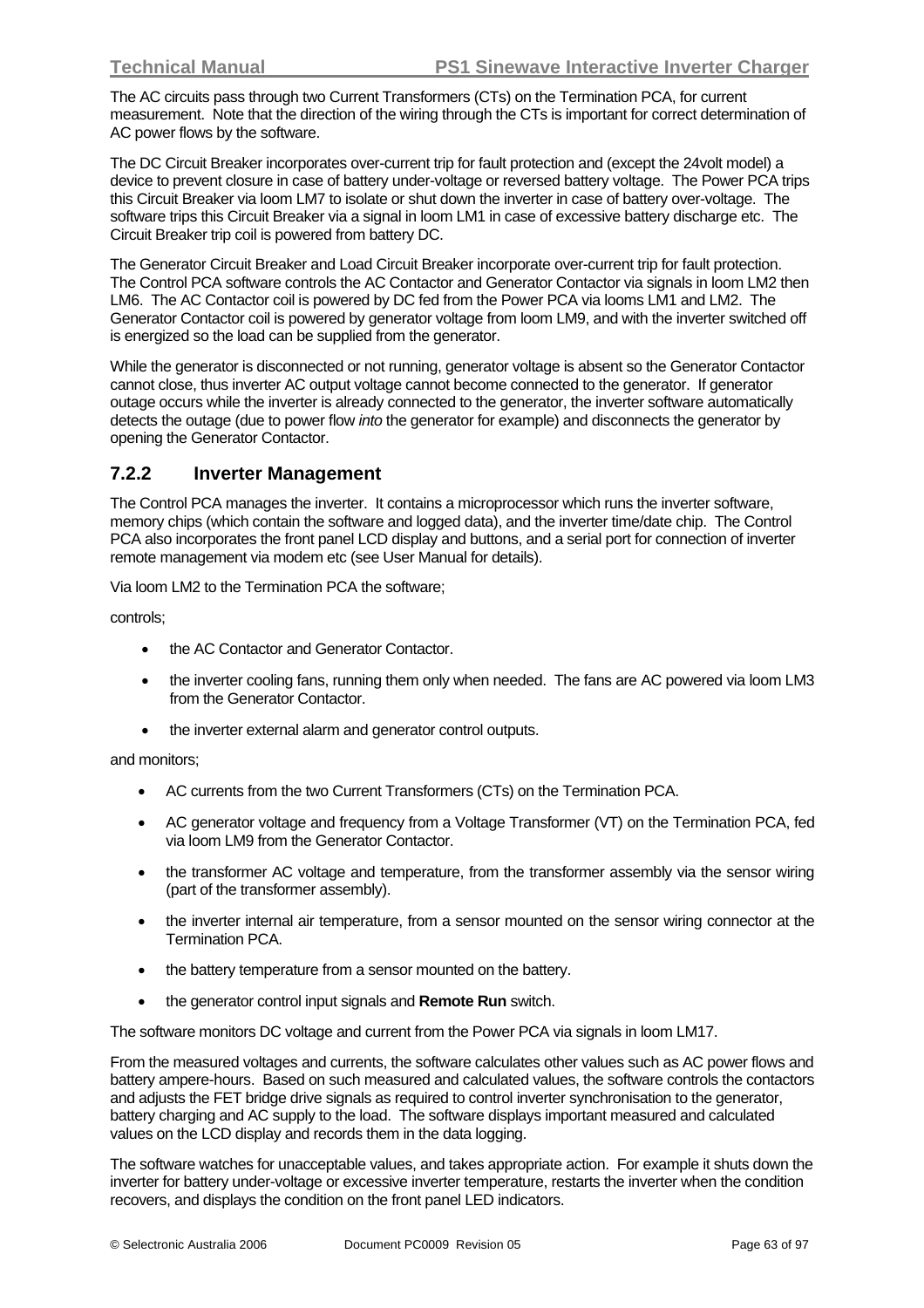During inverter start-up self-test, the software similarly monitors inverter internal fault conditions such as FET drive or bridge malfunction, aborts start-up if necessary, and displays the fault condition on the front panel.

### **7.2.3 Power to the Inverter Electronics**

The inverter internal electronics power supplies are derived on the Power PCA from the battery DC, then flow via loom LM1 to the Control PCA, then via loom LM2 to the Termination PC. To initially power the electronics before the DC Circuit Breaker is closed, power is obtained from the EMC PCA (unswitched B+) and loom LM7 to the Power PCA.

The inverter will not run if the battery is disconnected or the battery voltage becomes too low. Before the inverter will run, the batteries will need to be replaced or charged for example from renewable power.

### **7.2.4 Electromagnetic Interference (EMI) Filtering**

The DC and AC power circuits are connected to the EMC PCA which snubs (absorbs) surges and filters EMI to prevent interference with other electronic equipment.

EMI is also filtered by various ferrite cores, chokes and capacitors in the wiring looms and the transformer assembly.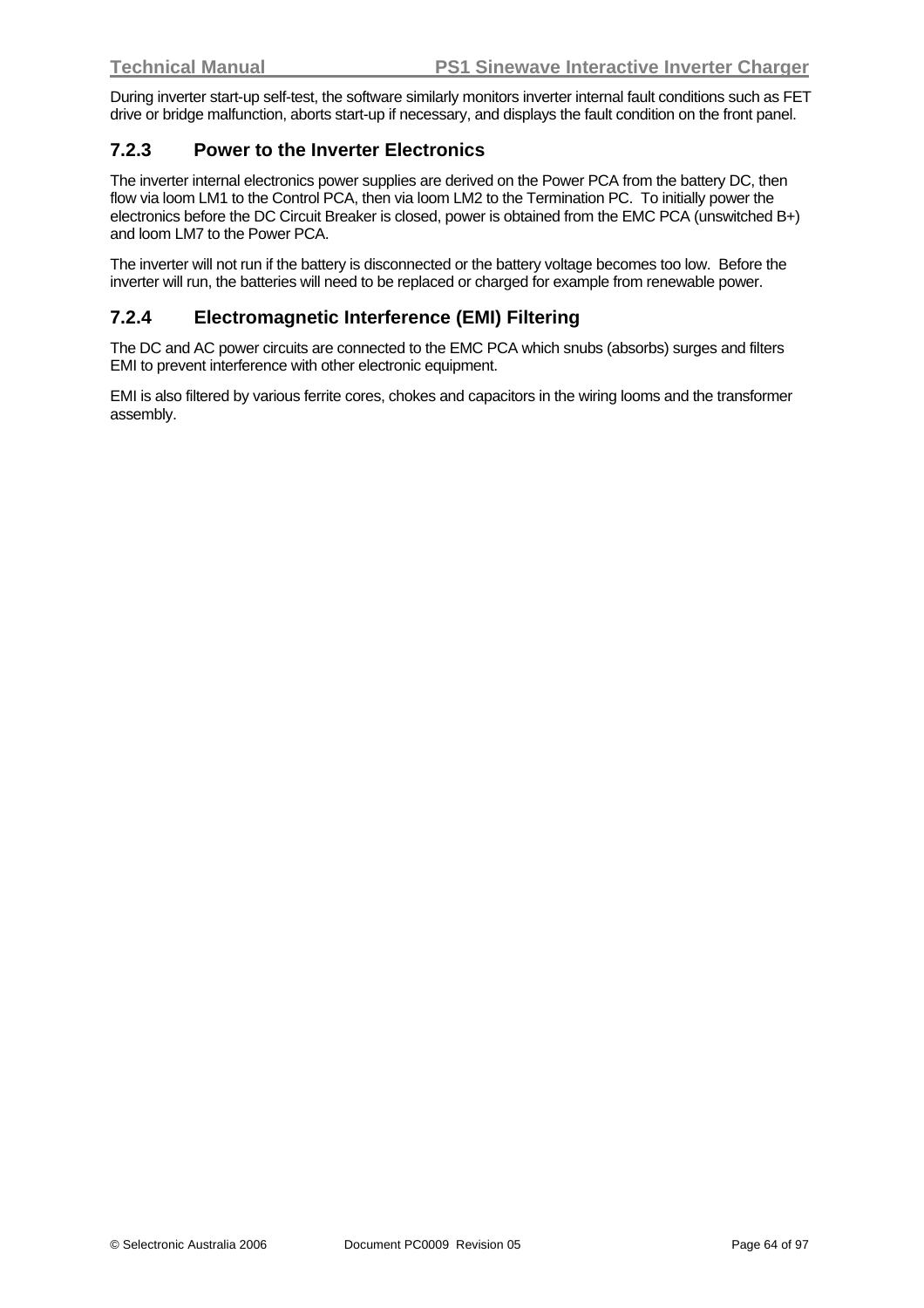# 8 PS1 Operation

The following section describes in detail the operation of the PS1. A good understanding of the operation of the unit is not necessary but by knowing how the system works will enable you to understand the programmed settings and change the user settings to suit your own needs as required.

The PS1 Battery management continuously monitors the system operation. This monitoring allows the PS1 to automatically start the generator to keep the battery system charged or if the load is sufficient, start to supply the load directly. The monitoring includes any input from renewable sources and any loads directly connected to the battery bank.

The PS1 uses a five stage temperature compensated battery charging system. This system gives a high degree of flexibility so it can charge the multitude of battery types available.

The PS1 incorporates a programmable generator scheduler. These schedules can be set to meet regular system loads. At a particular time the generator can be running ready to meet those loads which are better powered directly from the generator.

Note: This section is a repeat of what is in the PS1 User Manual. It is included here for completeness.

## **8.1 Battery Management**

Please refer to the battery manufacturer's documentation for recommendations regarding settings for your particular battery. Inappropriate settings may have a detrimental affect on your battery life and performance.

The PS1 provides comprehensive battery management settings and control to allow a charge regime to achieve optimal battery life.

PS1 battery management features include:

- State of Charge monitoring and control.
- Battery voltage monitoring and control.
- Charging initiated by battery state of charge and/or battery voltage.
- Five stage charge cycle: Initial, Bulk (0-90%), Absorption (90%~100%), Float and Equalise.
- Shutdown on very low battery voltage, battery state of charge, or both.
- Battery Temperature compensation of charging voltage based on battery temperature.

The PS1 may be configured to automatically start the generator when a battery charge cycle is required.

It is important that the battery manufacturer's recommendation be adhered to for ongoing monitoring and maintenance of batteries.

### **8.1.1 Battery State of Charge (SoC) monitoring and control**

The PS1 has no direct means of measuring the battery state of charge; it uses measurements of the currents flowing in and out of the battery to estimate the charge remaining in the battery. The resultant net current is expressed as a percentage of the battery size set in the PS1 (**Batt Size Ah**). There is no compensation for the rate at which the current is drawn from or fed into the battery.

Current into the battery during a charge cycle and current measured on either of the shunts, when configured as Renewable, add to the battery state of charge estimate.

Current out of the battery to supply the load and current measured on either of the shunts, when configured as Load, deduct from the battery state of charge estimate.

If the shunt is configured as Renewable (+) and Load (--) the net result is added to the battery state of charge estimate.

The state of charge is used to automatically start the generator and begin charging the batteries. Different levels apply at different time of the days to ensure the generator is only used when required. Refer to [8.3.1](#page-68-0) [Generator Control based on SoC](#page-68-0)

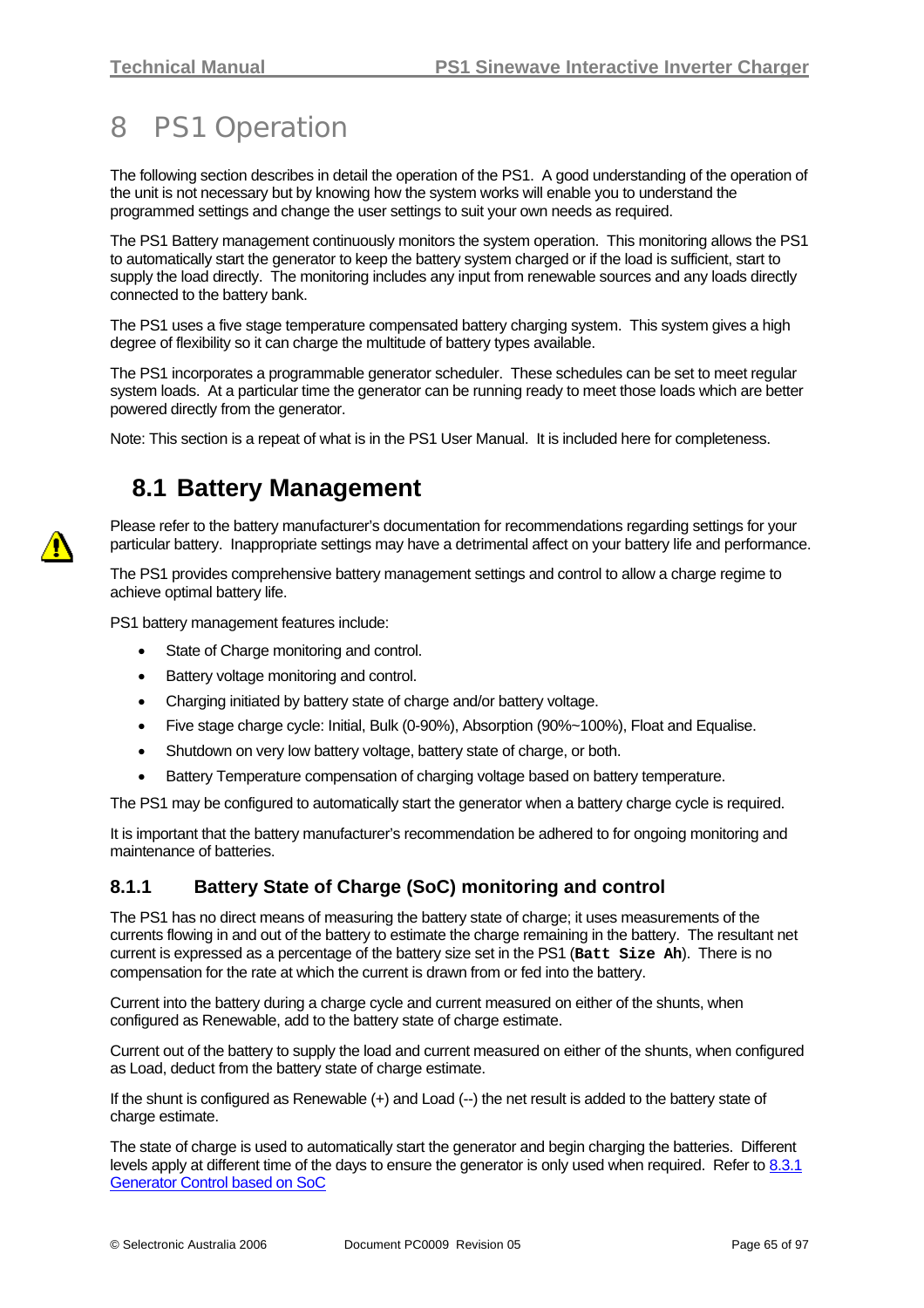At completion of charge cycle the battery SoC based on the estimation will be close to 100% but may vary depending of the charge and discharge rates.

### **8.1.2 Battery Voltage monitoring and control**

The PS1 directly measures the battery voltage.

The battery voltage is used to automatically start the generator and begin charging the batteries. Normally the battery voltage would not reach the levels set as the state of charge control levels would be reached first. Different levels are used depending on the load on the system.

The battery voltage is used to protect the system by shutting the unit down should the battery voltage go above or below set limits. The shutdown limits must be set to higher than the maximum charge voltage and less than the generator start limits. For the low voltage shutdown limits the unit again employs different levels depending on system load. The system will always attempt to start the generator before shutting the unit down due to low voltage.

### **8.1.3 Battery Charger Operation**

The PS1 charges the battery in a five-stage cycle with each stage controlled by voltage, current and time settings. These settings are fully configurable in your unit however they should not require changing after initial installation unless some aspect of the battery installation changes. The configured value of each setting can be viewed on the LCD display (see User Manual for details ).

Each voltage setting is battery temperature compensated. The values displayed do not change. See Battery Temperature.

Refer to the Battery Charging Cycle graph of the following page.

#### **8.1.3.1 Initial**

The PS1 charges at the initial charging current (**Init:Chrg A**) until the battery voltage rises to the initial charge voltage (**Init:Chrg V**), holds this voltage for **Init:Time mins**, then starts the Bulk stage.

#### **8.1.3.2 Bulk**

The PS1 charges at the bulk charge current (**Bulk:Chrg A**) until the bulk charge voltage (**Bulk:Chrg V**) is reached, then holds this voltage for at least **Bulk:Time mins** and until the battery is approaching a high state of charge as indicated by the rate of change of charging current falling to **Chrg:End A/15m**. The Absorption stage is then started.

#### **8.1.3.3 Absorb**

The PS1 charges at the absorb charge current (**Absorb:Chrg A**) until the absorb charge voltage (**Absorb:Chrg V** ) is reached, then holds this voltage for at least **Absorb:Time mins** and until the battery is approaching a high state of charge as indicated by the rate of change of charging current falling to **Chrg:End A/15m**. At completion of this stage the charger will enter the Float stage unless a battery Equalise cycle is due, in which case an Equalise cycle will complete before entering Float.

#### **8.1.3.4 Float**

The PS1 holds the battery voltage at the **Float Hold V** and will provide up to the absorb charge current to maintain the **Float Hold V**. The charge current is limited to **Absorb:Chrg A** in this stage. The PS1 will remain in this charge state until the generator has been shutdown.

#### **8.1.3.5 Equalise**

Periodically, as set by **Eqlise:Freq Day,** the PS1 performs an equalise charge in which the battery is held at a higher voltage between **Eqlise:Chrg V** and **Eqlise:Limit V** for several hours (**Eqlise:Time hrs**).

This restores to full charge any partially discharged cells in the series battery bank. To disable the Equalise function **Eqlise:Time hrs** may be set to zero.

The Equalise cycle will be automatically delayed by one day for each day the battery has been in above the **Float:Hold V** for the Float time set during installation.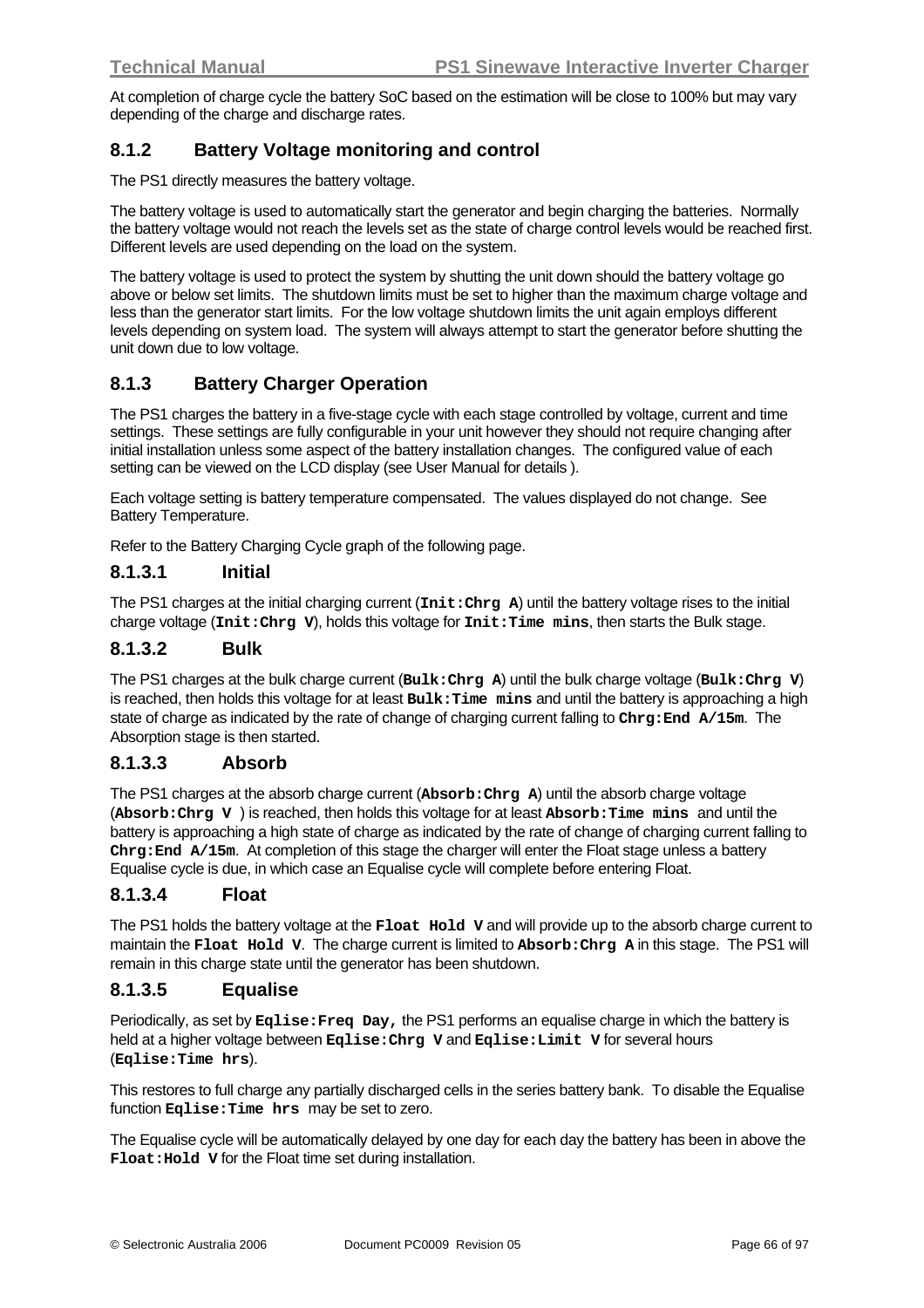

**Figure 16 Battery Charging Cycle**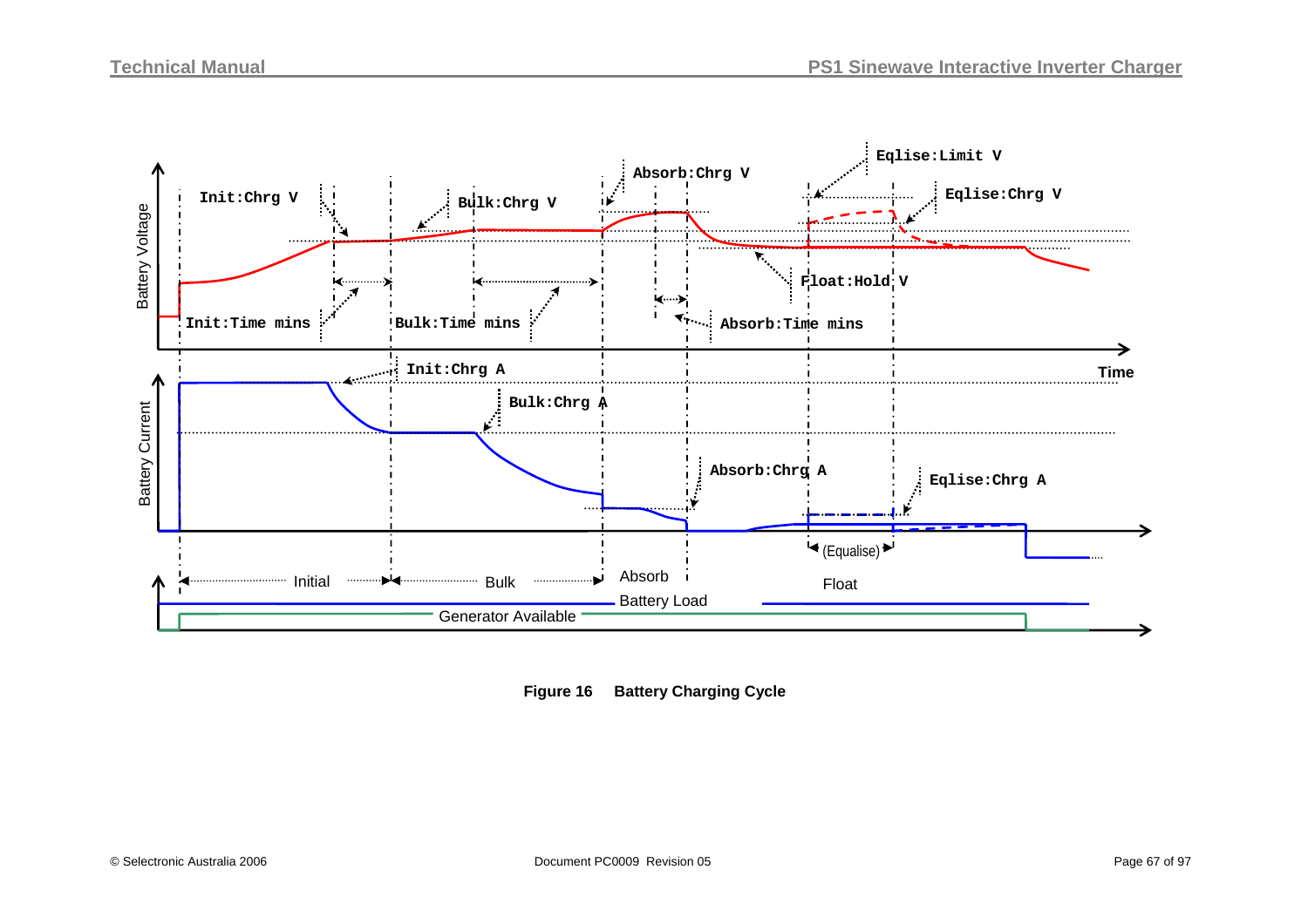### <span id="page-67-0"></span>**8.1.4 Battery Temperature**

The PS1 monitors the battery temperature via the sensor provided. The supplied battery temperature sensor is mounted in thermal contact with the centre of the side of a battery. If the sensor is not in thermal contact with the battery bank the batteries will not be correctly charged.

The charge voltage set points are compensated by battery temperature. The compensation applied is -- 5mV/°C/cell with zero compensation at 20°C.

e.g. **Init:Chrg V** = 55.2, Battery Temperature = 26°C, No. Battery Cells = 24.

Compensated Charge voltage = 55.2 + ((20 - 26) x 0.005 x 24)

 $= 54.48$ 

**Absorb:Chrg V** = 57.6, Battery Temperature = 6°C, No. Battery Cells = 24.

Compensated Charge voltage = 57.6 + ((20 - 6) x 0.005 x 24)

 $= 59.28$ 

During all charge stages, the compensated charge voltage will not exceed **Eqlise:Limit V**.

Compensation improves battery performance and prevents battery overheating.

The charge current is also limited by battery temperature. Battery temperatures above 40°C cause the battery charger to reduce the charge current limit point. This will help prevent battery overheating.

## **8.2 Renewable Management**

The PS1 feeds renewable power to the AC load, and any excess is stored in the battery for later usage. If the battery is fully charged and the DC load is not on, the excess is wasted (the renewable power is reduced or disconnected by the regulator). Such waste can be reduced by reducing the level to which the generator charges the battery, or particularly for solar renewable, by not running the generator in the morning.

If battery charging is in progress and renewable output increases sufficiently to cause the generator charge power to become negative when averaged over 2 minutes, the PS1 terminates the charge cycle after the generator minimum run time has expired. If equalize charging was in progress, it is terminated and rescheduled for the next day Such conditions occur when renewable output exceeds the sum of the load demand plus the required charge power.

## **8.3 Automatic Generator Control**

The PS1 may be configured to automatically control the generator as required to supply the load and charge the attached battery or to allow manual control of the generator by the user. Generally automatic control of the generator is recommended for daily operation.

The generator will only run in automatic mode if the Gen NOT Available LED (LED7) is off. If this LED is ON, the PS1 will not automatically start the generator. This is controlled via a digital input to the PS1 - Generator Available or can be permanently enabled via an installer setting.

As part of the installation, the PS1 settings are configured to automatically run the generator to:

- Limit the depth of battery discharge, for maximum battery life.
- Deliver energy efficiently by supplying sustained large loads direct from the generator.
- Load the generator to the highest possible level while running, to efficiently convert fuel to electricity.
- Not frequently start and stop the generator, which would reduce its life and increase maintenance.
- Avoid noise by starting the generator late at night only for heavy loads or a deeply discharged battery.

In the PS1 RAPS system, the PS1 automatically runs the generator for the following reasons:

Battery conditions, in particular state of charge (SoC), require the generator to charge the battery (see [8.3.1Generator Control based on SoC](#page-68-0) and [8.3.2 Generator Control based on Battery Voltage](#page-71-0)).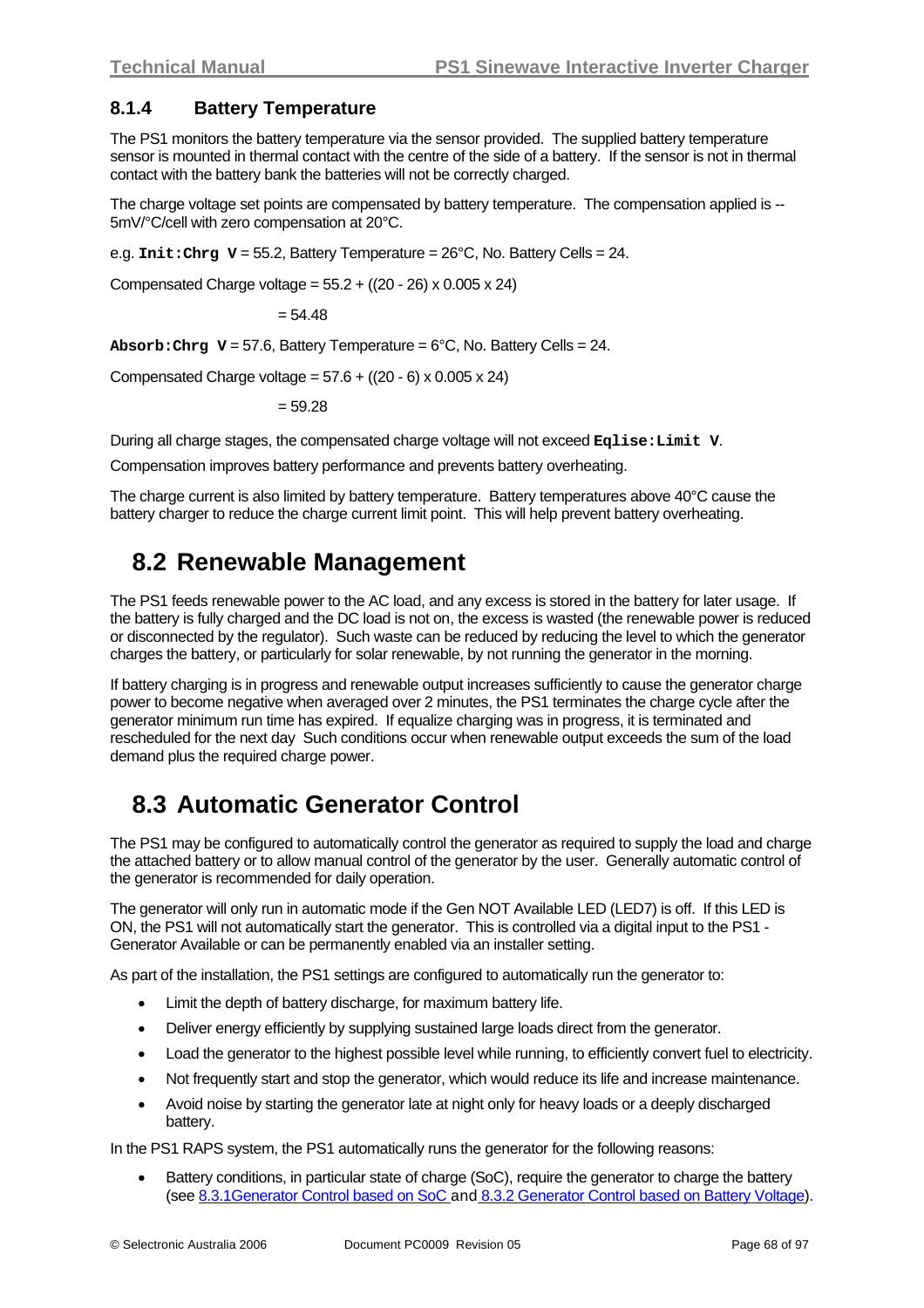- <span id="page-68-0"></span>• Load conditions are such that the PS1 ratings are exceeded or a sustained load is large enough to efficiently load up the generator hence running the generator will be the most efficient method to supply the load. For loads exceeding the generator rating the PS1 draws power from the battery, adding its power output to that of the generator (see [8.3.3 Generator Control based on AC Load\)](#page-71-0).
- Time Schedules are set to regularly run the generator at times of expected peak loads or at convenient times (see User Manual for details).
- The generator has not been run for the Exercise period days. The PS1 will start the generator at the **Begin Lvl 1 Hr** or 12 noon if **Begin Lvl 1 Hr** is disabled. Normal automatic stop conditions apply.
- Backup Schedules are set to run the generator in case of PS1 shutdown to power vital equipment (see User Manual for details)

### **8.3.1 Generator Control based on SoC**

The PS1 may be configured to start the generator to charge the battery based on the battery **S**tate **o**f **C**harge (SoC). This method of generator control is recommended to efficiently and reliably maintain the battery charge.

The battery SoC is estimated by the PS1 and displayed as a percentage of the battery capacity and represented throughout this manual and in the menu system by the symbol SoC%.

A daily profile of preferred generator start times and battery charge levels may be configured to allow the PS1 to automatically start and stop the generator. The profile provides the flexibility to accommodate for individual site characteristics such as renewable availability, usage patterns and generator noise considerations.

Several PS1 settings are configured to divide the day into three periods (refer Figure 17):

- **Preferred Hour:** The one hour when it is most preferable to run the generator. This is a period starting at **Begin Lvl 1 Hr**, typically about 5 or 6pm. During this period the generator is started if the battery is discharged below **Level 1 SoC%** to perform a full battery charge.
- **Preferred Period:** The period from **Begin Lvl 2 Hr** to **Begin Lvl 3 Hr**, when you prefer the generator to run if the battery state of charge warrants it. The preferred period includes the preferred hour. During this period the generator is started if the battery is discharged below **Level 2 SoC%** to perform a full battery charge.
- **Non-Preferred Period:** The period from **Begin Lvl 3 Hr** to **Begin Lvl 2 Hr**, when you prefer the generator **not** to run. This period is usually overnight to avoid noise. During this period the generator will be started only if the battery is seriously discharged (below **Level 3 SoC%**) and will only perform a partial recharge.

If the PS1 starts the generator within the non-preferred period it will run the generator for time determined by the **Gen:Min Run min** setting. At other times, once the generator is started, it is run until the battery is fully charged.

Once the charging is completed the generator will stop unless the load or schedules keep it running. See [8.3.4 Generator Automatic Stopping](#page-72-0)

The starting time for each of the periods (**Begin Lvl 1 Hr** , **Begin Lvl 2 Hr** and **Begin Lvl 3 Hr)** can be set via the User menus. The battery state of charge levels (**Level 1 SoC% Level 2 SoC%** and **Level 3 SoC%)** are set by the installer at the time of installation.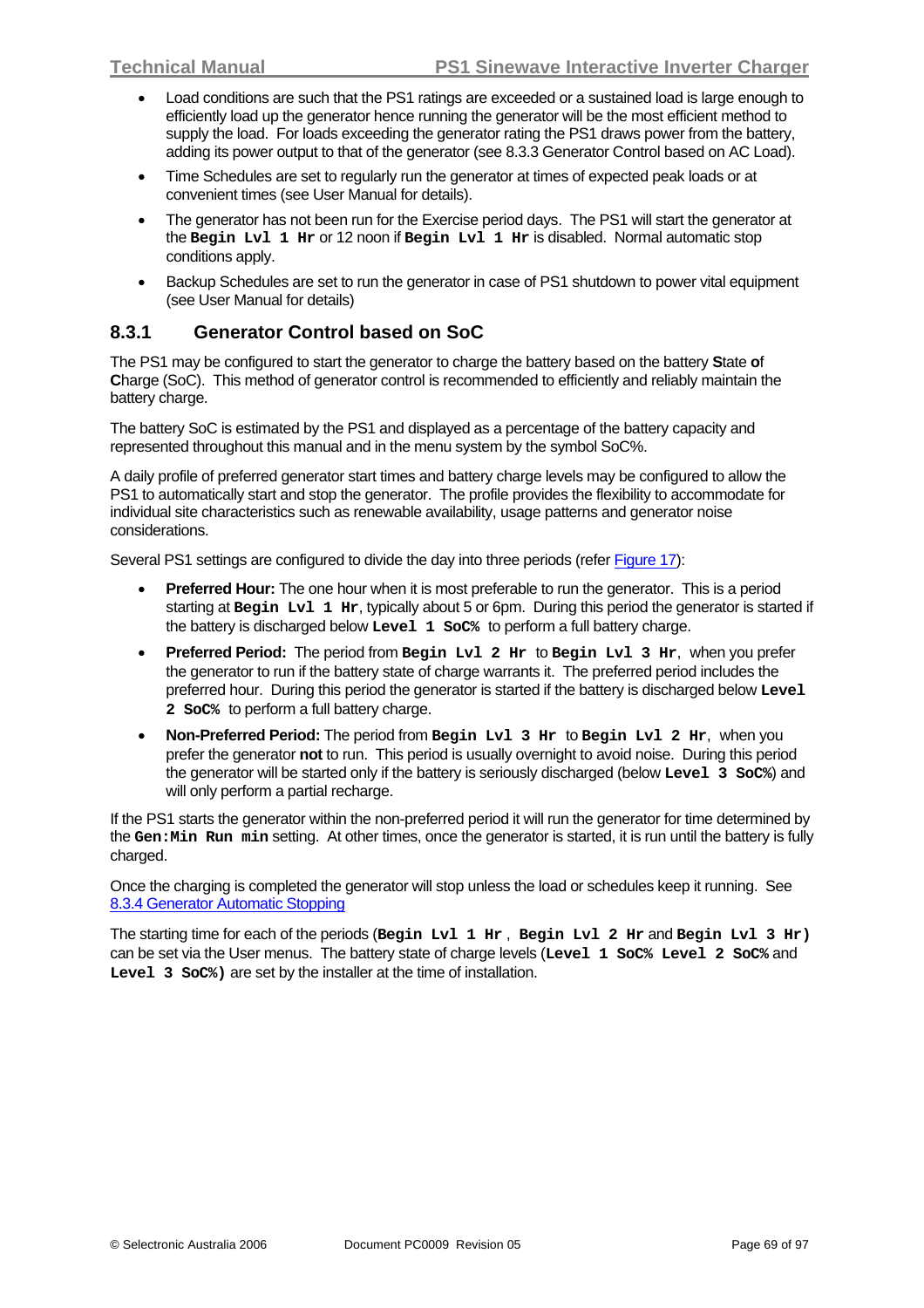## **8.3.1.1 Example Configuration 1 – Solar + Generator**

The generator starting strategy depends on individual site requirements. In systems with high solar contribution the **Begin Lvl 2 hr** could be delayed until later to provide an opportunity for solar to charge the battery (see Figure 17 below).

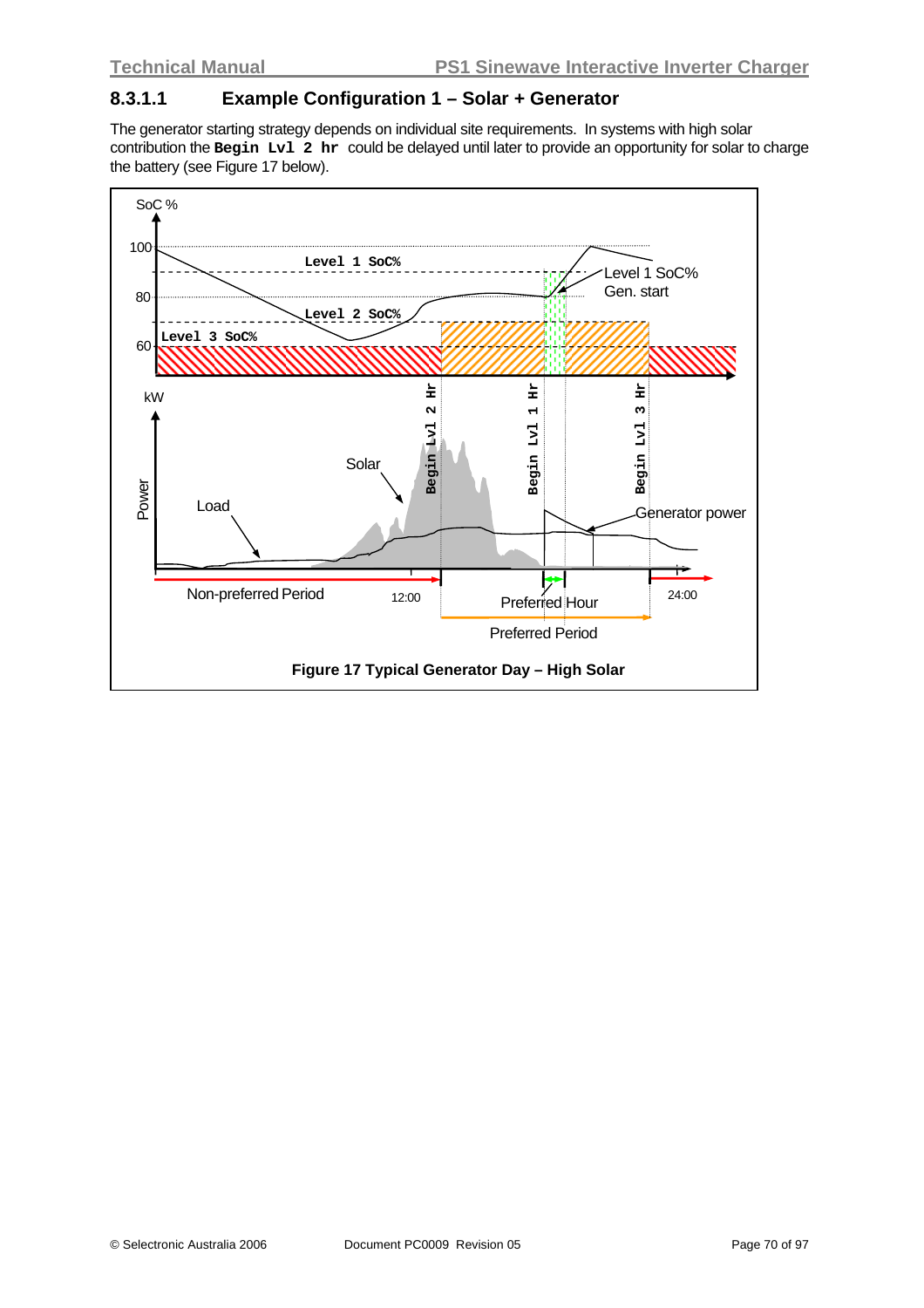### **8.3.1.2 Example Configuration 2 – Generator Charger**

In a generator/charger system, or systems with low solar contribution, this period would begin early in the morning to start the generator and replace the charge used overnight (see Figure 18 below).

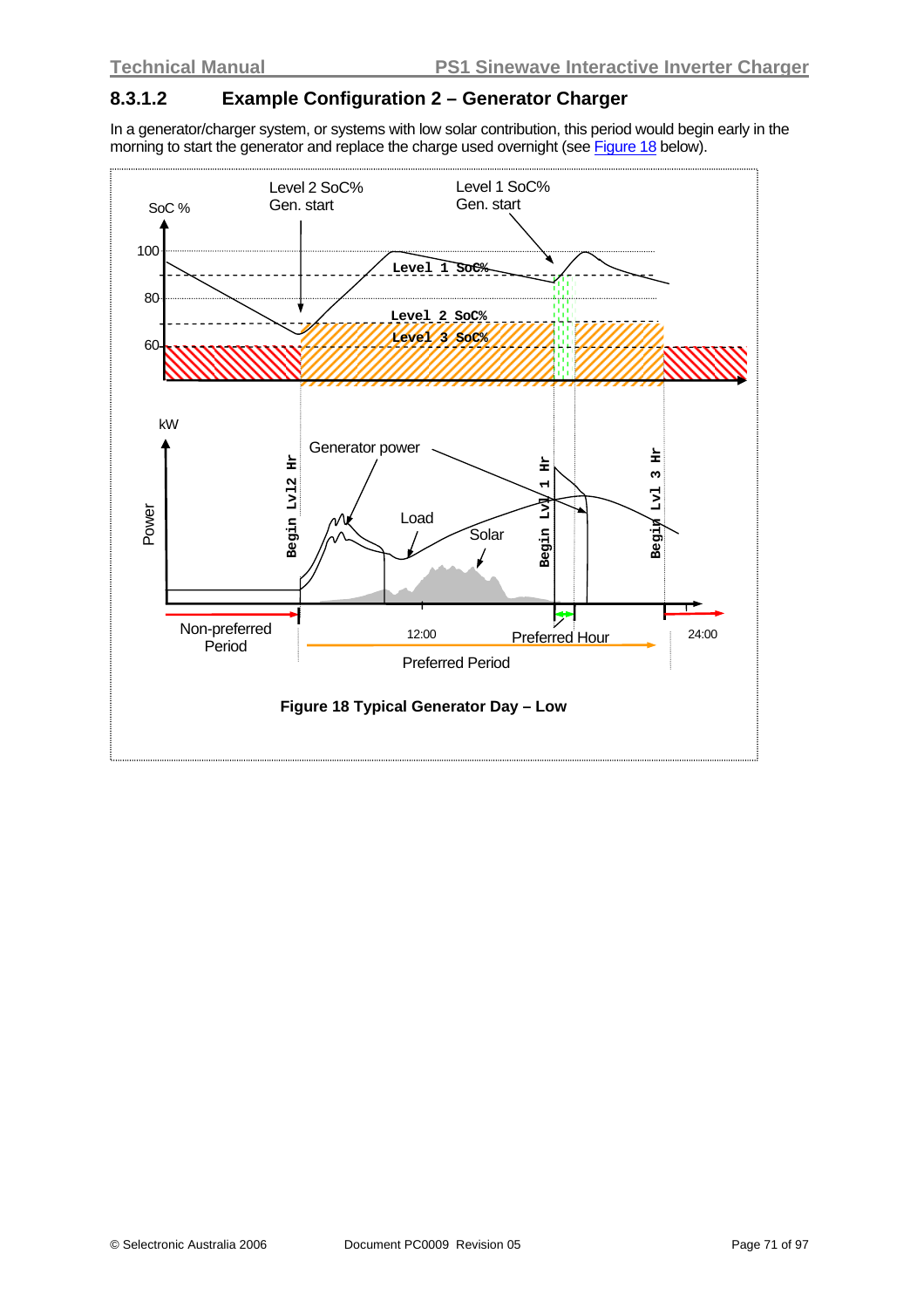## <span id="page-71-0"></span>**8.3.1.3 Example Configuration 3 – Poor Setup**

Figure 19 illustrates a system with levels and times unsuited to the load requirements resulting in failure to charge the battery adequately to accommodate the overnight load. The battery SoC falls below the Level 3 threshold and the generator is started during the night to stop the battery becoming excessively discharged. A better generator run strategy would be set the Level 1 or Level 2 settings to cause a charge late in the day to fully charge the battery before the Level 3 period starts thus averting the generator start overnight.



## **8.3.2 Generator Control based on Battery Voltage**

The PS1 will start the generator based on battery voltage. Normally these limits are not met as the SoC control will have already started the generator.

The generator will start at any time should any of the pre-configured limits be met.

If the generator starts in the Preferred Period, the PS1 will perform a full battery charge. If the generator starts in the non-preferred period, the PS1 will perform a partial battery charge.

When complete, the generator will be stopped (see [8.3.4 Generator Automatic Stopping\)](#page-72-0).

## **8.3.3 Generator Control based on AC Load**

The PS1 will automatically start and stop the generator based on the average power delivered to the load over the time period of the limit. Two factory-configured and two installer configurable settings determine the power levels at which the generator will be started.

- The 30 second limit is factory set at 120% of the PS1 rating.
- The 2 minute limit is factory set at 100% of the PS1 rating.
- The 10 minute and 30 minute limits are installer configurable.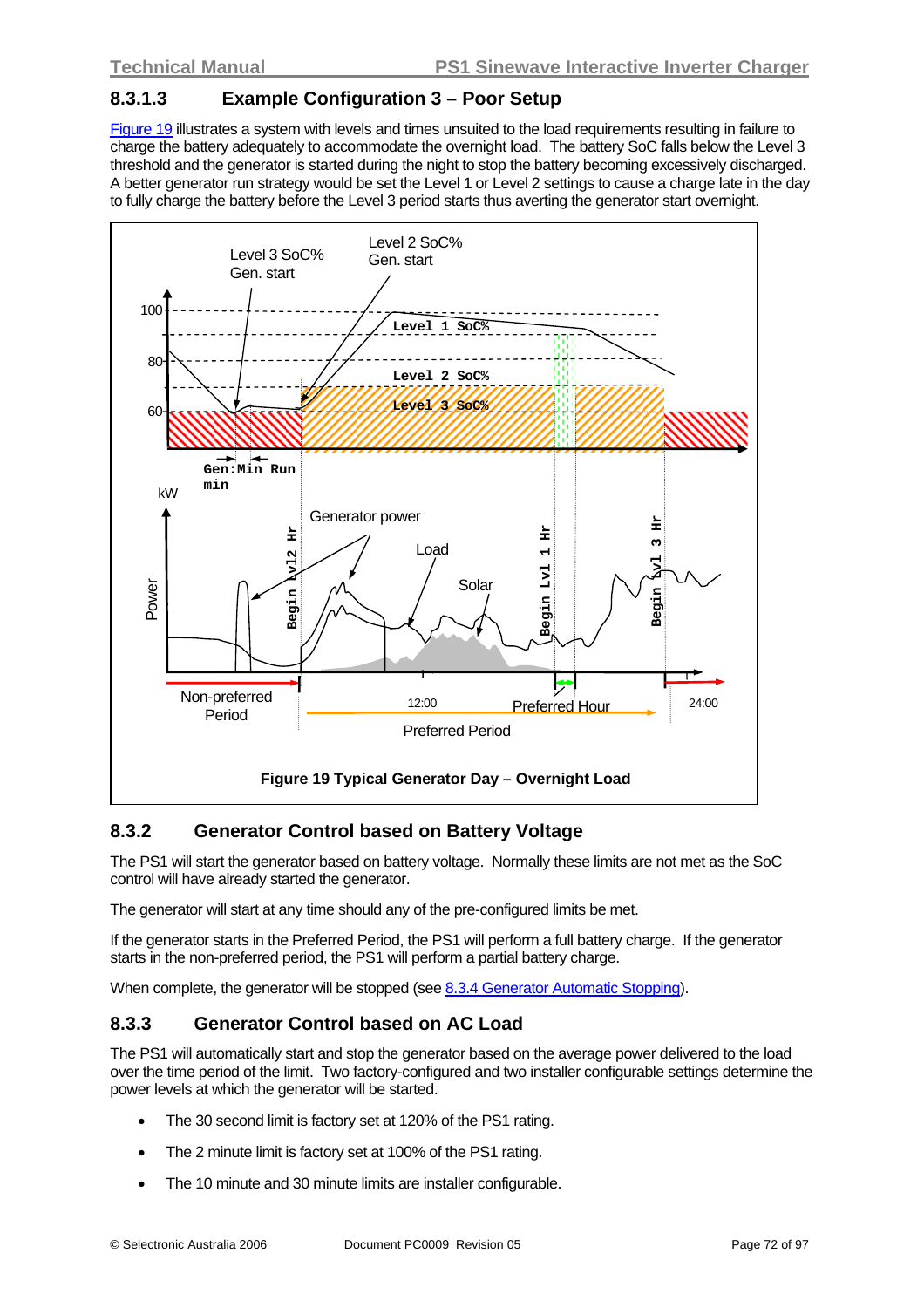<span id="page-72-0"></span>The generator will continue to run until the average load power falls below all start limits and all other stop criteria are met (see [8.3.4](#page-72-0) [Generator Automatic Stopping](#page-72-0)).

#### **8.3.4 Generator Automatic Stopping**

The PS1 will automatically stop the generator when it is not required for charging the battery or supplying the load.

If the generator is automatically started in the preferred period, the PS1 will stop it after completion of a battery charge cycle unless:

- A generator scheduled run is in progress (see [8.3.5 Generator Scheduling](#page-72-0)).
- The average load kW exceeds one of the four configured start limits (see [8.3.3 Generator Control based on AC Load\)](#page-71-0).
- The minimum generator run time (**Gen:Min Run min**) has not expired
- The generator load is greater than **Gen:Min Load kW**.
- The remote run signal is active.

If the generator is automatically started in the non-preferred period, the generator will be stopped after the minimum generator run time set by **Gen:Min Run min** unless:

- A generator scheduled run is in progress (see [8.3.5 Generator Scheduling](#page-72-0)).
- The average load kW exceeds one of the four configured start limits (see [8.3.3 Generator Control based on AC Load\)](#page-71-0).
- The generator load is greater than **Gen:Min Load kW**.
- The remote run signal is active.

The generator will be stopped at midnight if the generator and system load is low except if an equalize charge is in progress.

#### **8.3.5 Generator Scheduling**

Two schedule types are available each with four configurable start times and durations. See User Manual for full details.

## **8.4 Manual Generator Control**

The generator can be manually controlled via:

- The generator local controls. The PS1 generator available signal from the generator switch must be inactive indicated by the Gen NOT Available LED (LED7) being ON. **Note:** To prevent reverse power flow into the generator, before manually stopping the generator it is advisable to open the Generator AC Circuit Breaker and wait until the PS1 LEDs no longer indicate **Inv Sync**. After the generator is stopped, close the Generator Circuit Breaker ready for the next generator start. .
- The **OK** pushbutton on the front panel.
- A **Remote Run** input that can be wired from the PS1 to a switch in a convenient location such as in a residence. Several such switches can be wired in parallel. The Gen NOT Available LED (LED7) must be OFF.

#### **8.4.1 Remote Run Input**

The **Remote Run** switch operates as follows:

- A switch closure longer than 0.5 seconds and shorter than 2 seconds causes the PS1 to start the generator. Another such closure stops it, else it is stopped automatically when the battery reaches full charge and any sustained large load ceases. The switch is typically a non-latching pushbutton.
- A switch closure longer than 2 seconds causes the PS1 to start the generator, and stop it when the switch is opened. The switch is typically a latching toggle.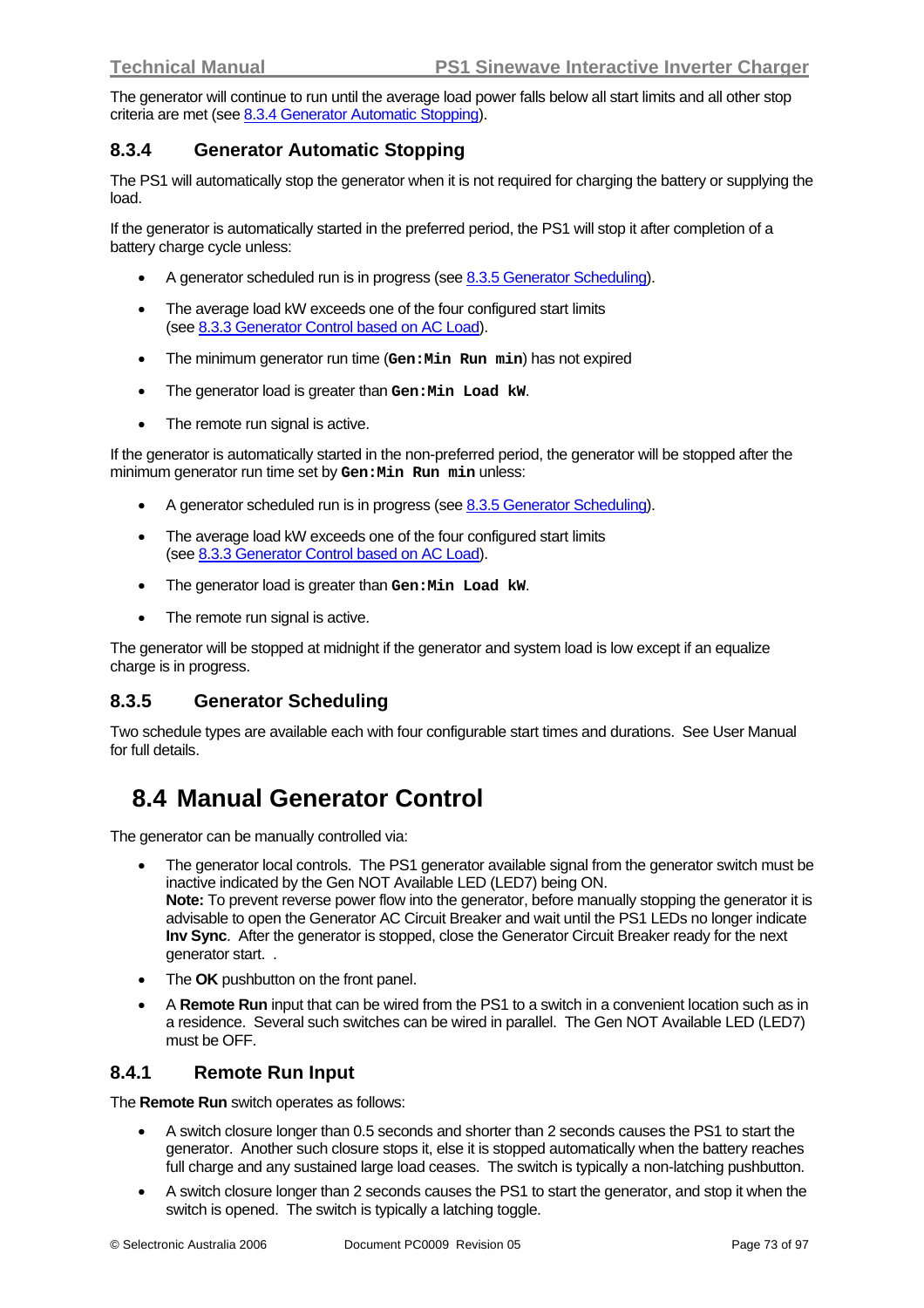<span id="page-73-0"></span>Regardless of how the generator is started (manually or automatically), while the generator is running the PS1 automatically charges the battery whenever sufficient generator power is available, and when fully charged will hold the battery in float charge.

### **8.5 Generator Fault Recovery**

If the PS1 fails three consecutive times to detect significant generator voltage for one minute after a generator start or, if voltage is detected but fails to synchronise for five minutes, a Generator Fault alarm will be asserted. The PS1 will then use the following sequence of generator start attempts:

- After 15 minutes
- After 1 hour
- Daily at the **Begin Lvl 1 Hr** (or 12 noon if **Begin Lvl 1 Hr** is disabled

A Gen Fail event will be generated and logged each time a start attempt fails.

Note: To force the PS1 to immediately restart the generator toggle the Generator Available input so that the generator changes to NOT Available then back to Available. Use the **OK** pushbutton to start the generator.

### **8.6 Generator Control Interface**

The PS1 starts and stops the generator via the control signals shown below. The signals are wired between the PS1 and the generator local control equipment. The PS1 supports several different generator start/stop schemes, using some or all of the signals. The system supplier may modify the generator local control equipment to create the signals, which may have different names within the generator local control equipment.



**Figure 20 Generator Control Signals** 

Below is a description of the interface operation, for specifications for the generator control interface signals see Appendix [A.3 Generator Control Interface Specification.](#page-84-0)

#### **8.6.1 Generator Available Signal**

The Generator Control Available signal indicates to the PS1 if the generator is **available** for automatic control (OFF) or **not available** (ON). The signal typically comes from a switch on the generator local control equipment however, it may come from other types of control equipment.

In the OFF position the generator is controlled locally via its own controls, and the PS1 will not try to start or stop it. The front panel LEDs will indicate Gen Not Available (see ).

In the ON position the generator is available for automatic control by the PS1, for manual control via the PS1 **OK** pushbutton, and remote control via the **Remote Run** input signal.

Note: The PS1 may have been set up to not use this signal and assume the generator is always available for control and hence will ignore this signal.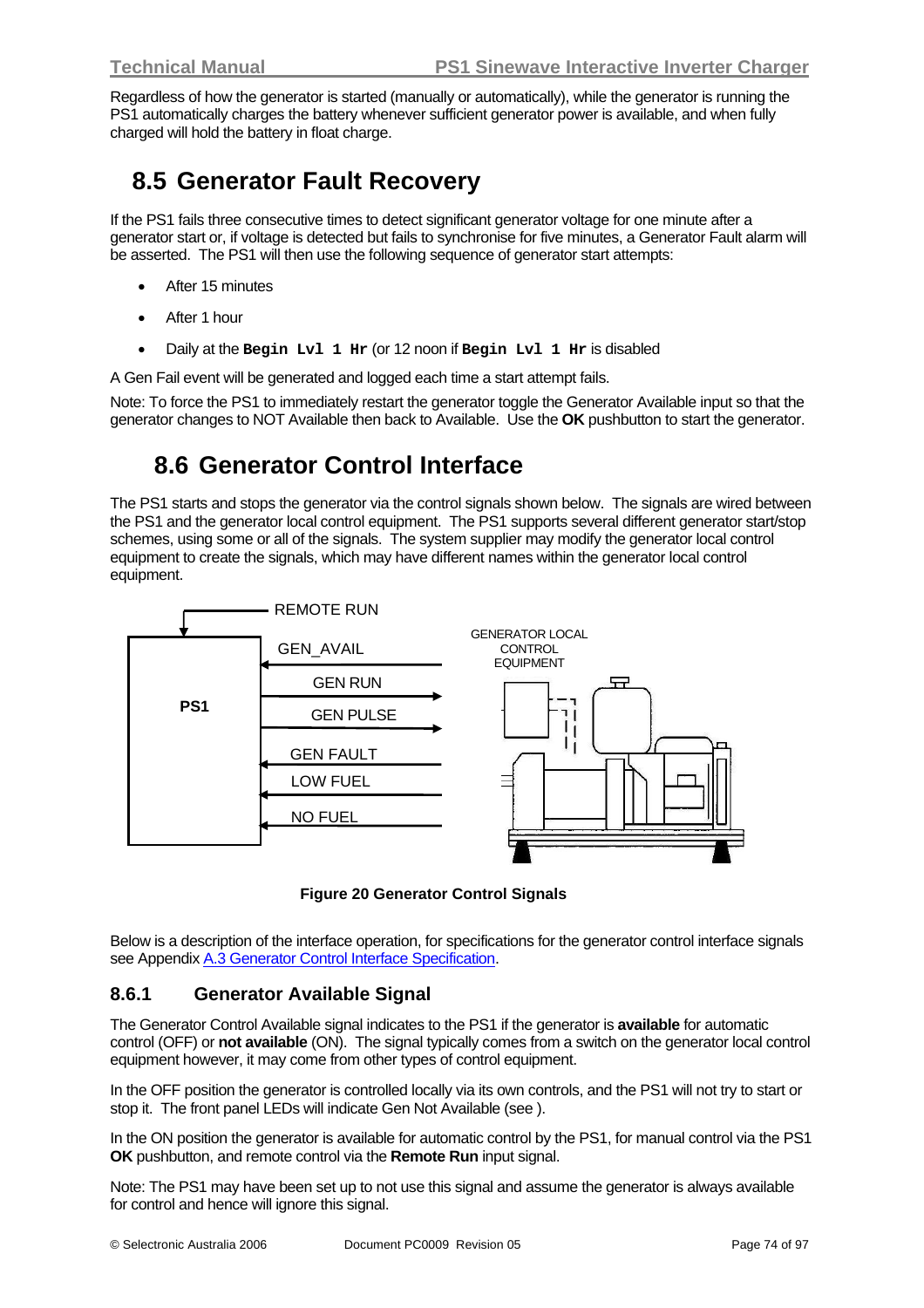#### **8.6.2 Generator Start/Stop Signals:**

The PS1 uses the GEN RUN and GEN PULSE signals to start and stop the generator. One or both of these signals may be used, depending on the generator local control equipment and PS1 setup:

- If used, the GEN RUN signal remains active while the generator is to run and remains inactive while the generator is not to run.
- If used, the GEN PULSE signal becomes active for a short period ("pulse") to start and to stop the generator, and is otherwise inactive. The duration of the pulse (typically several seconds), and the relative timing between the GEN RUN and GEN PULSE signals where both are used, is determined by PS1 settings configured during installation.

#### **8.6.3 Generator Status Signals:**

The GEN FAULT signal indicates a generator fault such as low oil pressure or overheating. The actual conditions and recommended action should be listed in the generator or site documentation. If the signal becomes active, the PS1 stops the generator. The PS1 front panel LEDs will indicate Gen Fault, when the generator fault is fixed and the GEN FAULT signal becomes inactive the PS1 will restart the generator if required.

The LOW FUEL signal indicates that the fuel tank needs filling as soon as possible. If the signal becomes active, the PS1 raises a Non Urgent alarm.

The NO FUEL signal indicates that the generator is out of fuel. If the signal becomes active, the PS1 stops the generator and raises an Urgent alarm. The PS1 front panel LEDs will indicate Gen Abnormal Stop.

### **8.7 Synchronisation**

Whenever the generator and PS1 are both operating, the PS1 automatically synchronises to the generator (adjusts its AC voltage and frequency to match the generator output) and controls the power flow as described below. This occurs regardless of how the generator started (manually or automatically). The PS1 will not synchronise to the generator, nor close its relevant contactor, if the generator AC voltage or frequency is out of tolerance.

Once synchronised, the PS1 will close the Generator Contactor and the front panel LEDs will show **Inv:Sync**. If the generator AC voltage or frequency become out of tolerance the PS1 will switch to standalone mode and try to resynchronize. If unsuccessful for 5 minutes a Generator Fault alarm is asserted and an automatic restart sequence started.

To prevent the PS1 trying to stay synchronised to a generator that is spinning down, before manually stopping the generator it is advisable to open the Generator Circuit Breaker and wait until the PS1 LEDs no longer show **Inv Sync**. Similarly, if the PS1 automatically stops the generator it will not try to re-synchronise to the generator for 10 minutes while it spins down. After this period and if generator voltage is still detected, the PS1 will attempt to resynchronise potentially causing a fault when the generator eventually stops.

#### **8.8 System Power Flow**

#### **8.8.1 No Generator/PS1 switched ON**

While the PS1 and generator are both off, the AC Contactor and Generator Contactor are both open. If the PS1 is then switched on it draws power from the renewable and battery to generate AC voltage at nominal voltage and frequency, and closes its AC contactor to supply the load.

#### **8.8.2 PS1 ON/ Generator Started**

While the PS1 is on with no generator voltage present, the AC Contactor remains closed and its Generator Contactor remains open. If generator voltage is detected by the PS1 (e.g. due to generator start-up), it synchronises to the generator voltage (adjusts its AC voltage and frequency to match the generator output) then closes its Generator Contactor. At this stage all of the load power is supplied from the PS1 and zero power is drawn from the generator. The PS1 then gradually transfers load onto the generator over a period of 30 to 90 seconds until the power supplied by the inverter is zero. Power is then drawn from the generator to charge the battery.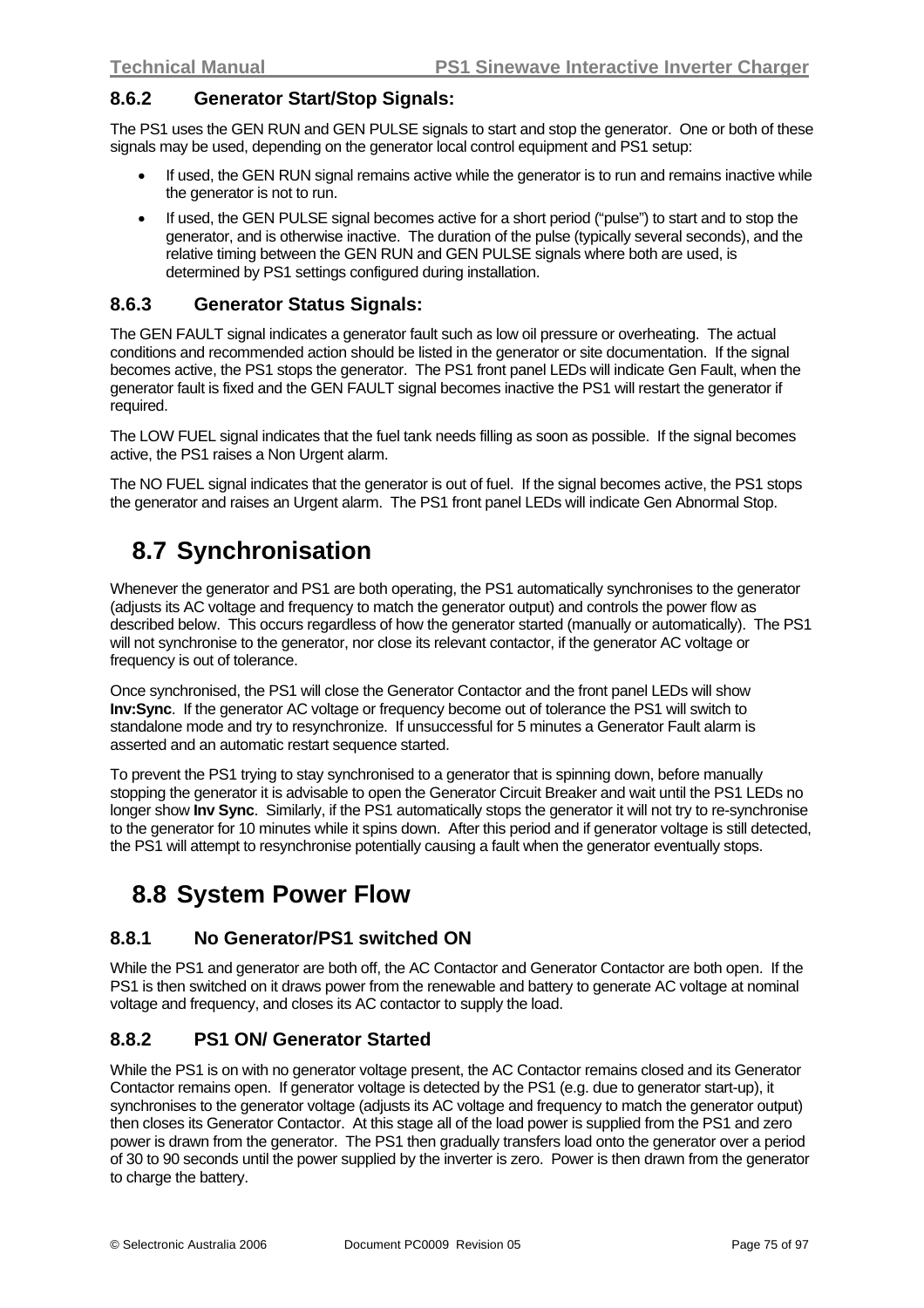#### **8.8.3 Generator ON/PS1 switched ON**

If the generator is running with the PS1 switched off, the AC Contactor is open, and the Generator Contactor is closed while generator voltage is present, so the generator supplies the load. If the PS1 is then switched on, it synchronises to the generator voltage (adjusts its AC voltage and frequency to match those of the generator) then closes its AC Contactor, and draws generator power to charge the battery.

#### **8.8.4 Load Sharing**

While the PS1 and generator are both on and synchronised, the PS1 charges the battery while the load is below the generator power rating. If the load exceeds the generator rating, the PS1 does not charge the battery but draws power from it, adding its power output to that of the generator to supply the load, and limiting the power drawn from the generator.

#### **8.8.5 Reverse Power**

If the generator trips while running, for example due to running out of fuel or being manually stopped, then AC power may flow into the generator. This is not a desirable condition. The PS1 detects this condition and opens its Generator Contactor.

#### **8.8.6 Reactive Power**

Reactive power flow (kVAr) occurs when the AC current in a circuit is out of phase with the AC voltage. Reactive power flow consists of energy flowing back and forth in consecutive AC half cycles. It performs no useful function, and increases the current above that due to real power flow (kW) alone, so causing increased power loss and heating which may limit the real power available.

Reactive power flow occurs in reactive system loads such as induction motors. The PS1 shares such reactive flows with the generator, by controlling the AC output voltage.

The amount of reactive power flow can be monitored using parameters **Inv kVAr** and **Gen kVAr**.

### **8.9 Inverter External Alarm**

The PS1 provides a single alarm output which can be wired to an external alarm buzzer or light etc. An urgent alarm is indicated by a continuous ON condition and a non-urgent alarm is indicated by a slow intermittent ON/OFF condition. If the PS1 is shutdown or OFF the urgent alarm output is be asserted.

NON-URGENT conditions can be prevented from raising the alarm, via the LCD displays.

The URGENT and NON-URGENT alarms are also separately indicated on the front panel LEDs. Short term and long term event counters are provided and the users may set limits for each to generate alarms.

See User manual for full control options.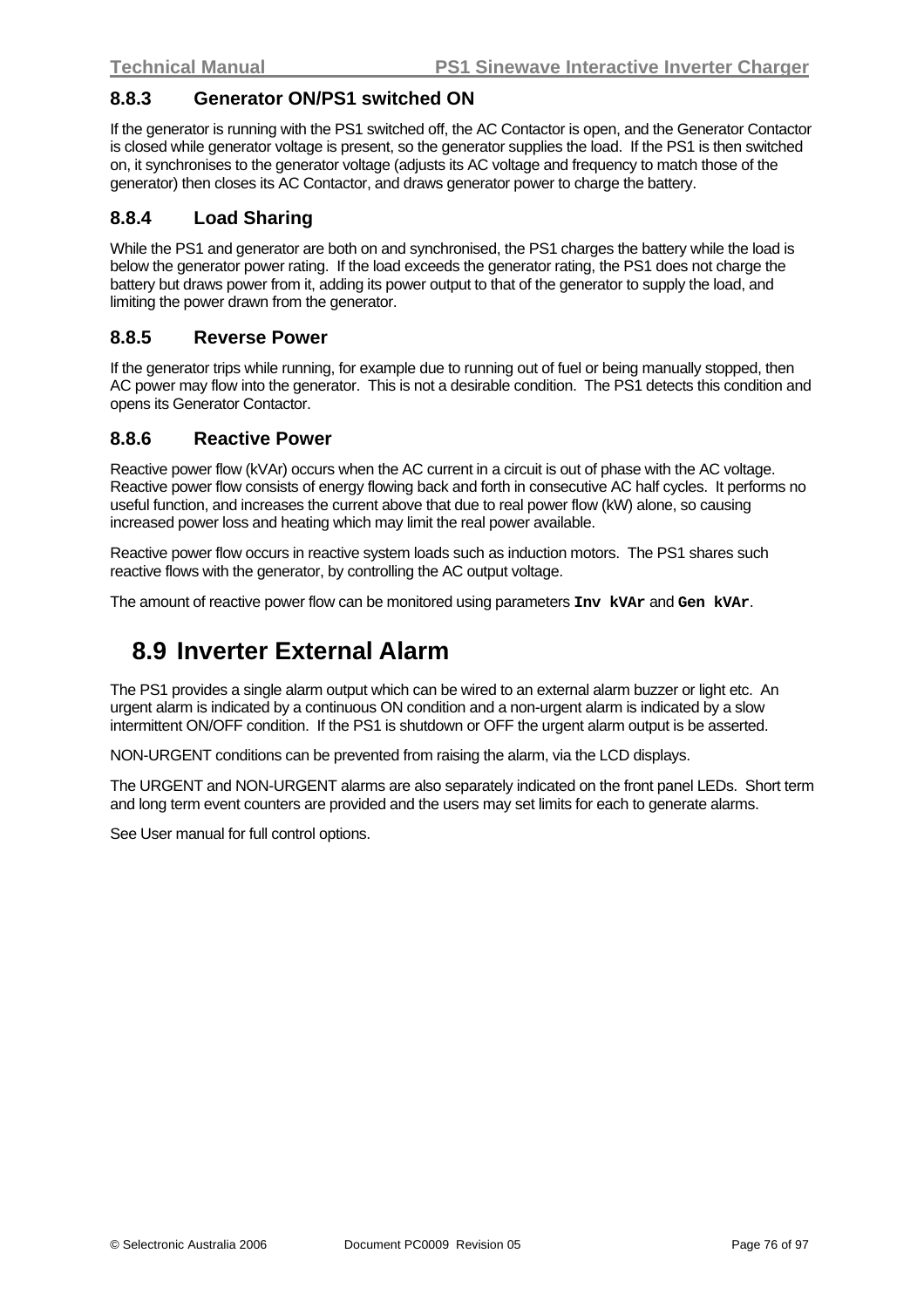## <span id="page-76-0"></span>9 Troubleshooting

System problems in the field may be due to:

- Incorrect generator or renewable adjustment.
- Incorrect inverter settings.
- Failure of the generator, renewable, battery, wiring, inverter, control equipment, etc.

### **9.1 System General Check**

If the system is not operating correctly, perform a general check as follows:

Check if the inverter front panel LCD and LEDs indicate a problem, and take the recommended action. Use

the **MENU** button to review the past events on the LCD.

Switch off the inverter via its On/Off button for a few seconds then back on. Again check if the front panel LCD and LEDs indicate a problem, and take the recommended action.

### **9.2 Inverter will not Start**

If the LEDs remain off when the inverter is switched on via its **On/Off** button, the inverter did not start.

This may occur if the battery is excessively discharged, since the inverter electronics are powered from the DC (battery) side not the AC (generator) side. Check the battery voltage – if less than the restart voltage (**Inv:Restart V** ), the inverter will not start. Turn off all loads to minimize battery drain, and allow the battery several minutes to recover. If the inverter still will not start, the battery must be at least partially recharged, from renewables for example. If the battery voltage is now ok and the inverter starts, start the generator and recharge the battery bank.

## **9.3 No AC Power to Load while Generator Off**

Check AC Load Circuit breaker has not tripped. Check distribution board circuit breakers.

Check if the inverter front panel LCD and LEDs indicate a problem, and take the recommended action.

### **9.4 Inverter Not Charging Battery**

Check if the inverter front panel LCD and LEDs indicate a problem, and take the recommended action.

Is the AC load too high and there is no power capacity from the generator to charge the battery?

Is the DC Fuse blown or DC circuit breaker tripped? (see [9.7 DC Circuit Breaker Trips](#page-77-0))

#### **9.5 Inverter Shuts Down**

Whenever the inverter shuts down, it attempts to restart. If the cause persists and ten restarts have accumulated within one minute, further restarts will be attempted once per minute.

The inverter shuts down automatically for the following conditions, which should be investigated:

- **Overload**
- DC over-voltage and under-voltage
- Over-temperature
- AC over-voltage and under-voltage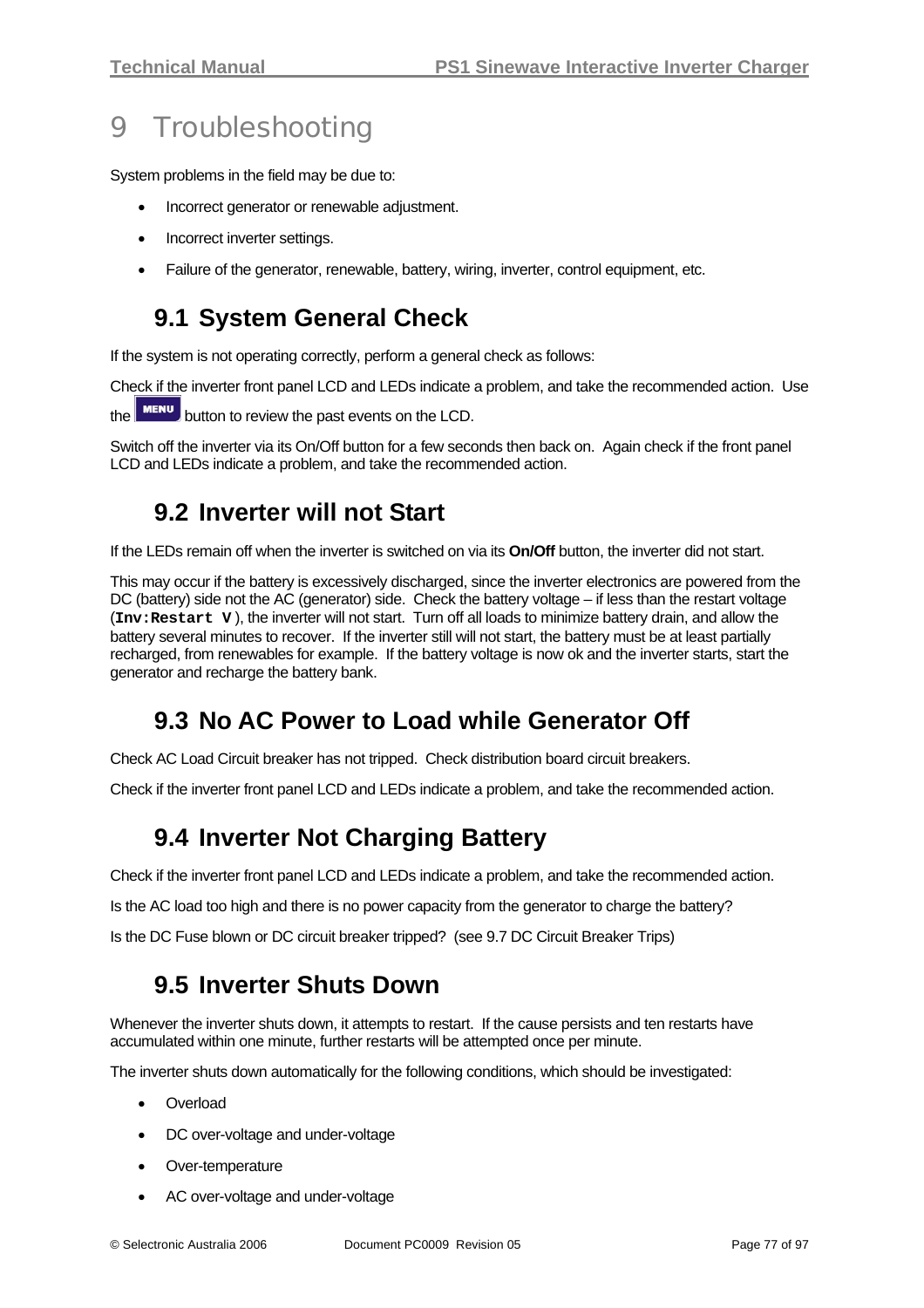• Excessive battery discharge

<span id="page-77-0"></span>Check if the inverter front panel LCD and LEDs indicate a problem, and take the recommended.

Starting a large motor can overload the inverter, especially if the motor takes several seconds to start spinning. If the overload persists, the inverter will shut down but will automatically restart. Check that the inverter will start the motor with other AC Load combinations.

#### **9.6 Inverter – No Front Panel display**

If the inverter is not running, the front panel LCD, LEDs and buttons will be dead, and no AC or DC power will flow in the inverter. (see [9.2 Inverter will not Start](#page-76-0))

Switch off the inverter via its On/Off button for a few seconds then back on. If this does not restore normal operation, again check if the front panel LCD and LEDs indicate a problem, and take the recommended.

Is the DC Fuse blown or DC circuit breaker tripped? (see [9.7 DC Circuit Breaker Trips](#page-77-0))

### **9.7 DC Circuit Breaker Trips**

DC circuit breaker trip may be due to battery under voltage. Check if the front panel LEDs indicate a problem, and take the recommended.

Inspect for a short circuit in the DC wiring.

This may be due to a DC fault current. The inverter will stop operating, and may be faulty. Switch off the inverter via its On/Off button for a few seconds then back on. The built in self-test will check for any possible DC fault paths and indicate any problems on the LCD/LEDs. Take the recommended action.

If faulty, run the generator manually to supply the loads.

#### **9.8 Inverter does not start Generator**

Check that, if fitted, the externally wired generator available control switch is closed. The inverter front panel Gen NOT Avail LED indication should be OFF. If not, the inverter cannot control the generator. See [3.5](#page-13-0) [Generator Control Wiring](#page-13-0)

Check if the inverter front panel LCD and LEDs indicate a problem, and take the recommended action.

Switch the inverter On/Off button off for a few seconds then back on. If this does not restore normal operation, check if the front panel LCD and LEDs now indicate a problem, and take the recommended action.

With the inverter switched off and the externally wired generator available control switch in the open position, check that the generator can be manually started via its own controls and runs smoothly with customer load applied i.e. no fuel blockage, correct voltage and frequency.

With the inverter switched on and the externally wired generator available control switch is closed, check that the generator can be started and stopped using the OK button on the inverter front panel. If not, check wiring and interface signals.

Check that the generator running requirements are correctly set up. See [6.3 Generator settings](#page-36-0).

#### **9.9 Inverter does not synchronise to Generator**

The inverter cannot synchronise to the generator because the generator AC voltage or frequency is too high or low. Check the LCD displays of measured generator voltage, frequency and frequency variation (readings **Gen VAC**, **Gen Hz** and **Gen var Hz**).

Check the inverter tolerance settings **Sync Tol VAC, Sync Hi Hz** and **Sync Lo Hz**.

The generator governor speed setting or AC voltage may need adjustment. Consult the generator user manual.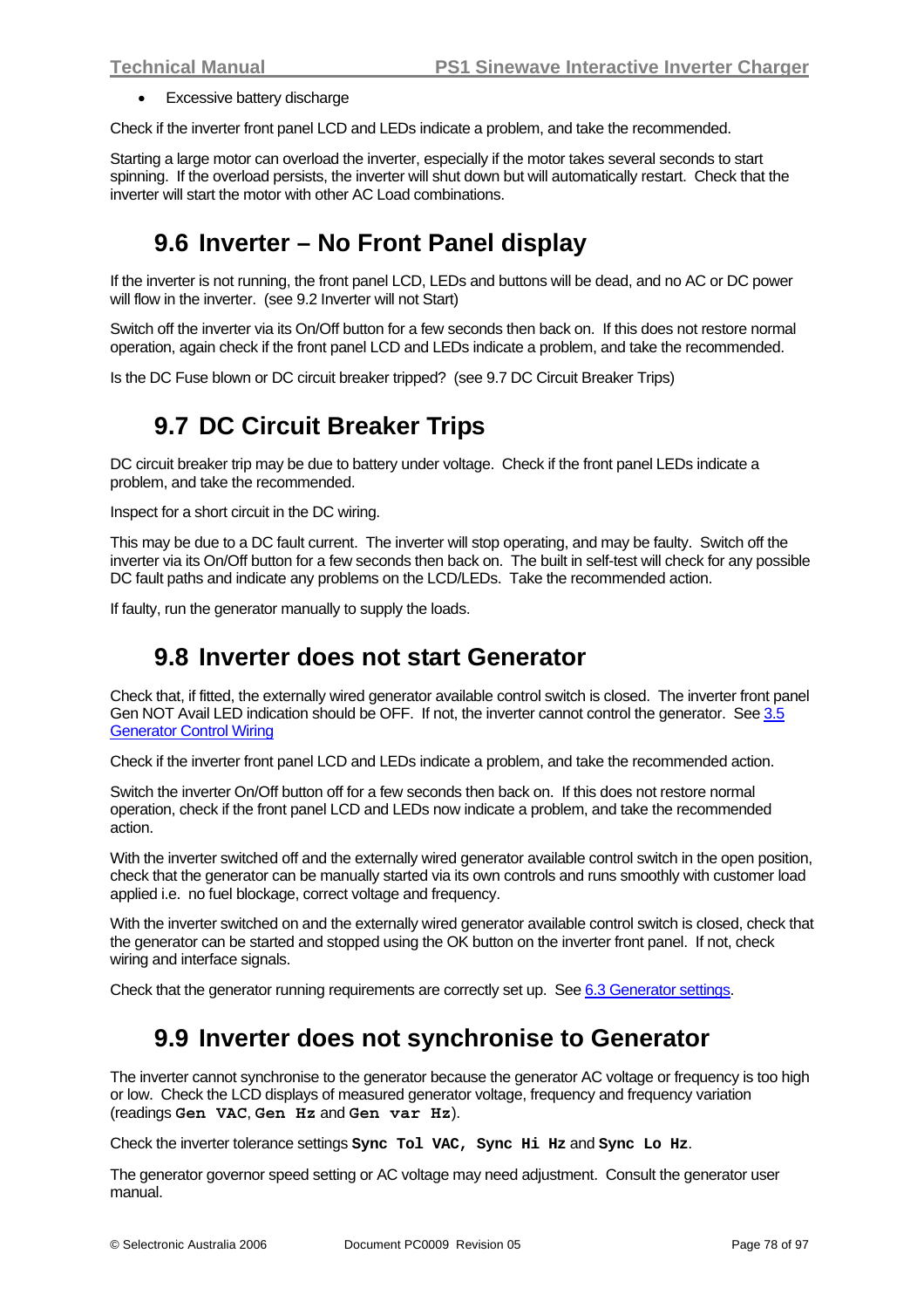### **9.10 Inverter synchronises but disconnects due to reverse power flow.**

There are several reasons and resolutions for the inverter disconnecting from the generator with the reason of reverse power flow.

• Bad battery temperature reading

Check battery temperature and ensure operating correctly.

Battery voltage held high by external charging source.

Check external charging sources are operating correctly.

• Incorrect AVR sensing.

 Check that the AVR in the alternator is correctly sensing the terminals that the load/inverter is connected to.

Poor generator frequency stability

 Test generator stability on loads without the inverter connected. Generator frequency instability or "hunting" is indicated by the noise of the generator speeding up and slowing down without any change in load. Frequency stability may be adjusted on some types of governors. Consult generator manual.

Changing to a lower Gen Type may correct this.

 Decreasing (a more negative number) the PS1 Period Gain may also correct this. This requires that the Gen Type be set to 3 and adjust the Gen Type 3 settings. See [6.3 Generator settings](#page-36-0)

Low generator frequency droop.

 The generator may not droop (reduce) or not droop sufficiently in frequency when load is applied. Droop may be adjusted on some types of engine governors. Consult generator manual. Droop may be adjusted by increasing the no load engine speed. Note that this speed must be below the high frequency disconnect point and if the alternator uses compound regulator the gap will need to be adjusted to keep the output voltage within the desired range.

 Decreasing the PS1 Proportional Gain may also correct this. This requires that the Gen Type be set to 3 and adjust the Gen Type 3 settings. See [6.3 Generator settings](#page-36-0)

• Poor generator voltage regulation.

 The alternator output voltage may increase when load is applied or may be significantly distorted. Many AVR type regulators have adjustments to change the response of the output voltage to changing loads. The regulator may need to be upgraded to a more sophisticated device designed to be used on generators operated in parallel.

## **9.11 Inverter & Generator Load Sharing Incorrect**

Is the load within the combined rating of inverter plus generator?

Switch off the inverter **On/Off** button, manually run the generator, and check whether the generator supplies the load in a stable manner. The generator governor speed setting may need adjustment.

Is the inverter setup correct? Check relevant settings in the menu system.

Check the generator AC voltage and current measurement

Check the inverter AC voltage and current measurement

## **9.12 Generator Runs at the Wrong Times**

For example, the generator starts late at night and then never starts until the middle of the day.

The time of day clock may be incorrectly set (see settings **Time:Set Hour** and **Time:Set Min**)**.**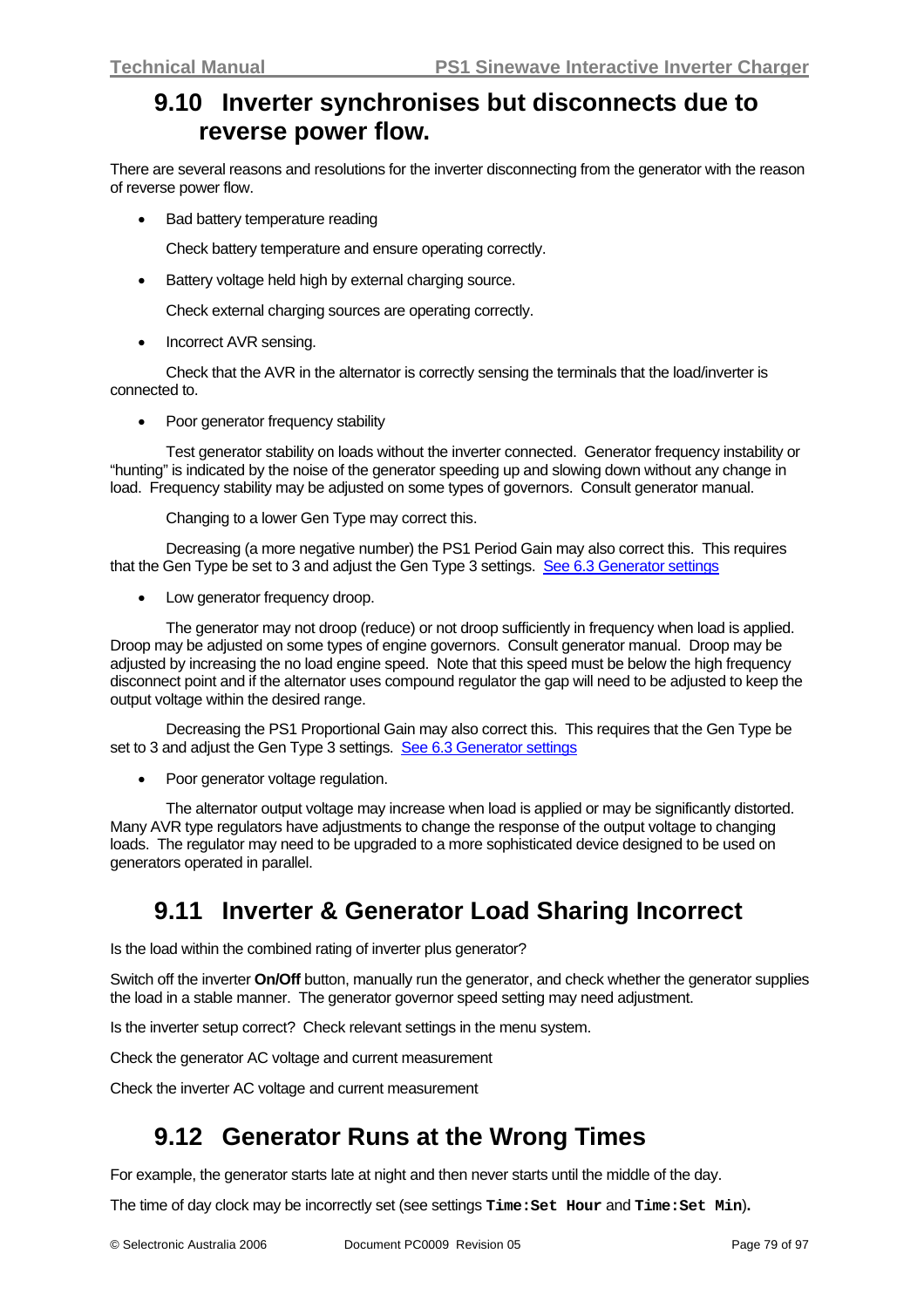Check that the overnight load is not excessive, and that the battery has not lost capacity and is forcing the generator to start prematurely.

### **9.13 The Generator Runs for a Long Time**

It may be doing an Equalise charge which can take some hours to complete; check if the **Equalise** indicator is flashing. The charging setup may need adjustment.

There may be a sustained load on the system. Check to see that appliances have not been left on.

If you need to manually stop the generator. If the generator restarts a minute or so later then the battery is discharged, the battery volts are low or a load is present. You can shut the generator down permanently by opening the externally wired generator available control switch. See [3.5 Generator Control Wiring.](#page-13-0)

### **9.14 Incorrect Inverter AC Voltage**

Check the setting for **Inv:Nom VAC** in the menu system (see [6.4 AC Output settings](#page-45-0)).

## **9.15 Incorrect Battery Charging**

Check that the inverter battery charging requirements are correctly set up.

Check that the renewable battery charger is correctly set up.

Bad battery temperature reading

Check battery temperature and ensure operating correctly.

Check the inverters DC voltage and current measurements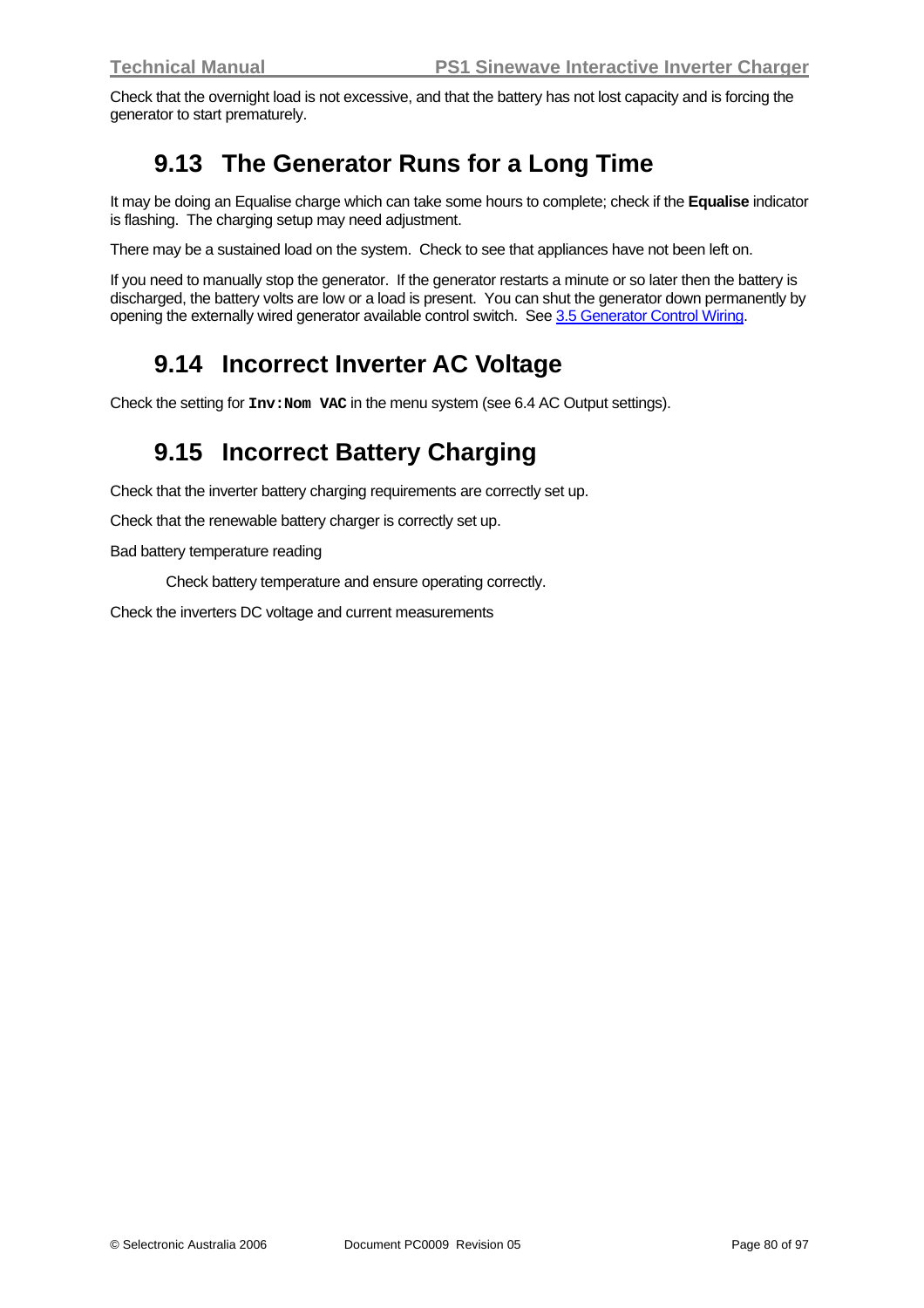## <span id="page-80-0"></span>10 Inverter Shutdown & Isolation Procedures



Hazardous voltages and energy are generated in the inverter, are fed into the inverter by external wiring from multiple sources, and may be stored in capacitors after the inverter is switched off and disconnected from external wiring. The procedures below are to be performed only by suitably qualified and trained personnel, and only with suitable safety precautions. Before performing any work on the inverter or opening its front door, please refer to

To avoid safety hazards or inverter damage, perform the §[10.2](#page-80-0) [Inverter Isolation Procedure](#page-80-0) and the [§10.3](#page-80-0) [Inverter Discharge Procedure](#page-80-0) below before disconnecting/reconnecting any cables in the inverter.

## **10.1 Inverter Shutdown Procedure**

Use this procedure to shut down the inverter:

- 1. Switch off the inverter by pressing the inverter **On/Off** button for a second, checking all the LEDs go off.
- 2. Unless the generator is to supply the load via the inverters Generator Contactor, open the GENERATOR AC and LOAD circuit breakers.
- 3. Open the DC circuit breaker if desired (in any case, it will trip automatically 15 minutes after the inverter is switched off.)

To shut down and isolate the inverter from all energy sources, for example to work on it or replace it, use the Inverter Isolation Procedure below.

## **10.2 Inverter Isolation Procedure**

Before working inside the inverter, or on the external wiring connected to its AC and DC power terminals, use this procedure to isolate the inverter and the wiring from all external AC and DC energy sources:

- 1. Switch OFF the inverter using the **On/Off** button, and check all LEDs go off. The generator may still be supplying the load via the inverters Generator Contactor.
- 2. If the generator is to supply the load while the inverter is isolated, close the inverter bypass switch on the switchboard (if fitted).
- 3. Remove AC voltage from the inverter terminals, by opening the inverter isolator on the switchboard.
- 4. Open the GENERATOR AC and LOAD circuit breakers.
- 5. Open the DC circuit breaker, to stop any large DC current flowing in the inverter DC wiring.
- 6. If the ganged DC fuse assembly does not support on-load extraction/insertion, switch off the renewable regulator to stop DC current flow through the ganged fuse assembly.
- 7. Open the ganged DC fuse assembly (or ganged circuit breaker if used), to remove battery and renewable voltage from the inverter terminals.
- 8. Open the inverter front door. Confirm with a voltmeter or voltage detector that negligible AC voltage is present on the inverter AC terminals, and that negligible DC voltage is present on the inverter DC terminals.
- 9. Hazardous DC voltage may remain on capacitors inside the inverter. Before working inside the inverter, discharge the capacitors using [§10.3 Inverter Discharge Procedure](#page-80-0).

## **10.3 Inverter Discharge Procedure**

When the inverter has been isolated using [§10.2 Inverter Isolation Procedure](#page-80-0), use the following procedure to discharge the Power PCA capacitors:

- 1. To prevent electrostatic damage to electronic components inside the inverter, discharge yourself by touching the earthed unpainted inverter frame.
- 2. Momentarily join the two pins of J11 on the Power PCA (see [§7.1 Inverter Internal View\)](#page-59-0) for J11 location on the PCA). This will cause the Power PCA to discharge the capacitors.
- 3. Wait for about 30 seconds for the capacitors to discharge to a low level.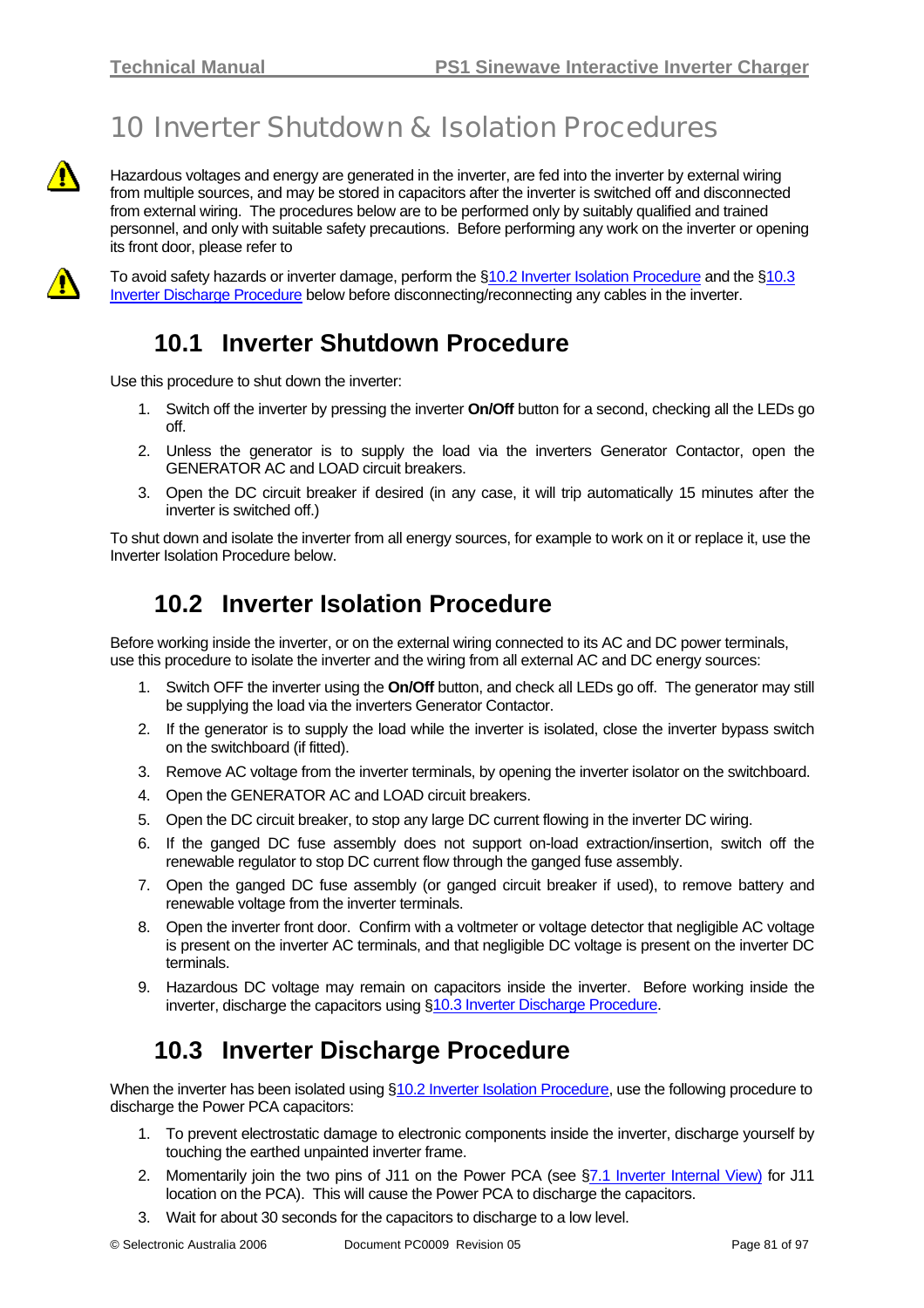4. Ensure the capacitors have been discharged, by measuring their DC voltage between the inverters Battery Negative terminal and the inverter side of the DC circuit breaker.

## **10.4 Inverter De-isolation Procedure**

After the inverter and its wiring have been isolated using §[10.2 Inverter Isolation Procedure,](#page-80-0) use this procedure to remove the isolation and restore the inverter to service:

- 1. Ensure the inverters DC circuit breaker is open.
- 2. Close the inverters LOAD and GENERATOR AC Circuit Breakers.
- 3. Close the inverter isolator on the switchboard.
- 4. Open the inverter bypass switch on the switchboard. If the generator is running it will now be supplying the load via the inverters Generator Contactor.
- 5. If the ganged DC fuse assembly does not support on-load extraction/insertion, switch off the renewable regulator to stop DC current flow through the ganged fuse assembly.
- 6. Close the ganged fuse assembly (or ganged circuit breaker if used). Switch on the renewable regulator.
- 7. Switch on the inverter using the **On/Off** button, and check that the LEDs show successful inverter self-test and start-up.
- 8. Close the DC circuit breaker when requested by the LCD display.

## **10.5 Inverter Start-up Procedure**

Use this procedure to start up the inverter:

- 1. If not already closed, close the Generator Circuit Breaker.
- 2. If not already closed, close the LOAD circuit breaker.
- 3. Switch on the inverter by pressing the inverter **On/Off** button for a second, checking the LEDs then indicate start-up (see inverter User section of this manual). If the inverter had shut down from an abnormal cause, it may be necessary to operate the **On/Off** button several times.
- 4. When the inverters' internal capacitors have pre-charged, the LCD will display "Please close DC CB below". Then close the DC circuit breaker.
- 5. The self-test will run, and when complete, the inverter will start running and synchronise to the generator.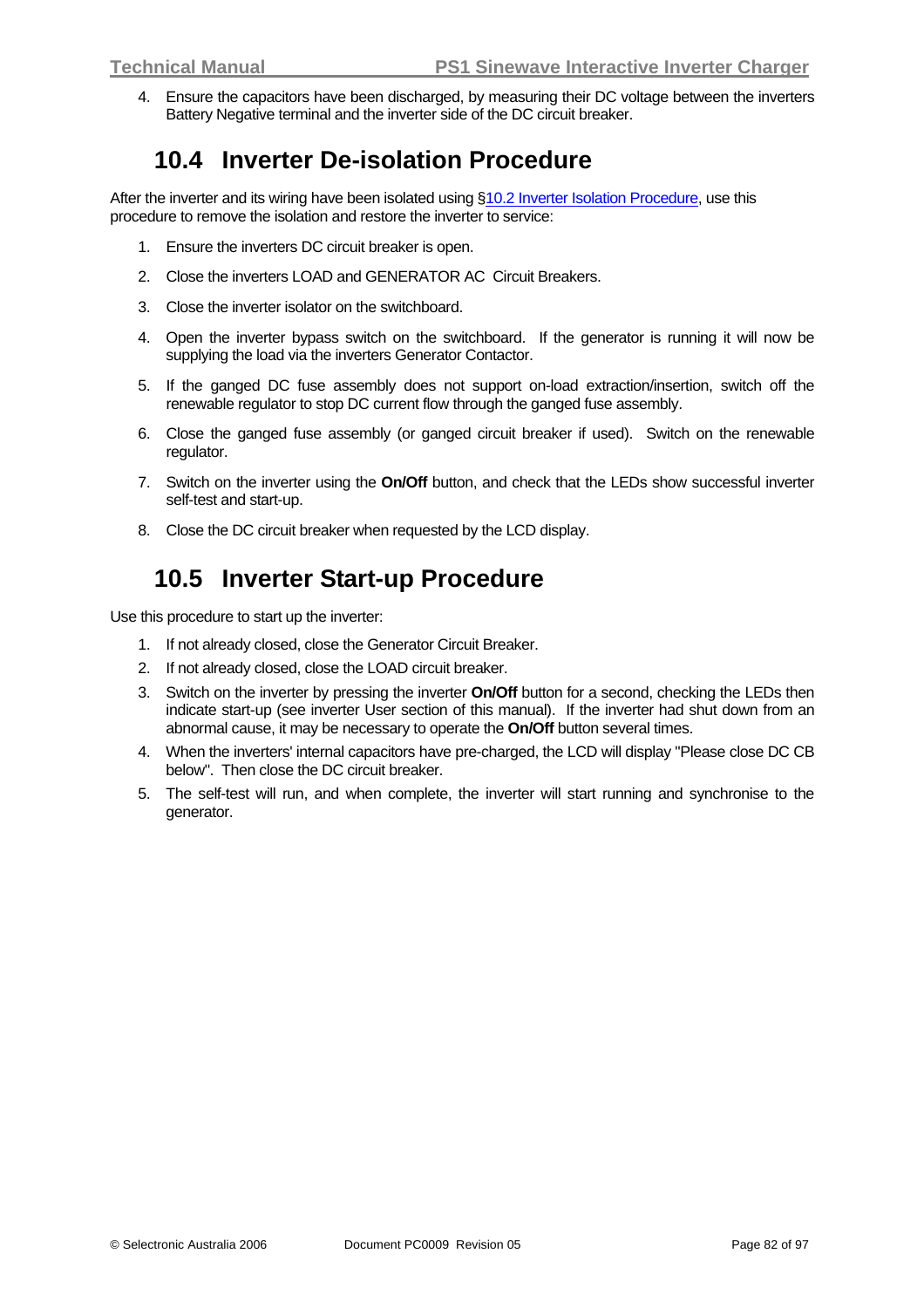# Appendix A Specifications

# **A.1 Product Specifications**

| <b>Parameter</b>                                                |                                                 | <b>Product</b>                               |                                              |                                                  |                                                  |                                                  |
|-----------------------------------------------------------------|-------------------------------------------------|----------------------------------------------|----------------------------------------------|--------------------------------------------------|--------------------------------------------------|--------------------------------------------------|
|                                                                 | PS1 3/24                                        | PS1 5/24                                     | PS1 6/48                                     | PS1 10/48                                        | PS1<br>11/108                                    | PS1<br>12/120                                    |
| <b>Inverter Mode</b>                                            |                                                 |                                              |                                              |                                                  |                                                  |                                                  |
| Battery voltage nominal                                         | <b>24V DC</b>                                   | 24V DC                                       | 48V DC                                       | 48V DC                                           | <b>108V DC</b>                                   | <b>120V DC</b>                                   |
| Battery voltage default<br>range                                | 22-34V<br>DC                                    | 22-34V<br>DC                                 | 44-68V<br>DC                                 | 44-68V<br>DC                                     | 98-170V DC                                       |                                                  |
| Continuous output power<br>@ 25°C                               | 3kW                                             | 5kW                                          | 6kW                                          | 10kW                                             | 11kW                                             | 12kW                                             |
| Continuous output power<br>@ 30°C                               | 2.7kW                                           | 4.5kW                                        | 5.5kW                                        | 9kW                                              | 10kW                                             | 11kW                                             |
| Continuous output power<br>@ 40°C                               | 2.5kW                                           | 4kW                                          | 5kW                                          | 8kW                                              | 9kW                                              | 10kW                                             |
| Continuous output power<br>@ 50°C                               | 2.0kW                                           | 3.2kW                                        | 4kW                                          | 6.4kW                                            | $7.2$ kW                                         | 8kW                                              |
| Continuous output power<br>@ 60°C                               | 1.5kW                                           | 2kW                                          | 2.5kW                                        | 4kW                                              | 5kW                                              | 5.5kW                                            |
| Max output power five<br>minutes @ 25°C (initial<br>power <1kW) | 4kW                                             | 6.5kW                                        | 8kW                                          | 13kW                                             | 14kW                                             | 16kW                                             |
| Maximum overload 0~5<br>seconds                                 | 5kW                                             | 8kW                                          | 10kW                                         | 16kW                                             | 20 <sub>k</sub> W                                | 22kW                                             |
| Maximum continuous<br>output - interactive mode<br>@ 25°C       | $3kW +$<br>generator<br>output                  | $5kW +$<br>generator<br>output               | $6kW +$<br>generator<br>output               | $10kW +$<br>generator<br>output                  | $11kW +$<br>generator<br>output                  | $12kW +$<br>generator<br>output                  |
| Maximum continuous AC<br>output current                         | $12A +$<br>generator<br>current<br>(max<br>63A) | $21A +$<br>generator<br>current<br>(max 63A) | $25A +$<br>generator<br>current<br>(max 63A) | $42A +$<br>generator<br>current<br>(max<br>125A) | $46A +$<br>generator<br>current<br>(max<br>125A) | $50A +$<br>generator<br>current<br>(max<br>125A) |
| Maximum continuous DC<br>input/output current                   | <b>150A DC</b>                                  | 250A DC                                      | <b>150A DC</b>                               | 250A DC                                          |                                                  | 120A DC                                          |
| DC input inverter in auto<br>search, no AC load                 | 0.6A/15W                                        | 0.6A/15W                                     | 0.3A/15W                                     | 0.3A/15W                                         |                                                  | 0.12A/15W                                        |
| DC Input inverter ON, no<br>AC load                             | < 1.3A/<br>30W                                  | < 2.5A/<br>60W                               | < 1.35A/<br>65W                              | < 1.9A/<br>90W                                   |                                                  | < 105W                                           |
| Auto search sensitivity<br>range                                | 10-40W                                          | 10-40W                                       | 10-40W                                       | 10-40W                                           |                                                  | 10-40W                                           |
| Output voltage/frequency<br>- invert mode, zero to<br>max load  | $240 + 1$<br>4%,<br>$50Hz +/-$<br>.01%          | $240 + 1$<br>4%,<br>$50Hz +/-$<br>.01%       | $240 + 1$ -<br>4%,<br>$50Hz +/-$<br>.01%     | $240 + 1$<br>4%,<br>$50Hz +/-$<br>.01%           |                                                  | 240 +1-4%, 50Hz +/-<br>.01%                      |
| Total harmonic distortion,<br>zero to max load                  |                                                 |                                              |                                              | <4%                                              |                                                  |                                                  |
| <b>Interactive Mode</b>                                         |                                                 |                                              |                                              |                                                  |                                                  |                                                  |
| Changeover time, invert<br>to generator                         |                                                 |                                              |                                              | zero                                             |                                                  |                                                  |
| Maximum supported<br>generator capacity                         | 15kVA                                           | 15kVA                                        | 15kVA                                        | 30kVA                                            |                                                  | 30kVA                                            |
| Load switched to<br>generator in fault mode                     | Yes                                             | Yes                                          | Yes                                          | Yes                                              |                                                  | Yes                                              |
| Max inverter charge rate,<br>adjustable                         | $0-120A$                                        | 0-200A                                       | $0-120A$                                     | 0-200A                                           |                                                  | 0-100A                                           |
| Max inverter charge<br>power                                    |                                                 |                                              |                                              | Continuous output power of inverter (ref above)  |                                                  |                                                  |
| No of charge stages                                             |                                                 |                                              |                                              | Four stages plus equalise                        |                                                  |                                                  |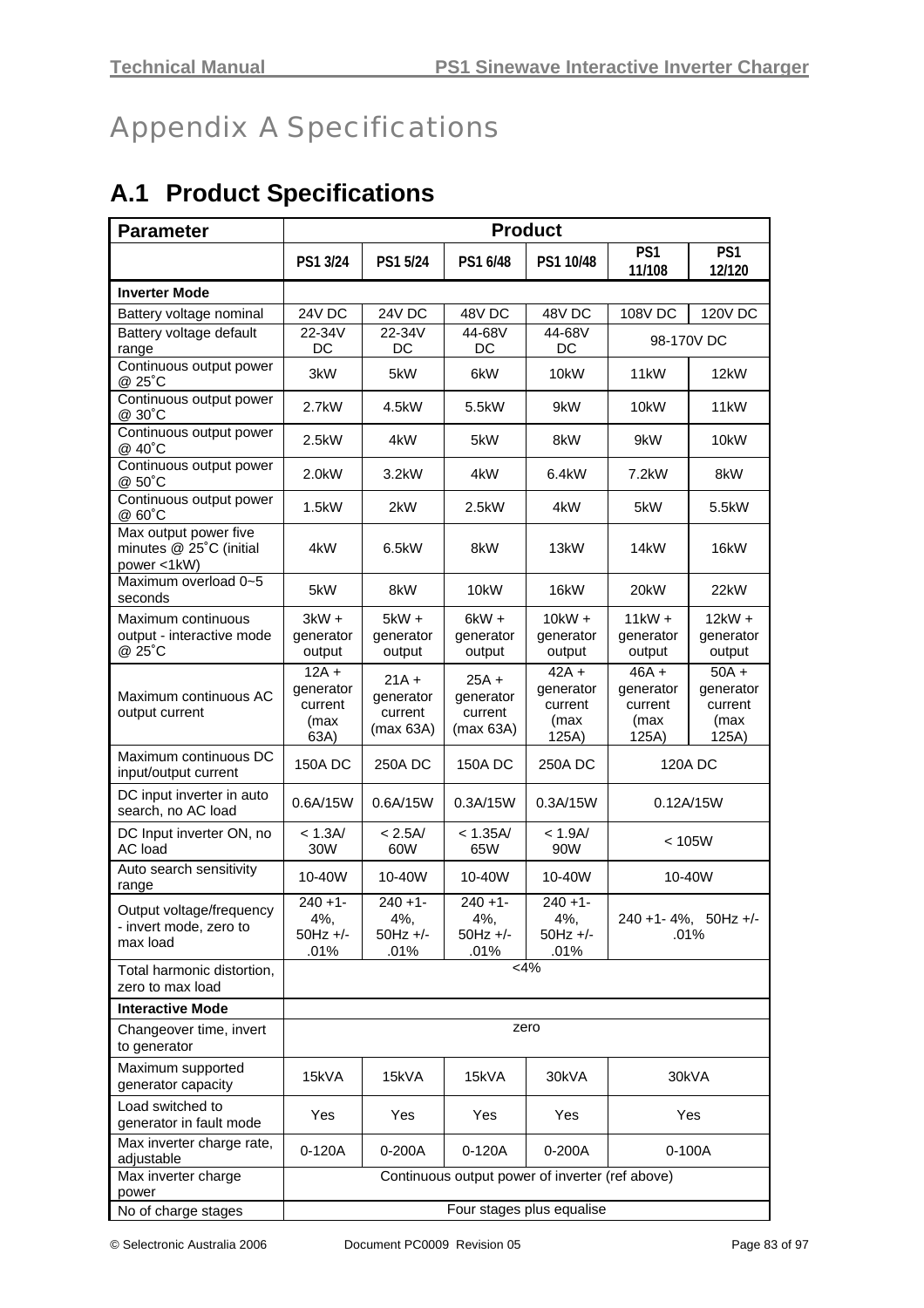| Charge type                                                     |                                                                                                                                                                                                                         |       |                                 | Unity PF: 4-state constant voltage with current and power limiting                                                              |                              |                   |
|-----------------------------------------------------------------|-------------------------------------------------------------------------------------------------------------------------------------------------------------------------------------------------------------------------|-------|---------------------------------|---------------------------------------------------------------------------------------------------------------------------------|------------------------------|-------------------|
| Charge settings                                                 | Adjustable to suit all battery types                                                                                                                                                                                    |       |                                 |                                                                                                                                 |                              |                   |
| <b>Generator Start</b><br><b>Parameters</b>                     |                                                                                                                                                                                                                         |       |                                 |                                                                                                                                 |                              |                   |
|                                                                 | 4 x time of day, 3 x state of charge                                                                                                                                                                                    |       |                                 |                                                                                                                                 |                              |                   |
|                                                                 |                                                                                                                                                                                                                         |       |                                 | 2 x adjustable power limits, 4 x back up times                                                                                  |                              |                   |
|                                                                 |                                                                                                                                                                                                                         |       |                                 | Battery voltage, inverter shutdown                                                                                              |                              |                   |
|                                                                 |                                                                                                                                                                                                                         |       |                                 | Inverter temperature                                                                                                            |                              |                   |
| Generator start method                                          |                                                                                                                                                                                                                         |       |                                 | 2 or 3 wire, pulsed and/or run signal (adjustable)                                                                              |                              |                   |
| General                                                         |                                                                                                                                                                                                                         |       |                                 |                                                                                                                                 |                              |                   |
| Weight                                                          | 72kg                                                                                                                                                                                                                    | 72kg  | 73kg                            | 87kg                                                                                                                            | 93kg                         |                   |
| Weight packed                                                   | 79kg                                                                                                                                                                                                                    | 79kg  | 80kg                            | 94kg                                                                                                                            |                              | 100 <sub>kg</sub> |
| <b>Dimensions</b>                                               |                                                                                                                                                                                                                         |       |                                 | 585H, 400W (430 incl. mtg flanges), 420D (mm)                                                                                   |                              |                   |
| Communications serial<br>interface                              |                                                                                                                                                                                                                         |       |                                 | RS232 x 2400 bps                                                                                                                |                              |                   |
| Memory retention of<br>settings and logged data                 |                                                                                                                                                                                                                         |       |                                 | Permanent via on board battery backed RAM, and EEPROM                                                                           |                              |                   |
| Number of shunts                                                |                                                                                                                                                                                                                         |       |                                 | One x 100A internal / one optional external                                                                                     |                              |                   |
| Circuit breaker for<br>generator input                          | 63A                                                                                                                                                                                                                     | 63A   | 63A                             | 125A                                                                                                                            |                              | 125A              |
| Circuit breaker for AC<br>output                                | 63A                                                                                                                                                                                                                     | 63A   | 63AA                            | 125A                                                                                                                            |                              | 125A              |
| Circuit breaker for DC<br>battery input                         | 250A                                                                                                                                                                                                                    | 250A  | 250A with<br>electronic<br>trip | 125A with<br>electronic<br>trip                                                                                                 | 125A with electronic<br>trip |                   |
| Standby battery current,<br>inverter shutdown (DC<br>CB closed) | 400 <sub>m</sub> A                                                                                                                                                                                                      | 400mA | 245mA                           | 245mA                                                                                                                           | 120 <sub>m</sub> A           |                   |
| Battery current, DC CB<br>tripped                               | 20mA                                                                                                                                                                                                                    | 20mA  | 20 <sub>m</sub> A               | 20 <sub>m</sub> A                                                                                                               | 20 <sub>m</sub> A            |                   |
| <b>Standards</b>                                                |                                                                                                                                                                                                                         |       |                                 | Ctick, AS3100                                                                                                                   |                              |                   |
| Efficiency @10%<br>nominal Load                                 | 92.0%                                                                                                                                                                                                                   | 87.0% | 85.0%                           | 91.0%                                                                                                                           | 90.0%                        | 90.0%             |
| @30%<br>nominal Load                                            | 95.0%                                                                                                                                                                                                                   | 91.0% | 93.0%                           | 96.0%                                                                                                                           | 95.0%                        | 95.0%             |
| @50%<br>nominal Load                                            | 94.0%                                                                                                                                                                                                                   | 91.0% | 93.0%                           | 96.0%                                                                                                                           | 96.0%                        | 96.0%             |
| @100%<br>nominal Load                                           | 89.0%                                                                                                                                                                                                                   | 90.0% | 92.0%                           | 93.0%                                                                                                                           | 94.0%                        | 94.5%             |
| Safety isolation                                                |                                                                                                                                                                                                                         |       |                                 | AC output to chassis & battery 5kV, battery to chassis 1kV                                                                      |                              |                   |
| Power factor charging                                           |                                                                                                                                                                                                                         |       |                                 | Unity                                                                                                                           |                              |                   |
| Power factor inverting                                          |                                                                                                                                                                                                                         |       | $0$ to 1                        |                                                                                                                                 |                              |                   |
| Enclosure rating                                                |                                                                                                                                                                                                                         |       |                                 | <b>IP40</b>                                                                                                                     |                              |                   |
| Cooling method                                                  |                                                                                                                                                                                                                         |       |                                 | Thermostatically controlled fans                                                                                                |                              |                   |
| Protection                                                      |                                                                                                                                                                                                                         |       |                                 | Circuit breakers on all external power connections, plus electronic trip of<br>DC breaker* providing reverse battery protection |                              |                   |
| On board log                                                    |                                                                                                                                                                                                                         |       |                                 | Records over 200 events, alarms and data which can be accessed                                                                  |                              |                   |
| Four line alphanumeric<br>backlit LCD displays:                 | remotely via serial port/modem. Current day on LCD<br>Configuration parameters, Batt Volts, Net Batt Amps, AC Load kW, Gen<br>kW/Volts/Freq, Av daily kWh, Shunt 1 & 2 Amps, Event log,<br>Charge Amps, State of Charge |       |                                 |                                                                                                                                 |                              |                   |
| * no electronic breaker trip on 24V model                       |                                                                                                                                                                                                                         |       |                                 |                                                                                                                                 |                              |                   |

Note: Performance to specifications cannot be guaranteed if the PS1 is operated with generators that are not capable of being synchronised. Check with supplier or Selectronic if unsure.

Selectronic reserve the right to change specifications without notice.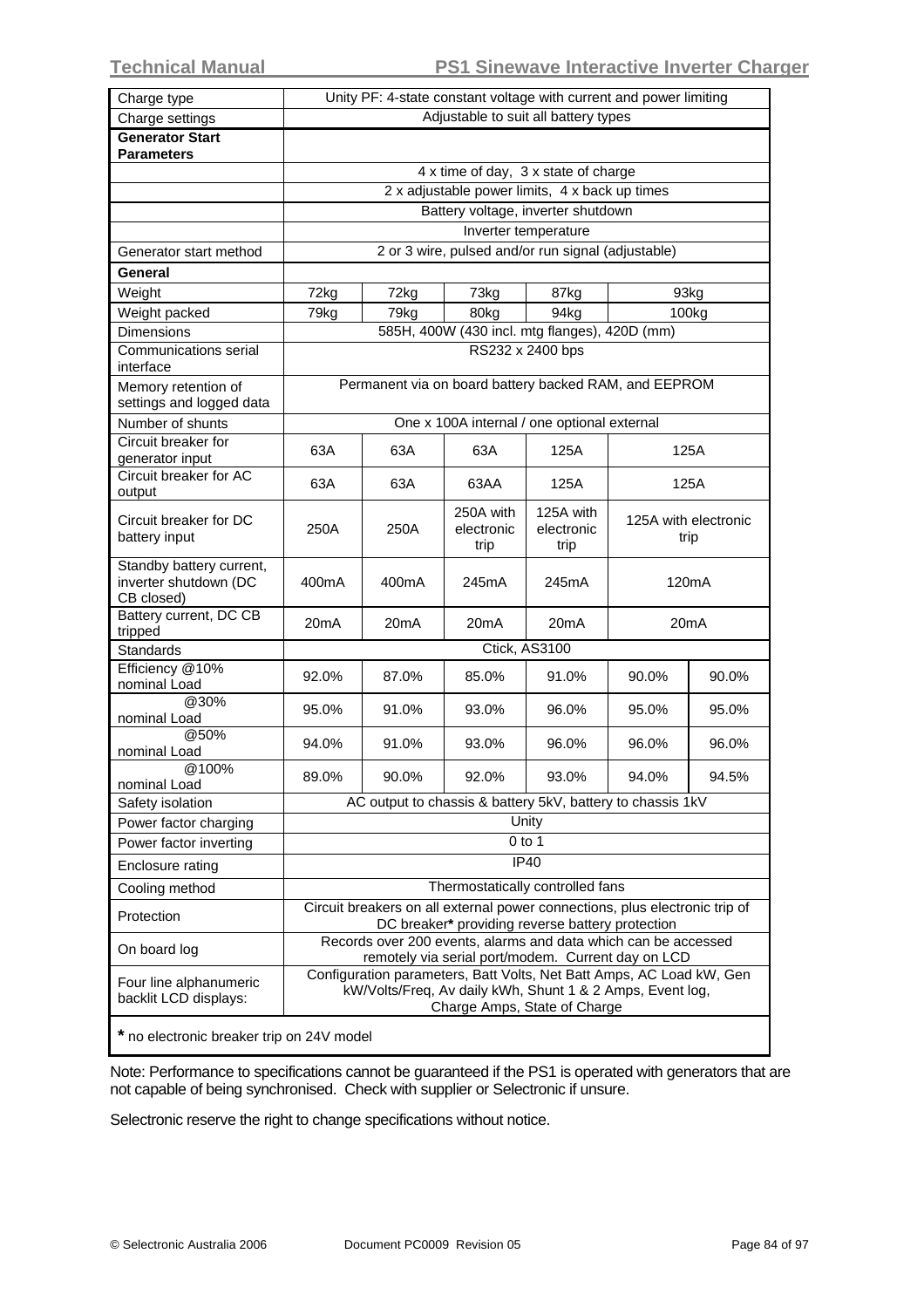## <span id="page-84-0"></span>**A.2 Standards Compliance**

AS/NZS 3100:2000 Approval and Test Specification – General Requirements for Electrical Equipment AS/NZS 1044:1995 Amendment 1:1997 Amendment 2:2000 Limits and methods of measurements of radio disturbance characteristics of electrical motor-operated and thermal appliances for household and similar purposes, electric tools and similar electric apparatus.

Ctick Australia

## **A.3 Generator Control Interface Specification**

See [8.6 Generator Control Interface](#page-73-0) for description of the interface signals operation.

#### **Control Relays**

Digital Out1 (DO1) – NO contact – J6 pins 1, 2 – Termination PCA

|  | Digital Out2 (DO2) – NO/NC contact – J9 pins 7, 8 & 9 – Termination PCA |  |  |
|--|-------------------------------------------------------------------------|--|--|
|  |                                                                         |  |  |

| <b>Control Output Parameter</b> | Limit |
|---------------------------------|-------|
| Maximum Voltage                 | 30VDC |
| <b>Maximum Current</b>          | 1 Amp |

#### **Output functions**

GEN RUN – DO1 or DO2 (default DO1 when **Ctrl Rlys** set to Standard)

GEN PULSE – DO2 or DO1 (default DO2 when **Ctrl Rlys** set to Standard)

Diagram indicates coil state.



**Gen:Pulse Delay** – Pulse delay time: 1 – 30 seconds (default 2 seconds) **Gen:Pulse Time** – Pulse time: 1 – 30 seconds (default 2 seconds)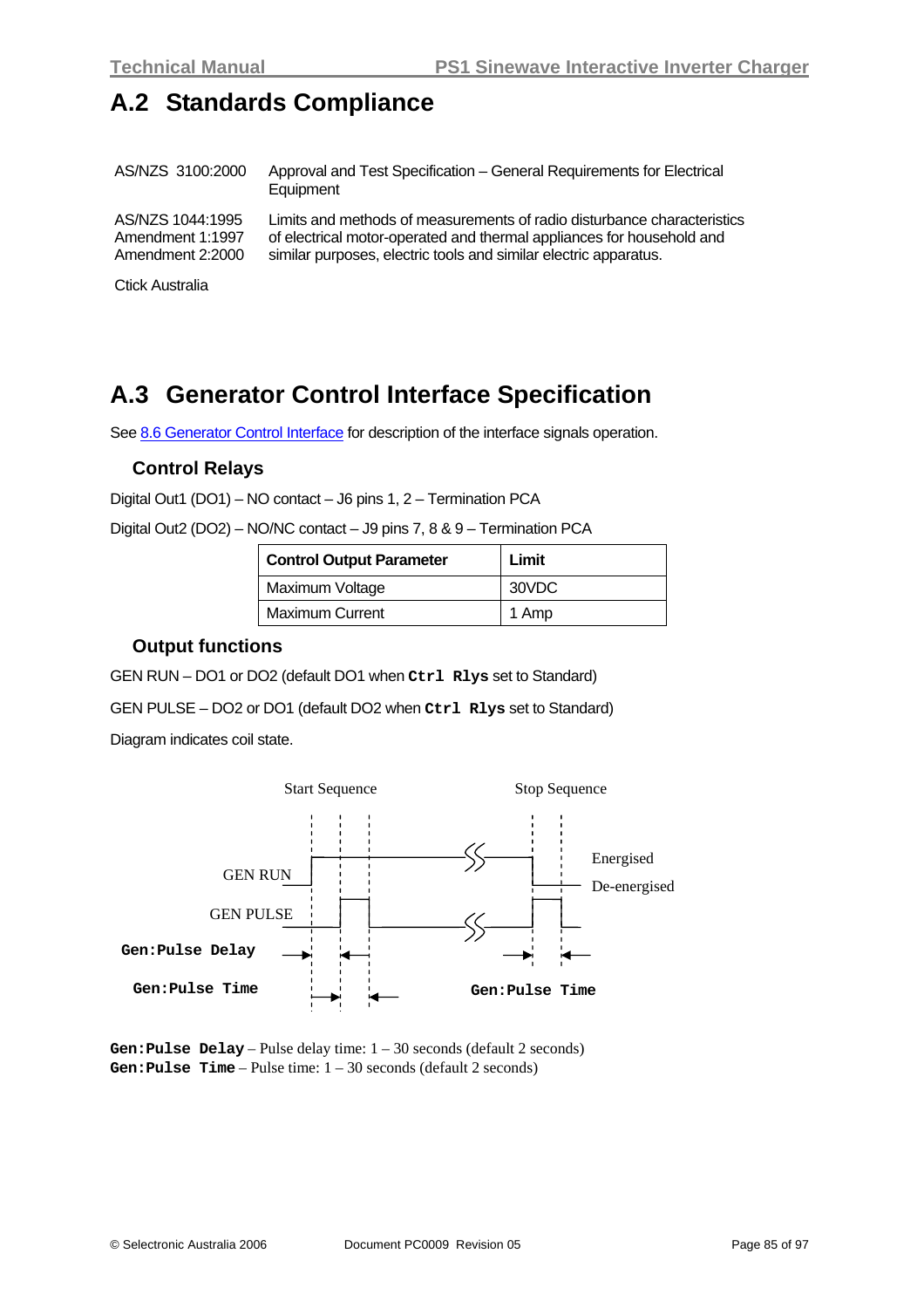#### **Control Inputs**

| <b>Control Inputs</b> | <b>Termination board</b><br>connection | <b>Function</b>      |
|-----------------------|----------------------------------------|----------------------|
| DI1                   | J6 pins 3, 6                           | <b>Gen Available</b> |
| DI <sub>2</sub>       | J6 pins 4, 6                           | Fault                |
| D <sub>13</sub>       | J6 pins 5, 6                           | Remote Run           |
| D <sub>15</sub>       | J9 pins 3, 5                           | Low Fuel             |
| DI <sub>6</sub>       | J9 pins 4, 5                           | <b>Fuel Empty</b>    |

| <b>Control Input Parameter</b>             | Limit                           |
|--------------------------------------------|---------------------------------|
| Minimum ON time                            | $0.5$ sec                       |
| Maximum ON time for pulse                  | 2.0 <sub>sec</sub>              |
| Maximum voltage recognised as<br>In-active | 3VDC - Polarity<br>independent  |
| Minimum voltage recognised as<br>Active    | 8VDC - Polarity<br>independent  |
| Maximum voltage recognised as<br>Active    | 30VDC - Polarity<br>independent |
| Max Input Current @ Max Input              | 15 <sub>mA</sub>                |



**Figure 21 Control Inputs**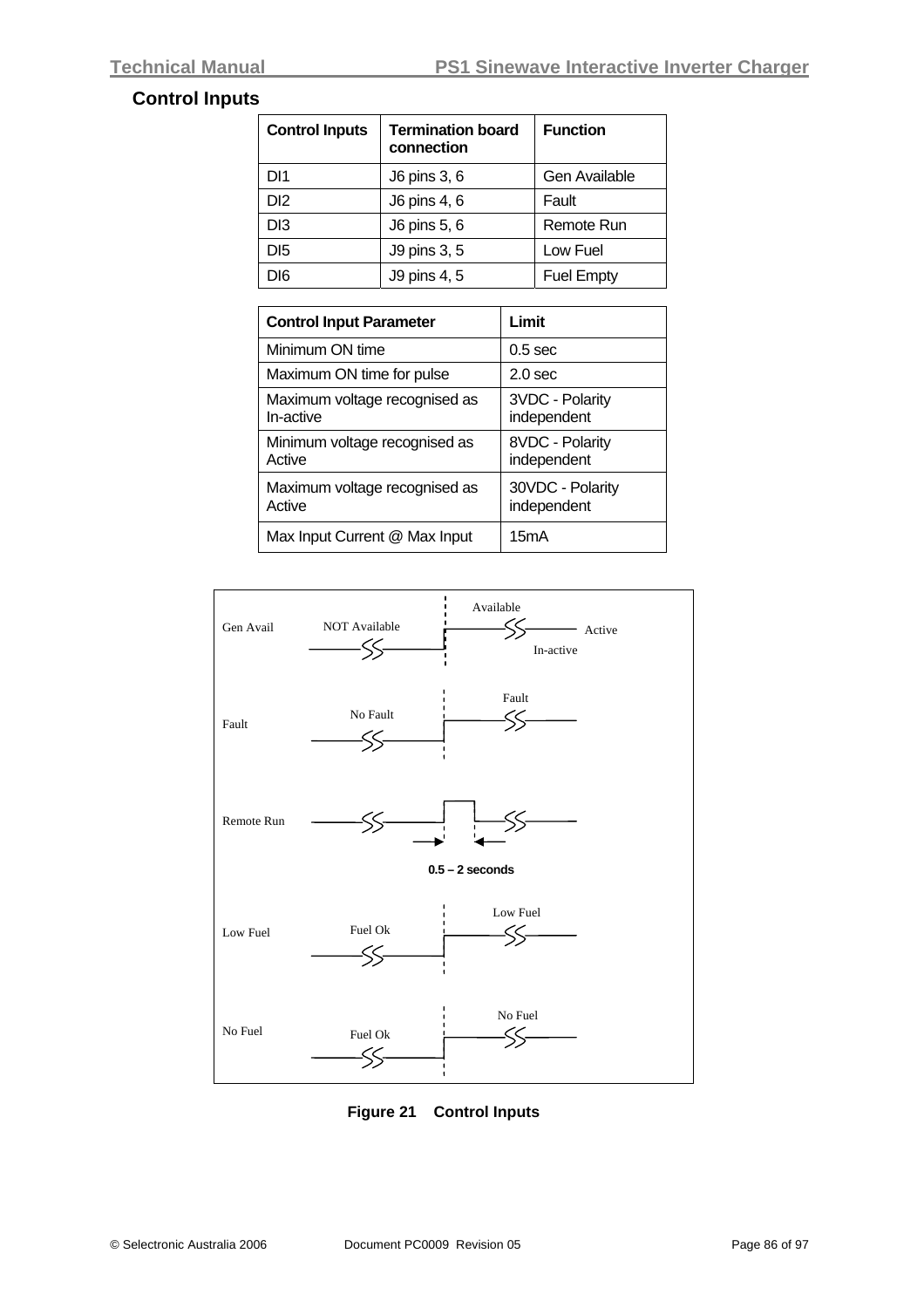## **A.4 Alarm Interface Specification**

#### **Relay**

ALARM – NC/NO contact – J9 pins 10, 11 and 12 – Termination PCA

| <b>Control Output Parameter</b> | Limit |
|---------------------------------|-------|
| Maximum Voltage                 | 30VDC |
| <b>Maximum Current</b>          | 1 Amp |

## **A.5 Shunt Interface Specification**

#### **Measurement Inputs**

Shunt 1 – Differential Input – +ve: J8 pin 1, -ve: J8 pin 2

Shunt 2 – Differential Input – +ve: J8 pin 3, -ve: J8 pin 4

| <b>Input Parameter</b> | Limit    |
|------------------------|----------|
| Maximum Differential   | 100mV DC |

### **A.6 Serial Port**

The serial port on the control PCA is a RS232 compatible port and has the following pin out:

| PS1 Serial Port    | J16 (RJ45)                 |                |
|--------------------|----------------------------|----------------|
| <b>Signal Name</b> | Signal<br><b>Direction</b> | Pin            |
| n/c                |                            | 1              |
| DTR                | Output                     | $\overline{2}$ |
| TD                 | Output                     | 3              |
| 0V                 |                            | 4              |
| 0V                 |                            | 5              |
| RD                 | Input                      | 6              |
| <b>DCD</b>         | Input                      | 7              |
| n/c                |                            | 8              |

n/c – no connection

The port is wired as a DTE device. The serial port is isolated from the battery supply.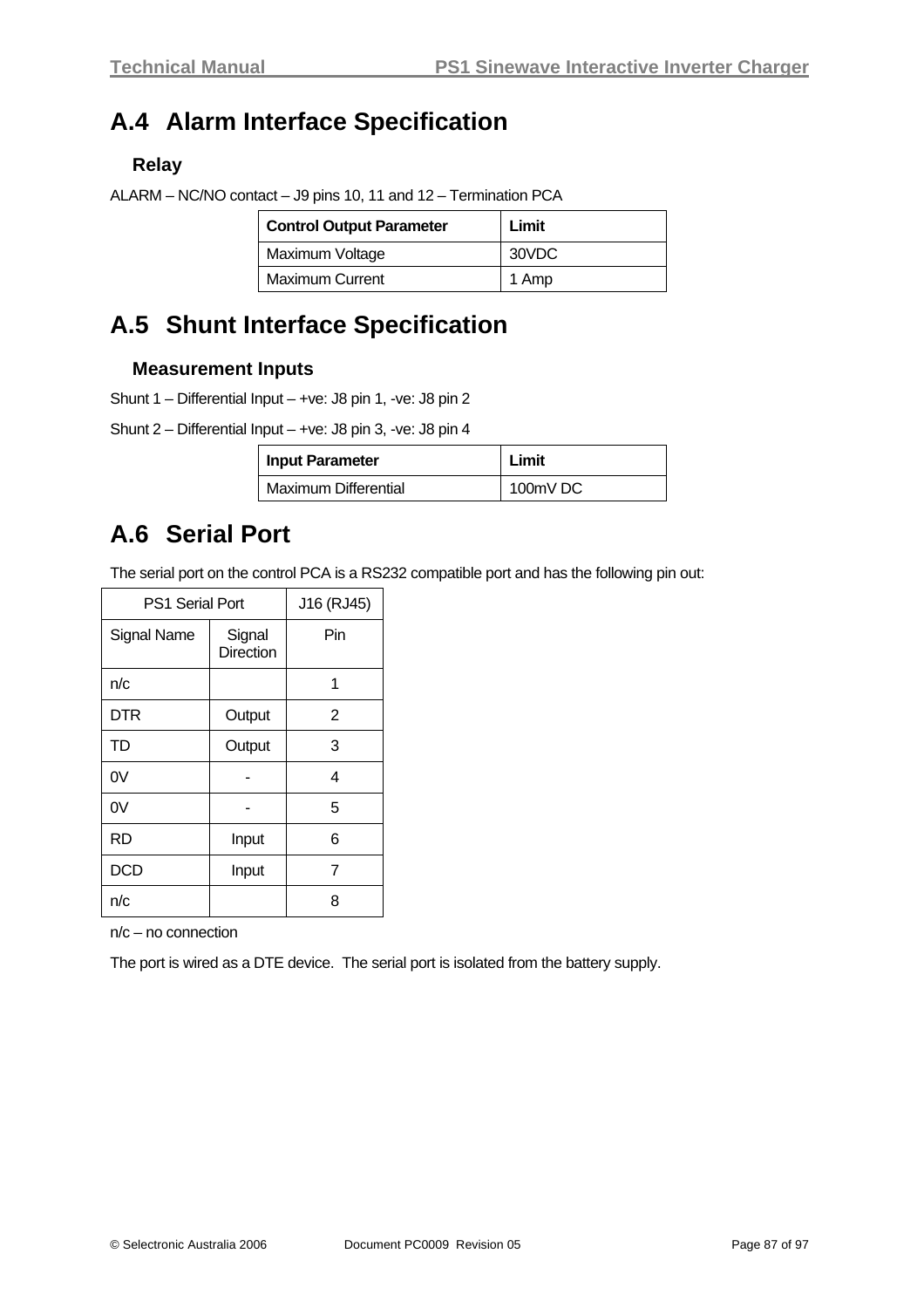## **A.7 Battery Cable Recommendation**

Recommended Battery Cable Sizes:

| Total distance of one<br>conductor from PS1<br>to Battery terminals | Battery Cable Minimum Size in mm <sup>2</sup> and (% power loss).<br>(V-75, V-90 or V-90HT insulation) |                         |                         |                          |                                     |                                        |
|---------------------------------------------------------------------|--------------------------------------------------------------------------------------------------------|-------------------------|-------------------------|--------------------------|-------------------------------------|----------------------------------------|
|                                                                     | PS <sub>1</sub><br>3/24                                                                                | PS <sub>1</sub><br>5/24 | PS <sub>1</sub><br>6/48 | PS <sub>1</sub><br>10/48 | PS <sub>1</sub><br>11/108           | PS <sub>1</sub><br>12/120              |
| <2m                                                                 | 70(0.5)                                                                                                | $2 \times 50$<br>(1.3)  | 70(0.5)                 | $2 \times 50$<br>(0.3)   | 70(0.2)                             | 70 (0.2)                               |
| $2 - 5m$                                                            | $2 \times 50$<br>(0.9)                                                                                 | Note 1                  | $2 \times 50$<br>(0.9)  | $2 \times 50$<br>(0.6)   | 70(0.5)                             | 70 (0.4)                               |
| $5 - 10m$                                                           | $2 \times 50$<br>(1.8)                                                                                 | Note 1                  | $2 \times 50$<br>(1.8)  | $2 \times 50$<br>(1.6)   | 70 (1.0)/<br>$2 \times 50$<br>(0.7) | $70(0.9)$ )/<br>$2 \times 50$<br>(0.6) |
| >10m                                                                | Note 1                                                                                                 | Note 1                  | Note 1                  | Note 1                   | Note 1                              | Note 1                                 |

Note 1: This cable length/product combination is not recommended.

## **A.8 Battery Fuse Recommendation**

Recommended Battery Fuse Sizes:

| Product                           | PS <sub>1</sub> | PS <sub>1</sub> | PS <sub>1</sub> | PS <sub>1</sub> | PS <sub>1</sub> | PS <sub>1</sub> |
|-----------------------------------|-----------------|-----------------|-----------------|-----------------|-----------------|-----------------|
|                                   | 3/24            | 5/24            | 6/48            | 10/48           | 11/108          | 12/120          |
| <b>Battery Fuse</b><br>Rating (A) | 200             | 315             | 200             | 315             | 200             | 200             |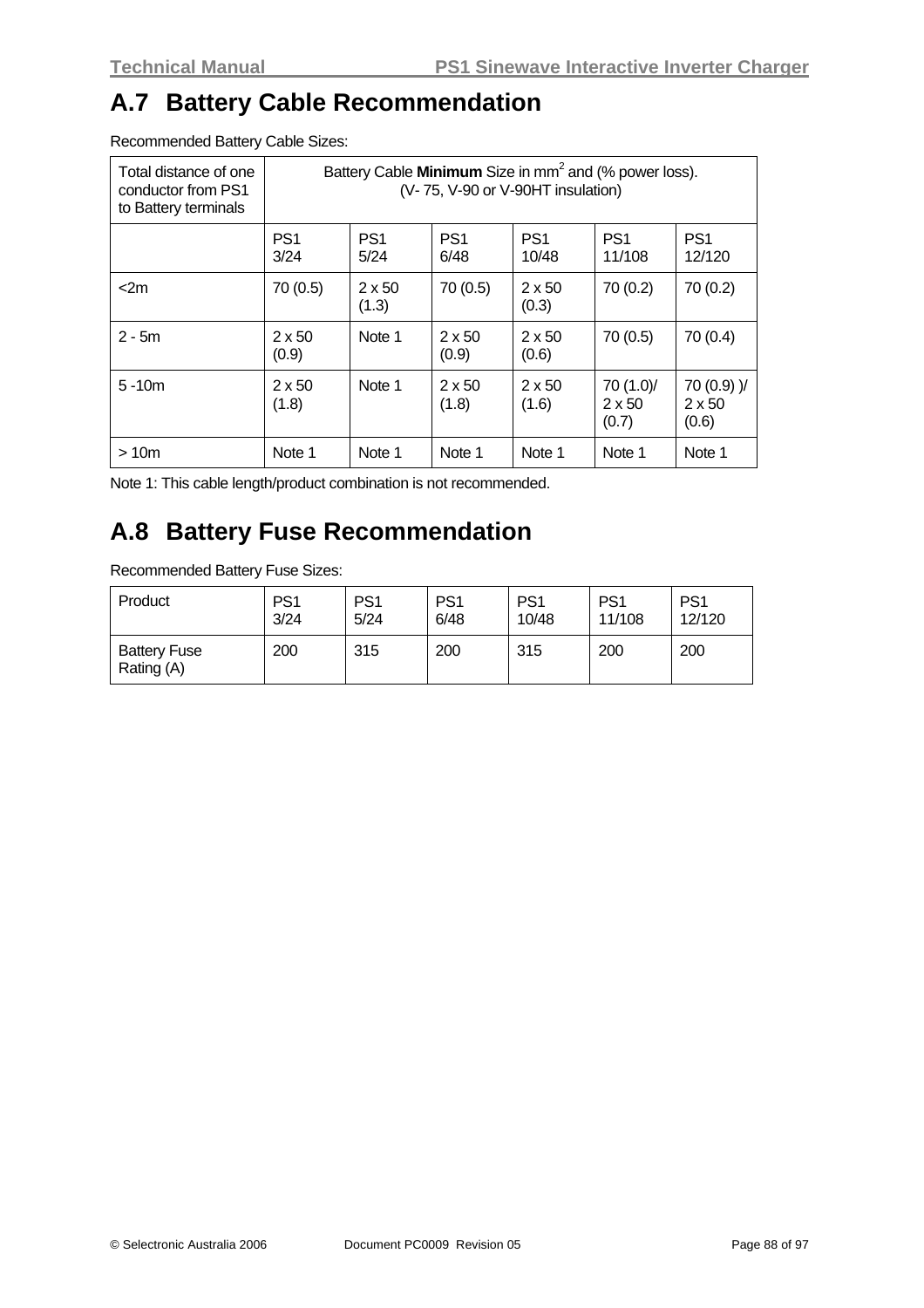## **A.9 Mechanical Details**



**Figure 22 Side view**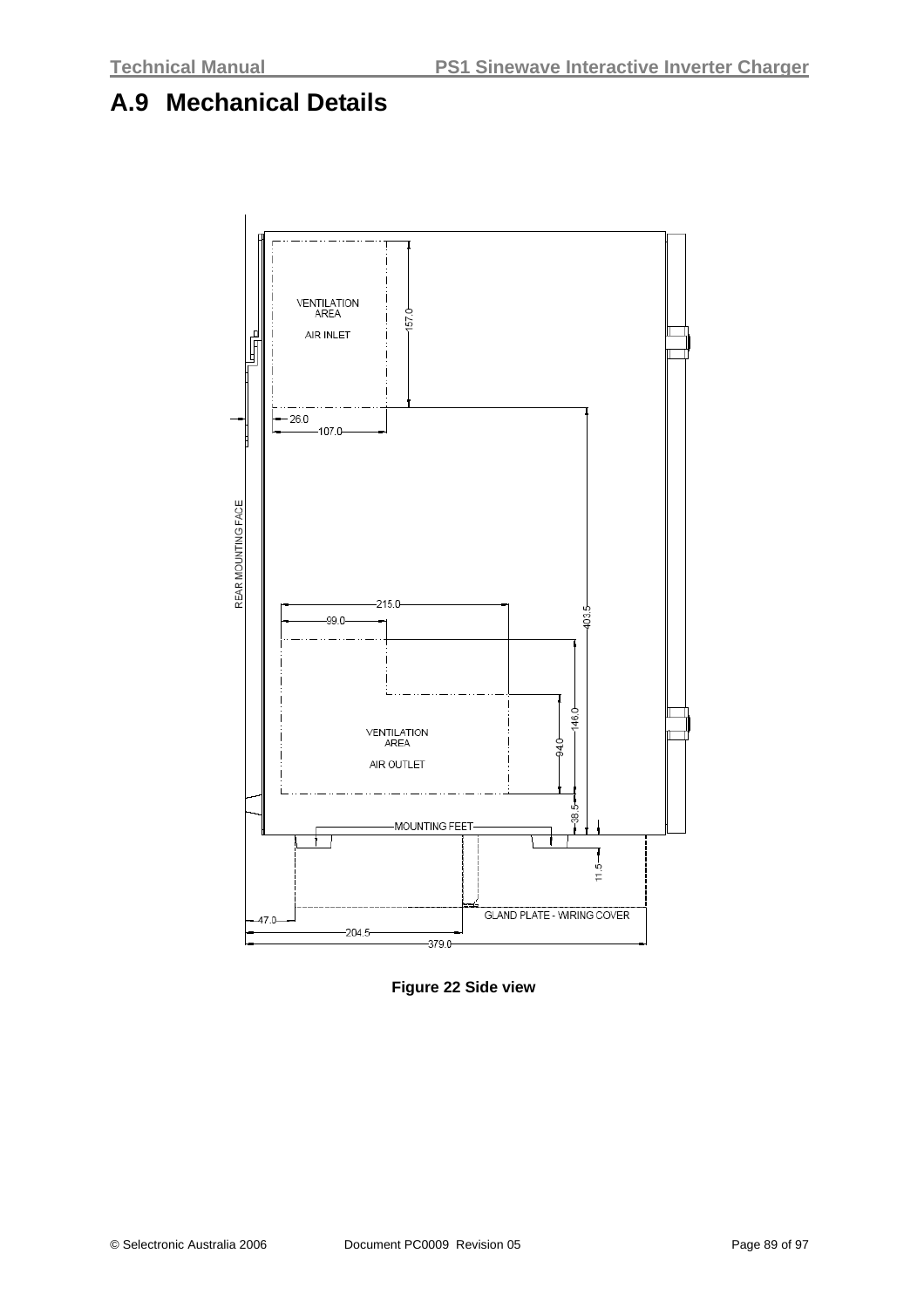

**Figure 23 Front View**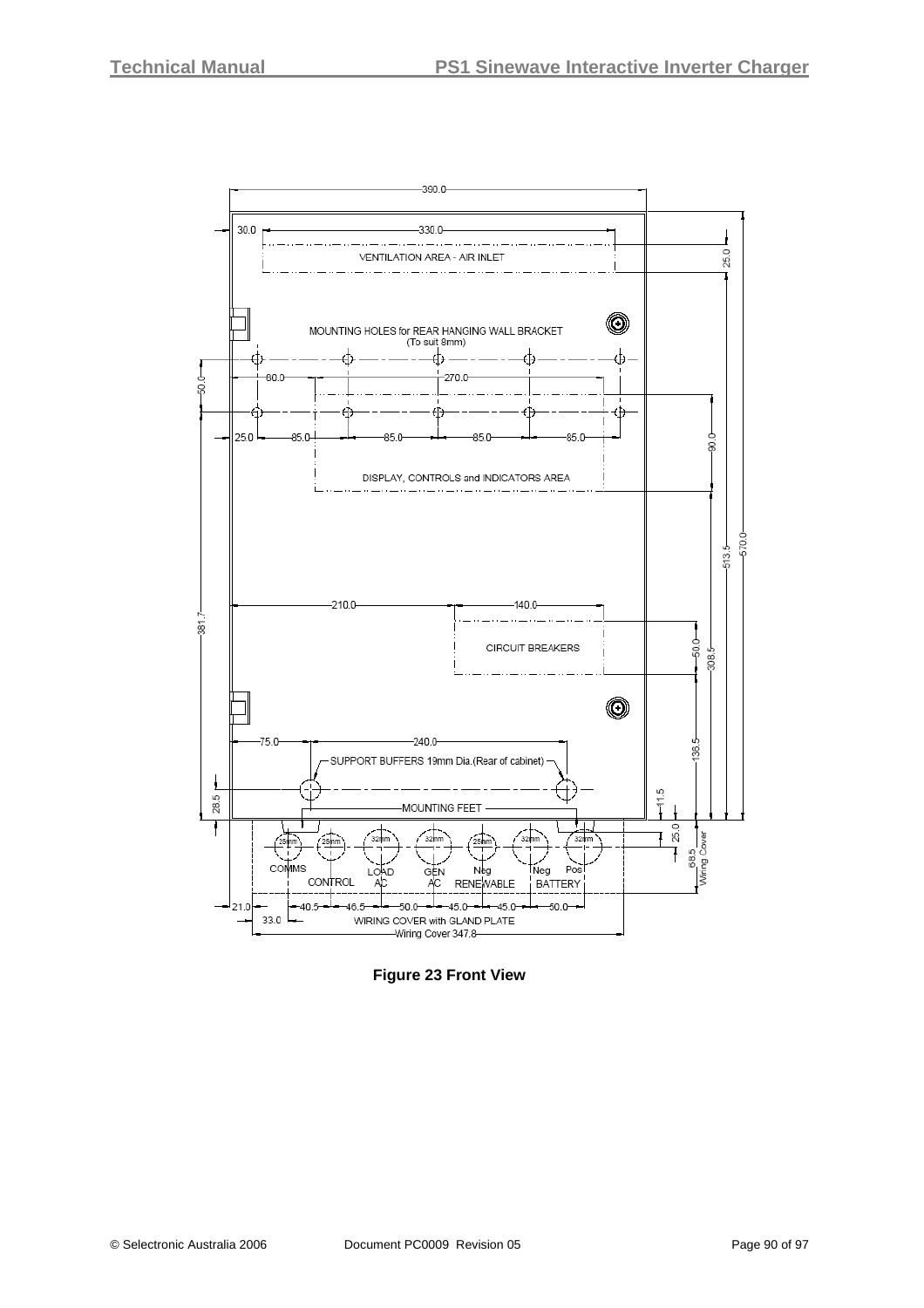

**Figure 24 Top View**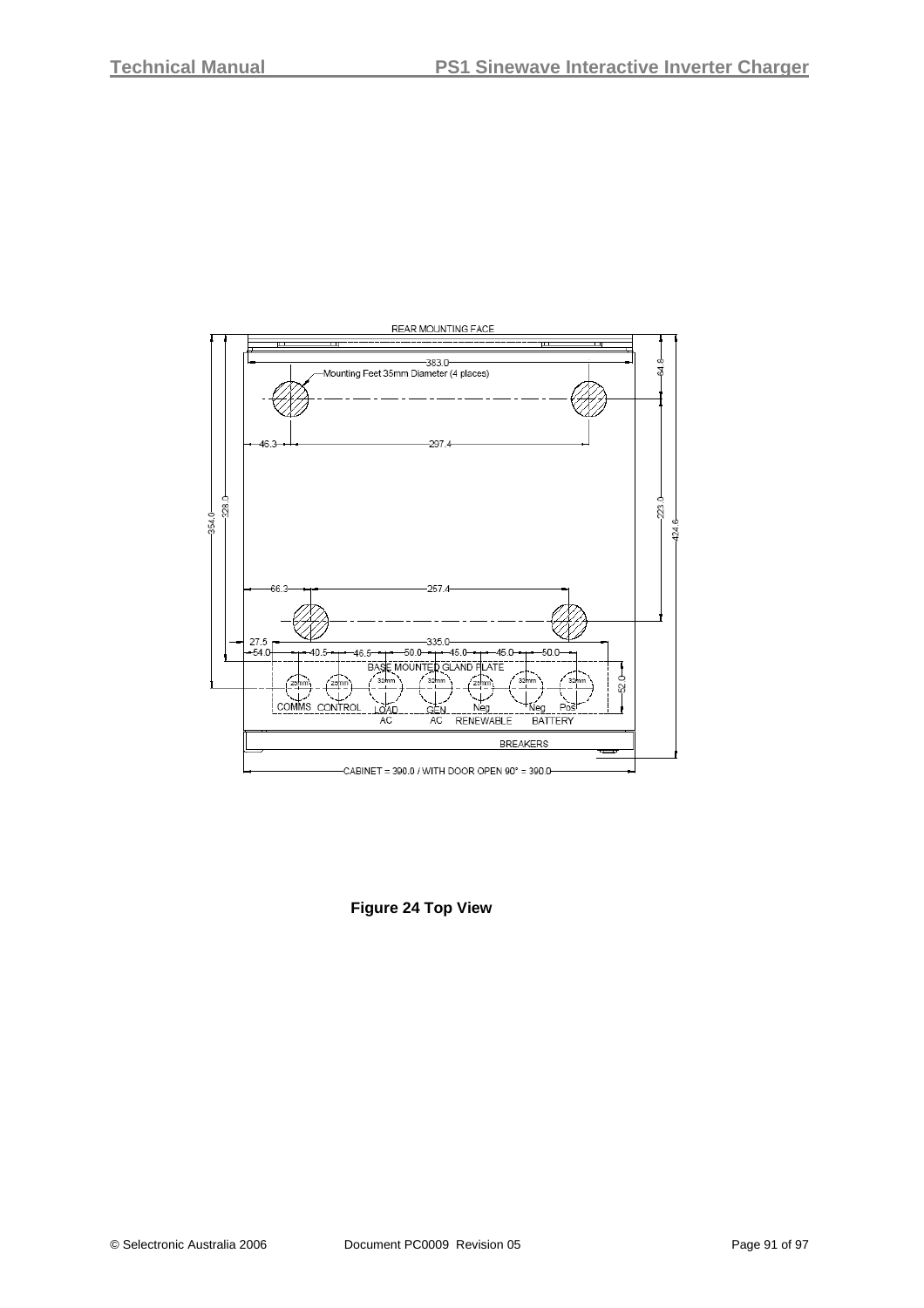# Appendix B Definitions

## **B.1 Settings Index**

10min Start kW, 40 30min Start kW, 40 Absorb:Chrg A, 56, 67 Absorb:Chrg V, 55 Absorb:End A/15m, 67 Absorb:Time mins, 56 Batt Size Ah, 33 Begin Lvl 1 Hr, 35, 70, 71, 76 Begin Lvl 2 Hr, 35, 71 Begin Lvl 3 Hr, 35, 71 Bulk:Chrg A, 54, 67 Bulk:Chrg V, 54, 67 Bulk:Time mins, 55, 67 Chrg:Max hrs, 59 Ctrl Rlys, 43 Eqlise:Chrg A, 58 Eqlise:Chrg V, 57, 67 Eqlise:Freq Day, 67 Eqlise:Freq Days, 59 Eqlise:Limit V, 58, 67 Eqlise:Time hrs, 58, 67 Float Hold V, 67 Float:Hold V, 68 Gen Avail, 42 Gen kVAr, 78 Gen Type, 44 Gen:Max kW, 38 Gen:Min Load kW % Gen:Max kW, 41 Gen:Min Run min, 40, 71, 75 Gen:Pulse Delay, 43

Gen:Pulse Time, 44 Gen:Revse kW, 41 Gen:Start V1, 39 Gen:Start V2, 39 Init:Chrg A, 53, 67 Init:Chrg V, 53, 67 Init:Time mins, 54, 67 Inv kVAr, 78 Inv:Nom VAC, 47 Inv:Restart V, 37 Inv:Shtdwn HV, 37 Inv:Shtdwn SoC%, 35 Inv:Shtdwn V1, 37, 39 Inv:Shtdwn V2, 37, 39 Inv:ShtdwnV1, 36 Inv:ShtdwnV2, 36 Inv:SoC Cntl, 35 Level 1 SoC%, 33, 35, 71 Level 2 SoC%, 34, 35 Level 3 SoC%, 34, 35, 71 Remote Gen Run – Auto Stop, 42 Shunt 1 A/mV, 50 Shunt 1 DC Load, 49 Shunt 1 Renewable, 49 Shunt 2 A/mV, 51, 52 Shunt 2 DC Load, 51 Shunt 2 Renewable, 51 Sync Hi Hz, 48 Sync Lo Hz, 48 Sync Tol VAC, 47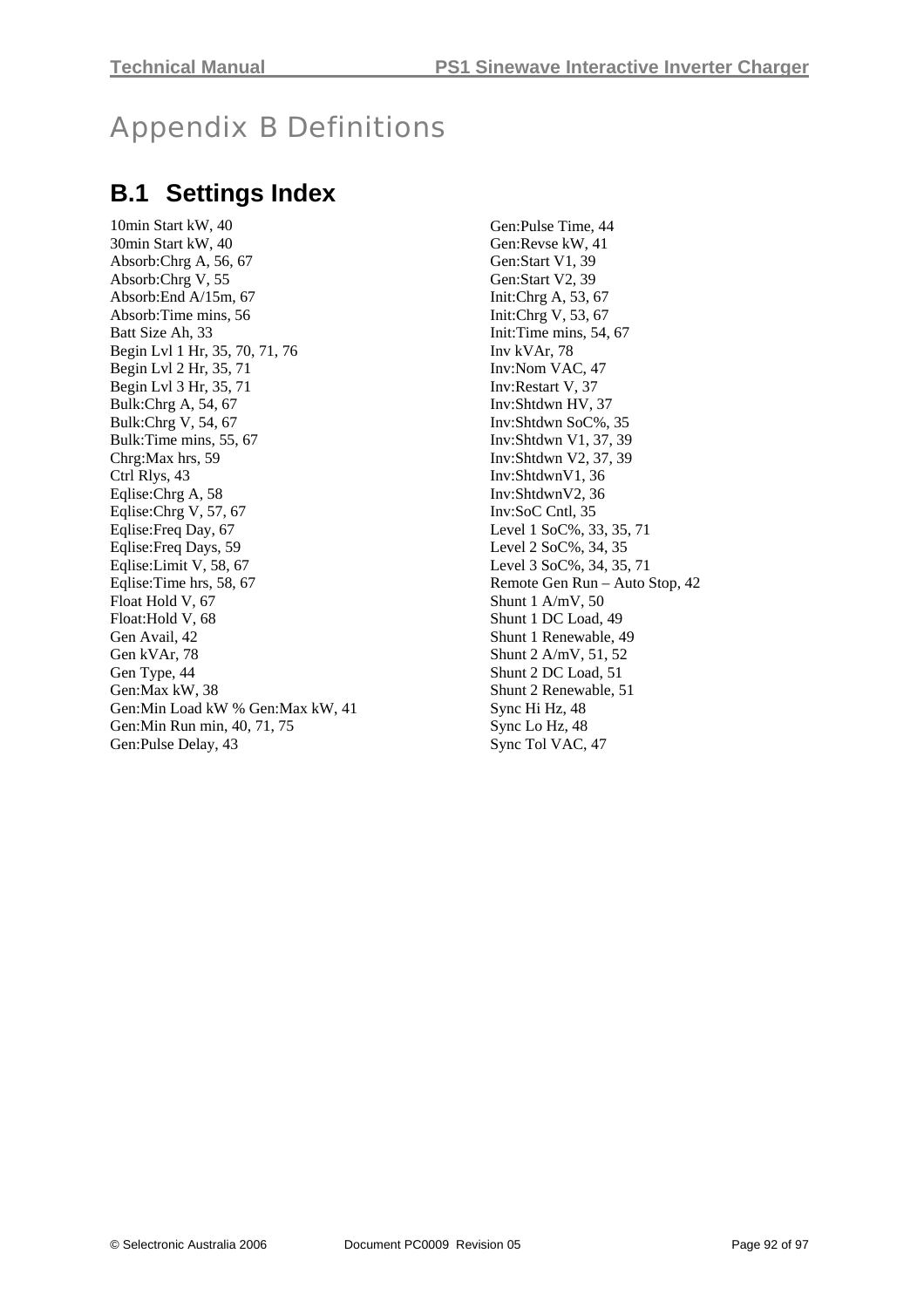## **B.2 Event Definitions**

Events displayed and logged in the PS1 are assigned an event code. The text displayed for each event on the LCD is abbreviated. The following describes in more detail each event. The table also details whether the event increments the event counters or triggers an immediate shutdown of the inverter.

|                |                                                           |                   | <b>Triggers</b> |
|----------------|-----------------------------------------------------------|-------------------|-----------------|
| Event          |                                                           | Event             | Shutdown        |
| Code           | Event description                                         | Counter           |                 |
| 0              | Internal state change                                     |                   |                 |
| 1              | Generator did not start when required                     |                   |                 |
| $\overline{2}$ | Generator started but inverter could not synchronise      |                   |                 |
| 3              | Illegal Scheduler state - Reset Scheduler                 |                   |                 |
| 4              | Illegal Generator Control state - Reset Generator Control |                   |                 |
| 5              | Illegal Inverter state - Reset inverter                   |                   |                 |
| 6              | Generator did not shutdown when required                  |                   |                 |
| $\overline{7}$ | Generator manually started via front panel control        |                   |                 |
| 8              | Generator manually stopped via front panel control        |                   |                 |
| 9              | Generator not under inverter control                      |                   |                 |
| 10             | Generator under inverter control                          |                   |                 |
| 13             | Hardware DC over current                                  |                   | Yes             |
| 14             | Hardware bridge over current shutdown                     |                   | Yes             |
| 15             | Hardware DC over voltage shutdown                         | Yes               | Yes             |
| 17             | Control PCA initiated shutdown                            | Yes               | Yes             |
| 18             | Software initiated shutdown                               | Yes               | Yes             |
| 19             | Power PCA initiated shutdown                              | Yes               | Yes             |
| 20             | Sustained shutdown input                                  | Yes               | Yes             |
| 21             | Recurring shutdown input                                  | Yes               | Yes             |
| 22             | I2T 10 sec overload shutdown                              | Yes               |                 |
| 23             | Sustained current limit shutdown                          | Yes               | Yes             |
| 25             | Command port overflow                                     | $\overline{Y}$ es |                 |
| 26             | I2T 32 sec overload shutdown                              | Yes               |                 |
| 27             | AC over voltage shutdown                                  |                   | Yes             |
| 31             | Generator start on low DC volts, high load                |                   |                 |
| 34             | Battery volts high shutdown                               | Yes               | Yes             |
| 35             | Battery volts were high now OK                            |                   |                 |
| 38             | Generator controller, shutdown on fault input             | Yes               |                 |
| 39             | Generator controller, retry generator start               | Yes               |                 |
| 40             | Generator controller, no start after 3 retries            | Yes               |                 |
| 41             | Generator started using remote start                      |                   |                 |
| 42             | Generator stopped using remote start                      |                   |                 |
| 43             | Generator controller, no pulse signal, volts present      | Yes               |                 |
| 45             | Generator start on low DC volts, low load                 |                   |                 |
| 46             | Scheduler generator start on 30 sec load                  |                   |                 |
| 47             | Scheduler generator start on 2 min load                   |                   |                 |
| 48             | Scheduler generator start on 10 min load                  |                   |                 |
| 49             | Scheduler generator start on 30 min load                  |                   |                 |
| 50             | Scheduler start on level 2 SoC                            |                   |                 |
| 51             | Scheduler start on level 1 SoC                            |                   |                 |
| 52             | Scheduler start on level 3 SoC                            |                   |                 |
| 53             | Low battery restart with AC volts                         |                   |                 |
| 54             | Generator disconnect due to reverse power                 | Yes               |                 |
| 55             | Generator disconnect due to bad ACV or Freq               | Yes               |                 |
| 56             | Generator disconnect due to current limit                 | Yes               |                 |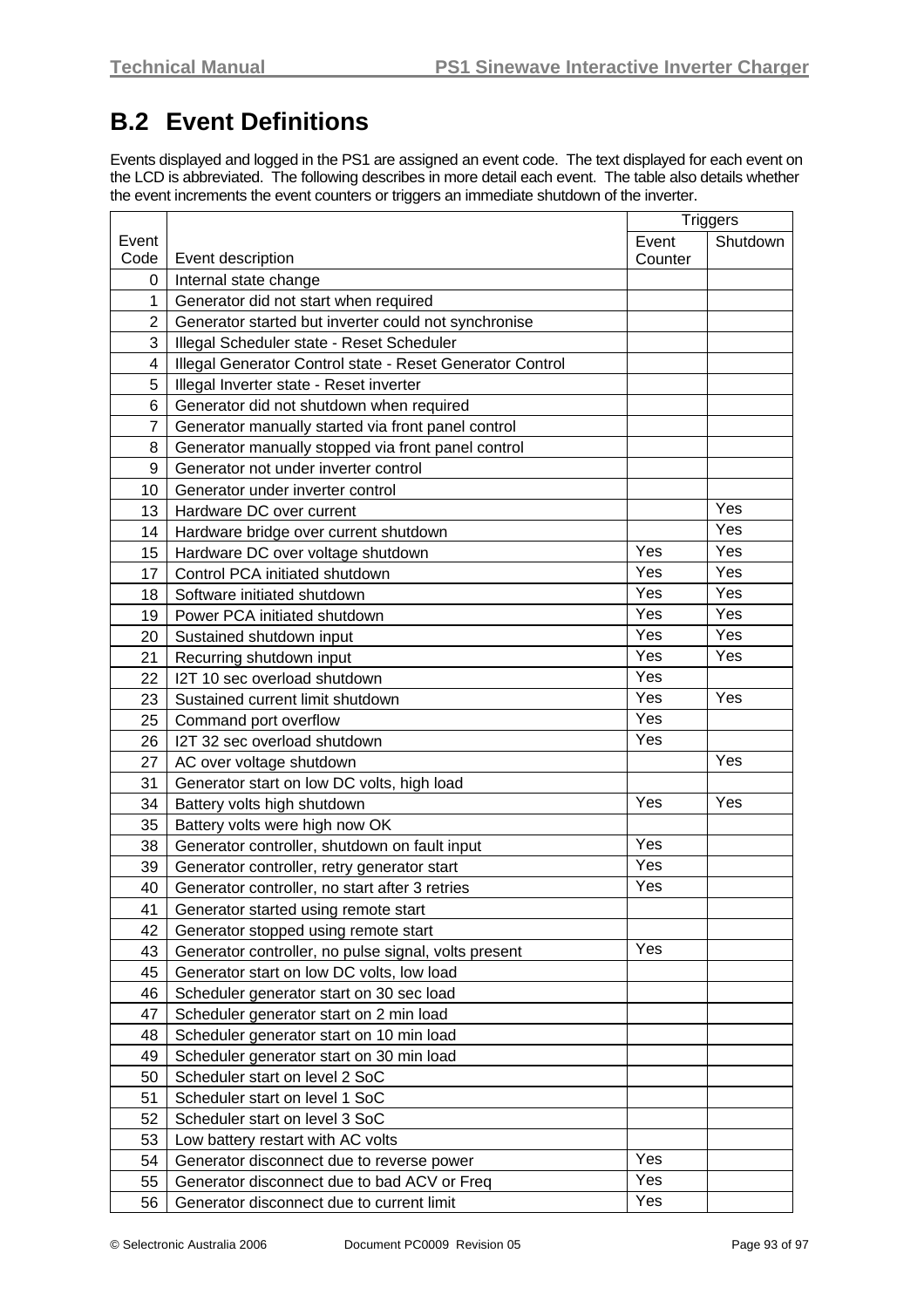|       |                                                                 | <b>Triggers</b> |          |
|-------|-----------------------------------------------------------------|-----------------|----------|
| Event |                                                                 | Event           | Shutdown |
| Code  | Event description                                               | Counter         |          |
| 57    | Generator disconnect due to very low AC volt                    | Yes             |          |
| 61    | Low battery reset with renewable recovery                       |                 |          |
| 63    | <b>Fuel Low Alarm</b>                                           |                 |          |
| 64    | <b>Fuel Low Alarm reset</b>                                     |                 |          |
| 65    | Fuel Empty Generator shutdown                                   |                 |          |
| 66    | Fuel Empty reset                                                |                 |          |
| 67    | System restart by internal reset                                |                 |          |
| 69    | Generator started, 14 days since last run                       |                 |          |
| 70    | Generator stopped during charge cycle                           | Yes             |          |
| 73    | Generator shutdown - midnight low load                          |                 |          |
| 83    | Setting store corrupt, reloaded default values                  | Yes             |          |
| 84    | First block of setting store bad - restored from parameter ram  | Yes             |          |
| 85    | Second block of setting store bad - restored from parameter ram | Yes             |          |
| 86    | Setting store missing or bad settings, reloaded default values  |                 |          |
| 87    | Restart after power up or micro reset                           |                 |          |
| 88    | Equalise manually initiated                                     |                 |          |
| 89    | Equalise or Generator run manually stopped                      |                 |          |
| 90    | Generator disconnect due to sustained power error               | Yes             |          |
| 91    | Generator supplying load, inverter inhibited                    |                 |          |
| 92    | Settings loaded OK                                              |                 |          |
| 93    | Setting store failed                                            | Yes             |          |
| 94    | Setting edit timed out, setting unchanged                       |                 |          |
| 95    | Setting modified                                                |                 |          |
| 98    | Equalise terminated on max time                                 | Yes             |          |
| 99    | Equalise terminated normally                                    |                 |          |
| 100   | Equalise charge started                                         |                 |          |
| 101   | Equalise automatically initiated                                |                 |          |
| 103   | Initial charge started                                          |                 |          |
| 104   | Over temperature shutdown                                       |                 | Yes      |
| 106   | Permanent data erased                                           |                 |          |
| 109   | State of charge shutdown                                        | Yes             | Yes      |
| 110   | Low battery voltage shutdown                                    | Yes             | Yes      |
| 111   | Self test completed OK                                          |                 |          |
| 112   | Renewable battery float achieved, equalisation deferred one day |                 |          |
| 118   | Generator start from OK pushbutton                              |                 |          |
| 119   | Generator stop from OK pushbutton                               |                 |          |
| 120   | Time of day changed                                             |                 |          |
| 122   | Data logging restarted                                          |                 |          |
| 123   | Remote start Generator command                                  |                 |          |
| 124   | Remote stop Generator command                                   |                 |          |
| 125   | Remote initiate Equalise command                                |                 |          |
| 126   | Remote finish Equalise command                                  |                 |          |
| 134   | Generator start, high temp                                      |                 |          |
| 135   | Generator start, overload shutdown                              |                 |          |
| 138   | Shutdown repetitive minor events                                |                 | Yes      |
| 139   | Non urgent alarm asserted                                       |                 |          |
| 144   | Generator shutdown due to frequency shift                       |                 |          |
| 146   | Normal generator shutdown                                       |                 |          |
| 151   | Abnormal charge end, excess Ahr                                 |                 |          |
| 152   | Normal charge end                                               |                 |          |
| 154   | Abnormal Equalise end, excess Ahr                               |                 |          |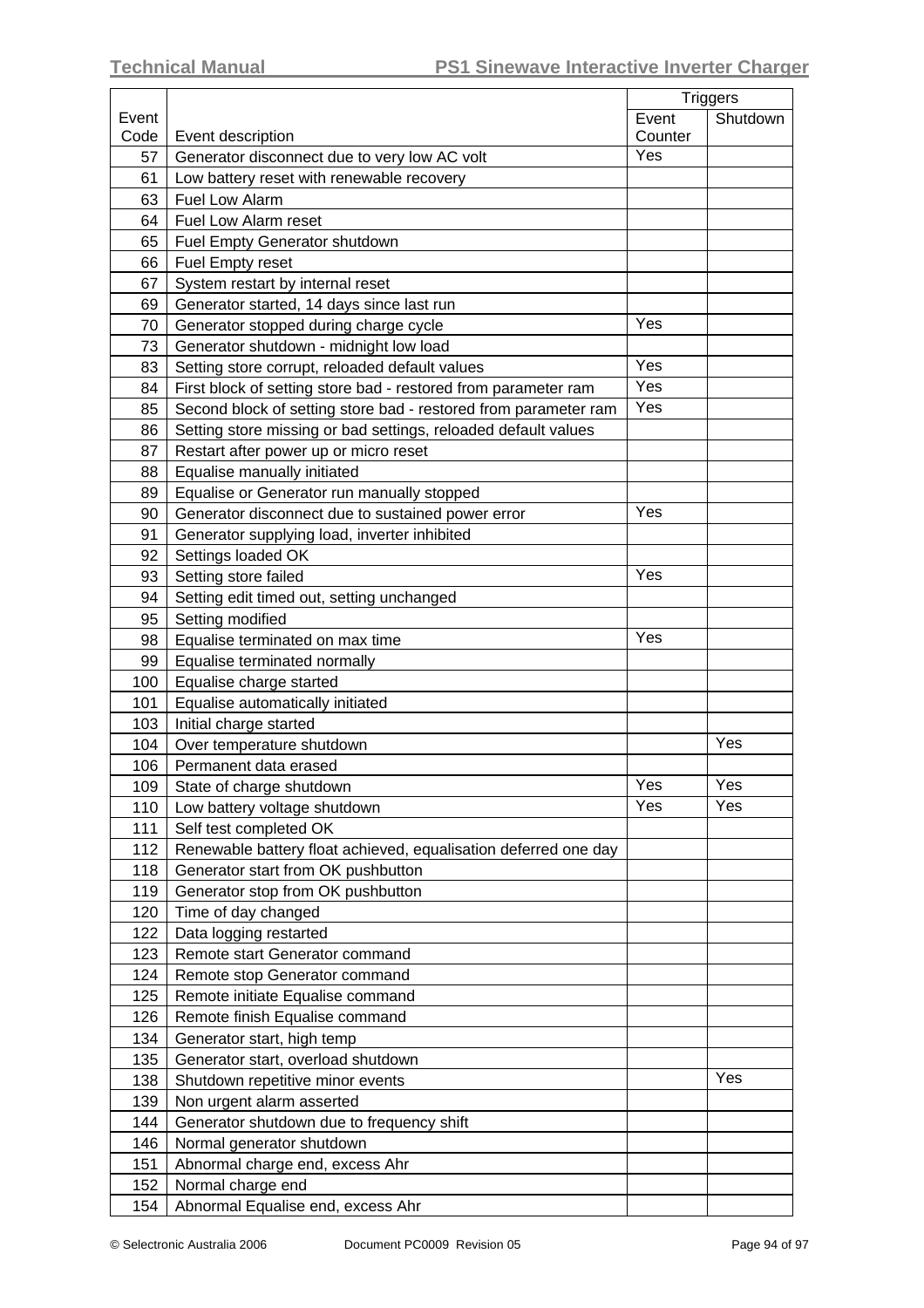|       |                                                     |                   | <b>Triggers</b> |  |  |
|-------|-----------------------------------------------------|-------------------|-----------------|--|--|
| Event |                                                     | Event             | Shutdown        |  |  |
| Code  | Event description                                   | Counter           |                 |  |  |
| 155   | Abnormal charge end, reverse Generator power        |                   |                 |  |  |
| 174   | Run time completed in non-preferred period          |                   |                 |  |  |
| 175   | Generator run request after overload shutdown       |                   |                 |  |  |
| 176   | Emergency reset & Generator run, battery very low   |                   |                 |  |  |
| 180   | Skipped midnight shutdown, load high                |                   |                 |  |  |
| 181   | Skipped midnight shutdown, equalise in progress     |                   |                 |  |  |
| 195   | DC Circuit Breaker open, inverter shutdown          | Yes               | Yes             |  |  |
| 197   | Scheduled generator start                           |                   |                 |  |  |
| 200   | Inverter fault shutdown - 15V supply fail           | $\overline{Y}$ es | Yes             |  |  |
| 201   | Power board MOSFET control shutdown                 | Yes               | Yes             |  |  |
| 202   | CB open shutdown - current sustained after disable  |                   | Yes             |  |  |
| 203   | Heatsink temperature high shutdown                  | Yes               | Yes             |  |  |
| 204   | TX temperature high shutdown                        | Yes               | Yes             |  |  |
| 206   | Generator contactor fault                           | Yes               |                 |  |  |
| 207   | Processor turning power off                         |                   |                 |  |  |
| 210   | Overcharge adjusted                                 |                   |                 |  |  |
| 211   | Undercharge adjusted                                |                   |                 |  |  |
| 215   | Battery temperature senor FAILED                    | Yes               |                 |  |  |
| 216   | Battery temperature senor OK                        |                   |                 |  |  |
| 220   | <b>Scheduled Generator stop</b>                     |                   |                 |  |  |
| 221   | <b>Backup Generator start</b>                       |                   |                 |  |  |
| 222   | <b>Backup Generator stop</b>                        |                   |                 |  |  |
| 223   | Self test fail                                      |                   |                 |  |  |
| 226   | Generator request ignored - Generator not in auto   |                   |                 |  |  |
| 227   | Setting store - detected write failure              | Yes               |                 |  |  |
| 228   | Setting store - cleared write failure               |                   |                 |  |  |
| 229   | Inverter out of service                             |                   |                 |  |  |
| 230   | Bulk charge started                                 |                   |                 |  |  |
| 231   | Absorb charge started                               |                   |                 |  |  |
| 232   | Absorb charge complete                              |                   |                 |  |  |
| 233   | Charge stage timeout                                |                   |                 |  |  |
| 234   | Equalise state aborted                              |                   |                 |  |  |
| 240   | Manual mode Inverter auto disconnect from Generator |                   |                 |  |  |
| 241   | Over temperature Generator Start                    |                   |                 |  |  |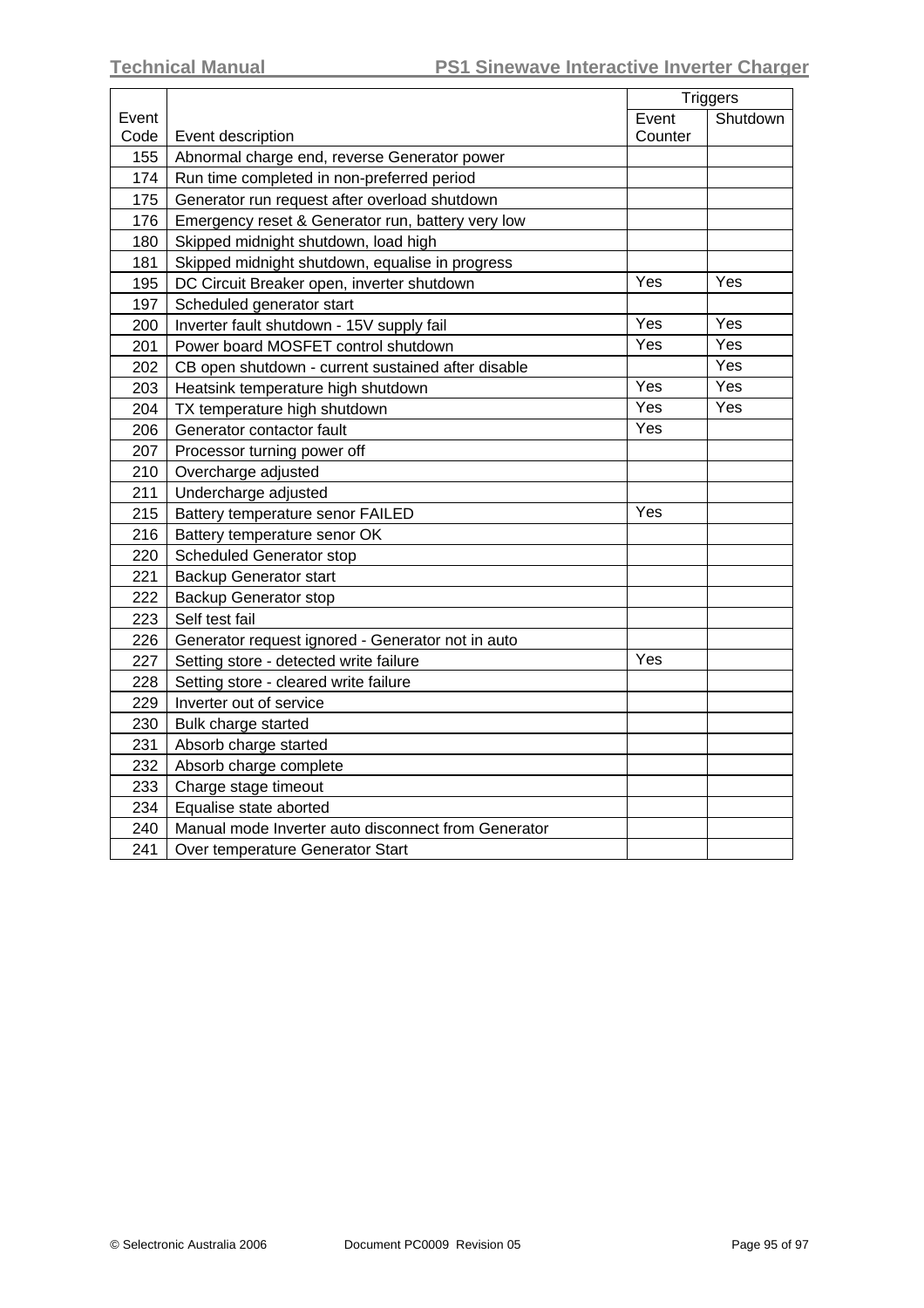## **B.3 Self Test Fault Codes**

The PS1 will display a fault code on the LCD if the start-up self test fails. The following table describes each of the fault codes.

| Code | Description                                    |  |  |  |
|------|------------------------------------------------|--|--|--|
| 2    | FET switch short circuit detected              |  |  |  |
| 4    | FET switch monitor circuit failed              |  |  |  |
| 6    | FET switch controller failed                   |  |  |  |
| 8    | Current detected during switch test            |  |  |  |
| 10   | Current limit detected during switch test      |  |  |  |
| 12   | FET switch control shutdown during switch test |  |  |  |
| 14   | Incorrect FET switch control signal detected   |  |  |  |
| 16   | Over temperature detected.                     |  |  |  |
| 18   | Control shutdown                               |  |  |  |
| 20   | Reference voltage control failure              |  |  |  |
| 22   | FET switch monitor not zero in idle condition  |  |  |  |
| 24   | I/O system failure                             |  |  |  |
| 26   | FET switch not switching low                   |  |  |  |
| 28   | FET switch not switching high                  |  |  |  |
| 32   | Start disabled                                 |  |  |  |
| 34   | No FET volts detected – start fail             |  |  |  |
| 36   | No transformer detected - start fail           |  |  |  |
| 38   | FET control not detected - start fail          |  |  |  |